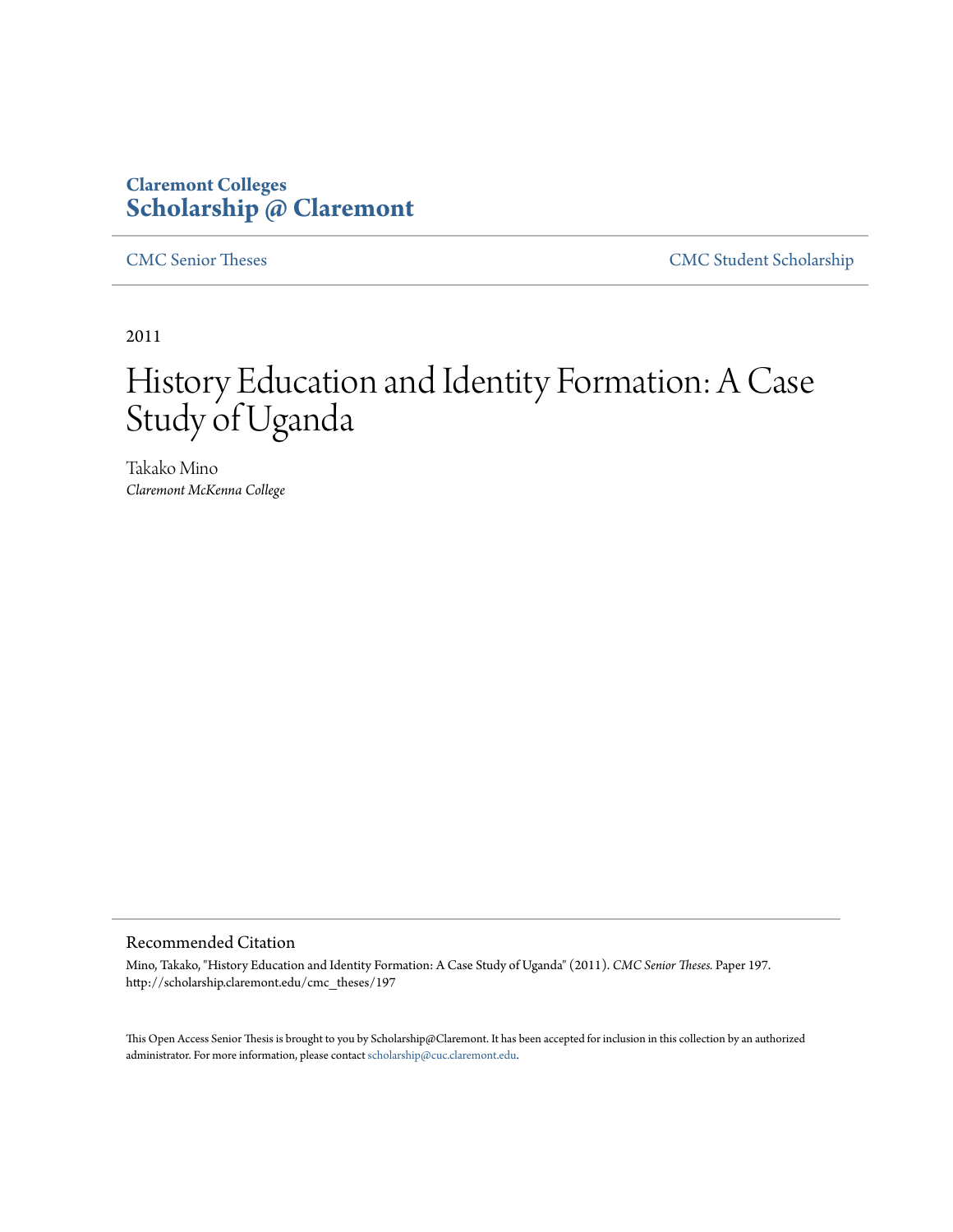# **CLAREMONT McKENNA COLLEGE HISTORY EDUCATION AND IDENTITY FORMATION:**

**A CASE STUDY OF UGANDA** 

SUBMITTED TO

# PROFESSOR JENNIFER TAW

AND

# DEAN GREGORY HESS

BY

# TAKAKO MINO

FOR SENIOR THESIS

ACADEMIC YEAR

APRIL 25, 2011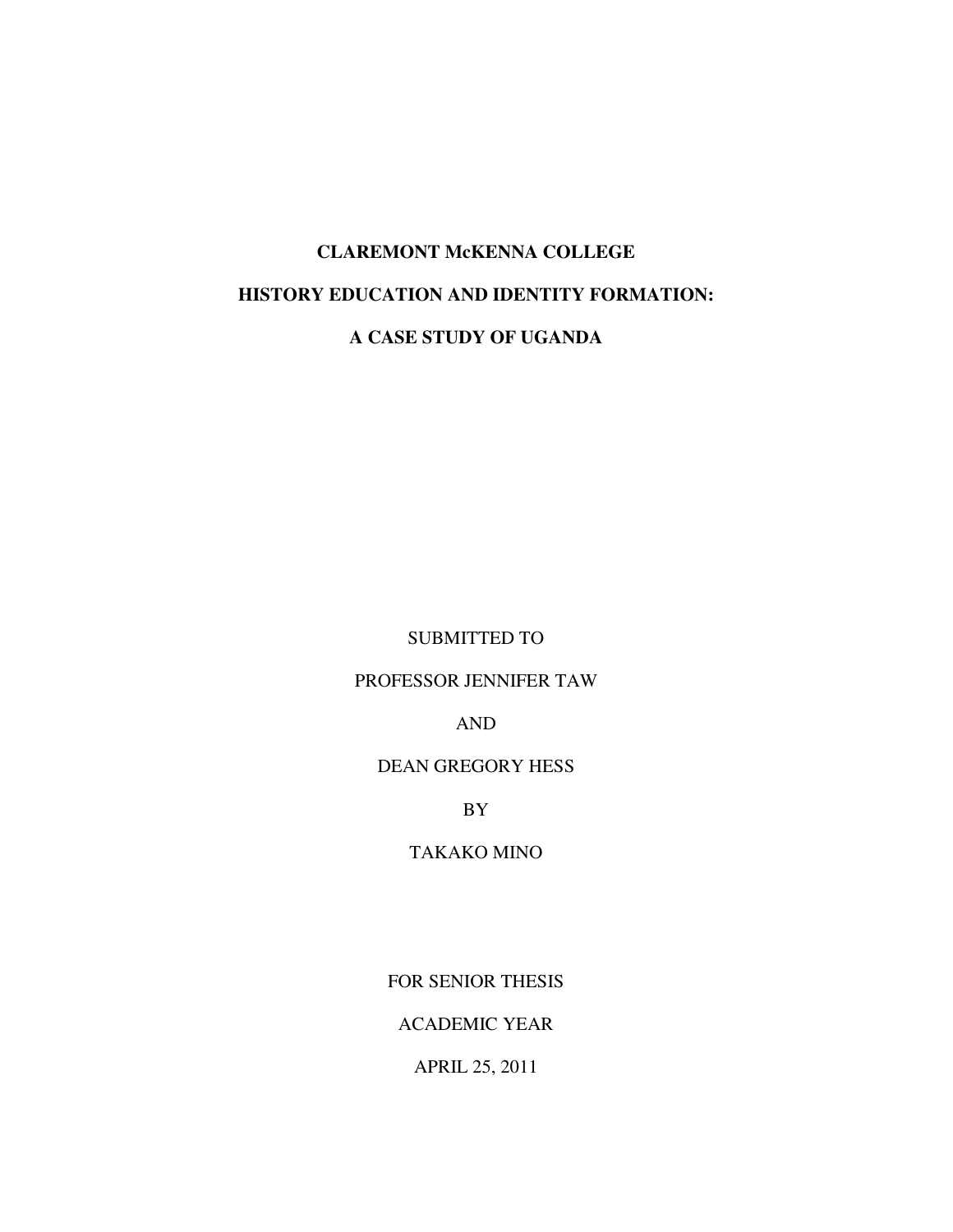Mino 1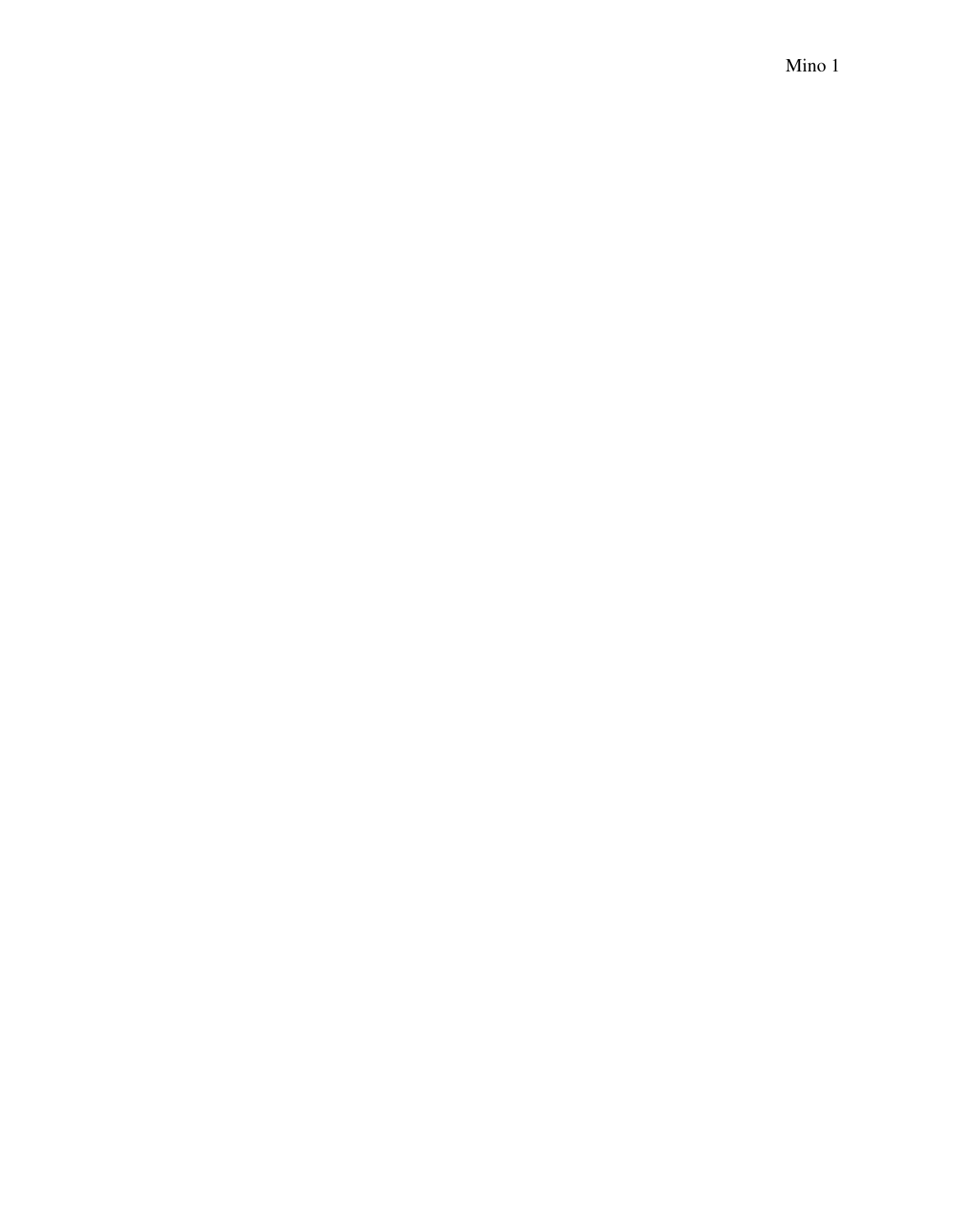# TABLE OF CONTENTS

| Chapter 2: HISTORY EDUCATION AND IDENTITY FORMATION35                                   |
|-----------------------------------------------------------------------------------------|
|                                                                                         |
| Chapter 4: HISTORY EDUCATION IN CONTEMPORARY UGANDA71                                   |
|                                                                                         |
|                                                                                         |
|                                                                                         |
|                                                                                         |
| Appendix D: Curricular Objectives for Social Studies and History Education in Uganda103 |
|                                                                                         |
|                                                                                         |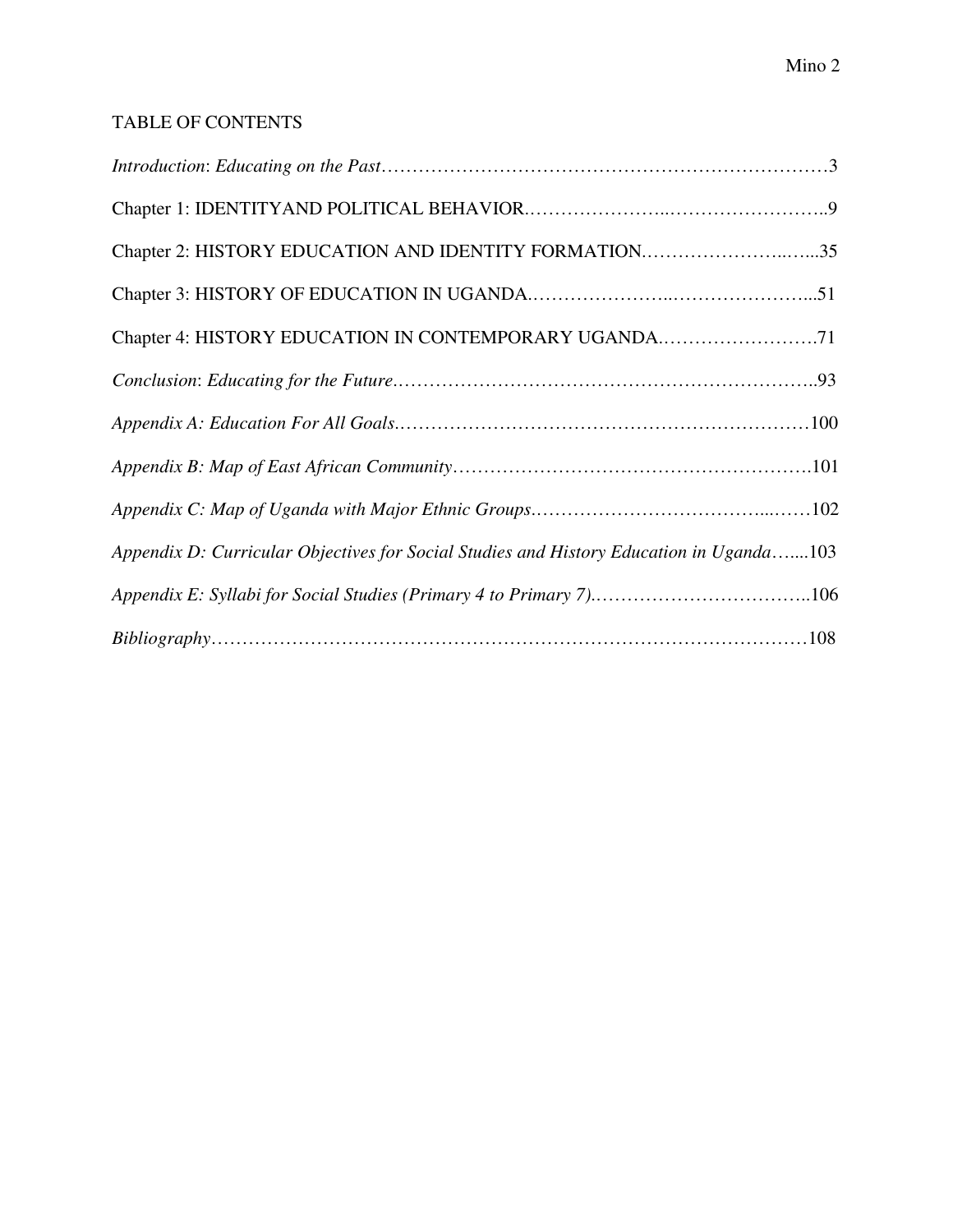## **INTRODUCTION: EDUCATING ON THE PAST**

"Until the lion has his own historian, the hunter will always be a hero."

- Ewe proverb (West Africa)

 $\overline{a}$ 

This piece of wisdom vividly captures the inherent bias in every retelling of the past. And yet, people know themselves from their history. Because of this, History<sup>1</sup> curricula are often controversial. Students in India and Pakistan learn about the history of partition from opposing perspectives: each country's national narrative vilifies the other, fanning the flames of mutual hatred.<sup>2</sup> In late nineteenth century America, government-operated Indian boarding schools sought to erase students' ethnic identities by teaching them a Eurocentric version of U.S. history that ignored the contributions of Native Americans. These are far from unique problems. Developing an inclusive national narrative poses real challenges to people throughout the world as identity groups struggle to control the interpretations of the past taught to younger generations. One forum for this struggle is the national History curriculum, through which the state provides its own account of the national narrative.

Teaching a national History through the nationalized education system promotes the formation of national identity among the population. In sub-Saharan African countries, the rapid expansion of nationalized education facilitates the creation of national identities where they previously did not exist and cultivates citizens' identification with the nation over subnational and supranational social groups. The augmentation of national identity has significant

<sup>&</sup>lt;sup>1</sup> Throughout this thesis, "history" refers to the study of past events, while "History" refers to the subject taught in schools.

<sup>&</sup>lt;sup>2</sup> Jon Dorschner and Thomas Sherlock, "The Role of History Textbooks in Shaping Collective Identities in India and Pakistan," in *Teaching the Violent Past*, ed. Elizabeth A. Cole (Lanham, MD: Rowman & Littlefield, 2007): 275- 316.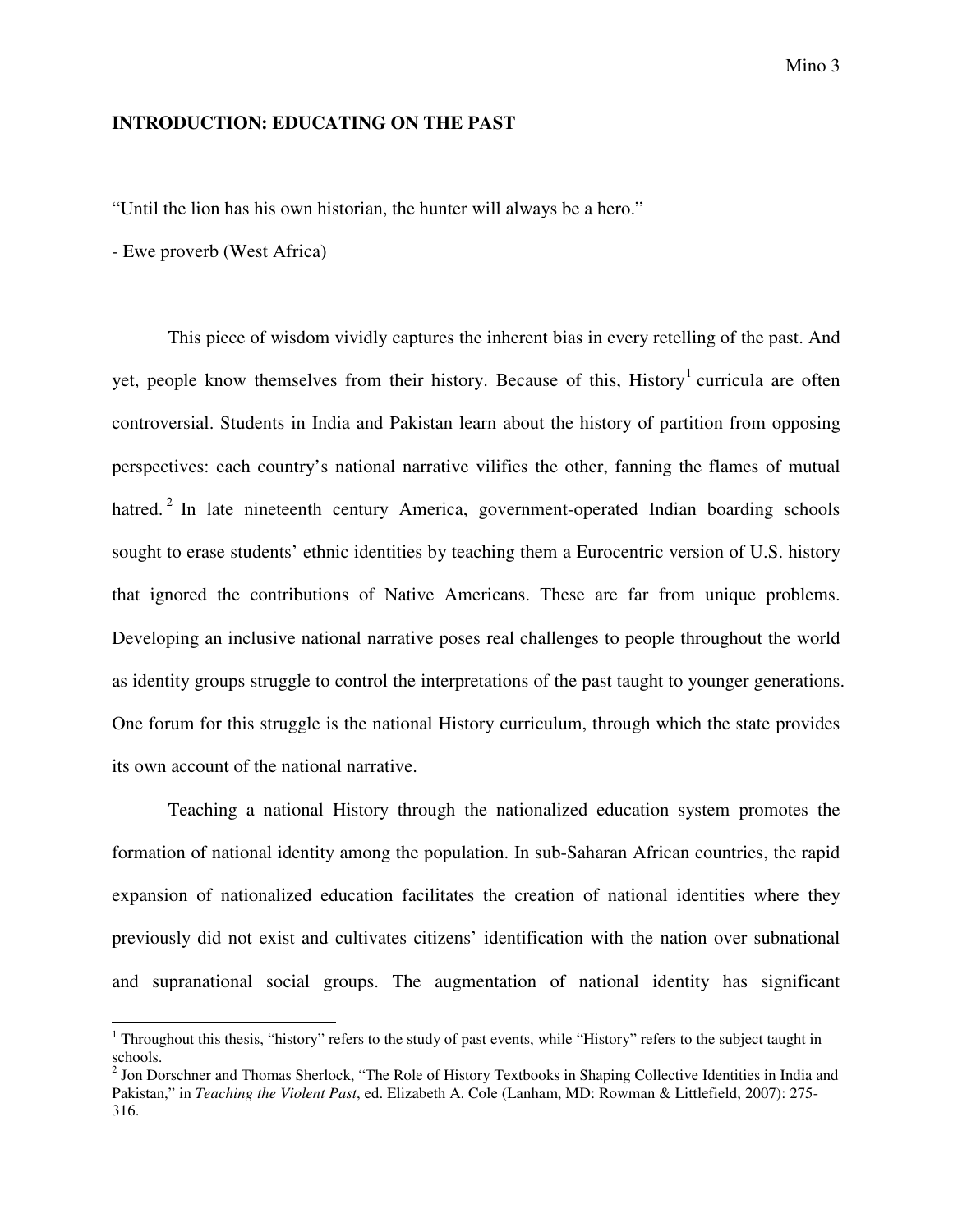implications at the domestic and international level. First, people identify more closely with other members of their nation and less exclusively with other members of their ethnic group. Second, as people develop a greater identification with other nationals, they identify less with nonnationals. Shifts in identity alter people's political behavior toward other nationals and nonnationals. As more people identify with and integrate into the nation, they regard each other as members of the same community and build more peaceful relations with each other. But integration within the nation also polarizes the nation against other nations, risking international conflict. The main methodology employed here to explore the impact of History education on identity formation is a case study of education in Uganda.

Like other low-income countries, Uganda has received significant amounts of aid from foreign donors for education. International donors and governments worldwide hurriedly expend their efforts to realize the United Nations Millennium Development Goals (MDGs) and Education for All (EFA) by 2015. Sub-Saharan African countries, in particular, have benefited from the surge in foreign aid for education during the past thirty years. In 2007, sub-Saharan Africa received the most Official Development Assistance to education out of all regions of the world.<sup>3</sup> The World Bank's International Development Association directs half its share of credits and loans to Africa.<sup>4</sup> Governments in low-income countries have generally used the aid to construct infrastructure to accommodate more pupils. As a result of these target-driven initiatives, primary and secondary education has expanded swiftly throughout the world: now, according to UNICEF, 84 percent of primary-school-age children across the world are enrolled in schools.<sup>5</sup>

l

<sup>3</sup> UNESCO, *Education For All Global Monitoring Report 2010* (Oxford, UK: Oxford University Press, 2010), 444-445.

<sup>4</sup> World Bank, "What is IDA?"

http://web.worldbank.org/WBSITE/EXTERNAL/EXTABOUTUS/IDA/0,,contentMDK:21206704~menuPK:83991 ~pagePK:51236175~piPK:437394~theSitePK:73154,00.html. The IDA lends money without an interest charge and requires repayments over a period of 35 to 40 years.

<sup>5</sup> UNICEF, *The State of the World's Children Special Edition*, (New York: UNICEF, 2009), ii.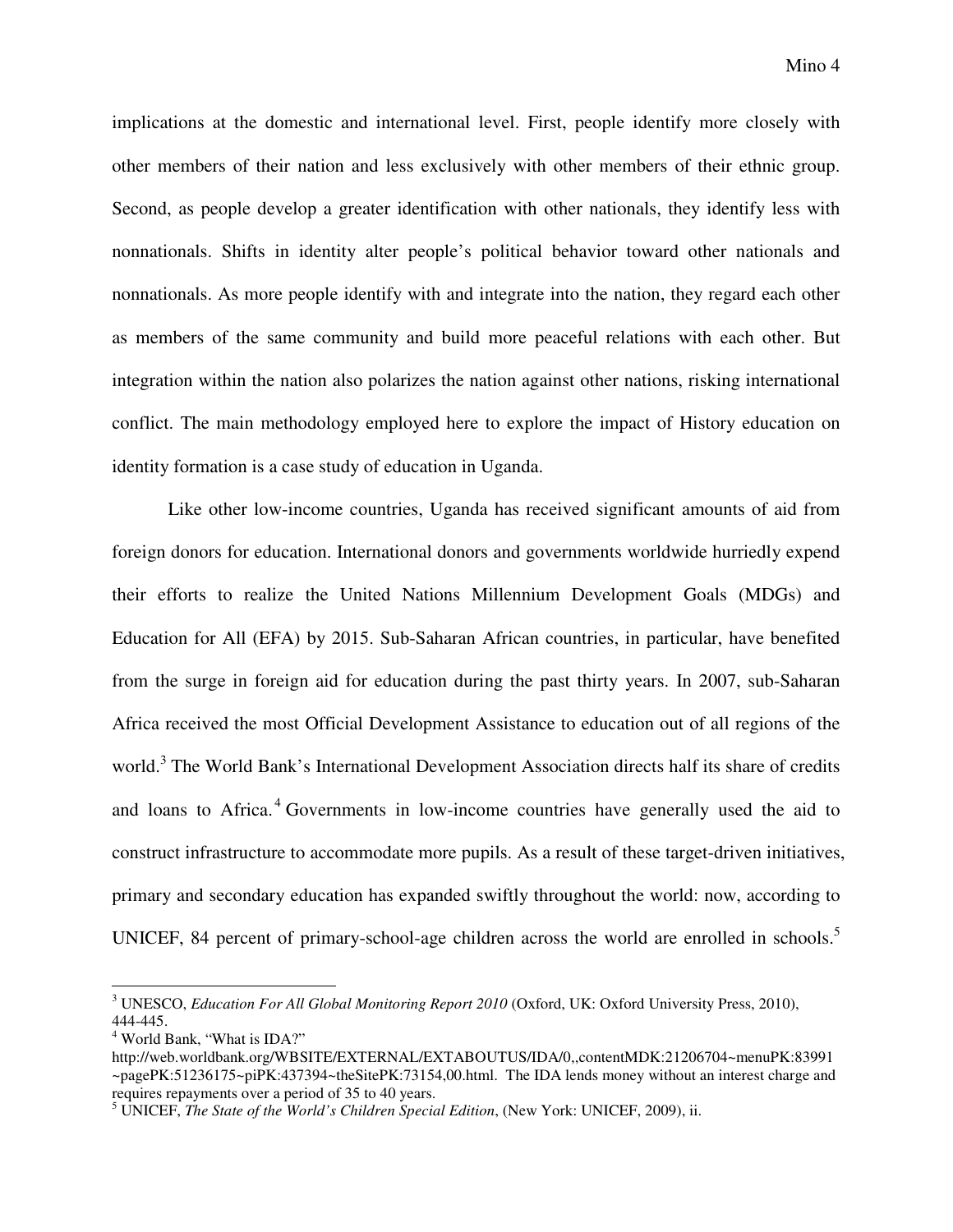Aiming toward achieving EFA (see Appendix A for EFA goals), international organizations have invested considerable resources into research on increasing access to quality basic education.

The MDGs and EFA assume the positive impacts of education. This faith in a generalized notion of education is at times taken to absurd and simplistic lengths. The United Nations Educational, Scientific, and Cultural Organization (UNESCO) asserts that education plays an essential role in addressing all eight MDGs: education reduces poverty, combats child mortality, improves maternal health, fights diseases, ensures environmental sustainability, and even creates global partnerships for development.<sup>6</sup> A major recipient of international assistance, Uganda's Ministry of Education and Sports also embraces the MDGs and EFA goals as its own national objectives.<sup>7</sup> Overall, both international actors and the Ugandan government pour their efforts into increasing school enrollment rates. But a blind acceptance of education as a panacea can be problematic.

International donors typically overlook the content of recipient countries' History curricula. Despite the vast literature on the expansion of schooling in Africa, information about the historical knowledge taught to African students is sparse. As mass schooling expands to every corner of the world, it is crucial to evaluate the effect of teaching a state-sponsored History on intranational and international relations through case studies of various countries. Although findings from the Uganda case study cannot be generalized to the entire continent, they can inform further research on History teaching in sub-Saharan Africa. Sub-Saharan African countries like Uganda provide a unique context for studying nationalized education for three primary reasons.

<sup>&</sup>lt;sup>6</sup> UNESCO, "Education and the Millennium Development Goals," http://www.unesco.org/en/education-for-allinternational-coordination/themes/education-and-the-mdgs/.

<sup>&</sup>lt;sup>7</sup> Uganda Ministry of Education and Sports, "Education Sector Strategic Plan: 2004-2015," http://chet.org.za/manual/media/files/chet\_hernana\_docs/Uganda/National/Education%20Sector%20Strategic%20Pl an%202004-2015.pdf , 2.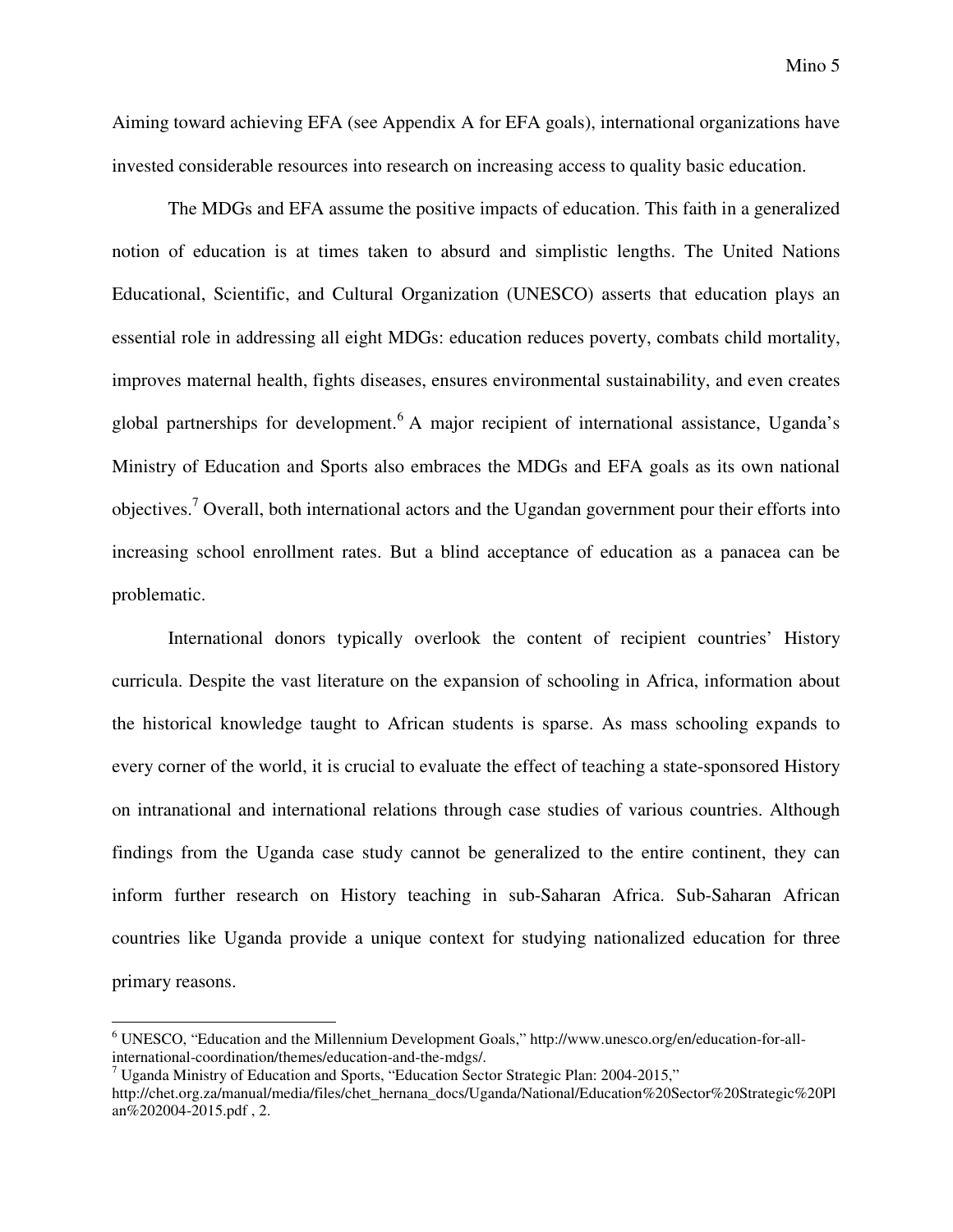First, colonial powers initially created both the state and the nation in sub-Saharan Africa. During the infamous "Scramble for Africa", European countries carved up Africa in a fierce competition for global influence. While striving to ensure their access to the continent's wealth of resources, they severed ethnic groups and grouped different ethnicities together into colonies. European powers then built colonial governments to serve their interests over those of the colonized and to control the indigenous people. Thus, sub-Saharan African states originally functioned as an extension of the colonizing state's rule. After they gained independence, the international community automatically recognized the sovereignty of these same governments under new African leaders. Colonial boundaries define the African nations of today. Over fifty different ethnic groups compose the contemporary Ugandan nation. Thus, the indigenous people of sub-Saharan Africa participated in the initial formation of neither state nor national identity. The sub-Saharan African state use nationalized History education to socialize its citizens to adopt national identity even though there is little historical basis for a national community.

Second, Europeans imported their own form of education to Africa. During the precolonial and colonial periods, Christian and Catholic missionaries introduced European schooling as a part of their evangelizing efforts. Colonial regimes supported the missionaries' endeavors and built their own schools for the indigenous people.<sup>8</sup> Thus, the objectives of the colonial regime and missionary groups drove the expansion of colonial educational systems. Yet, the educational systems inherited from colonial powers have remained virtually the same since independence. The Ugandan nationalized education system, for example, mirrors the British education system. The missionary groups, who established the first European-style schools in Uganda, remain influential in the country's nationalized education system. Teacher colleges in

<sup>8</sup> Jim N. Omatseye and Bridget O. Omatseye, *Going to School in Sub-Saharan Africa* (Westport, CT: Greenwood Press, 2008), 186.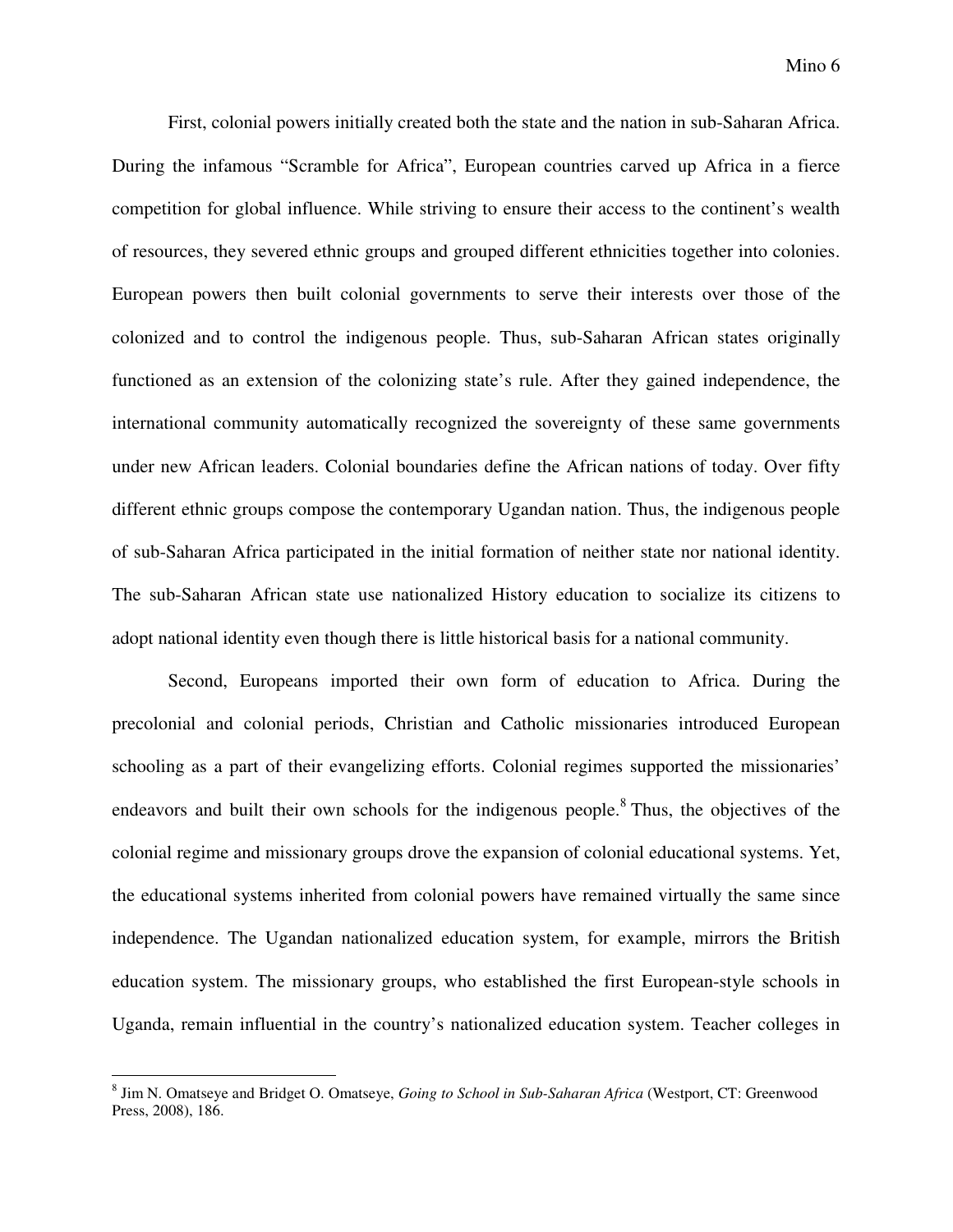Uganda train Ugandan teachers to employ European methods of instruction. Nevertheless, sub-Saharan African states promote this form of education over indigenous forms of education in their EFA campaign.

Third, sub-Saharan African states expanded mass education recently and rapidly. According to UNICEF, mass schooling has had the least penetration in Africa compared to the rest of the world: only 64 percent of the continent's primary-age school children attend school.<sup>9</sup> The median survival rate to the last grade of education, according to UNESCO, was lower for sub-Saharan Africa than for any other region in 2005. The region had a survival rate of 67 percent, while Uganda had an even lower survival rate of 31 percent.<sup>10</sup> On the other hand, sub-Saharan Africa also experienced the world's highest recent increase in total primary school enrollment rate: enrollment rose by 42 percent from 1996 to 2002.<sup>11</sup> In Uganda, the ratio of primary school-age population attending school nearly doubled from 1997 to 2009.

Because the expansion of nationalized education happened so quickly in Uganda, there is an enormous intergenerational gap in the level of schooling obtained. In addition, there are interethnic disparities in the penetration of mass education. The Karimojong people of northeastern Uganda have for long resisted international and national efforts to introduce mass education, whereas the Buganda people of central Uganda are the most school-educated ethnic group in Uganda. Since Uganda's national History curriculum has not significantly changed since independence, the most important independent variable is the change in access to education. The considerable intergenerational and interregional differences in exposure to schooling enable a comparison of the identities of school-educated and non-school educated Ugandans.

<sup>&</sup>lt;sup>9</sup> UNICEF, "Children out of School," http://www.childinfo.org/education\_outofschool.php.

<sup>&</sup>lt;sup>10</sup> UNESCO, "Regional Overview: Sub-Saharan Africa," in *Education For All Global Monitoring Report 2009*, http://unesdoc.unesco.org/images/0017/001784/178418e.pdf, 4.

 $11$  Ibid., 2.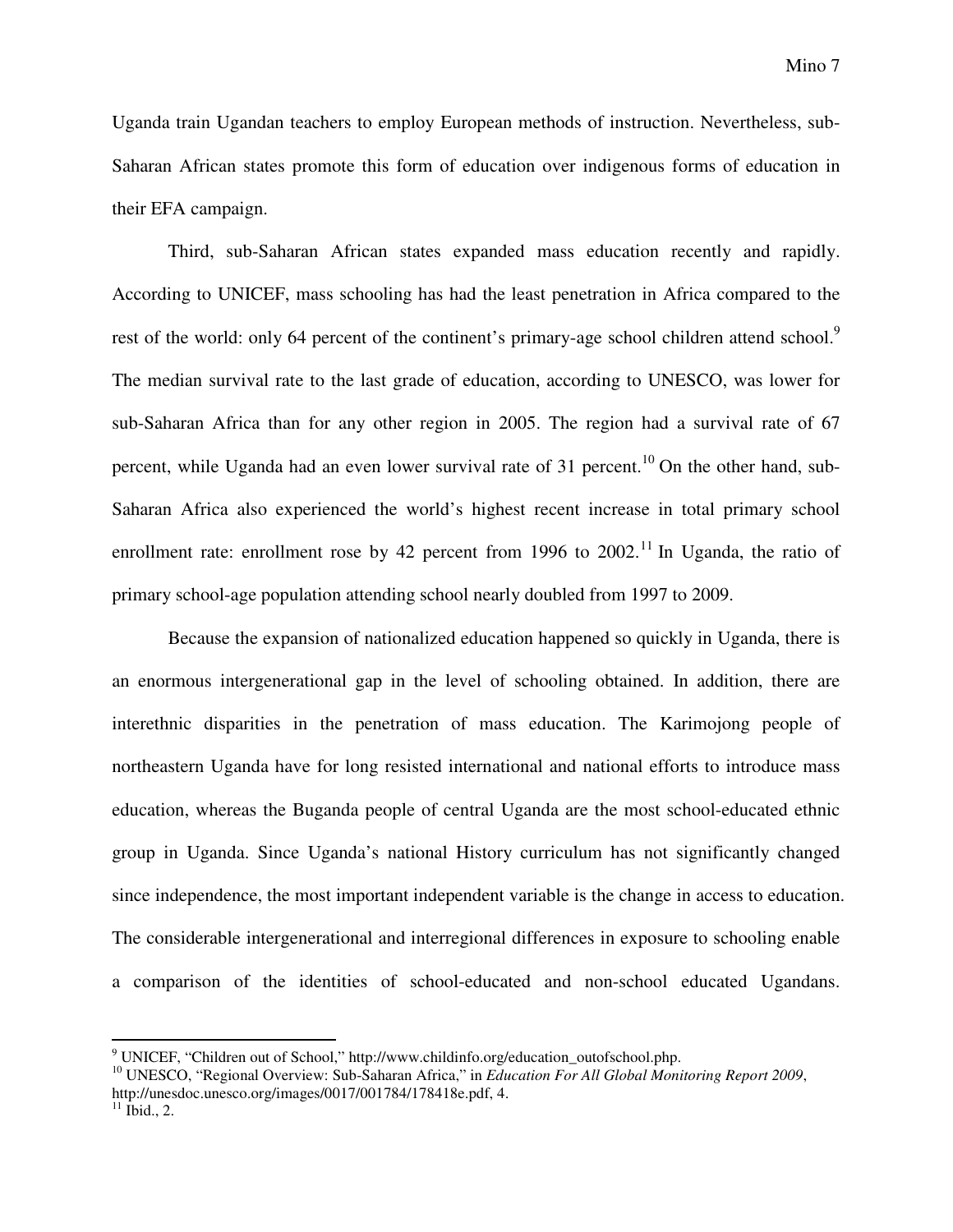Qualitative information, collected from interviews with Ugandans of different ethnicities and of different educational backgrounds, and quantitative information from countrywide surveys can help determine the impact of History education on identity across generations and ethnic groups.

The first two chapters of this paper establish the theoretical foundations on which to build the Uganda case study. An interdisciplinary theoretical overview, informed by empirical evidence from a diverse array of countries, validates two premises: First, people's ethnic, national, regional, and global identities influence their political behavior. Second, History teaching contributes to the formation of these identities. The third chapter introduces the Uganda case study with the history of education in Uganda. It follows trends in education during the precolonial, colonial, and postcolonial periods and illustrates how different actors employed education to manipulate identity. The fourth chapter completes the case study by explaining how History education promotes both national and regional identity, beginning with an overview of the national History curricula of primary and secondary schools. The Ugandan case confirms that nationalized History education contributes to changing the way people perceive themselves and the nation. The addition of national identity to Ugandans' self-conceptions has led to the development of more peaceful interethnic relations in the country while lowering the status of non-school educated populations. The paper concludes with a summary of the case study's key findings, situates itself within existing literature, identifies its limitations, and provides suggestions for further research. Finally, it offers the case study's implications for the provision of foreign aid for education, the revision of Uganda's History curriculum, and the reform of all countries' History curricula.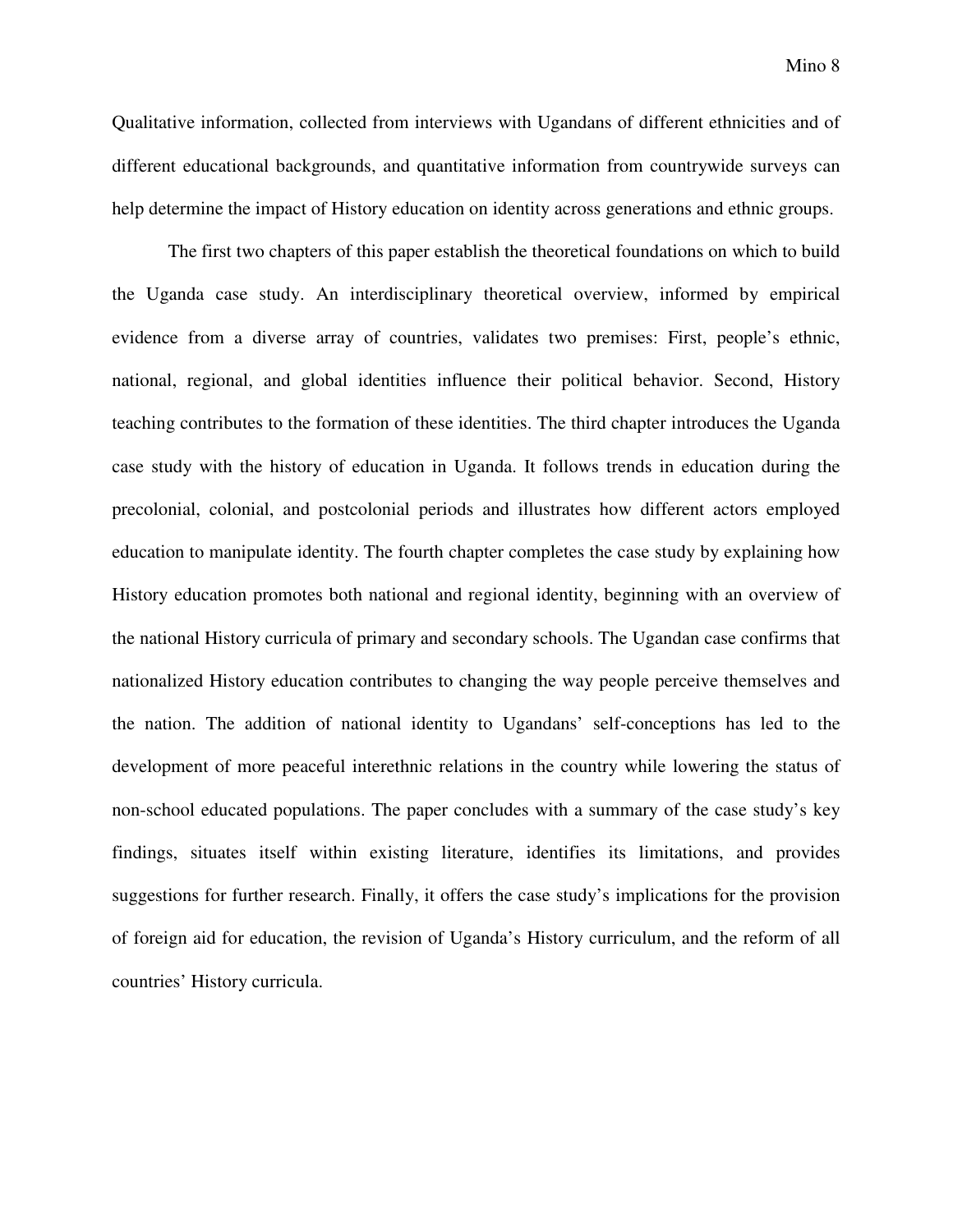# **CHAPTER I: IDENTITYAND POLITICAL BEHAVIOR**

 People's identities influence their political behavior, or behavior toward others, because how an individual sees himself in relation to others affects the way he interacts with them. This chapter first defines identity and explains the link between identity and behavior. It then elaborates upon the nature of identity framed at the ethnic, national, regional, and global levels. The chapter concludes that despite their different levels of inclusiveness, these collective identities share some similarities. When triggered, each of these identities guide people to engage in actions that reflect the values and expectations associated with the identity. Most notably, each identity assumes a common past. Since a shared group narrative is the essential foundation of collective identity, History education plays a particularly important role in communicating that narrative to younger generations and fostering the development of those identities.

### **Identity: Conditional, Relational, and Directive**

Do I contradict myself? Very well then I contradict myself. (I am large, I contain multitudes.) ~Walt Whitman, *Leaves of Grass*

Identity is an individual's conception of the self. It is the response to the question: "Who am I?" The answer to the question is complicated. Every individual "contain[s] multitudes" of different identities. Just as Whitman discovers contradictions within himself, some of these identities may conflict with each other. This is because every identity is fundamentally linked to a social group, which ties together people with a certain set of values and norms. Social groups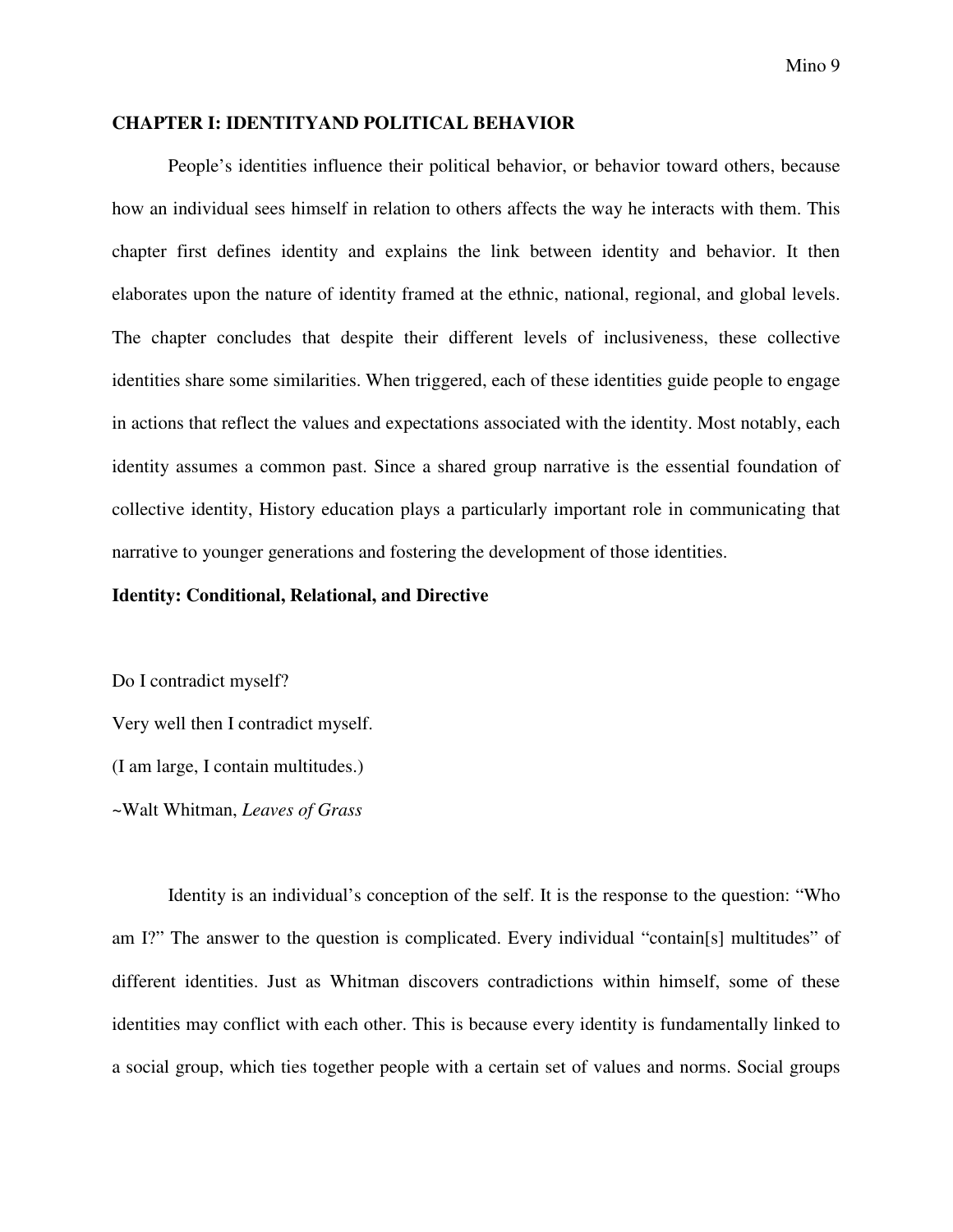vary in their level of cohesion. Some social groups, such as the Chicago Cubs, have institutions that coordinate the collective actions of the group and set requirements for entry into the group. Other social groups do not have organizations that bring together all members of the social group. Many individuals identify as Chicago Cubs fans, but few belong to an organization based upon the identity of Cubbie devotee. Nonetheless, even if the social group lacks organization, members of the group are bound together by the values, beliefs, and ideals associated with the group identity. Thus, having an identity means being part of a social group. Each individual has a unique set of identities, but each of these identities is shared with others who are members of the social groups attached to the identities. Both the individual and the social group contribute to forging the group's identity. Because identities are intrinsically linked to social groups that include some but excludes others, group identity influences social interactions. Three qualities demonstrate the significance of identity to interpersonal relations: Identity is conditional, relational, and directive.

 First, identity is conditional. Individuals have constantly fluctuating identities from which they derive their self-conception. The definition of each identity can change over time. For example, the meaning of female identity may gradually shift as an individual attempts to navigate through the different definitions of womanhood offered by society. People discard some identities as they develop new identifications with different social groups. Take, for example, an adult who no longer identifies as an adolescent. At times, some identities become more salient than other identities. For instance, one can simultaneously self-identify as a student, a woman, and an Asian-American, but each of these identities vary in the degree of importance to the individual both across time and in different contexts.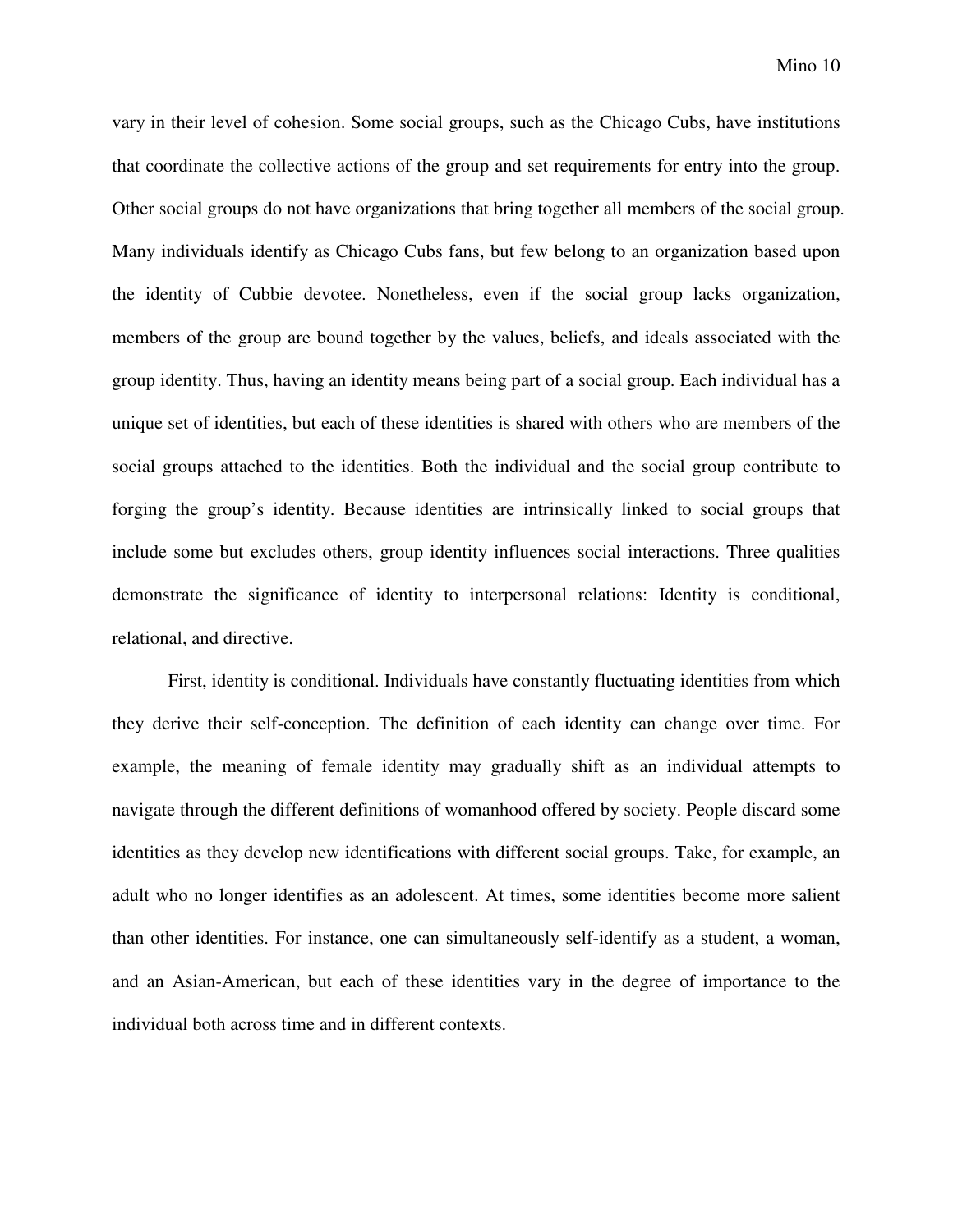One's self-conception can also vacillate in different circumstances. While collective identity, or the general idea of a group's identity, is relatively durable and persistent, individual identity can be situational and based upon context.<sup>12</sup> For example, the definition of Frenchness may be fairly stable overall among the French population, but the relevance and the meaning of being French to one individual partly hinges on his circumstances. The saliency of one identity at a certain point in time depends upon the elicitation of identities by the sociopolitical context and the individual's own activation of the identity. The specific context in question does not necessarily dictate the relevance of an identity, but situational factors can have a powerful influence upon how one perceives oneself. One Ugandan explains the importance of circumstance to her identity: "When I am in Uganda, my Acholi (ethnic) identity is most important. When I am outside of Uganda, being a Ugandan is most important."<sup>13</sup> This shift in the relevance of identity is an example of short-term identity salience. The social context highly influences short-term identity salience, but long-term identity salience develops over time. Over a longer span of time, an identity's strength is fairly stable throughout different contexts. If one has a weak long-term social identity, then that identity is unlikely to come to the fore when making decisions about how to act. That identity is generally irrelevant in comparison to others throughout different scenarios.

Second, identity is relational. Defining oneself and others requires comparison.<sup>14</sup> Distinguishing between members and non-members of the group necessitates drawing boundaries between the in-group and the out-group. Thus, identity simultaneously unifies and divides since it includes some while excluding others. Social groups differentiate themselves

<sup>12</sup> Anthony D. Smith, "National Identity and the Idea of European Unity." *International Affairs* 68, no. 1(1992): 59. <sup>13</sup> Acholi woman, telephone interview by author, January 8, 2011.

<sup>&</sup>lt;sup>14</sup> H. Tajfel and J. C.Turner, "The social identity theory of intergroup behavior," in *Psychology of Intergroup Relations*, eds. S. Worchel and W. G. Austin, 2nd ed. (Chicago: Nelson-Hall, 1985), 7-24.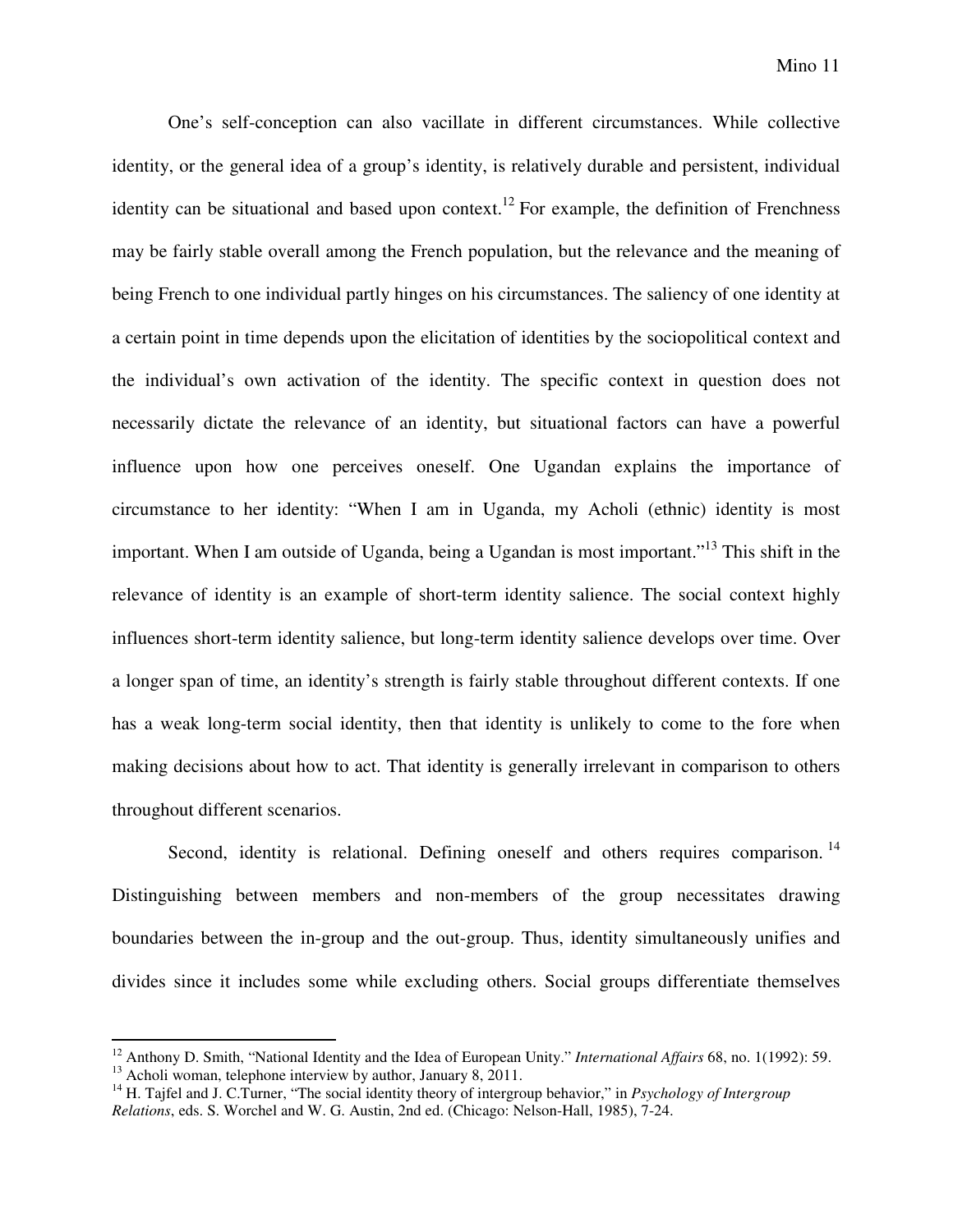from others by emphasizing their distinctive characteristics. Groups desire a positive evaluation of their group by comparison, and the relational aspect of identity explains why group identity guides people's behavior towards the in-group and the out-group.

 Third, identity is directive; it guides behavior. Developed mainly by social psychologists Henri Tajfel and John Turner, social identity theory has laid a framework for understanding the relationship between identity and behavior.<sup>15</sup> Theorists in psychology define identity as a cognitive schema which serves as a framework for understanding one's experiences.<sup>16</sup> Identity helps people recognize their position in their environment, and each identity carries a set of expectations for behavior. The salience of an identity determines an individual's receptiveness to cues for behavior linked to that identity.<sup>17</sup> Thus, the more important the identity to an individual, the more likely she will choose to act in a way that aligns with the expectations attached to that identity. For example, a religious Muslim woman will wear a burqa, while a religious Christian will wear a cross. Even if they live in the same nation, each will see the other across a religious chasm because of these distinctive behaviors dictated by their different beliefs and identities. Less religious Muslim or Christian women, however, may not be identifiable from their appearance and may be more likely to see their shared identity as women and as fellow nationals. Numerous case studies suggest that this theory of identity salience and its link to behavior is accurate.<sup>18</sup> If an individual strongly identifies with a social group and perceives herself as an

 $15$  Ibid.

<sup>16</sup> Hazel Markus, "Self-Schemata and Processing of Information About the Self," *Journal of Personality and Social Psychology* 35, no. 2 (1977): 63-78.

<sup>&</sup>lt;sup>17</sup> Sheldon Stryker, *Symbolic interactionism: A social structural version* (Menlo Park, CA: Benjamin Cumming, 1980).

 $<sup>18</sup>$  Several studies demonstrate that the salience of identity predicts time spent in activities attached to identity. The</sup> following are a few examples. Examples include studies in religious identity and religious activities and blood donor identity and blood donations: Sheldon Stryker and Richard T. Serpe, "Commitment, Identity Salience, and Role Behavior: A Theory and Research Example," in *Personality, Roles, and Social Behavior*, eds. W. Ickes and E. Knowles (New York: Springer-Verlag, 1982), 199-218.; Peter L. Callero, "Role-Identity Salience," *Social Psychology Quarterly* 48 (1985): 203-14.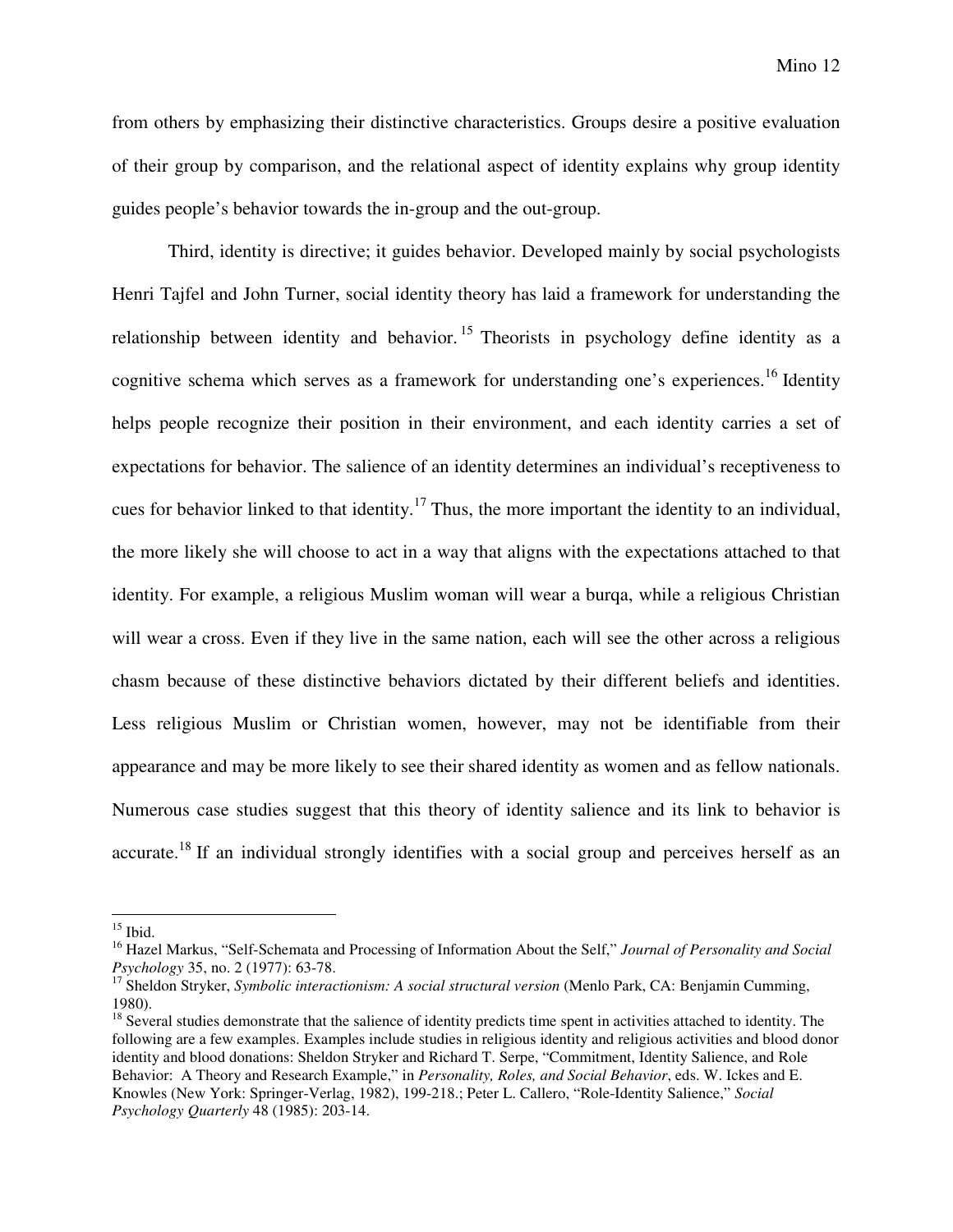integral part of the larger group rather than as a separate entity, she appropriates the triumphs and the trials of the group as her own.<sup>19</sup> Thus, she will act to help the group as she would help herself. Therefore, identity guides an individual's behavior as a member of the social group.

 Since identity is relational, conditional, and directive, circumstances that heighten intergroup differences can trigger a certain identity, which in turn guides behavior. Tajfel found that even randomly formed groups strive to acquire a positive social identity through competition with other groups.<sup>20</sup> In particular, perceived threats to the group's identity increase the saliency of the identity to the in-group. A threat implies that the group can potentially lose comparative status. In response, group members act to secure and elevate their group's position. Helping the in-group and hurting the out-group are essentially the same when groups believe that they are in a zero-sum competition for status. For example, when people of the same ethnicity feel that they are disproportionally affected by difficult conditions, they scapegoat other groups for their collective problems.<sup>21</sup> The in-group begins to devalue the moral status of the out-group and rationalizes harmful actions against them.<sup>22</sup> Paradoxically, intergroup conflict can enhance the cohesiveness and morale of each group as hostility deepens between the groups.

 Identity can be used to mobilize support for the in-group and opposition against the outgroup, but it does not conclusively determine behavior. Many other factors such as the individual's own interests influence behavior. A study on group identity in South Africa found that strong group sympathies do not necessarily lead to out-group antipathies and that the lack of

l

<sup>19</sup> J. C. Turner et al., *Rediscovering the social group: A self-categorization theory* (Oxford: Blackwell, 1987), 50.

<sup>20</sup> M. Billig and H. Tajfel, "Social categorization and similarity in intergroup behavior," *European Journal of Social Psychology* 3, no. 1 (1973): 27–51.

<sup>21</sup> Ervin Staub, "Genocide and Mass Killing: Origins, Prevention, Healing and Reconciliation," *Political Psychology*  21, no. 2 (2000): 370.

<sup>22</sup> S. Opotaw, "Special issue on Moral Exclusion and Injustice," *Journal of Social Issues* 46, no. 1 (1990): 47-65.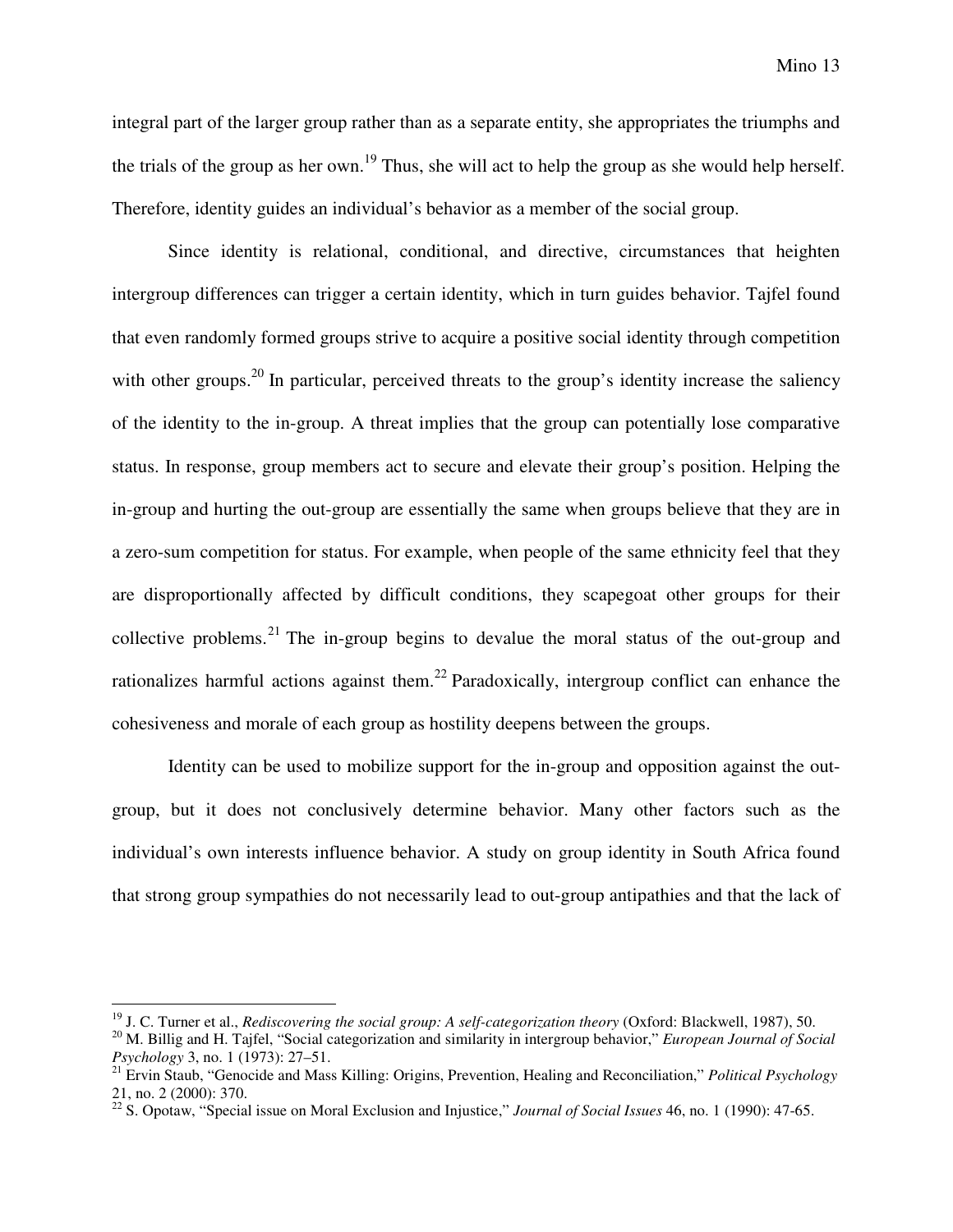intergroup contact was the best predictor of interracial intolerance.<sup>23</sup> Despite their inherently exclusive nature, identities can also form around the values of tolerance and respect toward others. Identity itself does not cause people to harm others. In Rwanda, Hutus did not kill Tutsis purely because of their Hutu identity. Rather, their Hutu identity was manipulated to justify killing to protect their ethnic group. Nonetheless, the salience of an identity in a certain context does influence political behavior and the justification of that behavior.

 These three qualities of identity as conditional, relational, and directive illustrate its significance with regard to political behavior. Accordingly, notions of identity based upon membership in the ethnic group, nation, region, and world also carry these intrinsic qualities. Ethnicity, nationality, regional identity, and global citizenship constitute just a few of the possible identities within an individual's self-conception, but they are the most relevant to the relationship between citizen and state in postcolonial sub-Saharan Africa. Ethnic groups in sub-Saharan Africa had developed sociopolitical organizations to govern themselves before the advent of colonization. Members of the ethnic groups belonged to political entities, to which they pledged their allegiance as citizens would to their state. Many of these ethnic institutions continue to exist today. Hence, loyalty to the ethnic group, which is held together by one kind of political organization, fundamentally conflicts with loyalty to the nation, which is bound together by another kind of political organization – the state. Although a person can identify with both ethnicity and nationality, the salience of ethnic identity depends upon the salience of national identity, and vice versa. Similarly, allegiance to the greater region conflicts with loyalty to the nation. Identification with the international community, the most inclusive identity of all, clashes with all three of the other more bounded identities because it requires all of them to converge

<sup>23</sup> James L. Gibson, "Do Strong Group Identities Fuel Intolerance? Evidence from the South African Case," *Political Psychology* 27, no. 5 (2006): 665-705.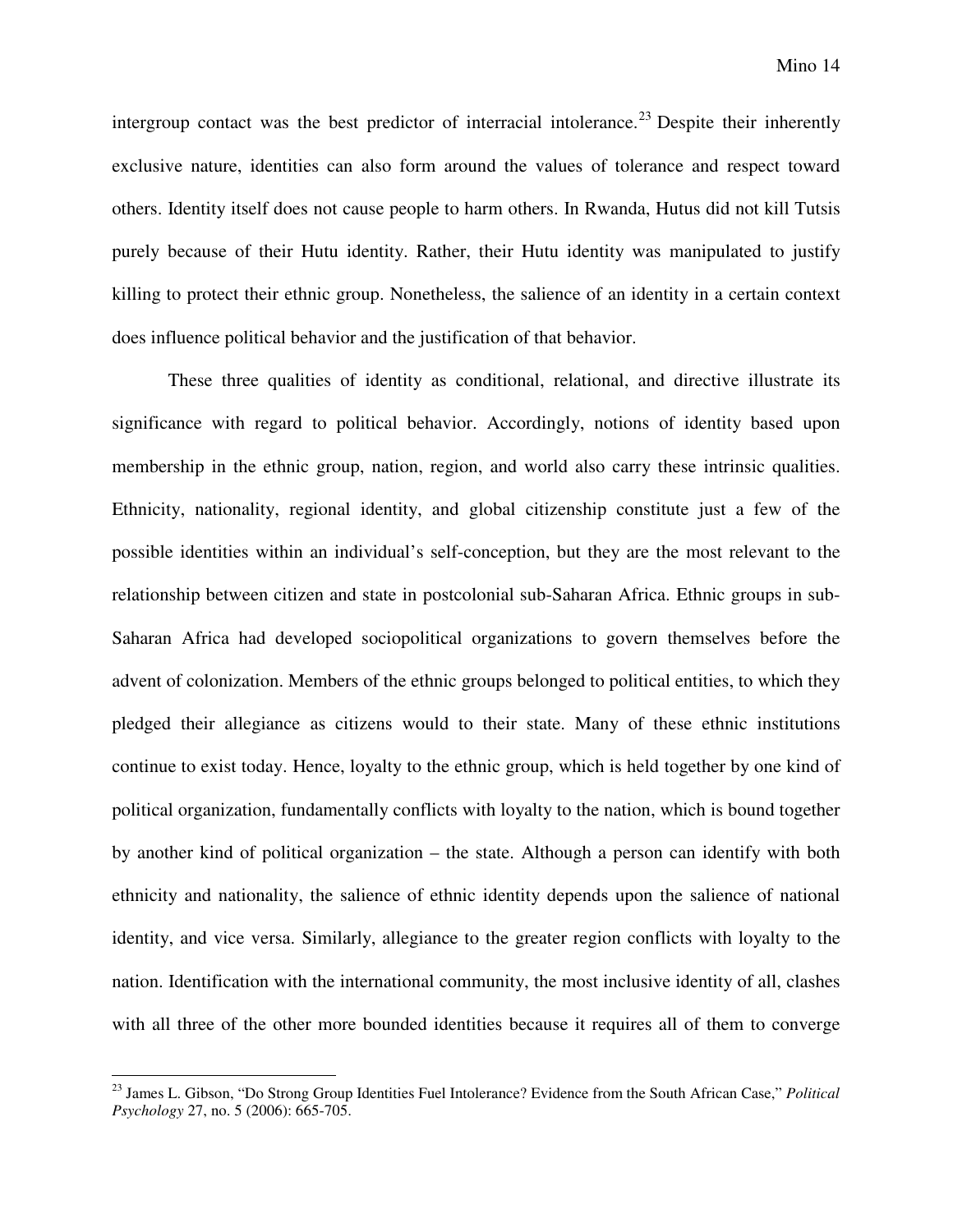together under one global identity. The general relationships among each of these identities for ethnically heterogeneous countries are illustrated in the following:

Ethnic < National < Regional < Global

Note:  $x \leq y$  indicates that x is less inclusive than y

Postcolonial sub-Saharan Africa offers a unique context in which to apply social identity theory and to compare how these different identities guide political behavior.

## **Ethnicity**

## *Definition*

Ethnicity is commonly defined as a primordial quality determined by one's blood or heritage.<sup>24</sup> This fixed and static conceptualization of ethnicity has been challenged by various scholars. Bruce Berman asserts that ethnicity is a dynamic, socially-constructed identity that is the "outcome of the continuous and generally conflict-ridden interaction of political, economic and cultural forces both external and internal to developing ethnic communities."<sup>25</sup> Objective characteristics related to common ancestry and subjective perceptions of ethnicity by both insiders and outsiders contribute to determining the importance of ethnic identity.<sup>26</sup> Rarely isolated or self-sufficient, ethnic groups are permeable entities that continually engage in cultural exchange with other social groups. Nevertheless, ethnic groups have drawn lines between each other even if they share similar ancestries. Witness the adamant self-differentiation among many Israelis and Arabs in the Middle East. Ethnicity has been defined by the boundaries of race, religion, language, and other exclusive characteristics, but for the sake of distinguishing ethnic

<sup>&</sup>lt;sup>24</sup>Clifford Geertz, ed., *Old Societies and New States: The Quest for Modernity in Africa and Asia* (New York: The Free Press, 1967).

<sup>25</sup> Bruce J. Berman, "Ethnicity, Patronage and the African State: The Politics of Uncivil Nationalism," *African Affairs* 97, no. 388 (1998): 310.

 $^{26}$  Ibid., 44.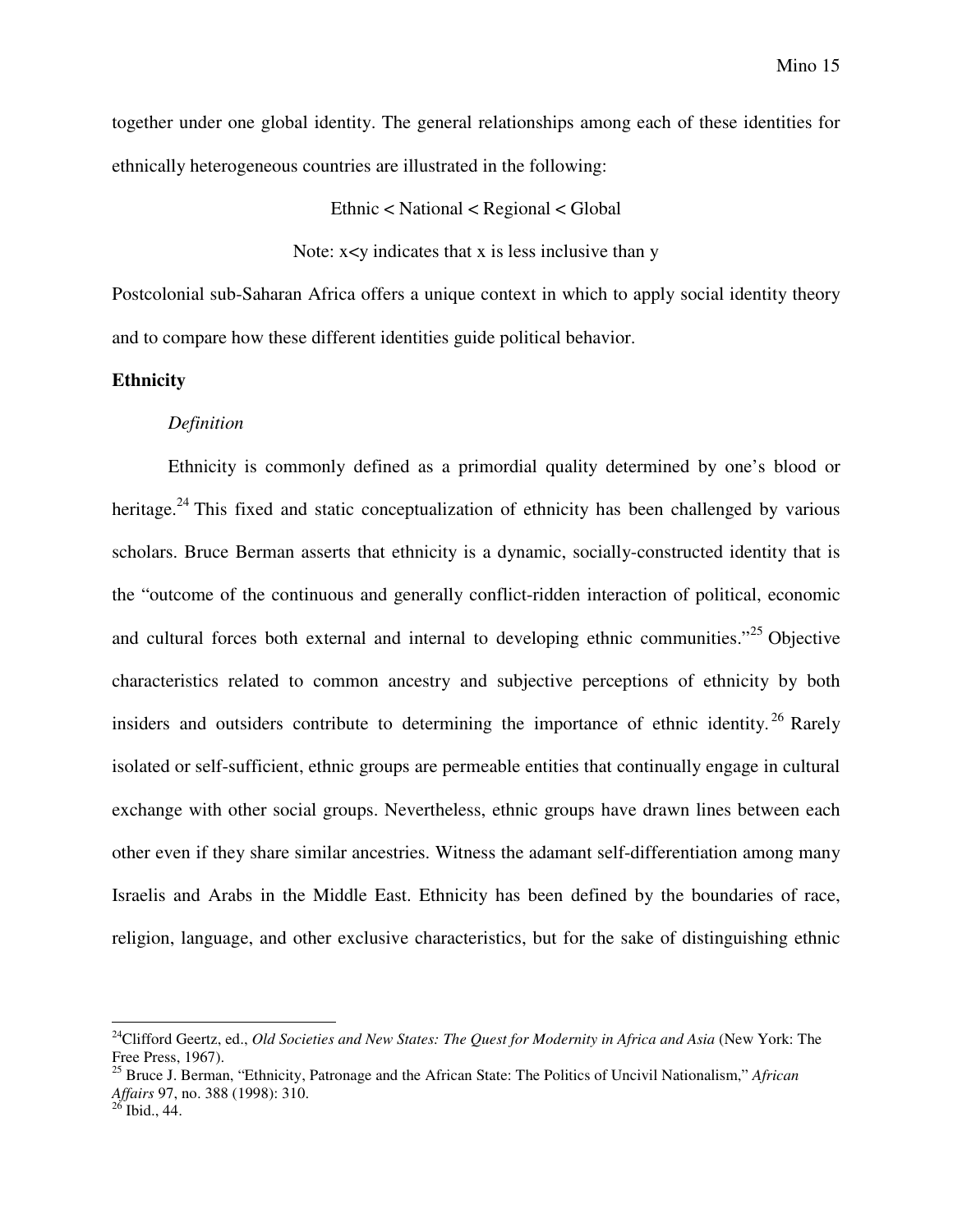identity from nationality, the term "ethnic group" will be used in place of what is often referred to as a "tribe."<sup>27</sup>

 Despite the socially-constructed nature of ethnicity, an individual's fixed conception of his ethnicity can be highly important to him. This is because, regardless of whether an ethnicity has long existed or was recently fabricated, it is deeply rooted in one's sense of self. One's selfdefinition includes both identities that are often conceptualized to be impermanent and changeable, such as occupational identity, and identities that are understood to be permanent and unchangeable, such as ethnic and racial identity. This widespread view that ethnicity is an immutable attribute demonstrates that it is a firmly established part of people's identities. Once someone is born as Japanese, she cannot change herself into another ethnicity. The conception of Japaneseness may be dynamic and different for each individual, but being Japanese is something that endures from birth until death. Hence, a threat to one's ethnic group can also be seen as a threat to the fundamental self. $^{28}$ 

#### *Ethnic Identity and Behavior*

l

Because of the rootedness of ethnic identity in the self-conception, ethnicity has been manipulated as an instrument to achieve political and economic ends.<sup>29</sup> Different circumstances can trigger ethnic identity and lead individuals to engage in discriminatory behavior toward non-

 $^{27}$  In sub-Saharan Africa, this sort of ethnic grouping has been referred to as a "tribe." Examples of ethnic groups include the Baganda in Uganda and Xulu in South Africa. Despite its widespread use, there are negative and demeaning connotations associated with the word "tribe," which is usually employed to refer to non-Western ethnic groups. See for more information on the use of "tribe": "Words Matter: Terms of Global Conflict Debated," *National Public Radio*, February 7, 2008, http://www.npr.org/templates/story/story.php?storyId=18767319. Hence, this thesis will use the term "ethnic group" to refer to what is usually conceptualized as a "tribe." Most ethnic groups in Africa are differentiated by language. Since linguistic boundaries do not always demarcate ethnic boundaries, as in the case of the Hutu, Tutsi, and Twa of Rwanda, linguistic distinctions is not the basis of defining ethnicity in this thesis. In the case of Uganda, this thesis will study what are generally agreed to be ethnic groups. A map of the traditional regions of inhabitance of these ethnic groups is provided in Appendix C.

<sup>28</sup> Robert Daul, *Polyarchy* (New Haven, CT: Yale University, 1971), 115.

<sup>29</sup> Abner Cohen, *Custom and Politics in Urban Africa: A Study of Hausa Migrants in a Yoruba Town* (London: Routledge & Kegan Paul, 1969).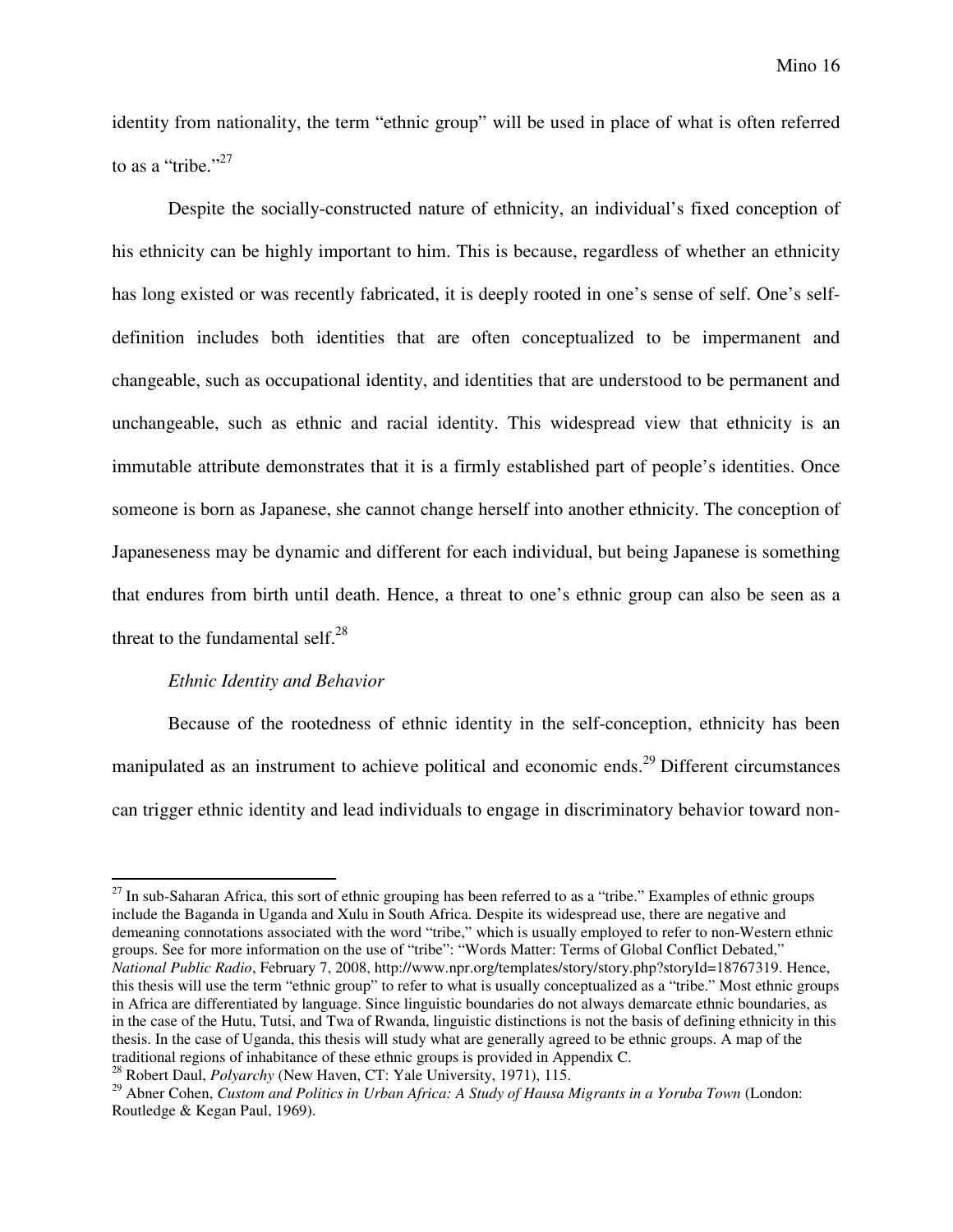members of their ethnic group.<sup>30</sup> Ethnocentric individuals, who identify strongly with their ethnicity, maintain a belief that their ethnic group is centrally important and judge other groups relative to their own.<sup>31</sup> Ethnocentric arguments have justified many inexplicably horrific events in human history, including genocide and ethnic cleansing.

 No doubt, a complex web of factors determines an individual's decision to take part in collective action with other members of their ethnicity. Whatever the motivations and whatever the mechanisms, human beings throughout history have taken various actions in the past that were obviously aligned along ethnic lines. But if these actors did not possess a relatively strong ethnic identity, hurting members of the out-group to benefit the in-group would not have been an option. Devising a comprehensive theory to explain how and why ethnic conflict emerges is beyond the scope of this thesis. Nonetheless, it is possible to infer that the importance of ethnic identity to the individual and those around the individual is a requisite for his choosing to engage in ethnocentric behavior. This does not mean, however, that the stronger the salience of ethnic identity, the greater the likelihood of violent ethnic-based conflict. Deciding to engage in conflict remains the prerogative of the individual, but various contingent factors can facilitate the tendency for people to act on behalf of their group based upon their shared ethnicity.

#### *Ethnicity in Sub-Saharan Africa*

 In sub-Saharan Africa, ethnic identity has particular strength and importance, but the postcolonial state has enhanced the salience of national identity. Ethnic identities had initially carried more weight than national identity because of the artificial nature of postcolonial nations. National identity as defined by the state came into existence fairly recently in sub-Saharan Africa.

 $30$  Some blame ethnic conflict on the elite by claiming that they manipulate the non-elite to fight against other ethnic groups. However, scholars continue to puzzle over why the masses follow the elites. Different theories to explain ethnic conflict are explored and critiqued in this seminal work: Donald L. Horowitz, *Ethnic Groups in Conflict* (Los Angeles, University of California Press, 1985).

<sup>31</sup> W. G. Sumner, *Folkways* (New York: Ginn, 1906).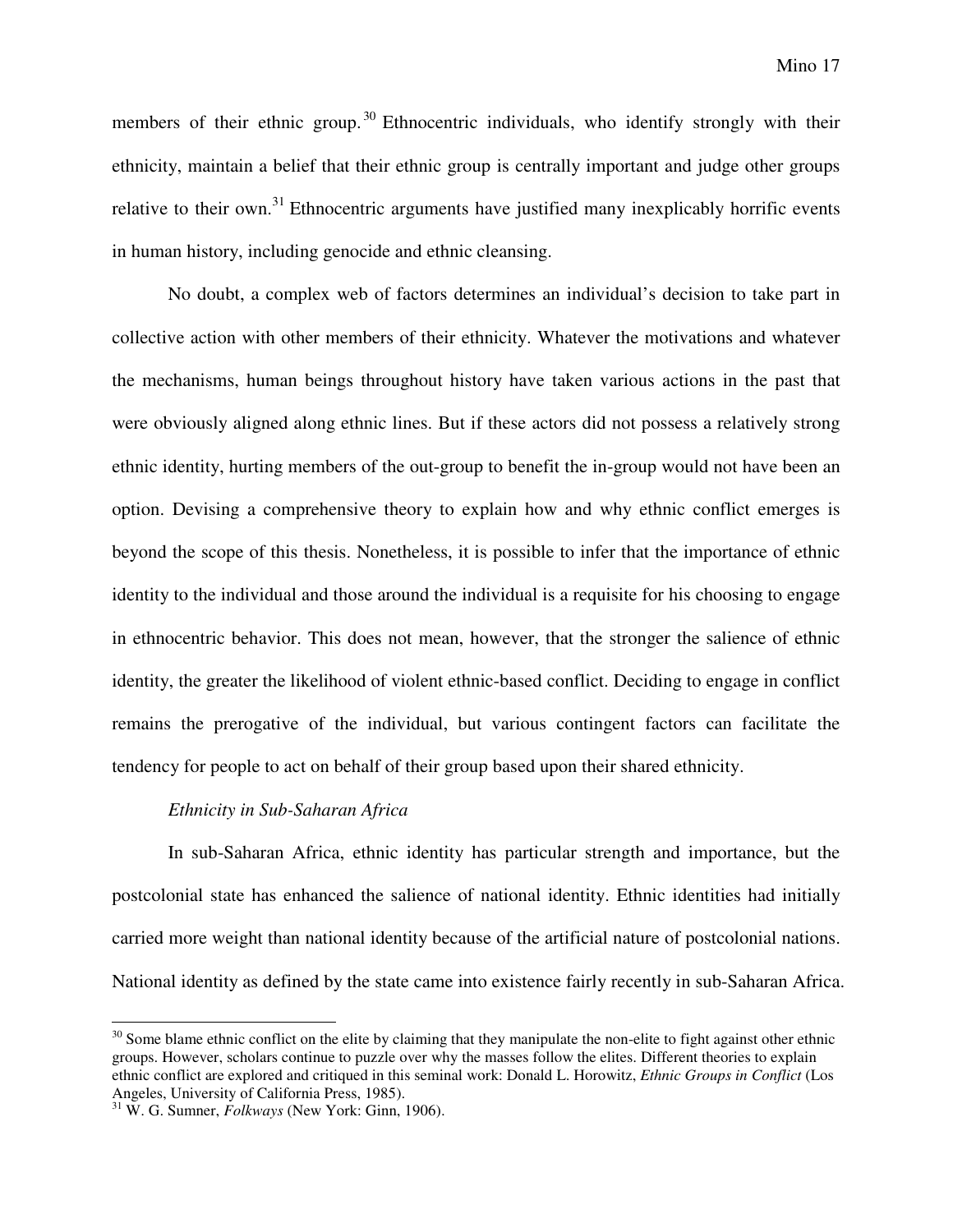European colonizers had fabricated the boundaries of each nation. In order to prevent the unification of indigenous groups against their rule, British colonial regimes discouraged the integration of ethnic groups within each colony. By reinforcing ethnic identification, the British forestalled the rise of collective consciousness and a common identity among the different groups. Through divide-and-rule policies, colonial governments pitted indigenous ethnic groups against each other in pursuit of the social and economic advantages offered by the colonial bureaucracy.<sup>32</sup> As social identity theory suggests, colonial policies have served to heighten competition among different social groups, in this case, ethnic groups. In part, because of this colonial legacy of division, many countries in sub-Saharan Africa have suffered from internal fragmentation and conflict.

During the precolonial period, Africans had governed themselves through their own political organizations, which spanned the gamut from centralized kingdoms to decentralized kinship networks. These forms of social organization exist today but have lost considerable influence with the advent of colonialism and the ensuing postcolonial state. With the rise of the latter, the political role of the former has diminished. It is increasingly difficult for the indigenous people to remain loyal to their ethnic political organization. Although their ethnic identities may direct them to adhere to their traditional leaders' regulations and expectations, these laws and duties often conflict with those of the central government. The state has the upper hand because its authority is bolstered by more international recognition and a greater capacity to enforce its laws. Nevertheless, ethnic tensions have been transferred to the national level.

 Scholars attribute the failure of democratization in African countries to the strength of ethnic identity. Donald Horowitz argues that the more ethnically divided a country is, the more difficult it is for democratization to succeed: while democracy encourages inclusivity, ethnicity l

<sup>32</sup> Christopher Clapham, *Third World Politics: An Introduction* (Madison, WI: University of Wisconsin Press, 1985).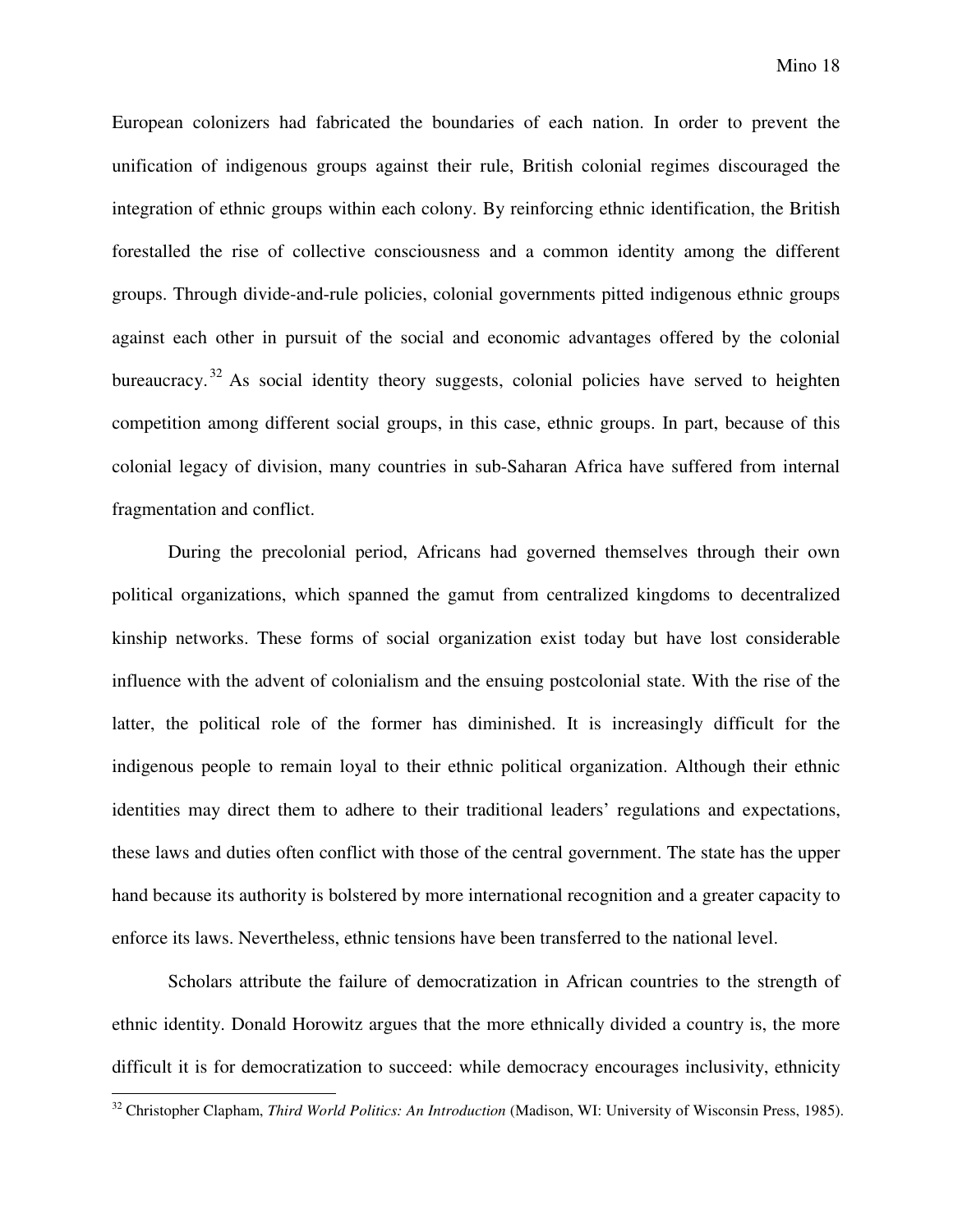is fundamentally exclusive.<sup>33</sup> Bringing a new perspective to the role of civil society in relation to violent conflict in India, Ashutosh Varshney explains that intraethnic civic associations fail to prevent ethnic violence and underlines the importance of building trust among ethnic groups through the formation of interethnic civic networks.<sup>34</sup> Civic associations founded on the common denominator of ethnicity can actually organize violence against those of other ethnic groups. Hutu Power, a civic association based upon Hutu identity, instigated ethnic conflict and division in Rwanda. Many political parties throughout the continent today have ethnic-based constituencies even though numerous regimes have prohibited the formation of political parties explicitly formed around an ethnicity.<sup>35</sup> Some scholars describe postcolonial African states as neopatrimonial regimes that maintain their authority through personal patronage: politicians construct networks of political support based on kinship or ethnic ties.<sup>36</sup> In addition, there are widespread perceptions that public officials who have the responsibility of working for the nation often engage in corrupt acts to benefit their ethnic group. However, this common characterization of African politics as "tribal" is an overgeneralization. When asked to choose between ethnic and national identity, 70 percent of respondents to surveys across sub-Saharan Africa claimed that they felt "only national" or "equally national and ethnic."<sup>37</sup> Both ethnic and national identities play important roles in guiding political behavior in sub-Saharan Africa. This changing landscape of identity in Africa is often overshadowed by the legacy of ethnic conflict on the continent.

<sup>33</sup> Donald L. Horowitz, "Democracy in Divided Societies," *Journal of Democracy* 4, no. 4 (1993): 19.

<sup>34</sup> Ashutosh Varshney, "Ethnic Conflict and Civil Society: India and Beyond," *World Politics* 53 (2001): 388.

<sup>35</sup> Anika Moroff, "Party bans in Africa - an empirical overview," *Democratization* 17, no. 4 (2010): 618-641.

<sup>36</sup> Michael Bratton and Nicolas Van de Walle, "Neopatrimonial Regimes and Political Transitions in Africa," *World Politics* 46, no. 4 (1994): 458.

<sup>&</sup>lt;sup>37</sup> Amanda Lea Robinson, "National versus Ethnic Identity in Africa: State, Group, and Individual Level Correlates of National Identification," *Afrobarometer Working Paper* 112 (2009): 12.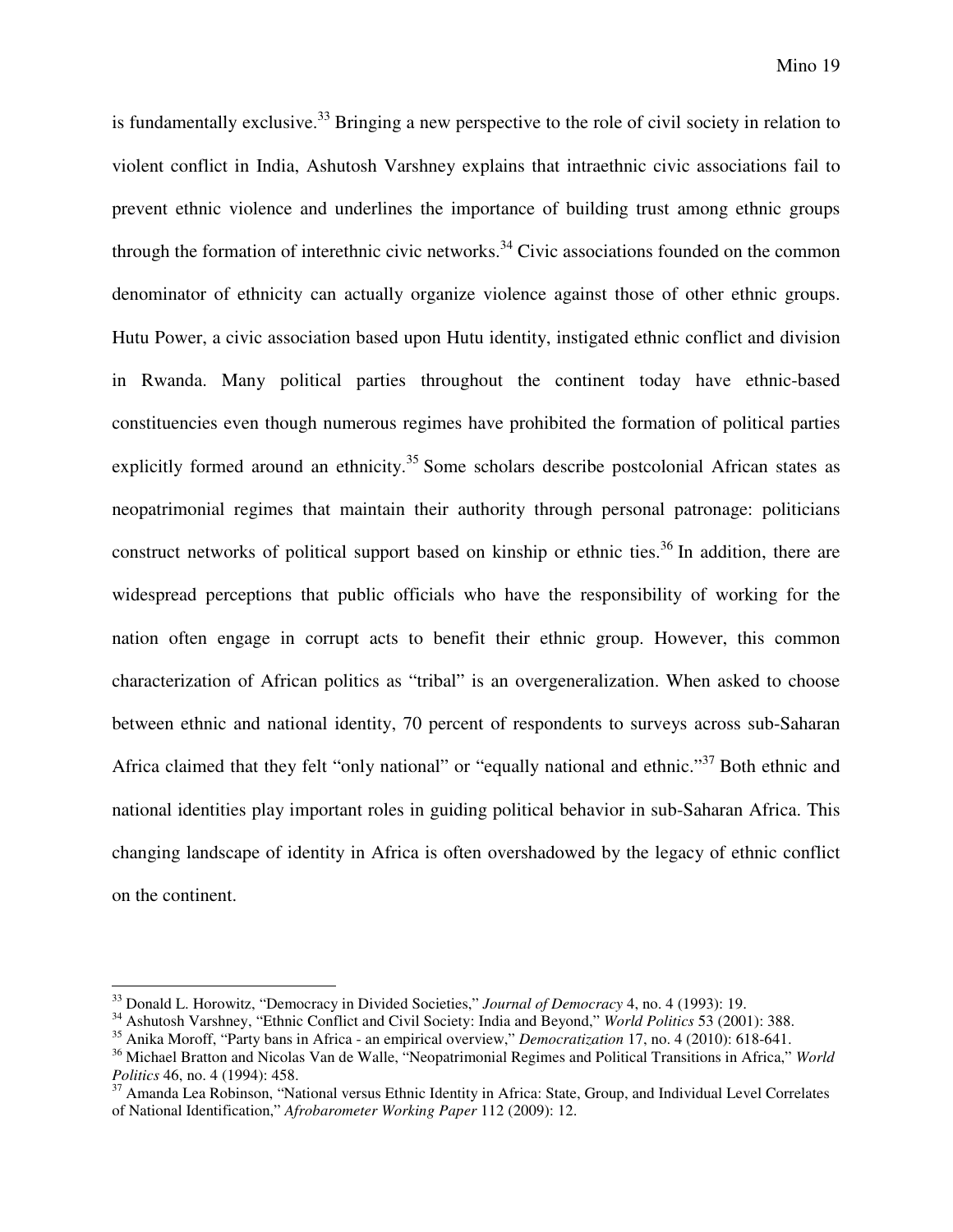In Rwanda, people mobilized along ethnic lines in a struggle over power. Like the British, Belgian colonial rule had encouraged ethnic fragmentation in Rwanda. Belgians issued racial identification cards, officially labeling people as Hutu, Tutsi, or Twa, and they favored the Tutsis, claiming that they were intellectually and racially superior to Hutus.<sup>38</sup> Heightening ethnic differences exacerbated tensions between the two groups even though they shared virtually the same culture and spoke the same language. The end of colonialism did not spell the end of ethnic divisions. Hutu resentment against the politically and socioeconomically advantaged Tutsis continued to deepen even after the first Rwandan elections brought a Hutu-dominated government into power. Building tensions led to genocide. Extremist group Hutu Power rallied Hutus to systematically slaughter Tutsis and non-compliant Hutus. After the genocide, the Rwandan government prohibited political activity emphasizing Hutu or Tutsi identity and erased ethnicity from identity cards in an effort to reduce ethnic identification. Behind this façade of reconciliation and de-ethnicization, people's ethnic identities tenaciously endure.<sup>39</sup> The Rwandan case tragically illustrates how certain conditions enhanced the salience of ethnic identity. The Hutus perceived their ethnic group to be in a relatively lower position than the Tutsis. They then mobilized themselves around their common ethnic identity to exterminate the Tutsi, whom they blamed for their disadvantaged circumstances. Individual Hutus took part in genocidal acts because they perceived that they themselves were threatened by the Tutsis. The strength of ethnic identity prevented many Hutus and Tutsis from seeing each other as members of a common nation.

<sup>38</sup> Catharine Newbury, "Ethnicity and the Politics of History in Rwanda," *Africa Today* 45, no. 1 (1998): 11.

<sup>39</sup> Helen Hintjens, "Post-genocide identity politics in Rwanda," *Ethnicities* 8, no. 1 (2005): 31.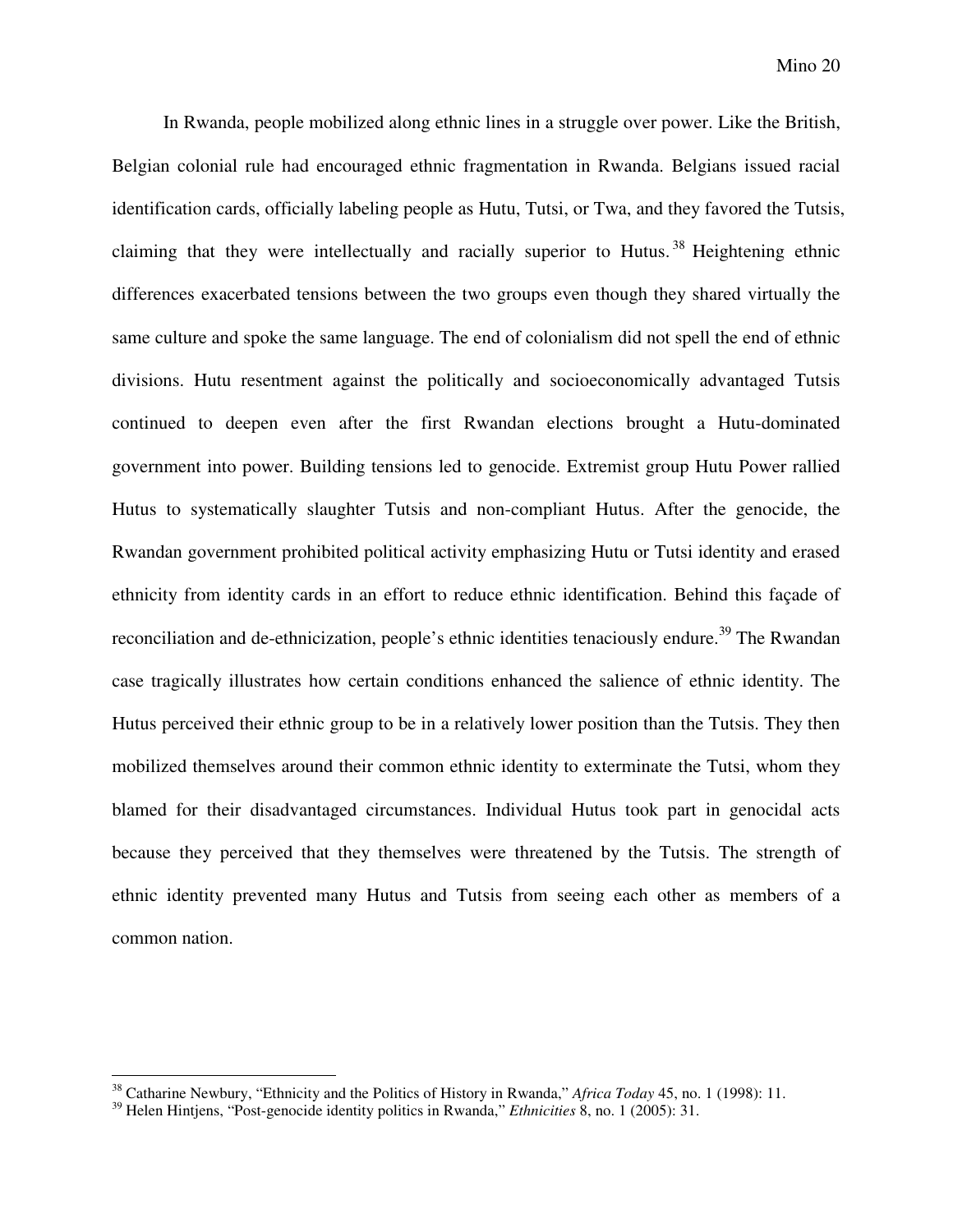Mino 21

# **Nationality**

# *Definition*

The idea of the nation assumes that nationals share a common past, present, and future. According to Anthony Smith, national identity rests upon several unifying factors including shared myths of origin, a claim to a common homeland, a common mass culture, and equal rights and duties under the law. $40$  Bound by these shared qualities, nationals collectively strive to achieve their common interests. Yet, perceptions of such commonalities are often unfounded, leading scholars such as Benedict Anderson to call nations "imagined communities."<sup>41</sup> This is especially the case in sub-Saharan Africa, where postcolonial states define membership in nations along colonially-imposed boundaries. In this context, arbitrary characteristics, such as one's birthplace, determine one's citizenship in the nation. These requirements for citizenship do not necessarily demonstrate that an individual shares a common history and common interests with the rest of the nation. Even if people strongly believe that they belong to a community with other nationals, most of them will never meet each other and thus will never discover whether they indeed do have more in common than they do with nonnationals. These imagined communities have significant real implications for intranational and international relations.

Bolstering national identity can reduce ethnic conflict by providing a source of crosscutting identification among ethnic groups, but it can also justify the destruction of other nations. States inspire love and self-sacrifice for the nation, but they also instill fear and hate for the "Other."<sup>42</sup> Drawing boundaries between nationals and foreigners, national identity often crystallizes against the "Other." Before the nineteenth century, the French was the "Other" for the British. Warfare between the two nations reflected and reinforced these perceived differences

 $40$  Smith, "European Unity," 60.

<sup>41</sup> Benedict Anderson, *Imagined Communities* (New York: Verso, 1983).

<sup>42</sup> Anderson, 141.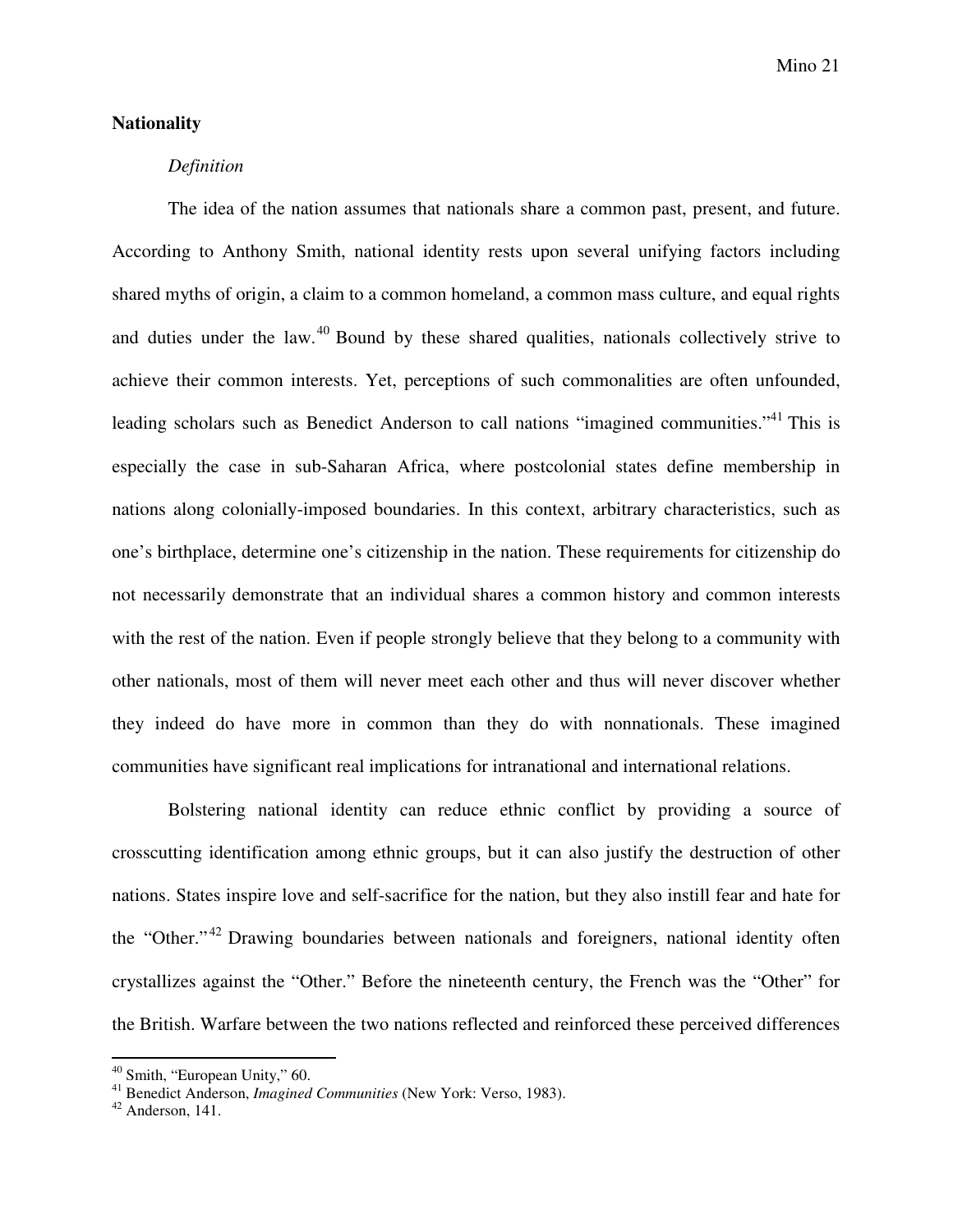as they built their identities against each other. For the Occident, the "Other" is the Orient; the Occident defined itself based upon what the Orient was not. Romanticized depictions of Asia and the Middle East served to justify Western imperial ambitions.<sup>43</sup>

Warfare between nations helped build the modern state by standardizing and polarizing identities. War forced disparate groups to join together under the state by creating the existential need to break out of kinship-based organizations and to build centralized political structures.<sup>44</sup> War itself had a homogenizing effect on identity, as soldiers fought on behalf of the entire nation and civilians contributed to national war efforts.<sup>45</sup> The convergence of identity within the state coincided with increased differentiation between states. States also mobilize their populations against their enemies by encouraging the crystallization of national identity against the "Other." Kamikaze suicide bombers in Japan during World War II willingly sacrificed their lives to attack the United States for the sake of the Japanese nation. Mass propaganda during World War II clearly illustrates how the state's distorted portrayal of enemy nationals as barbaric and animalistic rendered it extremely difficult for citizens to identify with them as fellow human beings.

The boundaries of existing states are not always aligned with those of extant nations, but the state and nation are closely interrelated. For some ethnically homogeneous countries such as Japan, ethnic identity and national identity are equated, so loyalty to the ethnic group also means devotion to the nation. But this is not the case for many countries. Although initially composed of diverse nations, the Soviet Union eventually disintegrated into different states that claimed to represent the different nations. The principle of self-determination has been evoked in countless circumstances during struggles for independence and recognition of sovereignty. Members of the

<sup>43</sup> Edward W. Said, *Orientalism* (New York: Pantheon Books, 1978).

<sup>44</sup> Charles Tilly, *Coercion, Capital, and European States, AD 990-1992* (Malden, MA: Blackwell Publishing, 1990). <sup>45</sup> Ibid., 116.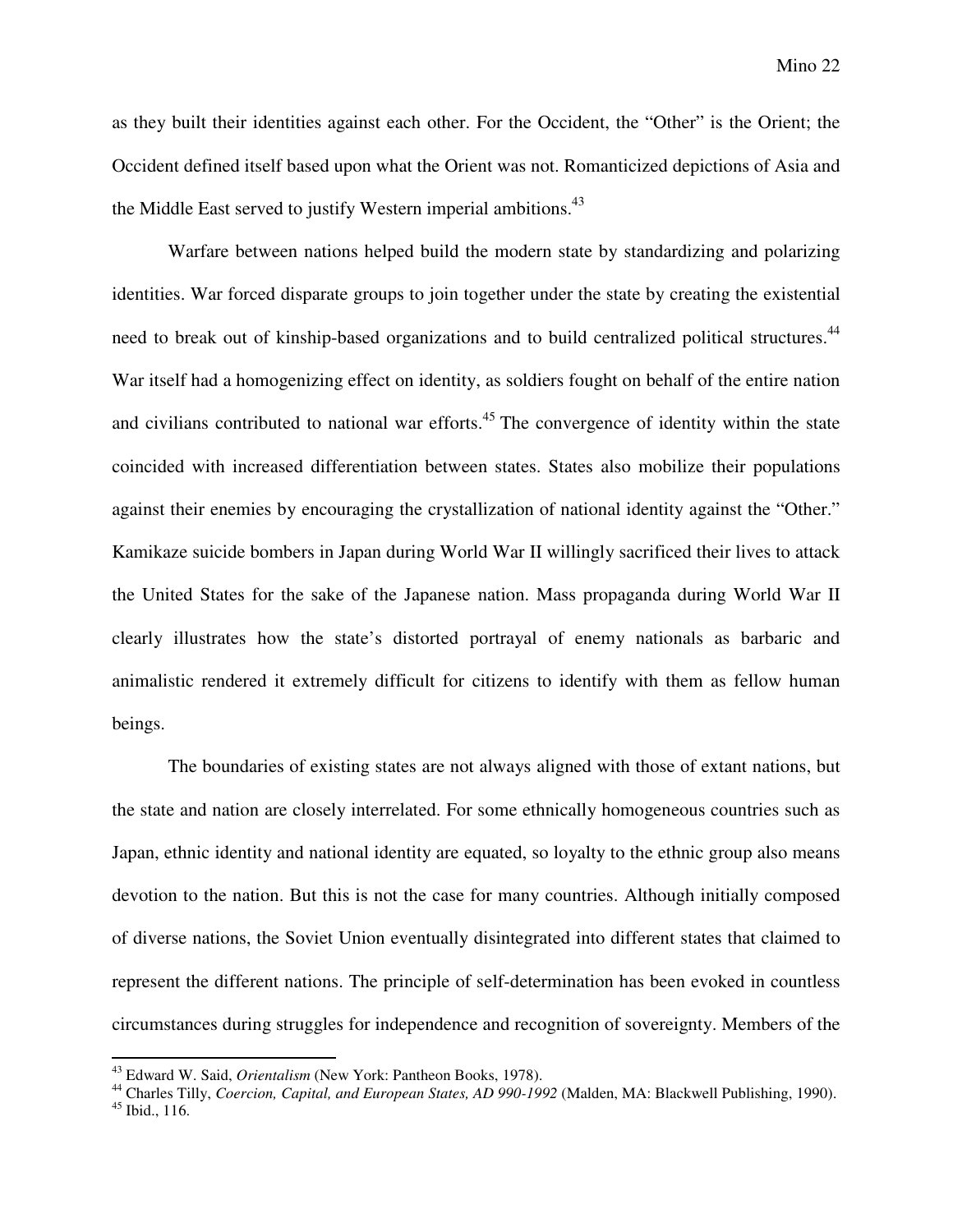nation assert a right to sovereignty and statehood because they perceive themselves as an autonomous group.<sup>46</sup> Ethnonationalists in separatist movements thus reject the legitimacy of the existing state's rule and agitate for their own state. Although it disagrees on the exact meaning of self-determination, the international community has reached a general consensus that nations should have the right to choose without external coercion the government under which they will live. The United Nations charter includes a declaration of the people's right to self-determination (Article I, Chapter I, Part 2).<sup>47</sup> Thus, stateless groups such as the Kurds, Basques, and French Canadians have claimed that they are nations separate from the states that rule them and formed their own national identities on this premise.

Despite such challenges, the idea of the nation carries tremendous power because of its "naturalness" and rootedness in the past. However, every nation has been created. Some nations, such as the French nation, currently have firmly established and well-defined identities. But each began as a collection of different, often conflicting ethnic groups that were gradually integrated into one nation under the state. State-led nationalism crafted nations where they previously did not exist.<sup>48</sup> According to Earnest Gellner, nationalism in Europe primarily arose in tandem with the transition from agrarian to industrial society: the functioning of a large complex industrial society, where people must cope with continually shifting functions and positions, necessitated cultural homogenization through state-led mass education.<sup>49</sup> One standard language was selected by the state and used as a medium for generating and communicating national histories,

<sup>&</sup>lt;sup>46</sup> Anderson, 7.

<sup>47</sup> United Nations, *Charter of the United Nations*, 24 October 1945, 1 United Nations Treaty Series XVI.

<sup>&</sup>lt;sup>48</sup> This thesis adopts the distinction made between state-led and state-seeking nationalism by Charles Tilly. See Charles Tilly, *Durable inequality*, (Los Angeles: University of California Press, 1998), 175. The first is the formation of national identity directed by the state that makes claims about the common culture and interests of its designated members, and the latter is based upon claims made by a social group that does not have control of the state apparatus but asserts its own claims to statehood and nationhood. References to "nationalism" in this thesis should be assumed to mean "state-led nationalism."

<sup>49</sup> Earnest Gellner, *Nations and Nationalism* (Ithaca, NY: Cornell University Press, 1983).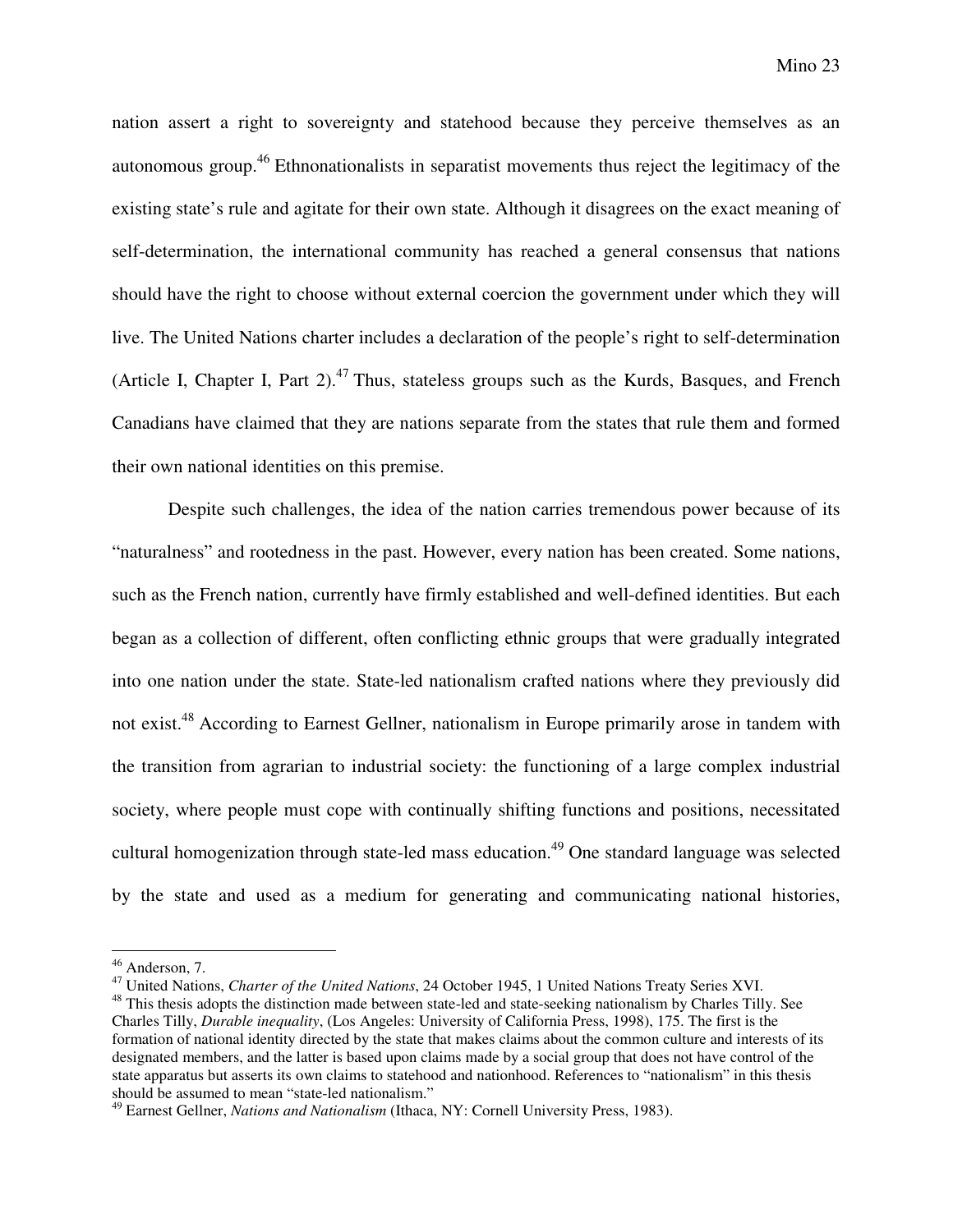traditions, and myths. Nationalism had a unifying effect upon the population but also induced conflict and separation from the state by ethnic groups, who asserted their own right to nationhood and statehood. The nation-state prototype, in which the state rules over a single, homogeneous nation, has served as the ideal for many different nationalist movements around the world.

# *Nationality in Sub-Saharan Africa*

While recognizing these subtleties in defining the "nation," this thesis will refer to the "nation" as defined by the state in order to narrow its focus on the role of the African state and nationalized History education in promoting national identity. In fact, the development of national identity in Africa shares some similarities with the rise of nationhood in Europe but differs in many respects. Indigenous people appropriated the European-bred idea of nationhood in their struggles for independence. African freedom fighters used nationalist rhetoric to frame their demands for independence and sovereignty to their European colonizers. Although the colonizers had imposed the boundaries of each colony, new nations sprung from these boundaries. With increasing collaboration among the colonized in resistance to European colonial rule, national identities based upon the common experience of colonial oppression gradually formed in each colony. Tunisian Albert Memmi famously describes the dichotomy of the colonizer and the colonized: one cannot exist without the other. The colonized cannot define themselves without referring to their colonial relationship with the colonizer.<sup>50</sup> Africans defined themselves against their "Other," the colonizer, in nationalist movements for independence. Across the continent, Africans of different ethnic groups temporarily united in opposition against a common enemy, but their unity was by no means seamless: deep internal in the coalitions manifested themselves even more clearly after gaining independence.

l

<sup>50</sup> Albert Memmi, *The Colonizer and the Colonized* (Boston, Beacon Press, 1965).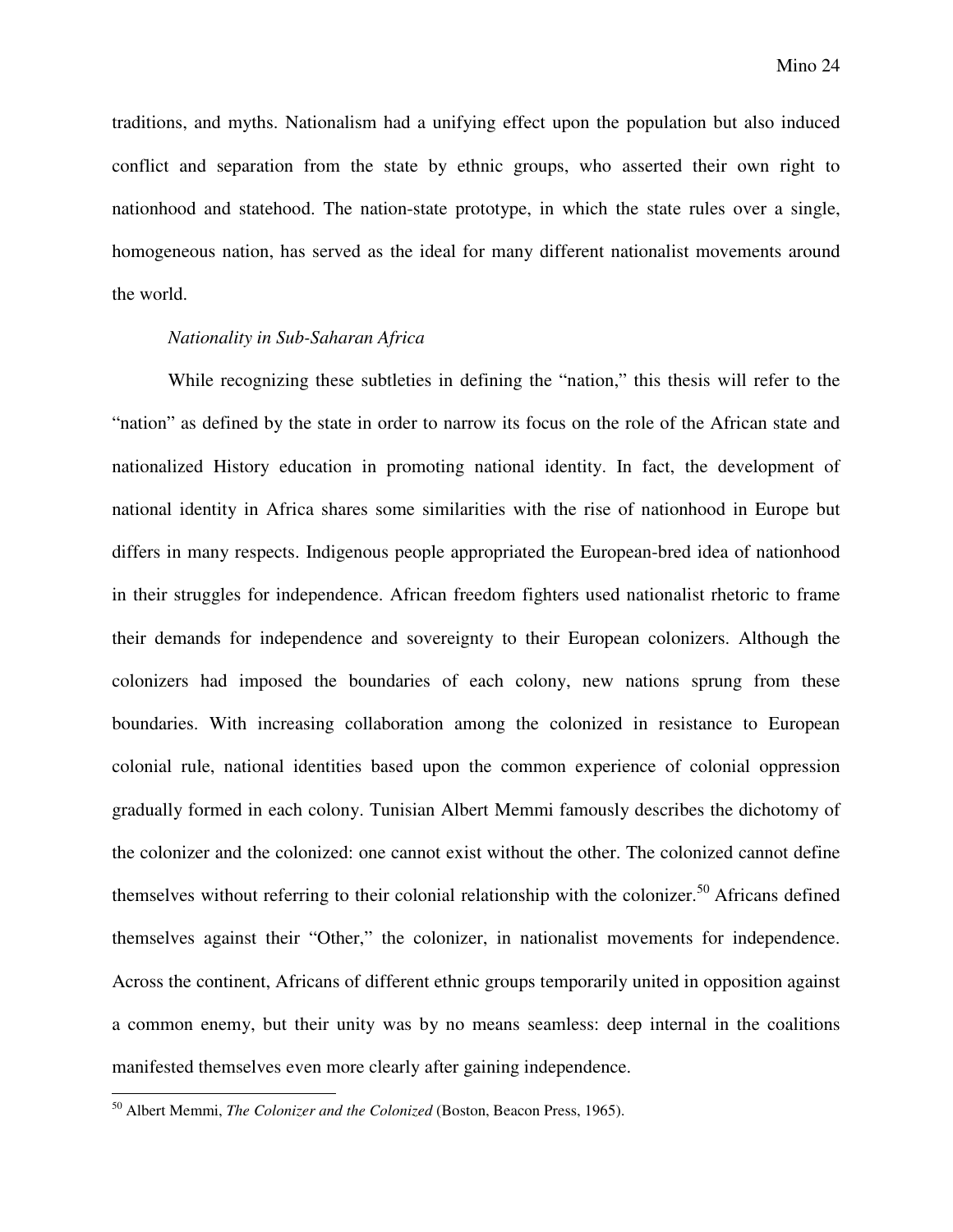National identity remains weak in sub-Saharan Africa because national boundaries do not reflect ethnic realities. While some states have covertly engaged in proxy wars with neighboring countries, there have been very few instances of nationwide mobilization in preparation for war against another country. The strength of ethnic identity has posed challenges to national integration: because citizens of the nation do not identify strongly with each other, they can identify against each other, making interethnic conflict more likely.

Claiming their right to nationhood and statehood, some ethnic groups in sub-Saharan Africa chose the path of secession from the state. Leaders of secessionist movements demand independence and recognition of their ethnicity as a nationality. Larger collective identities beyond the traditional ethnic group (i.e. Dinka, Nuer) have been at the forefront of rhetoric advocating the secession of southern Sudan. Various non-Arab ethnic groups traditionally inhabiting southern Sudan collectively identify themselves as "southerners" and call the Arabs "northerners." However, not all Sudanese living in either region agree with these distinctions, and many oppose secession along the borders drawn by the Comprehensive Peace Agreement. During the 2011 historic referendum determining southern Sudan's separation from the rest of Sudan, the landslide vote for secession was accompanied by violent clashes in a contested area of the central region. <sup>51</sup> The secessionist movement in Sudan demonstrates how people's identification with their subnational regional identity, derived from ethnic identities, can be mobilized to justify their own nationhood and separation from the state claiming their allegiance.

Complications arise in the relationship between ethnic and national identity in cases where national boundaries split ethnic groups apart. Some ethnic groups fight for the annexation of territories from other states in order to include those of the same ethnicity into their nation. This straddling of boundaries is the reality for many ethnic groups in sub-Saharan Africa, and

l

<sup>51</sup> "Sudan Deal to End Abyei Clashes," *BBC News*, January 14, 2011.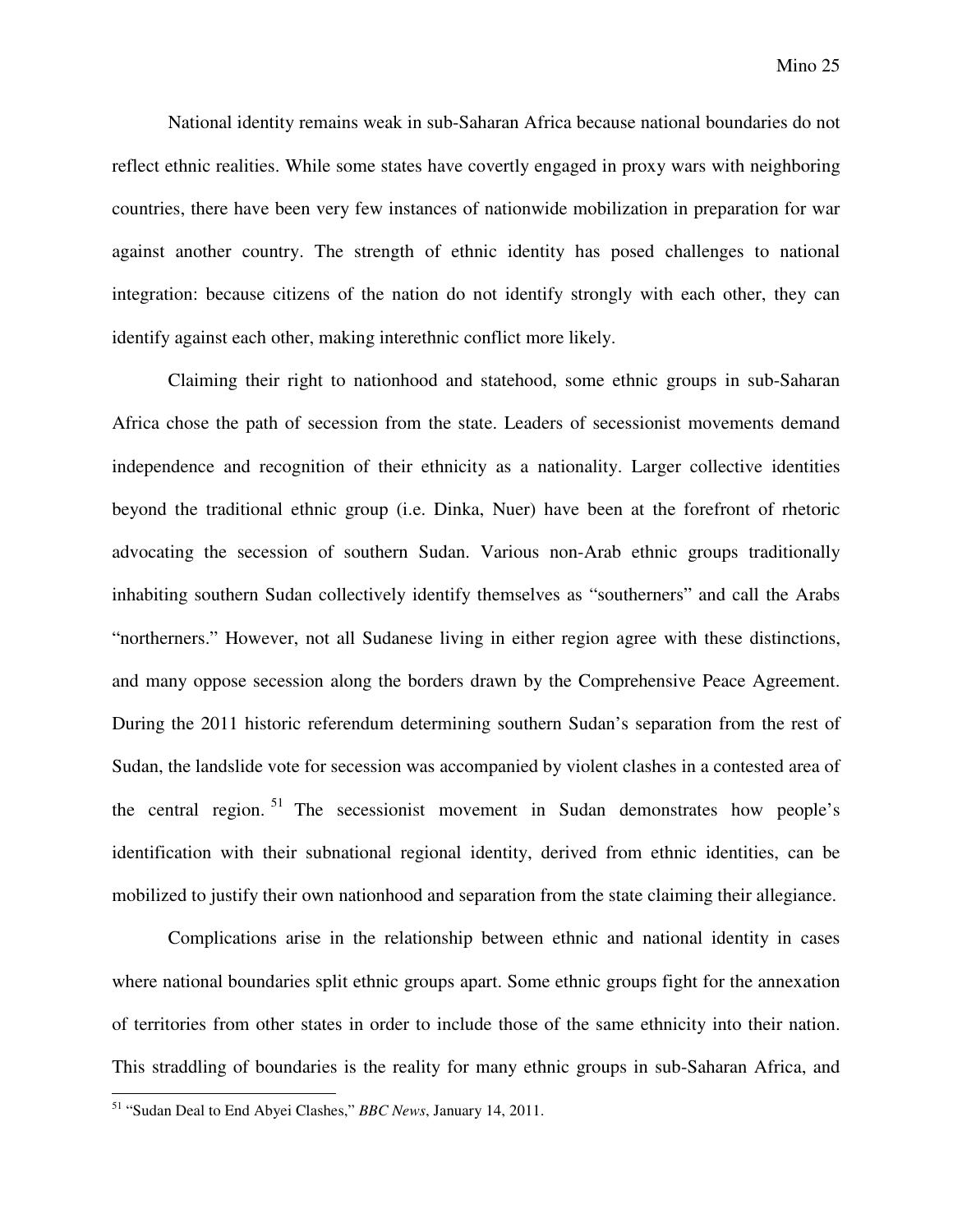such circumstances may actually make people more amenable to adopting regional identities to unite with their ethnic counterparts in other countries.

# **Regional Identity**

 $\overline{a}$ 

#### *Definition*

Regional identity presumes the common characteristics and shared identity of numerous nations and ethnicities in a specific region.<sup>52</sup> Citizens of different states within in a region often find that they share a common historical memory. For instance, Latin American identity encompasses countries as far apart as Mexico and Argentina; citizens of these countries share the common legacy of Spanish or Portuguese colonization. Ethnic and national identity can have strong ties to regional identity. Egyptian identity, generally speaking, has a strong association with Arab identity, even if Egyptian and Arab identities are distinct from each other. Similarly, ethnic identities in sub-Saharan Africa are linked to African identity. Recent efforts toward regional integration through the establishment of communal institutions indicate the growing importance of regional groupings, particularly in the realm of economics. Virtually all states are now members of multiple regional associations, which span the globe from the Association of Southeast Asian Nations to the Union of South American Nations.

Regional organizations provide forums for countries of the same geographic region to make collective decisions for the future of the region. Regional institutions promote integration and solidarity among the member states, but regional identity generally remains politically feeble in comparison to ethnic and national identity. The behavior of government representatives in the regional organizations reflects an attachment to national identities over regional identities. Member states accuse each other of prioritizing their national interests over the goals of the

 $52$  This is not to be confused with regions within one nation. Regional identity in this context is a supranational identity.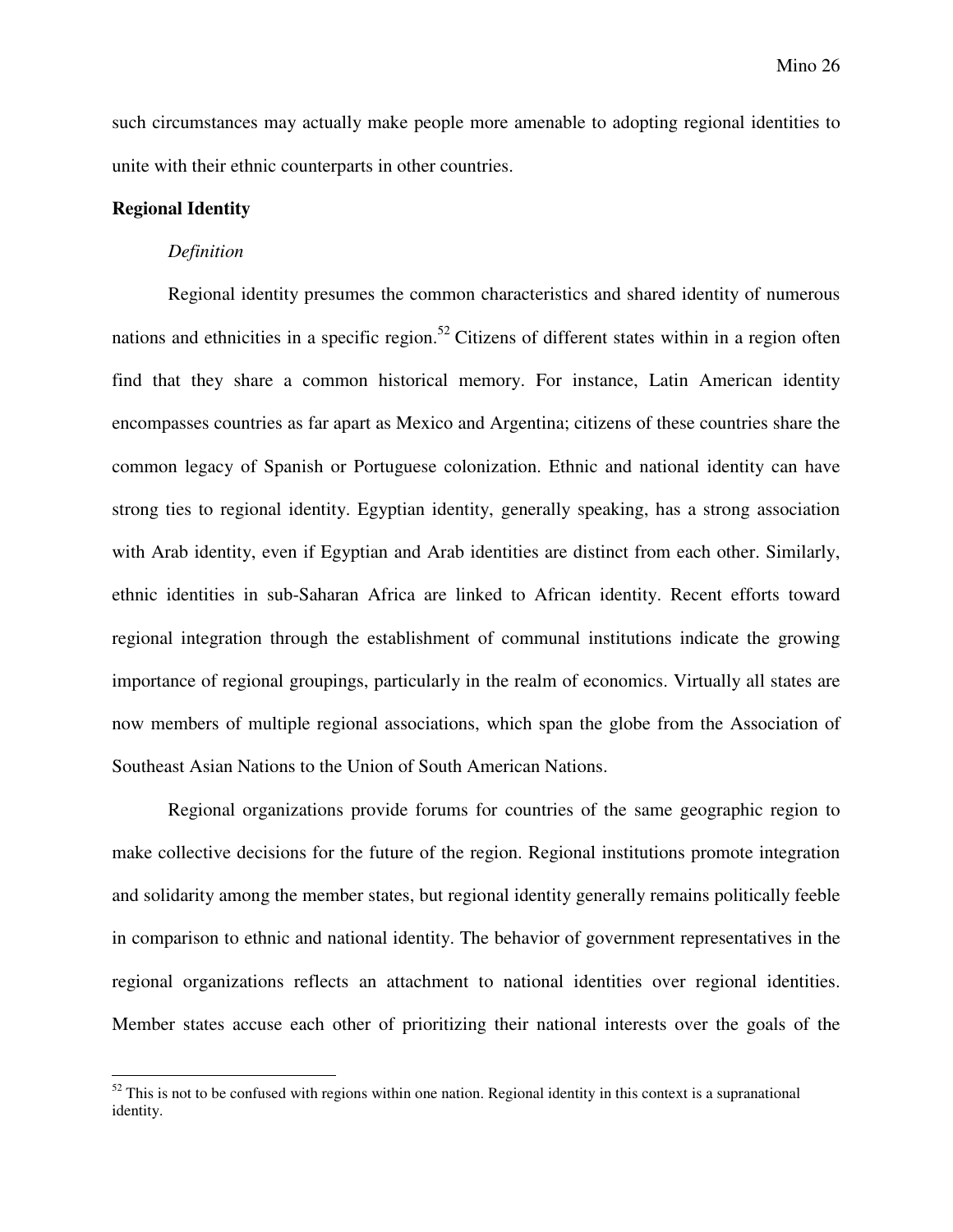regional community. For example, despite the creation of a trilateral bloc through the North American Free Trade Agreement, the United States' heavy subsidies for corn have adversely affected poor Mexican corn farmers.<sup>53</sup>

The European Union (EU) has made significant strides in increasing regional economic and political integration, but its member states also grapple with the conflict between the promotion of national identity and European identity. The creation of the EU as a regional bloc has enabled Europeans to collectively compete against the existential threats of the United States and Japan. Member states have made conscious efforts to promote greater unity and the European identity as they gradually liberalize their trade policies with other EU members and loosen immigration restrictions on other Europeans. However, more powerful member states hold tremendous sway over the actions of regional institutions, reflecting existing power dynamics in the region. For instance, the six founding members of the EU have hesitated to expand membership to include applicant countries with weaker economies and tendencies for instability because of the potential negative impacts upon their own nations. Nationals also worry that merging into a larger regional entity dilutes their national identities. French political parties such as *Front National* voice their opposition to continued European integration, arguing that Europeanization has led to the deterioration of French culture. These concerns illustrate how the increasingly influential European identity has posed a challenge to each member country's fixed conceptions of national identity.

# *Regional Identity in Sub-Saharan Africa*

 $\overline{a}$ 

Sub-Saharan African states' adamant claims to their own independence also hindered the development of a cohesive regional identity. In Africa, heads of state made similar attempts to

<sup>&</sup>lt;sup>53</sup> Norbert Fiess and Daniel Lederman, "Mexican Corn: The Effects of NAFTA," The World Bank Group, http://siteresources.worldbank.org/INTRANETTRADE/Resources/Pubs/TradeNote18.pdf.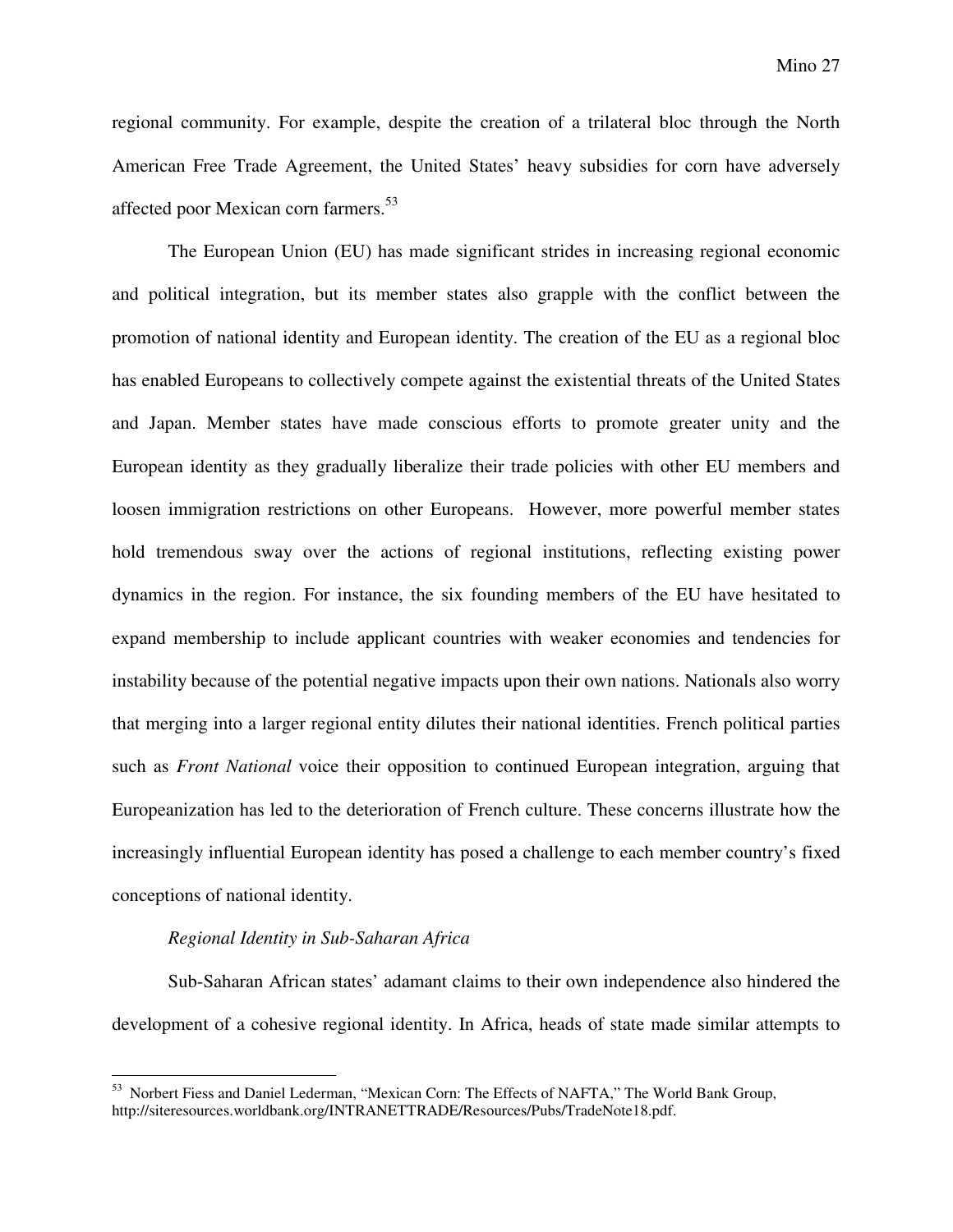build a regional organization to represent the interests of the continent, but the newly created institutions continue to emphasize the sovereignty and territorial integrity of each member state. The formation of the Organization of African Unity (OAU) in 1963 reflected the importance of African regional identity to political leaders throughout the continent and signaled their commitment to liberating all Africans from the common oppression of colonization and apartheid (see Article II, 1.a.).<sup>54</sup> This pledge to free other Africans echoes the ideals of Pan-Africanism. The rise of Pan-Africanist ideas and the *négritude* movement reflected the development of an African or Black identity that transcended the boundaries of colonial regimes. Intellectuals of the African Diaspora and the African continent wrote and spoke about the common oppression of all people of African descent by Europeans through the implements of slavery, racism, and colonization. They thus argued that the African people experienced a shared history and needed to join together to overcome common obstacles to their unity. Colonial borders only served to split the African community apart. Because of his belief in these ideas, Kwame Nkrumah declared that "Africa is one continent, one people, and one nation."<sup>55</sup>

Even though the OAU claimed to represent the collective interests of all Africans, it also maintained a strong commitment to respecting state sovereignty and the sanctity of states' existing borders (see Article III, 3.).<sup>56</sup> Often dubbed the "Dictator's Club," the OAU failed to protect the rights of the African people as it claimed; instead, it gained a reputation for supporting the status quo as member states reciprocally ignored the atrocities committed within each other's countries.<sup>57</sup> The successor to the OAU, the African Union (AU) was established in 1999 and symbolized the recentering of the organization on people rather than on states.

<sup>54</sup> Organization of African Unity, *Organization of African Unity Charter*, 25 May 1963.

<sup>55</sup> Kwame Nkrumah, *Class struggle in Africa* (London: Panaf Books Ltd., 1970), 87-88.

<sup>56</sup> Organization of African Unity.

<sup>57</sup> Paul Reynolds, "African Union replaces dictators' club," *BBC News*, July 8, 2002.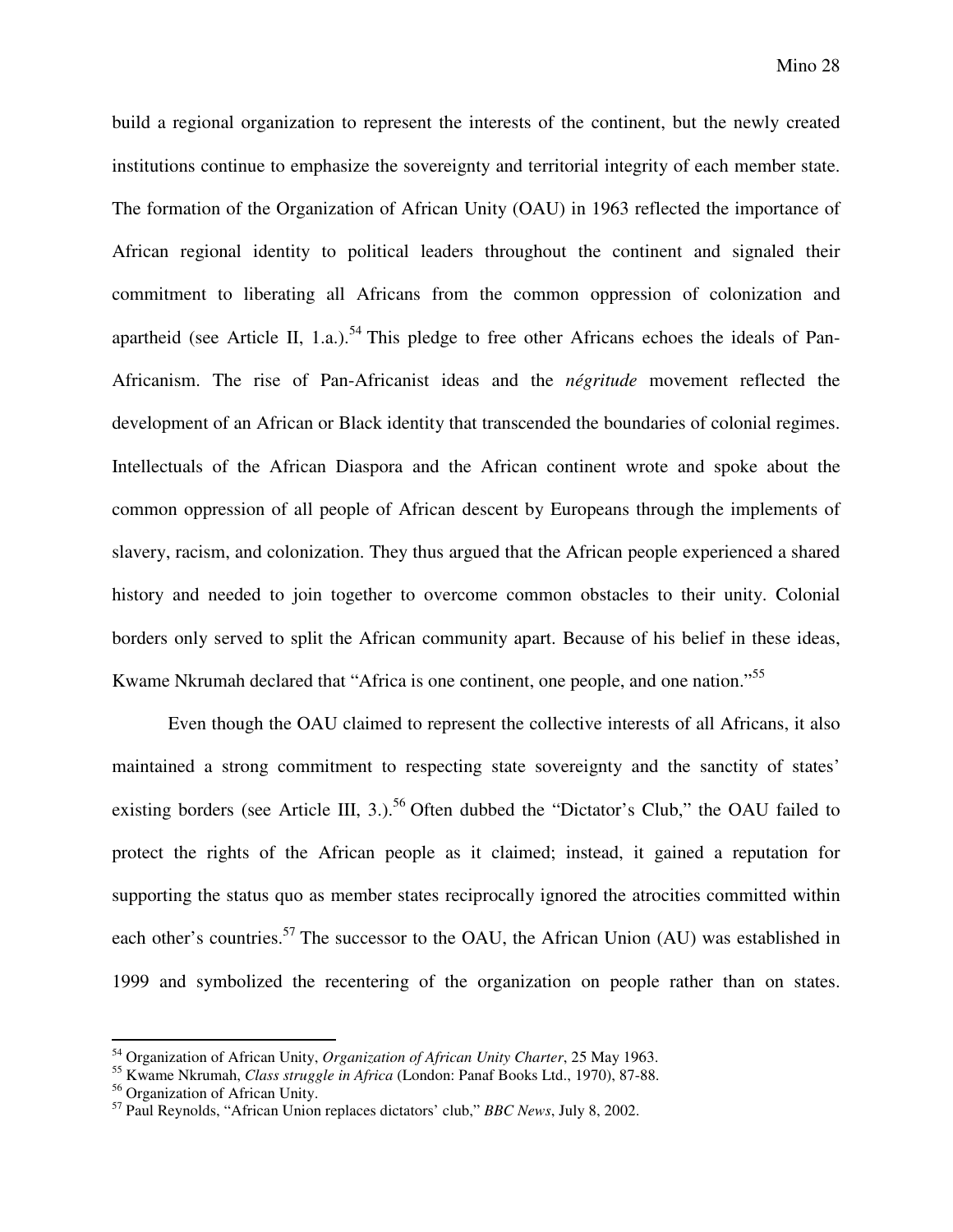However, the AU also maintained an adherence to the principle of noninterference in the internal affairs of member states (see Article 4, g.) while declaring the right of the AU to intervene in "grave circumstances" with the Assembly's approval (see Article 4, h.).<sup>58</sup> This movement towards collective governance has also taken place at a smaller regional level.

East African states have also pushed toward regional integration and have considered serious proposals for joining together as a single sovereign state. Initially established in 1967 by Kenya, Tanzania, and Uganda, the East African Community (EAC) fell apart in 1977 due to ideological differences and conflicting economic interests among the leaders of the newly independent states. In 1999, the heads of state of these countries revived the EAC, and in 2007, they expanded its membership to include Burundi and Rwanda (see Appendix B for a map of the EAC).<sup>59</sup> Although definitions of "East Africa" have included the Horn of Africa, member states of the EAC promote a particular definition of East Africa in their campaigns for regional integration. Note the subjective nature of cardinal directions when used to demarcate regions: West simply ends where East begins, and North extends south until it reaches the northern tip of South.

Similar to the borders of its member states, the boundaries of the regional group reflect colonial legacies. The British had initially grouped the three colonies into what they named the East African region. Kenya and Uganda united in a customs union in 1917, and Tanganyika, the predecessor to Tanzania, later joined them in  $1927$ .<sup>60</sup> A strong proponent of the EAC, Ugandan President Museveni refers to the shared past experiences of the East African states in his

<sup>58</sup> African Union, *Constitutive Act of the African Union*, 11 July 2000.

<sup>59</sup> "An East African Federation: Big ambitions, big question-marks," *The Economist*, September 3, 2009.

<sup>60</sup> East African Community Portal, "History of the EAC," May 2010, http://www.eac.int/about-eac/eac-history.html.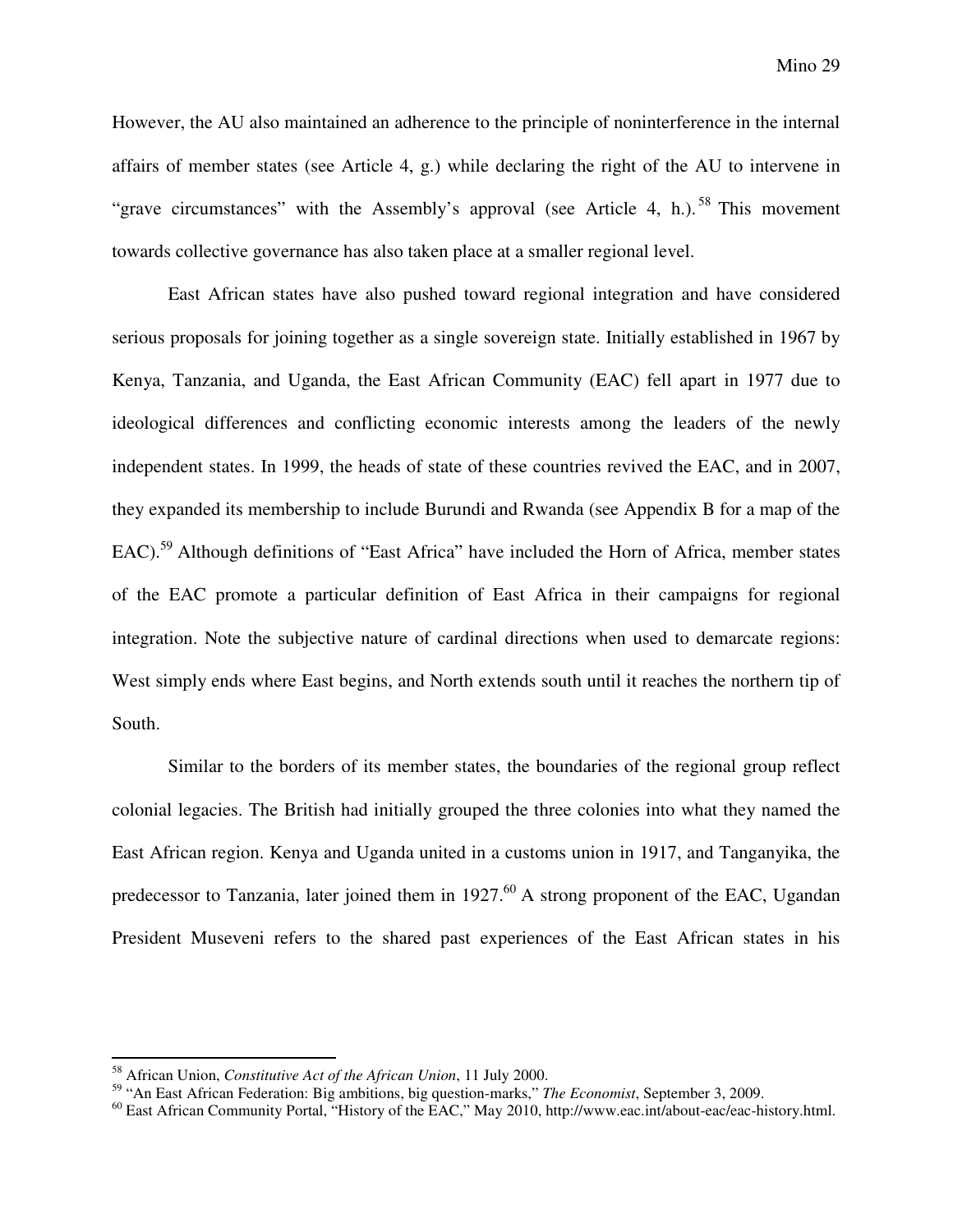arguments for regional integration.<sup>61</sup> He envisions uniting the entire continent together using regional blocs as building blocks.<sup>62</sup>

But the existence of regional organizations is not a sufficient measure of the salience of regional identity among the general population. The ordinary citizen did not participate in the formation of these regional institutions. Those in political power appoint a few individuals as their country's representatives, and these delegates participate in the policy-making process, alienating the vast majority of the people they represent. African statesmen, many of whom were perceived as illegitimate, established both the OAU and the AU.

The same ideas of social identity theory apply in explaining the guiding role of regional identity on political behavior in Africa. There exists a widespread notion of African identity and an appreciation for shared values among different nations and ethnicities, especially among those with darker skin, but this identification does not include serious calls for political unity. The African social group lacks cohesion and a common vision for the future, and Africans in general do not feel collectively menaced by any outside group. These challenges in perception hinder the development of solidarity among the African population. Instances of xenophobic violence continue against African migrants in South Africa.<sup>63</sup> After the demise of President Ggabo, the people of Côte d'Ivoire struggle to abandon the doctrine of "Ivorité," which divided the nation into "Ivorite" and "non-Ivorites."<sup>64</sup> In these circumstances, a highly exclusive notion of national identity guided chauvinistic behavior against other Africans labeled as nonnationals and overpowered any notions of shared African identity.

l

<sup>61</sup> "President Museveni is the strongest EAC champion," *New Vision*, July 12, 2010.  $62$  Ibid.

<sup>63</sup> "South Africa: Foreigners injured in xenophobia clashes," *BBC News*, July 20, 2010, http://www.bbc.co.uk/news/world-africa-10696292.

<sup>64</sup> Scott Stearns, "Ivory Coast Confronts Issues of Immigrant Identity," *Voice of America*, April 18, 2011, http://www.voanews.com/english/news/africa/Ivory-Coast-Confronts-Issues-of-Immigrant-Identity-120070514.html.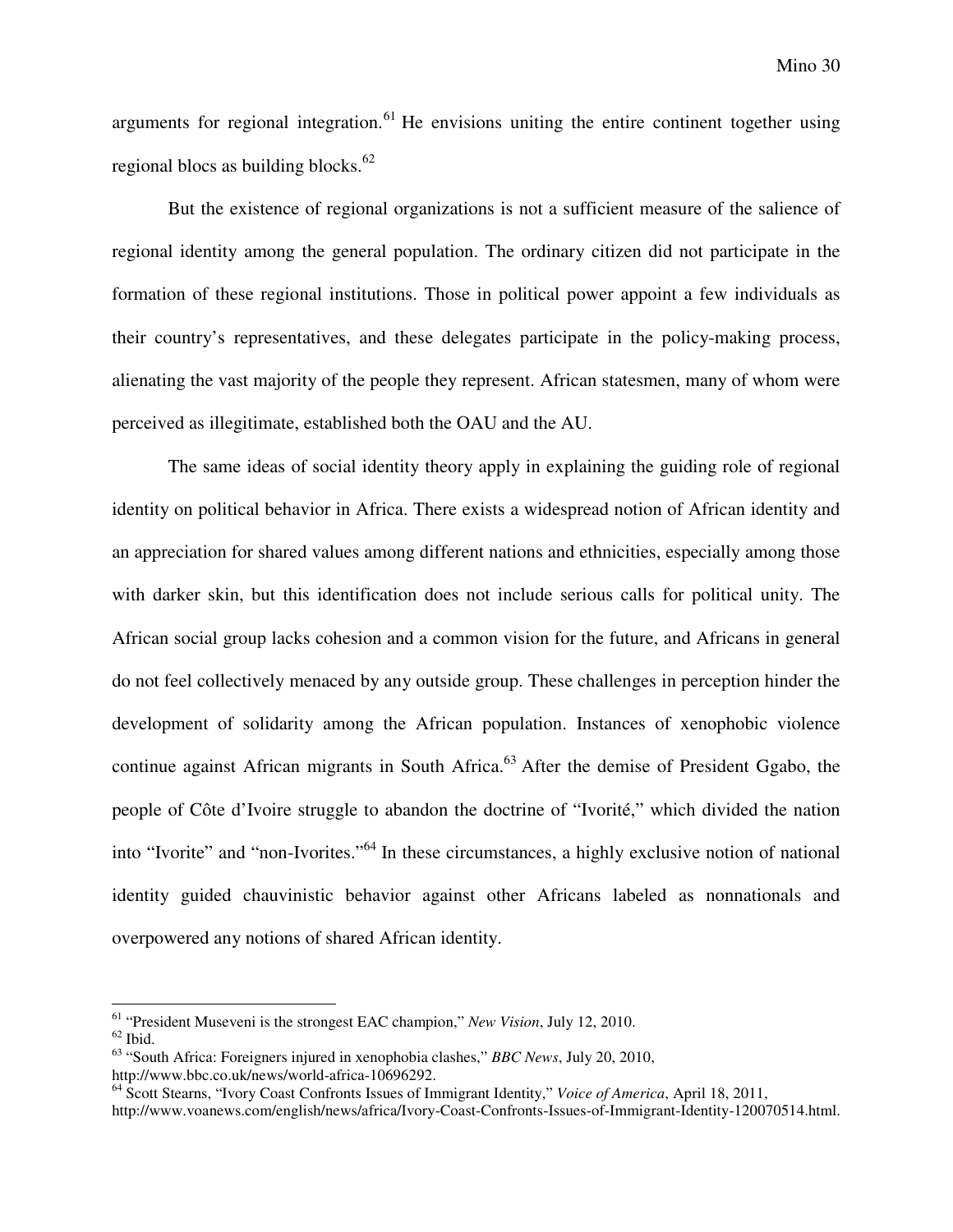# **Global Identity**

 $\overline{a}$ 

# *Definition*

 A more inclusive identification with the global community reflects the transcending of ethnic, national, and regional borders. Global identity<sup>65</sup> assumes that human beings throughout the world share common characteristics, values, and responsibility for their communal past, present, and future. The Universal Declaration of Human Rights expresses these ideals and recognizes "the inherent dignity and of the equal and inalienable rights of all members of the human family."<sup>66</sup> People with global identity identify with those of other ethnicities, nations, and regions as equal members of a common world community. Citing the interdependence of all states, liberal international relations theorists call for interstate cooperation to combat common threats. States throughout the world increasingly recognize the need for international cooperation to overcome global challenges such as global warming that impact the welfare of nations throughout the world. International organizations such as the United Nations (UN), International Criminal Court, and the World Trade Organization develop international laws to govern all nations. These international organizations uphold the sovereignty of the state<sup>67</sup> except under serious circumstances meriting international intervention. Concepts of "human rights," "crimes against humanity," and "humanitarian intervention" all echo the international consensus on the responsibility of all people, as members of a global community, to protect the lives and rights of other human beings.

<sup>&</sup>lt;sup>65</sup> This thesis will refer to "global identity" as identification with humans throughout the world. Many different terms have been employed to describe what this thesis will refer to as global identity. Terms such as "global citizenship", "world citizenship", and "cosmopolitanism" all convey roughly similar ideas, but they differ in who they include. Some definitions include nonhuman (e.g. animals) and alien (non-Earth) life forms, but they have not acquired the same popularity as notions of community with other human beings.

<sup>66</sup> United Nations General Assembly, *Universal Declaration of Human Rights*, 10 December 1948, 217 A (III).

<sup>&</sup>lt;sup>67</sup> The equal sovereignty of each member state is the fundamental basis for the UN. See Chapter I of *Charter of the United Nations*.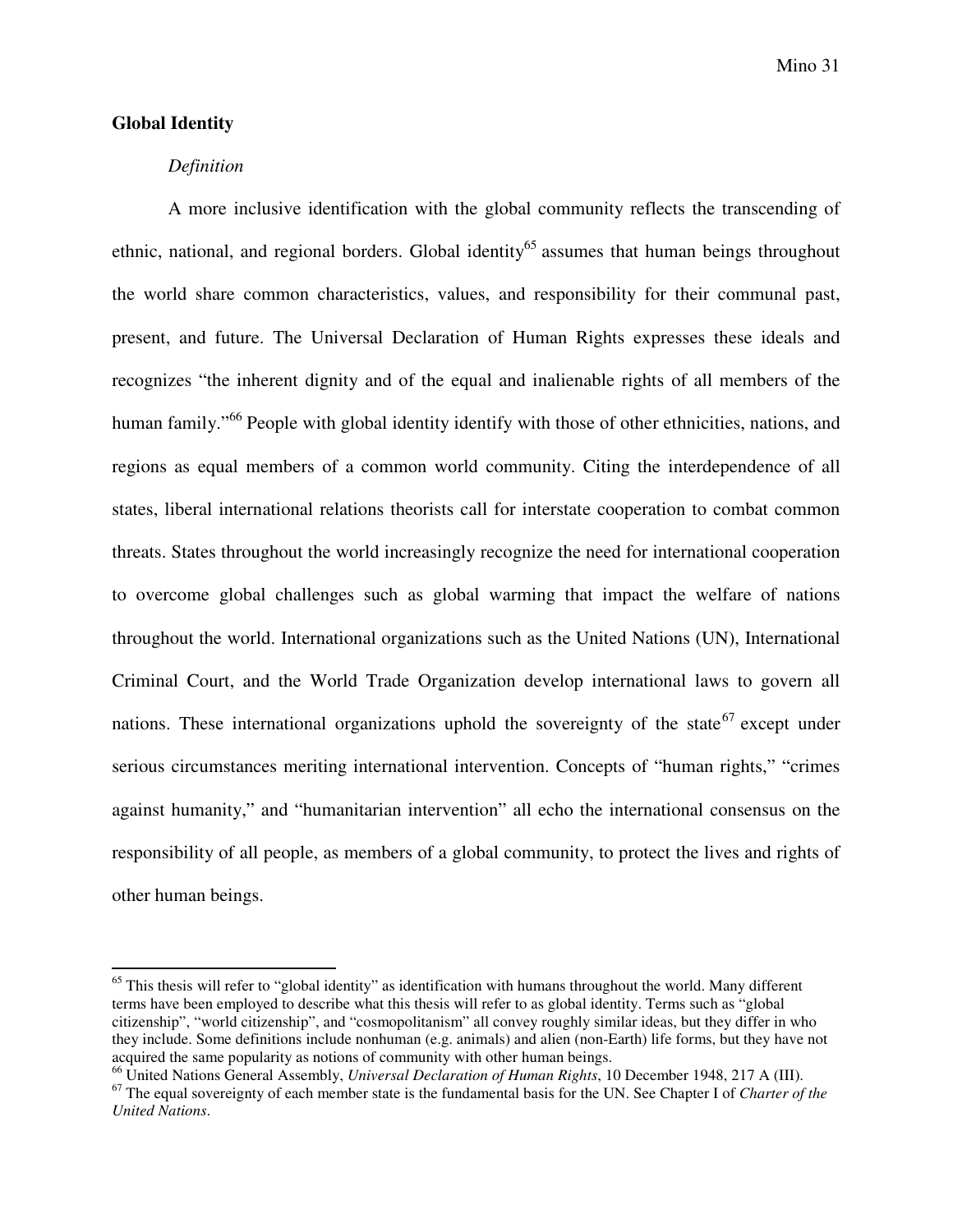The effects of globalization have raised greater awareness of the bonds tying together the human community. Increased flows of information as a result of the dissemination of inexpensive technology have brought people, who may never meet physically, closer together. Experiencing these trends toward international integration, people throughout the world have become more conscious of their interconnectedness with other human beings. As national borders become more porous, states lose their ability to control the flow of economic, cultural, and social exchange with other nations. Thus, international integration has reduced the state's capacity to control its citizens and transformed the traditional relationship between the citizen and the state. Because of these trends, an international system, based upon the principles of state sovereignty and nonintervention set forth by the Peace of Westphalia in 1648, no longer appears to be a workable paradigm. Under the Westphalian model, states are the principal actors in international relations, but contemporary states encounter significant challenges in monitoring their territory and excluding foreign actors. Noncitizens play gradually more influential roles within the domestic realm of each state. International economic integration has enabled transnational corporations to do business in several different countries at once. International nongovernmental organizations play an important role in building a world culture because of their fairly autonomous status from states.<sup>68</sup>

Global identity stands out in contrast from the other forms of identity because of the contrasting role of the "Other" in group identity formation. Cosmopolitanist Emmanuel Levinas defines the "Other" as anyone outside of the self and explains that people depend upon others, and thus each other, to define themselves.<sup>69</sup> Desmond Tutu articulates a similar concept in the

<sup>68</sup> John Boli and George M. Thomas, eds. *Constructing world culture: international nongovernmental organizations since 1875* (Stanford, CA: Stanford University Press, 1999).

<sup>69</sup> Emmanuel Levinas, *Totality and Infinity: An Essay on Exteriority*, trans. A. Lingis (Pittsburgh, PA: Duquesne University Press, 1998).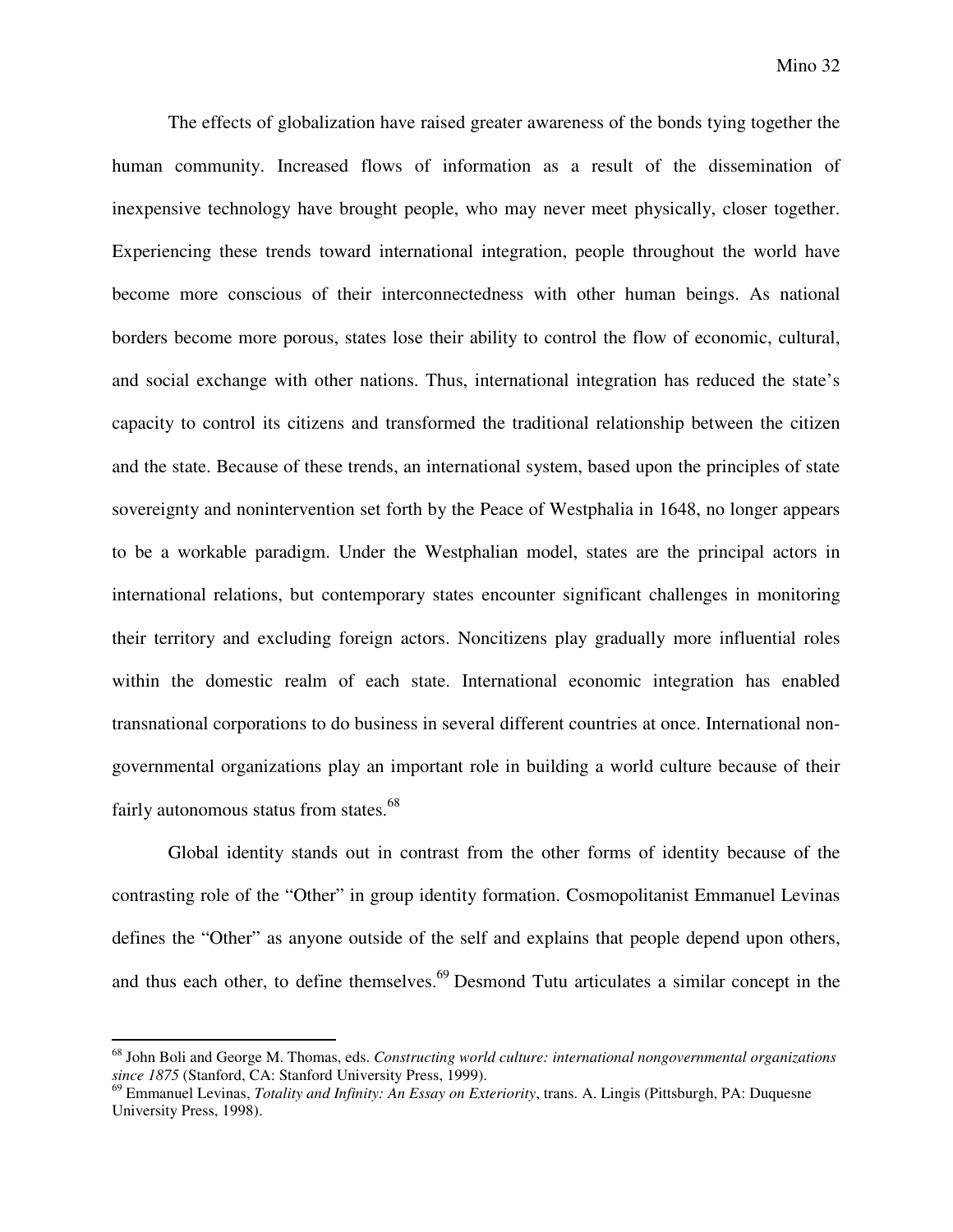African philosophy of *Ubuntu*: "My humanity is caught up, is inextricably bound up, in yours…A person is a person through other persons."<sup>70</sup> Under the framework of global identity, one needs the "Other" in order to exist. Instead of identifying against the "Other," one welcomes the "Other" into the same community.

In sub-Saharan Africa and the rest of the world, global identity in general does not have the same strength as ethnic, national, and regional identities because of the lack of collective global awareness necessary for building a global community. Global identity nonetheless guides individuals to behave toward other human beings, regardless of their ethnic, national, or regional background, in a respectful and equitable manner.

## **Commonalities of Different Identities**

l

 Different theories provide disparate conceptualizations of ethnic, national, regional, and global identities, but social identity theory explains the influence of all identities upon behavior. Although each social group defines identity at different frames of reference and carries different sets of expectations, all four identities share two characteristics that underscore the importance of History education in identity formation: First, all are founded upon an assumption of a common past. Second, all were created and continues to be re-created in a dynamic and fluid fashion.

 First, all identities presuppose the common history of group members, but each identity frames the past in a different way. The ethnic group focuses on the collective narrative of the people who compose the ethnic group, while the nation tells the experiences shared by people throughout the nation. Regions also base their identities on historical ties between member nations. The international community joined together to form the United Nations after experiencing the horrors of World War II. The common experiences of the past bond people together and create a feeling of community. In addition to sharing the past, people share the

<sup>70</sup> Desmond Tutu, *No Future Without Forgiveness* (New York: Doubleday, 1999), 31.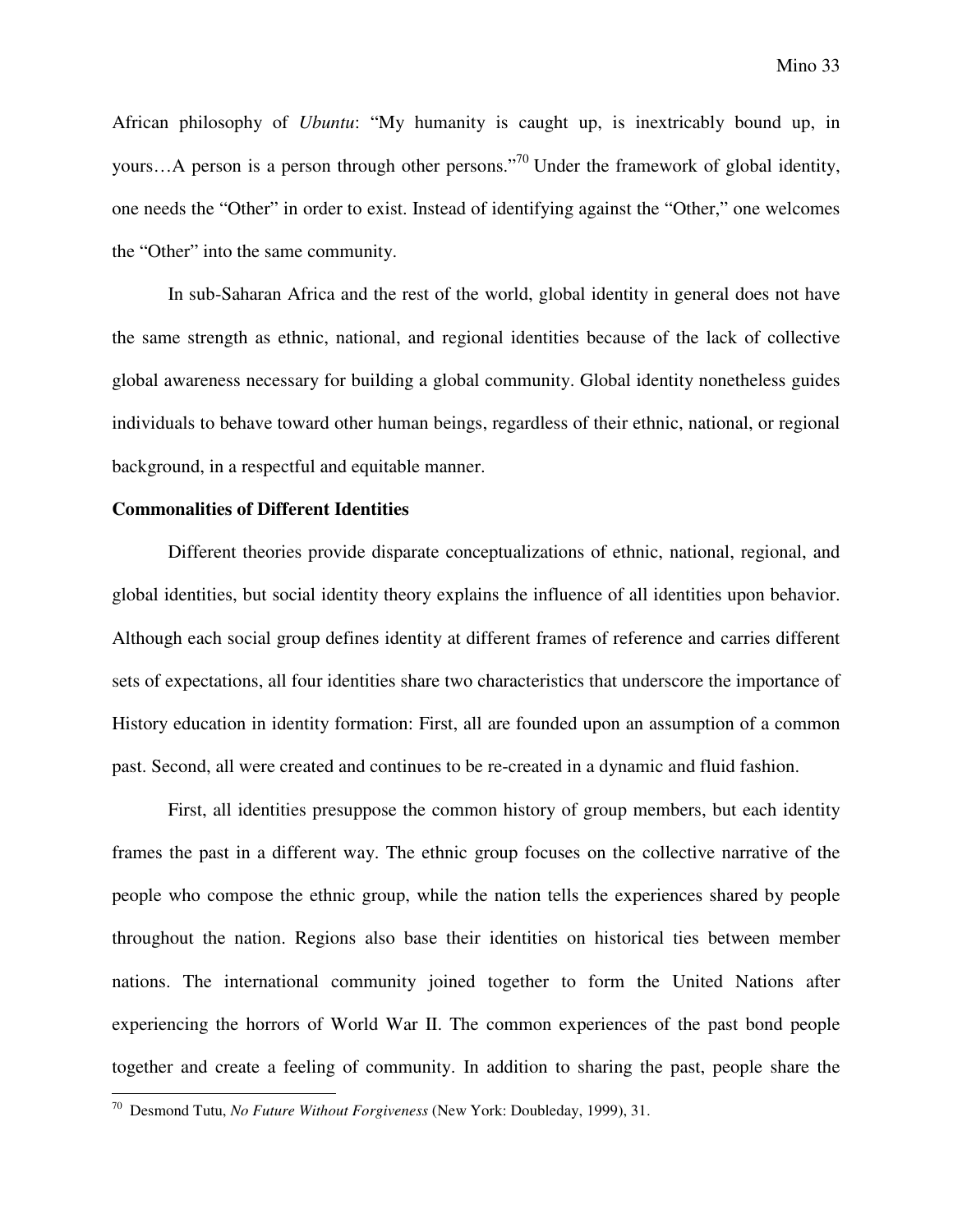present and future as they move forward together as a group. Through the lens of ethnic identity, the ethnic group is the most important social unit, while from a globalized perspective, fragmentations into more exclusive identities are based upon artificial notions of a shared past, which should be abandoned for a more inclusive global identity.

 Second, each identity was fabricated and continues to undergo change. Group members forge the group's identity from within, and outsiders contribute to shaping the group from without. The "Other" has played a significant role in the formation of each group. For ethnic, national, or regional groups, competition with the out-groups helped solidify the unity of the ingroup. Lines drawn between the group and the "Other" sharpen with the rise of collective consciousness within the group, with the exception of the global community. However, the definitions and boundaries of each identity have shifted through time and across individuals.

 Therefore, despite the manufactured and dynamic nature of each identity, each is perceived to be firmly rooted in the past and has a powerful potential for guiding behavior, and each social group transmits its collective narrative to future generations to bolster its social identity. But the ethnic group, region, and international community differ from the nation in one important respect: the state reinforces the idea of the nation, whereas the other social groups are not organized into political units with the same magnitude of power and influence. Moreover, the state is responsible for the powerful function of providing a national narrative that will be taught to its young citizens in schools throughout the country. History education creates a foundation for identity as students learn about their common past, whether it is that of the ethnic group, nation, region, or world. At the same time, History education presents a certain understanding of a social group's past. The next chapter explores this relationship between History education and identity formation with an emphasis upon the role of the state in nation-building.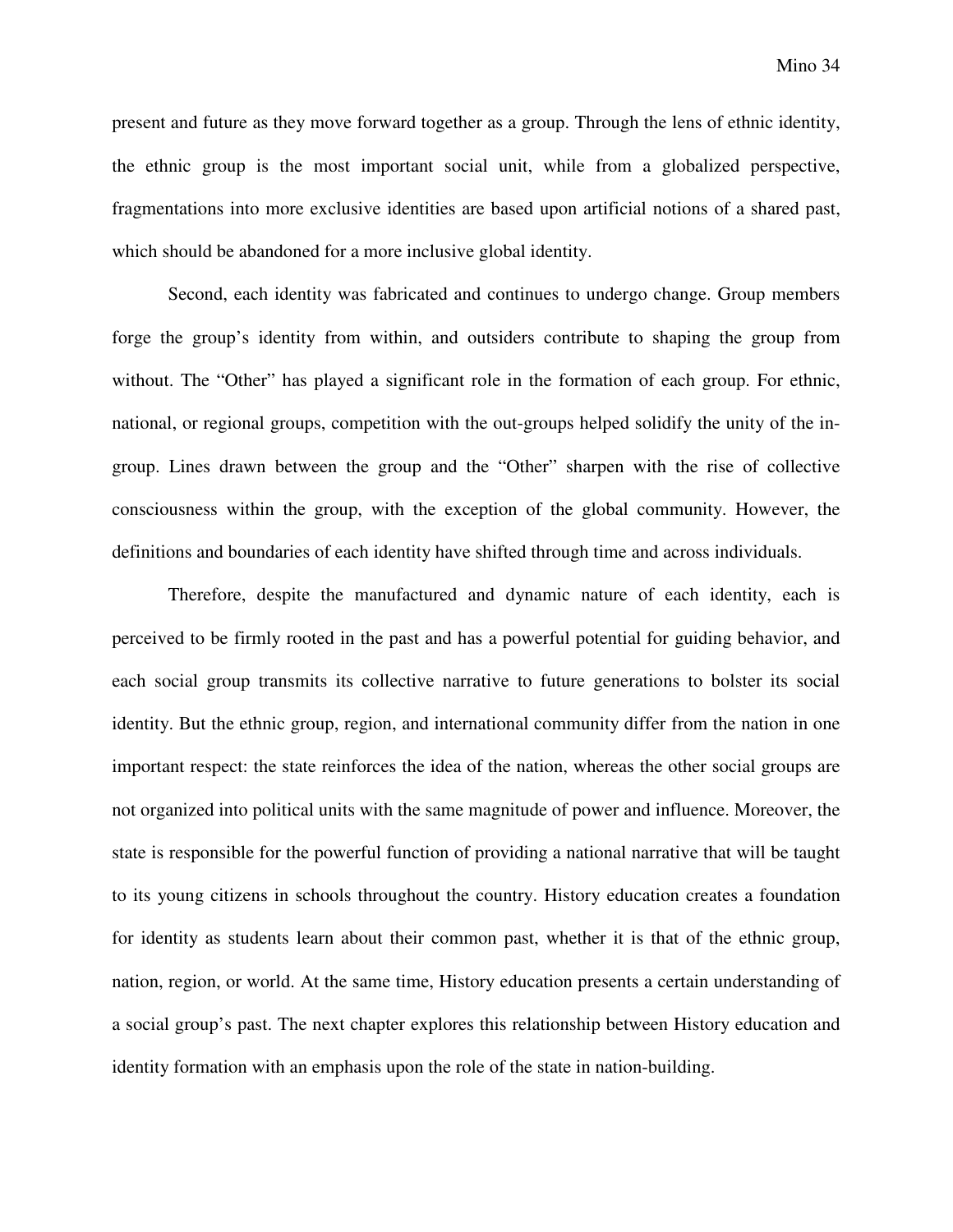# **CHAPTER II: HISTORY EDUCATION AND IDENTITY FORMATION**

"The sense of 'whence we came' is central to the definition of 'who we are'."

– Anthony D. Smith, *National Identity*, p.22

Within countries, different groups vie to influence the national narrative studied in schools. These struggles reflect the widespread assumption that the historical knowledge taught to students greatly influences their identity. This chapter offers a theoretical basis for explaining how History teaching helps shape the identities discussed in Chapter One. In particular, statesponsored History education provides a national narrative as a foundation for the construction of national identity. Case studies of France, Japan, Prussia, and Tanzania – formerly nationless regions that have developed strong and relatively well-defined national identities – demonstrate the link between nationalized education and the formation of the nation. The experiences of other states' nation-building endeavors inform Chapter Three and Four's case study of identity and education in Uganda.

#### **History Education and Nation-building**

Nationalized History education helps build nations because it provides a shared national narrative. All of the collective identities examined in Chapter One are founded upon a belief in a common past. The national narrative is thus a requisite for the formation of a cohesive national identity. An individual's understanding of her current position in the world is based upon what she remembers. Beyond simply teaching the past, History education builds the foundation for an individual's national identity by transmitting the myths and values of the nation. Eric Hobsbawm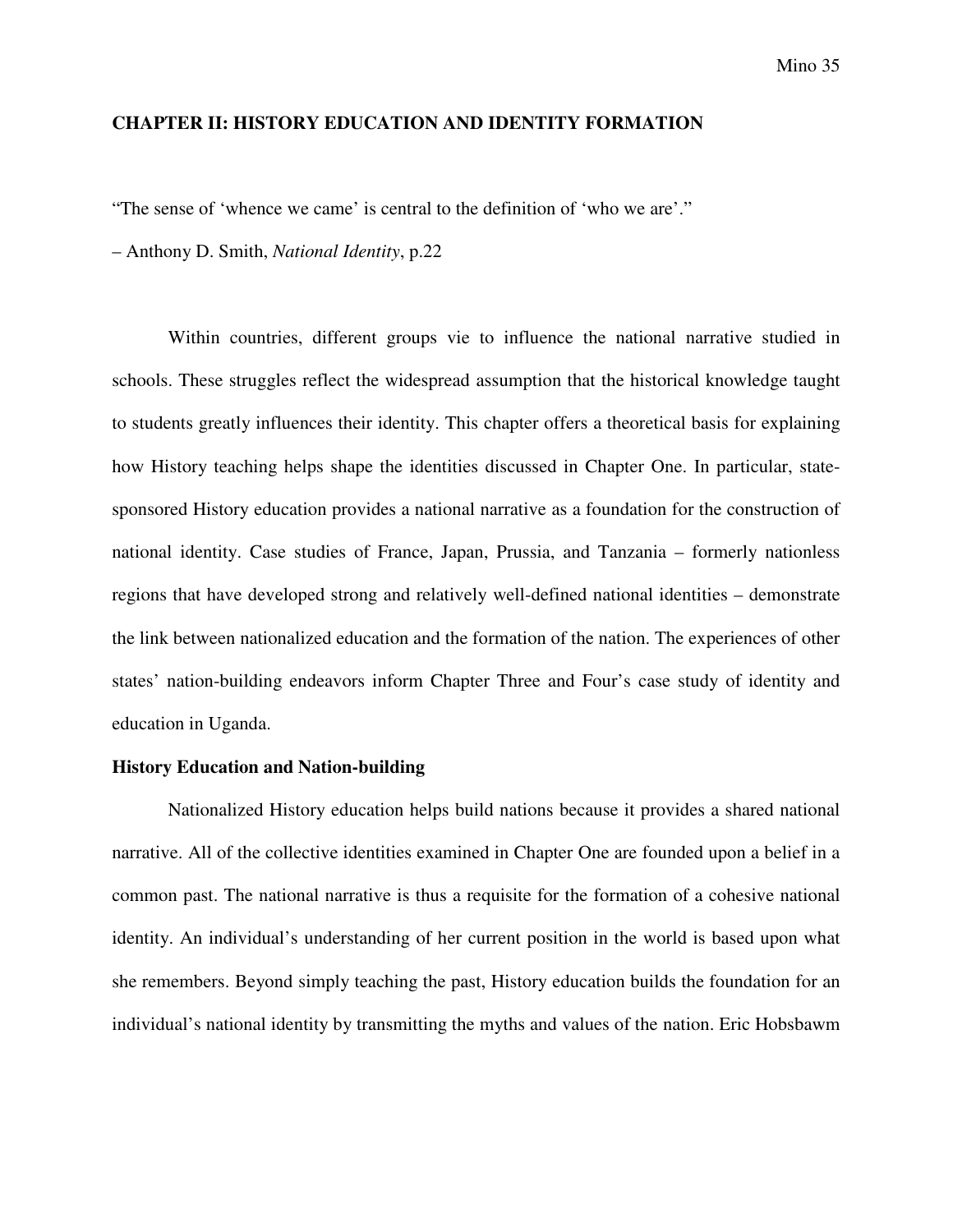claims that schooling is "the most powerful weapon for forming … nations."<sup>71</sup> Governments have employed history education to unify the nation under the state and to homogenize the population by instilling pride and loyalty to the nation over ethnicity.

# *Comparing History Education with Other Sources of Historical Knowledge*

The teaching of the past is not limited to History education. While studying other subjects in school, students inevitably encounter history. Students learn about past scientific discoveries and theories in their Science classes and read passages about historical events in their English classes. Furthermore, teachers of all subjects also draw in their own historical knowledge from outside of the curriculum while teaching their students. Thus, even within schools, students learn about history from multiple sources of information. Aside from the content of the national History curriculum, the language of instruction, religious education, and civic education contribute to the historical knowledge provided to students in school.

 Language is tied to history in many respects. Most sub-Saharan African states have designated one language, usually that of their former colonizers, as the language of instruction in their schools. Some African intellectuals decry these language policies as a form of linguistic imperialism: selecting a single language as the national language hastens the loss of indigenous languages and cultures. Kenyan writer Ngugi wa Thiong'o famously renounced writing in English and decided to primarily write in his mother tongue, Gikuyu. His bold choice reflects his desire to immerse his writing in Gikuyu culture: language conveys culture and reflects the way that people perceive their place in the world because language forms images of the world in people's minds.<sup>72</sup> In addition to carrying culture, language contains the collective memory of those who speak the language. When students learn about the history of their ethnic groups and

<sup>71</sup> Eric Hobsbawm, *Age of Capital 1845-1875* (London: Abacus, 1977), 120.

<sup>72</sup> Ngugi wa Thiong'o, *Decolonizing the Mind* (Nairobi: East African Publishers, 1994), 15.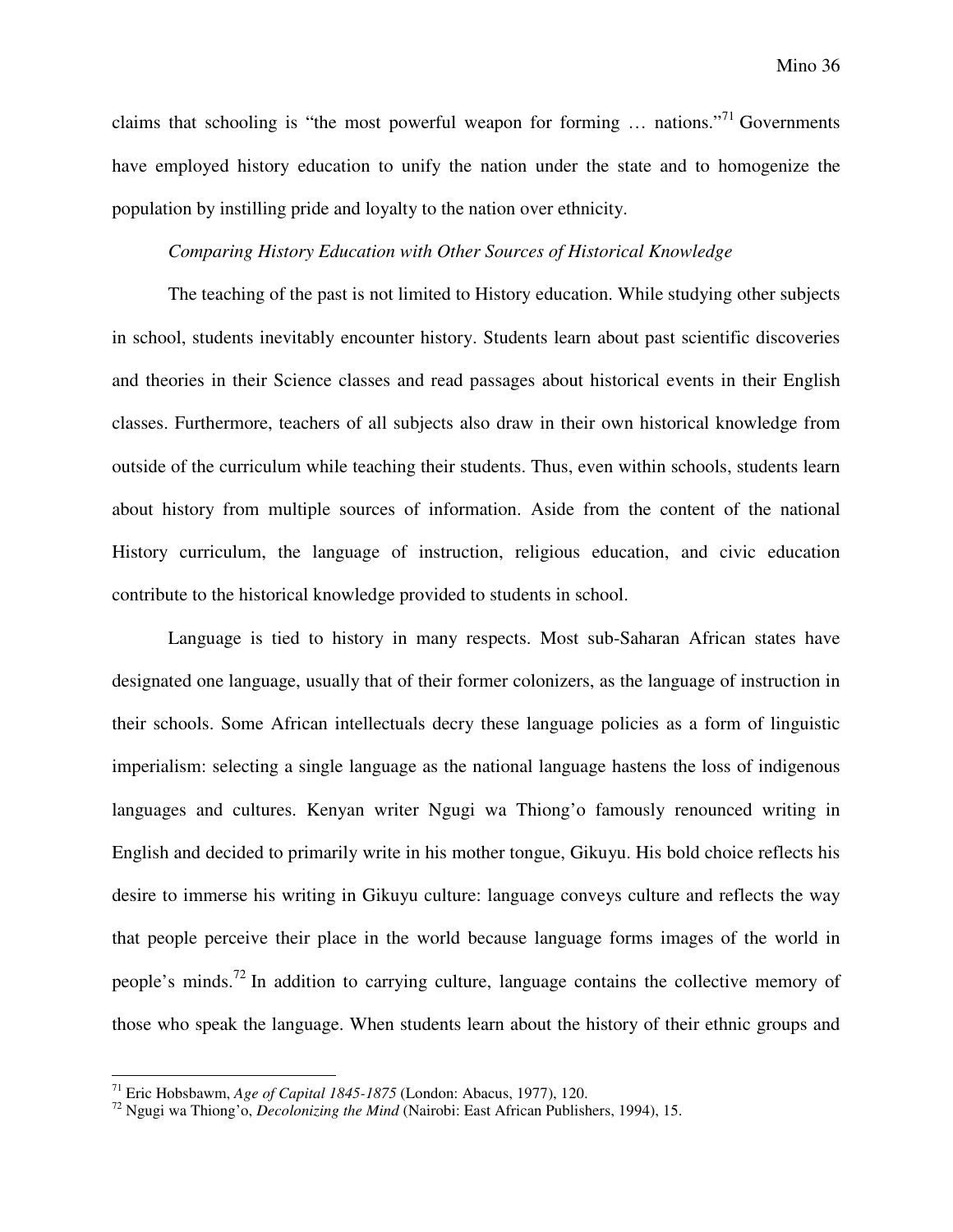nation in another language, such as English, certain nuances conveyed through their local language are lost. For example, the Buganda people of Uganda are known for using many proverbs when telling their stories. Despite the homogenizing effects of one-language policy, many attribute the success of Tanzania's nation-building efforts to its designation of Kiswahili as the national language: the government requires schools to teach in this unifying indigenous language.<sup>73</sup> Using Kiswahili as the medium of communication for teaching has enabled Tanzanian students of different ethnicities to communicate to and identify with each other.<sup>74</sup>

Religion, like language, is also intertwined with identity and history. Religious education includes the transmission of historical knowledge because sacred scriptures contain stories about the past. For instance, the New Testament records the lives and teachings of Jesus Christ and his followers. At Pakistani madrassas, students study Islam by reading the Qur'an and Hadith. They thus base their understanding of history on the content of ancient religious texts. In Uganda, students study Christian Religious Education or Islamic Religious Education depending upon the founding body of their school.<sup>75</sup> But religious education as a source of historical information differs from History education: neither Christianity nor Islam is taught uniformly throughout the country, whereas students learn the same History in all regions of Uganda. Therefore, religious education is also a contributor to students' historical knowledge but does not have the same influence and legitimacy as nationalized History education.

<sup>73</sup> Jan Blommaert, "Language and Nationalism: Comparing Flanders and Tanzania," *Nations and Nationalism* 2, no. 2 (1996): 235–256.

<sup>74</sup> Jan Blommaert, "The debate is closed," in *Language Ideological Debates*, ed. Jan Blommaert (New York: Mouton de Gruyter, 1999), 427-429. A common theme Blommaert identifies throughout the case studies in this book is the use of language in nation-building. In some cases, the language of an ethnic group was asserted as part of regional movements.

<sup>75</sup> Solomon Akugizibwe, "Religious Studies Education Becomes Political Hotbed," *UGPulse*, June 21, 2008, http://www.ugpulse.com/articles/daily/Government.asp?about=Religious+Studies+Education+Becomes+Political+H otbed&ID=932.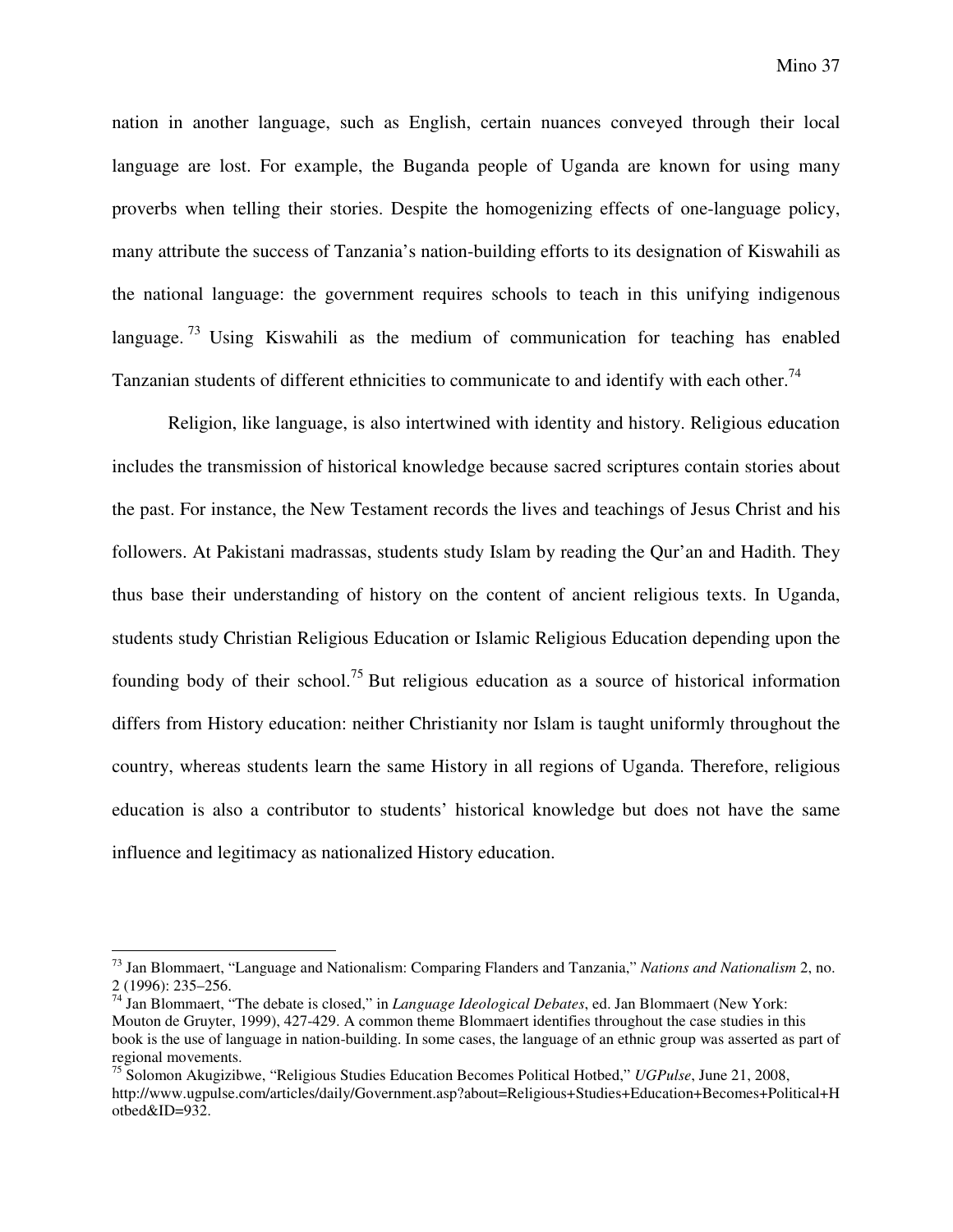Grooming young people to fulfill their civic duties to the nation necessitates fostering national pride. Schools at times include Civic education as a separate subject to inculcate national values and patriotism. Along with teaching about citizenship in the nation, Civic education teaches the nation's past. Schools in the United States have used civic education to teach democratic ideals and patriotism since the early twentieth century.<sup>76</sup> Ugandan schools do not teach Civics as a separate subject, but through History education, they teach students about their government and the importance of national unity.

 Primary and secondary school students learn about history from other sources apart from nationalized education. The media, encompassing newspapers, radio, and television, provides explanations about the causes and consequences of various events in the past. Parents and grandparents teach their own version of history to their children. Religious organizations, community members, and peer groups also supplement students' historical knowledge. Thus, even though History education does not monopolize students' understanding of the past, it is the most influential form of transmitting historical knowledge for two central reasons: First, schools are effective socializing agents. Second, schools hold sway over young people at a critical stage of identity development.

#### *Education as the Socialization of Youth*

 $\overline{a}$ 

First, primary and secondary schools have immense socializing effects because of the perceived legitimacy of the information they communicate to students. Schools instill knowledge, skills, attitudes, and values into students, who can use these assets to gain a higher status in society. Societal structures reinforce the belief that the information taught in schools is valuable to one's personal success because education provides the means for improving one's life,

<sup>76</sup> John J. Cogan, "Civic Education in the United States: A Brief History," *International Journal of Social Education* 14, no. 1 (1999): 52-64.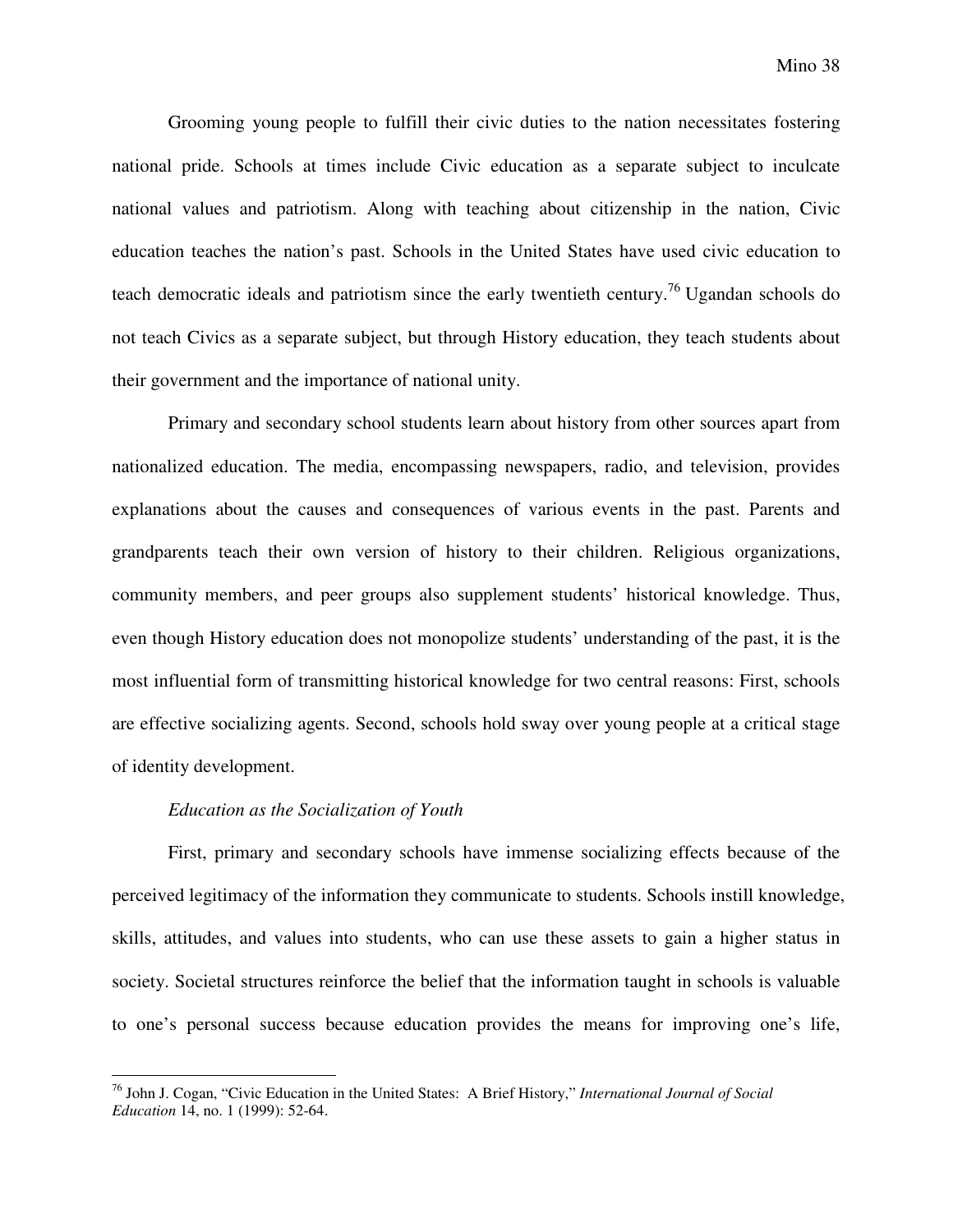particularly economically. According to legitimation theory, mass education legitimates a certain theory of knowledge and specific types of knowledge over others by institutionalizing a basic educational classification system, basic rules for employment, and rules for professional certification.<sup>77</sup> In other words, education defines access to desired social positions. Noam Chomsky explains that "once you are educated, you have already been socialized in ways that support the power structure, which, in turn, rewards you infinitely."<sup>78</sup>Schools reproduce and perpetuate social, economic, and cultural hierarchies through their indoctrination of students.<sup>79</sup> These social inequalities are reinforced when students learn a version of history that privileges the perspective of dominant elites.

Michel Foucault emphasizes the inseparable relationship between historical knowledge and power. <sup>80</sup> The dominant political and economic apparatuses including universities, the military, and the media exercise hegemony over the production and transmission of truth, and the inculcation of this "truth" into the people through education helps sustain and extend the power of the elites.<sup>81</sup> The content of the national History curriculum is a state-sanctioned "truth" and carries the legitimacy of the state. It is thus considered as valid knowledge. When schools test students on their historical knowledge based upon what they learn in History, they institute the History curriculum as "truth" along with grammar rules in English and the Pythagorean Theorem in Mathematics. Furthermore, students study History as its own separate subject in an organized, usually chronological, manner. Thus, in comparison to other sources of historical information,

<sup>77</sup> John W. Meyer, "The Effects of Education as an Institution," *The American Journal of Sociology* 83, no. 1 (1977): 66.

 $^{78}$  Ibid., 16.

<sup>79</sup> Noam Chomsky, *Chomsky on Miseducation* (Lanham, MD: Rowman and Littlefield, 2000).

<sup>80</sup> Michel Foucault, *Power/Knowledge: selected interviews and other writings, 1972-1977*, ed. Colin Gordon (New York: Pantheon Books, 1980), 52.

 $81$  Ibid., 132-132.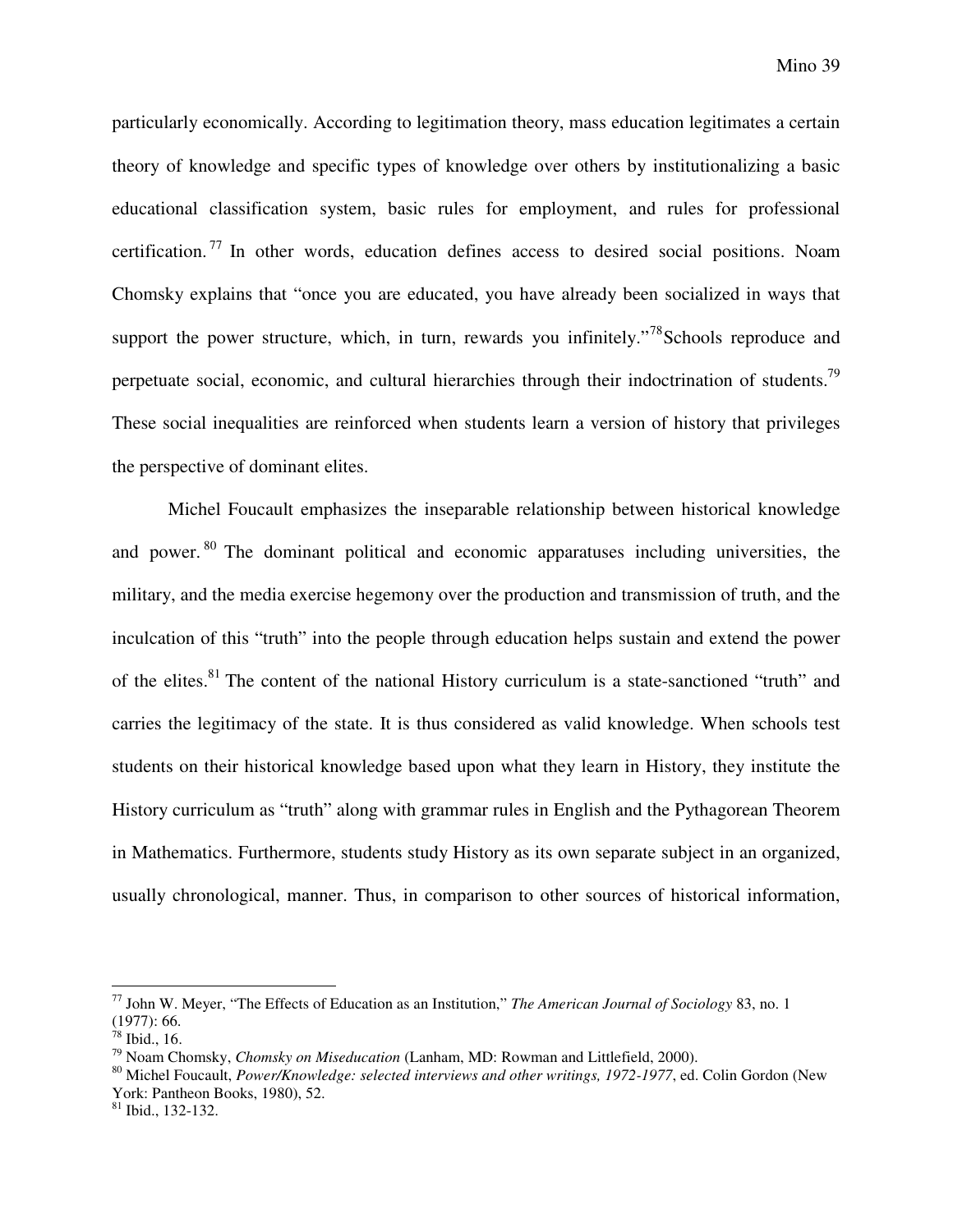History education is often easily accepted as history because of its institutionalization in educational systems.

Second, History education has a relatively large influence during a crucial period of identity formation. Psychologist Erik Erikson observes that identity takes shape over time beginning in childhood through a process of "reflection and observation."<sup>82</sup> Developmental psychologist Jean Piaget further theorizes that national identity becomes clearly visible from ages eight to eleven.<sup>83</sup> Thus, the age of adolescence is an especially central period of identity development in one's life. During their childhood, people spend around six hours every weekday in the classroom with their teacher and fellow students instead of at home with their family. Boarding students only return home during their holidays and have even less contact with their family and community of origin. As they spend less time with their family, students spend more time being socialized in school. A survey of students in Ghanaian schools suggest the validity of Piaget's assertion that national identification develops early in life and generally endures once established and reinforced. The study inferred student's awareness of their nationality from their responses to the question, "What is the name of your nation?" While only 40 percent of primary students responded correctly, 92 percent of secondary school students responded correctly.<sup>84</sup>The results suggest that nationalized education plays a significant role in crystallizing children's national identity through continual reinforcement.

# *Challenges of Teaching History*

 $\overline{a}$ 

Because of the powerful effects of History education on identity, states must address numerous problems involved in teaching History and developing a national History curriculum.

<sup>82</sup> Erik Erikson, *Identity: Youth and Crisis* (New York: W. W. Norton & Company, 1968), 22.

<sup>83</sup> Jean Piaget and Anne-Marie Weil, "Development of Idea of Homeland," *International Social Science Bulletin* 3 (1951): 561-78.

<sup>84</sup> Lynn F. Fischer, "Student Orientations Toward Nation-Building in Ghana," in *Values, Identities, and National Integration*, ed. John Paden (Evanston, IL: Northwestern University Press, 1980), 274.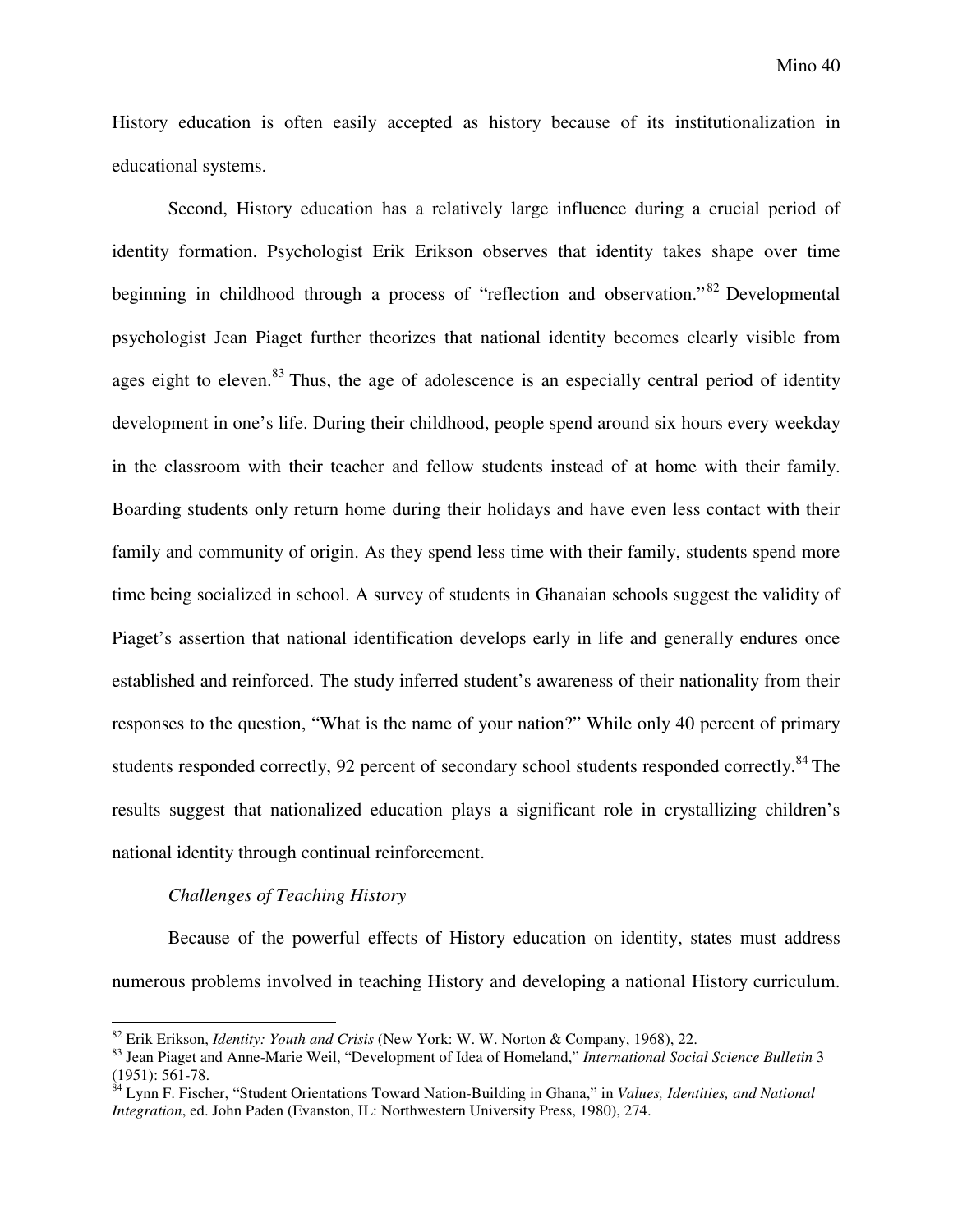First, in comparison to other subjects such as English and Math, History has unclear objectives and expected outcomes. For example, governments set literacy as a goal for English teaching, and they assess the achievement of that goal through fairly objective criteria such as demonstrating the ability to read and write simple sentences. On the other hand, the objectives of History teaching are less well-defined, difficult to measure, and sometimes conflict. Objectives may include both the inculcation of national values and the development of skills in critically analyzing information, but as students hone their critical thinking skills, they may also begin to question and reject national values. Measuring the level of students' patriotism and critical thinking skills is also not a straightforward task.

Second, inherent subjectivity plagues all national Histories because of the impossibility of including every recounting of past events, not to mention the inaccuracy of human memory. More and more interpretations of past events surface every day but often do not find their way into History textbooks; since the History curriculum must be developed before teachers receive training and students begin learning, it cannot be continually updated without significant costs. According to a survey of United States History textbooks, the information presented to students differs greatly from recent developments and popular consensus in academia.<sup>85</sup> Historians themselves disagree over the reliability and validity of different sources of historical knowledge. In the field of education, debates have exploded over how teachers should teach students the causality and consequences of events. Some argue that since history is a story, every nation should have its own way of telling its version of the story.<sup>86</sup> Although each individual experiences and recounts the past in their own way, states can construct a more inclusive national narrative. After World War II, Germany revised its History curriculum to more accurately

<sup>85</sup> James W. Loewen, *Lies My Teacher Told Me* (New York: The New Press, 2008).

<sup>86</sup> Sakurai Yoshiko, *Japan, schools, and children from journalist Yoshiko Sakurai's view*, Yokohama City Education Board, Yokohama, Japan, 1996.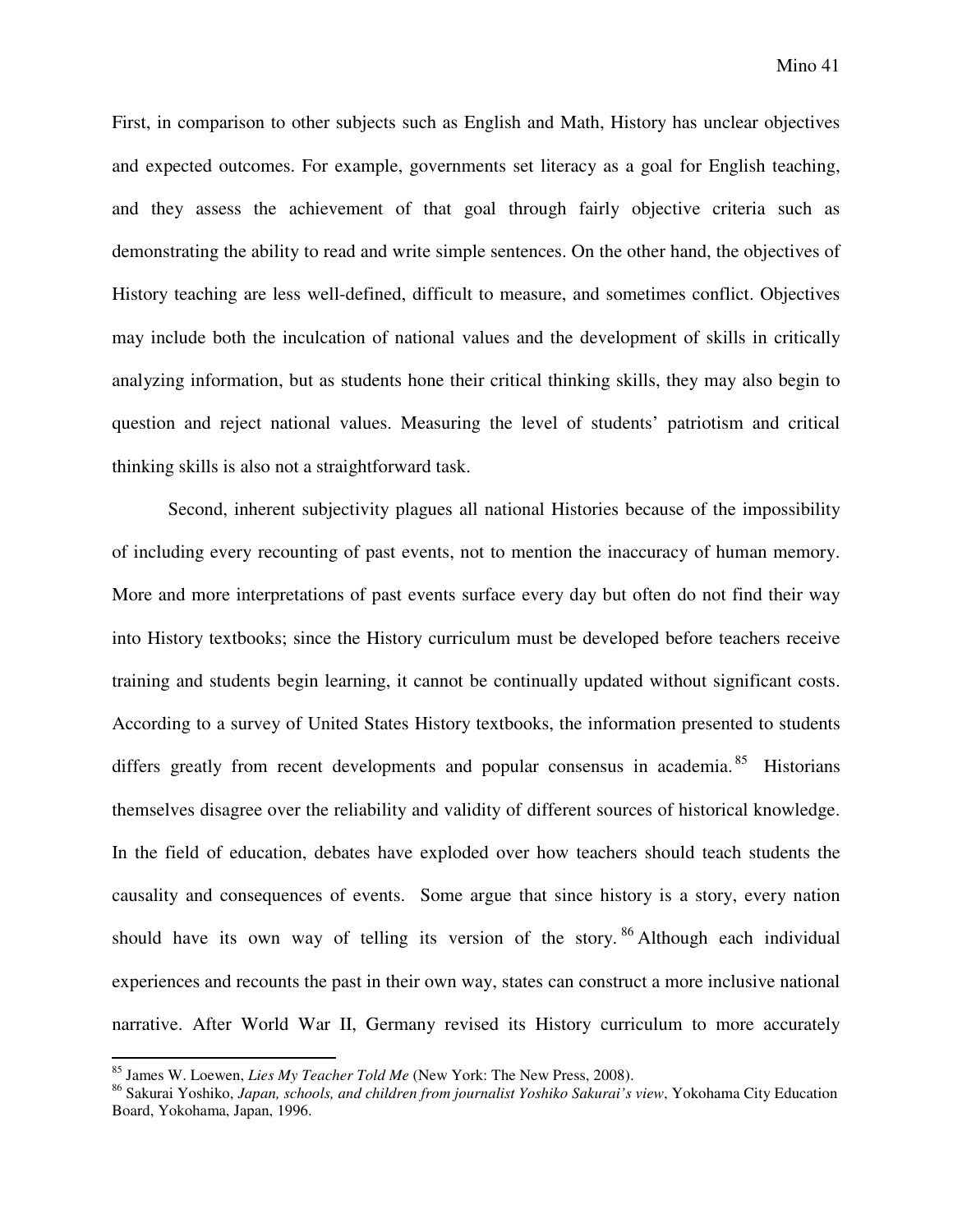portray the brutality of its regime toward minorities.<sup>87</sup> Germans reduced the bias associated with their History curriculum by incorporating more perspectives about the country's violent past into its national narrative.

The unclear ends and the insuperable subjectivity of History education create complications in evaluating its contribution to common goals such as economic development. International donors for education confront challenges in measuring the effect of History teaching on the countries they support. Although countries teach Mathematics and English in fairly similar ways, they do not agree upon how to teach History. Each state centers its nation in the teaching the past, and within each nation, disagreements abound over the accuracy of the official national narrative. National sovereignty comes to the fore when one country assesses the History curriculum of another country because they usually have differing perspectives on what had happened in the past. The aid recipient country may reject the imposition of donors' historical interpretations on its own History curriculum even though the same country may be willing to accept assistance for improving its Science curriculum. As a result of this ambiguity and these delicate tensions between donor and recipient, there has been little scrutiny of the History curriculum in low-income countries. Notwithstanding these challenges, states across the world have been tasked with providing education to its population.

# *Nationalized Education as an International Norm*

 $\overline{a}$ 

Although the controversies of teaching History remain, nationalized education has rapidly spread throughout the world. Mass education has become a universal responsibility of the state during the past two centuries. <sup>88</sup> Rather than limiting education to the elite, mass

<sup>87</sup> Elizabeth A. Cole, "Introduction: Reconciliation and History Education," in *Teaching the Violent Past*, ed. Elizabeth A. Cole (Lanham, MD: Rowman & Littlefield, 2007), 14.

<sup>&</sup>lt;sup>88</sup> John W. Meyer, Francisco O. Ramirez and Yasemin Nuhoglu Soysal, "World Expansion of Mass Education, 1870-1980," *Sociology of Education* 65, no. 2 (1992): 129.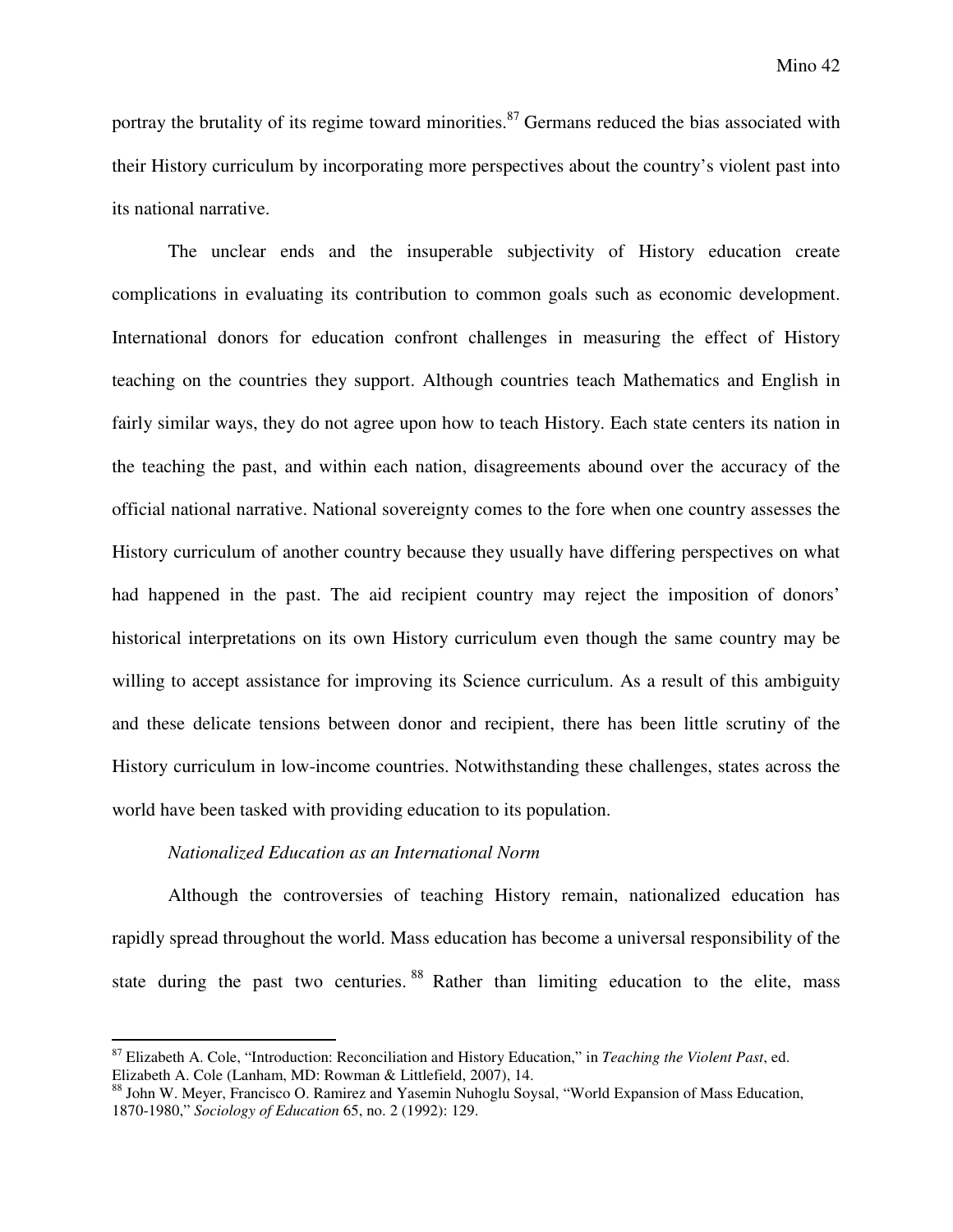nationalized education provides all school-age citizens the opportunity to gain access to the same state-sponsored knowledge. From its beginnings, mass education has been tied to the nation: its birth coincided with the emergence of the principles of nation-building and state sovereignty.<sup>89</sup> By the twentieth century, almost every single western European state had adopted statesponsored education. Because of sweeping societal trends including the waning influence of the Catholic Church, the European state grew in its strength and influence upon its population.<sup>90</sup> Religious movements that undermined the cultural and political hegemony of the Catholic Church during the Reformation and Counter-Reformation contributed to legitimizing the state as "the guardian of the nation."<sup>91</sup> Virtually all contemporary states have included their hopes to achieve universal education in their constitutions and national laws.<sup>92</sup> At the World Education Forum in 2000, 164 governments pledged to achieve Education For All by 2015 with the support of the United Nations and the World Bank.<sup>93</sup>

Several theories seek to explain the advent and expansion of mass education, but all of them relate education to national cohesion in one way or another. Functional theories argue that the political elite have employed education to solve the problems of industrial society. Education maintains elite dominance and social order through the homogenization and cooptation of divisive elements that arose with industrialization.<sup>94</sup> However, this societal-level explanation does not explain the worldwide trends toward state-sponsored mass education. John Meyer and others argue that, in recent years, states have expanded mass education to conform to the world

 $\overline{a}$ 

http://www.unesco.org/new/en/education/themes/leading-the-international-agenda/education-for-all/.

 $89$  Ibid.

<sup>90</sup> Ramirez and Boli.

<sup>&</sup>lt;sup>91</sup> Ramirez and Boli, 12.

<sup>&</sup>lt;sup>92</sup> John Boli-Bennett and John Meyer, "The Ideology of Childhood and the State: Rules Distinguishing Children in National Constitutions, 1870-1970," *American Sociological Review* 43, no. 6 (1978): 797-812.; Robert Fiala and Audri Gordon Lanford, "Educational Ideology and the World Educational Revolution, 1950-1970," *Comparative Education Review* 31, no. 3 (1987): 315-332.

<sup>&</sup>lt;sup>93</sup> UNESCO, "Education for All International Coordination,"

<sup>&</sup>lt;sup>94</sup> Meyer, Ramirez and Soysal, 128-129.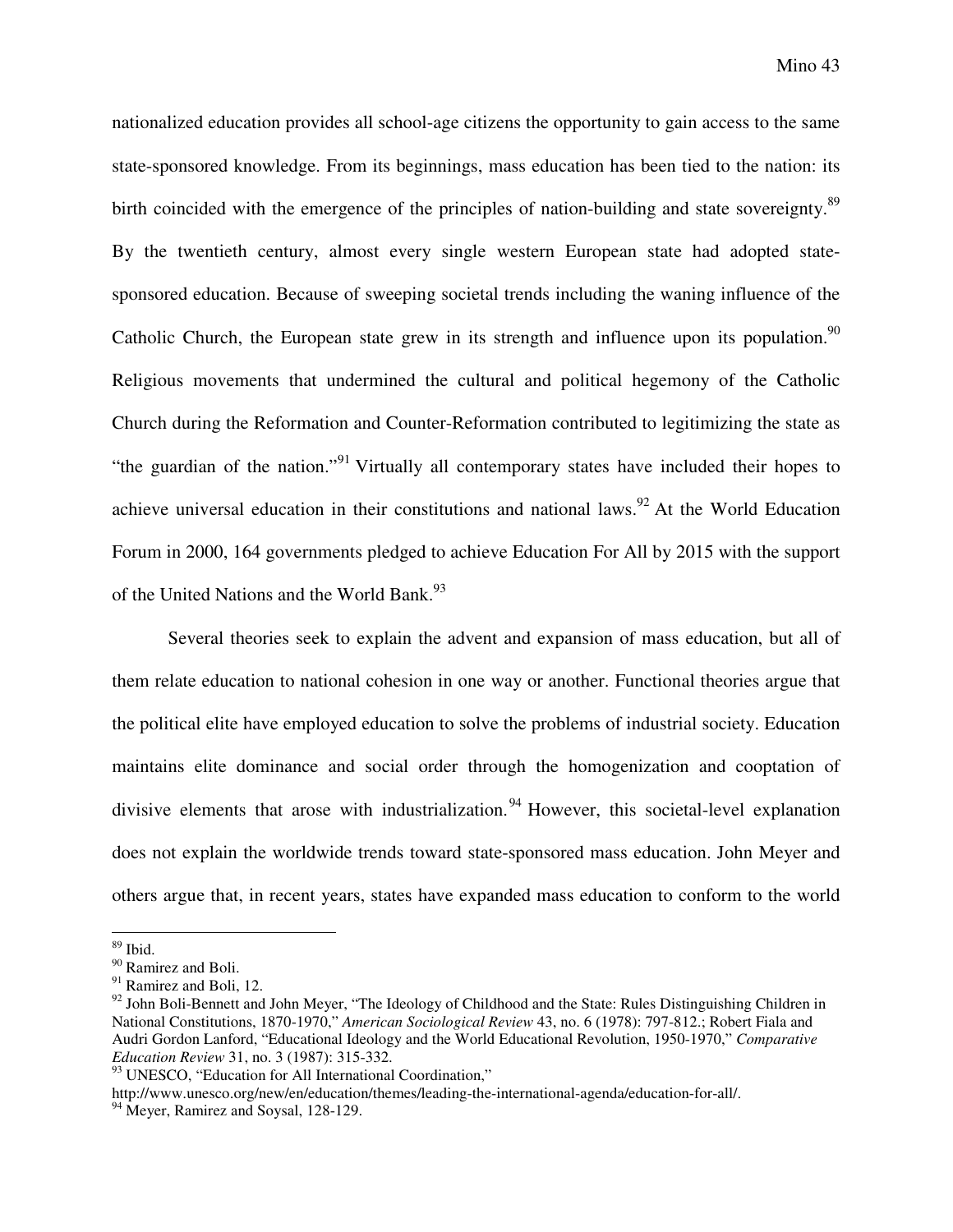model of the nation-state. Existing Western European states serve as examples of the nation-state prototype. Postcolonial states' desire to conform to this model accords with their commitment to "development." States often implicitly define the process of development as following the path of industrialized Western European states. In this endeavor to reach nation-state status, states use mass schooling as a "mechanism for creating symbolic links between individuals and nationstates."<sup>95</sup> State-sponsored mass education presupposes that all members of the state share a common national culture.<sup>96</sup> History education plays a vital role in achieving the goal of national integration to turn this assumption into a reality.

Few empirical studies exist on this relationship between History education and identity salience. It is difficult to measure the saliency of a continually changing, context-specific identity of an individual, and it is even more challenging task to measure the general saliency of identity among all members of a population. Yet, it is possible to draw inferences from case studies of countries that have rapidly expanded nationalized education. Where national identity has arisen and become more salient over a period of time, one can reach some conclusions about the impact of nationalized History education on identity.

# **Four Experiences in Nation-Building**

Four case studies illustrate the importance of nationalized education in nation-building. France, Japan, and Prussia began as ethnically diverse populations and employed education to unite under strong national identities. The sub-Saharan African state of Tanzania also has an ethnically heterogeneous population, but its education system has been praised for its successful promotion of national identity and peaceful interethnic relations. In each case, History education

<sup>&</sup>lt;sup>95</sup> Ibid., 131.

<sup>&</sup>lt;sup>96</sup> Meyer, 69.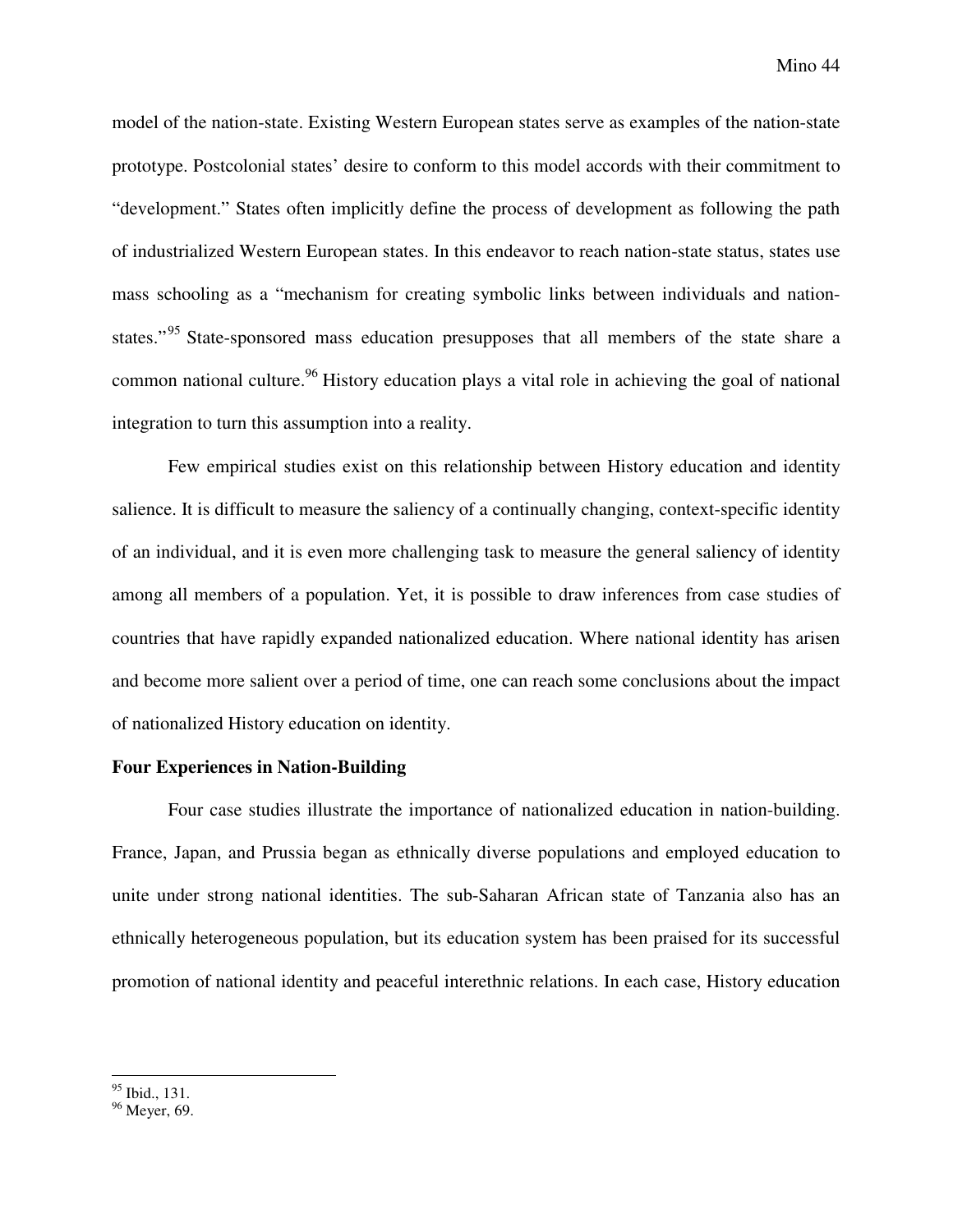functioned as a part of the educational apparatus to enhance the saliency of national identity over other identities.

The cases of France and Japan demonstrate how schools introduce, build, and reinforce national identity through History teaching, while the case of Prussia illustrates how a shift in state control changed the boundaries of national identity. Andy Green argues that these countries used mass schooling as a vehicle for intensive state formation in response to internal or external threats to stability. <sup>97</sup> Formerly a collection of massively fragmented ethnolinguistic groups, France embarked upon the path to nationhood through education during the French Revolution. To unify the citizens under its rule, the revolutionary government established the Paris Normal School, which trained teachers to teach a new France-centered curriculum including French History.<sup>98</sup> During the post-revolutionary period, Napoleon made more headway in controlling schools by centralizing the educational bureaucracy and placing it under state control to support the state's nation-building goals. $^{99}$ 

Though often described as ethnically homogeneous, Japan historically began as an ethnically diverse population of people who spoke different dialects and strongly identified with their region of inhabitance. Samurai warriors maintained their own fiefdoms called *kuni*, the Japanese word for "nation." After Japan opened itself up to western influence in the 1840s, some regional groups formed new coalitions in order to protect themselves against the common threat of foreign invasion and domination.<sup>100</sup> These internal and external changes led to the Meiji Restoration of 1868, during which the Japanese government used education to integrate formerly

 $99$  Green, 27.

<sup>97</sup> Andy Green, *Education, Globalization and the Nation State* (London: MacMillan, 1997), 36.

<sup>98</sup> H. Barnard, *Education and the French Revolution* (Cambridge: Cambridge University Press, 1969), 154.

 $^{100}$  Ibid.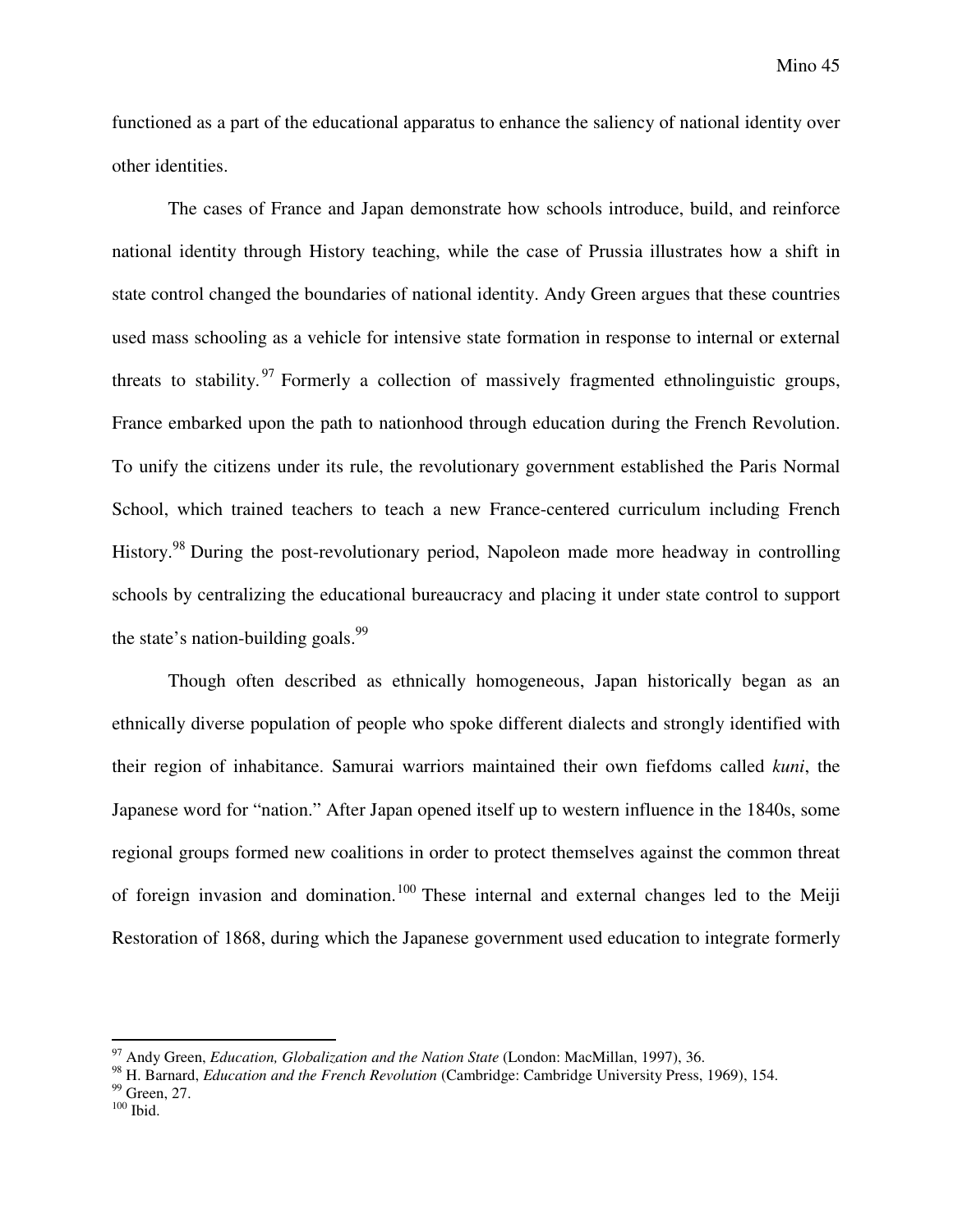separate feudal units.<sup>101</sup> Youth throughout the nation spent a required four years in education to learn the basic principles of national morality based upon the teachings of their "Imperial Ancestors."<sup>102</sup> Through expanding nationalized education, the governments of France and Japan fostered the development of well-defined national identities and reduced their citizens' allegiances to previously strong ethnic groupings.

Prussia had also been "a state without a nation."<sup>103</sup> In 1716, the Prussian state required compulsory education for all children, and became the first to do so, as part of its endeavor to unite its citizens into a nation.<sup>104</sup> A century later, the Prussians tasted the bitterness of military defeat and occupation by Napoleon, and the influential Prussian Junker class emerged from the end of the Napoleonic wars with strong nationalistic sentiments against the French. Yearning to reestablish Prussian power and influence, the Junkers employed compulsory education to transform Prussian society from one based on serfdom and royal absolutism to one centered on the reformed Junker state.<sup>105</sup> Nazi Germany's dissolution of the Prussian state and nation elucidates the impermanent nature of each national identity. The continual reinforcement of national identity through education is necessary for ensuring the identity's survival. Since new states and even new regimes can alter the boundaries of the nation, state-sponsored nationalized education can replace previous national identities with new ones. The postcolonial African state also struggles to merge its ethnically diverse population into one nation.

Although the notion of the nation-state in Europe is associated with war, Tanzania is often hailed as a model state for preventing ethnic conflict while forging national unity. Tanzania

<sup>101</sup> William Cummings, *Education and Equality in Japan*, (Princeton, NJ: Princeton University Press, 1980), 17. <sup>102</sup> Ibid., 18-19.

<sup>103</sup> Hans Rosenberg, *Bureaucracy, Aristocracy, and Autocracy: The Prussian Experience, 1660-1815* (Boston: Beacon, 1958).

<sup>&</sup>lt;sup>104</sup> Francisco O. Ramirez and John Boli, "The Political Construction of Mass Schooling: European Origins and Worldwide Institutionalization," *Sociology of Education* 60, no. 1 (1987): 4.

<sup>&</sup>lt;sup>105</sup> Green, 36.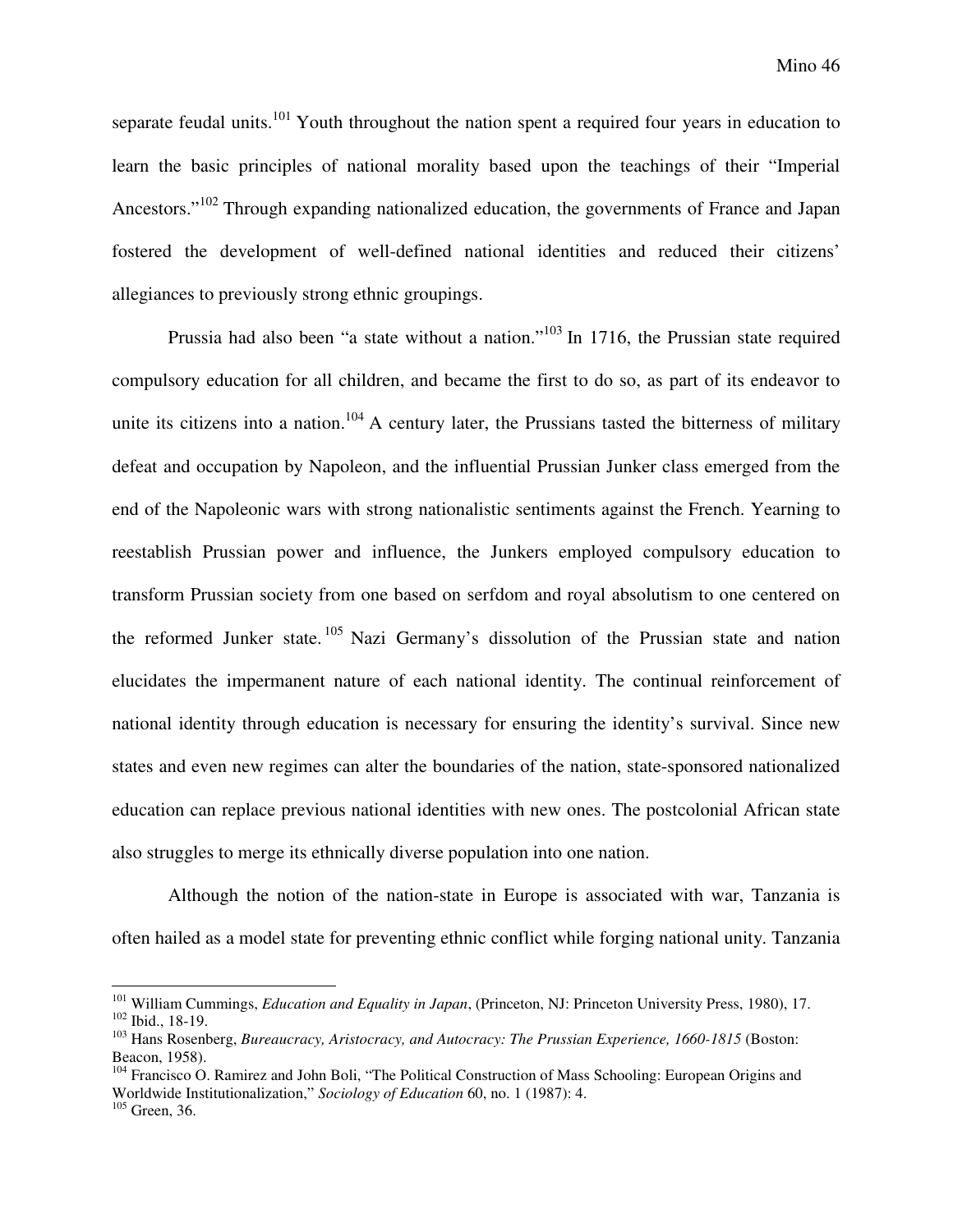has enjoyed exceptional successes in welding together over one hundred different ethnicities into one Tanzanian identity. First Tanzanian President Julius Nyerere lent strong support to providing nationalized education for the unification of the country.<sup>106</sup> Nyerere harshly criticized the instrumentalization of colonial education to meet the objectives of the colonial state. He enacted widespread educational reforms to promote economic development and to foster the social goals of cooperation for the common good of the country.

Tanzanian education also aimed to promote modernization, self-reliance, and Tanzanian socialism. Kiswahili was aggressively promoted as the language of instruction in primary schools.<sup>107</sup> In the Arusha Declaration, Nyerere declared his government's commitment to *ujamaa* socialism. Under his leadership, the regime implemented free and compulsory primary education for citizens to understand and create *ujamaa* ("extended family" in Kiswahili). In addition to inculcating a strong sense of Pan-African identity, the national curriculum placed an emphasis upon common Tanzanian history, culture, and values.<sup>108</sup> Students had studied British and European history under colonial rule, but after Tanzania gained independence, they began to study the History of Africa based on information gathered by researchers at domestic educational institutions. Scholars often juxtapose Tanzania to neighboring Kenya: both countries are ethnically diverse, East African, and former British colonies. Despite their similarities, some research suggests that interethnic cooperation is greater in Tanzania than in Kenya because Tanzanian people identify with the nation over the ethnic group.  $109$  A comparison of an ethnically diverse region in Tanzania and a similarly ethnically heterogeneous region in Kenya

<sup>106</sup> Julius Nyerere, *Education for Self-Reliance* (Dar es Salaam: Oxford University Press, 1967).

<sup>&</sup>lt;sup>107</sup> Martin Carnoy and Joel Samoff, *Education and Social Transition in the Third World* (Princeton, NJ: Princeton University Press, 1990), 232.

<sup>108</sup> David Court, "The Education System as a Response to Inequality," in *Politics and Public Policy in Kenya and Tanzania*, ed. Joel D. Barkan (New York: Praeger, 1984), 661-90.

<sup>109</sup> Edward Miguel, "Tribe or Nation?: Nation Building and Public Goods in Kenya versus Tanzania," *World Politics*  56, no. 3 (2004): 338.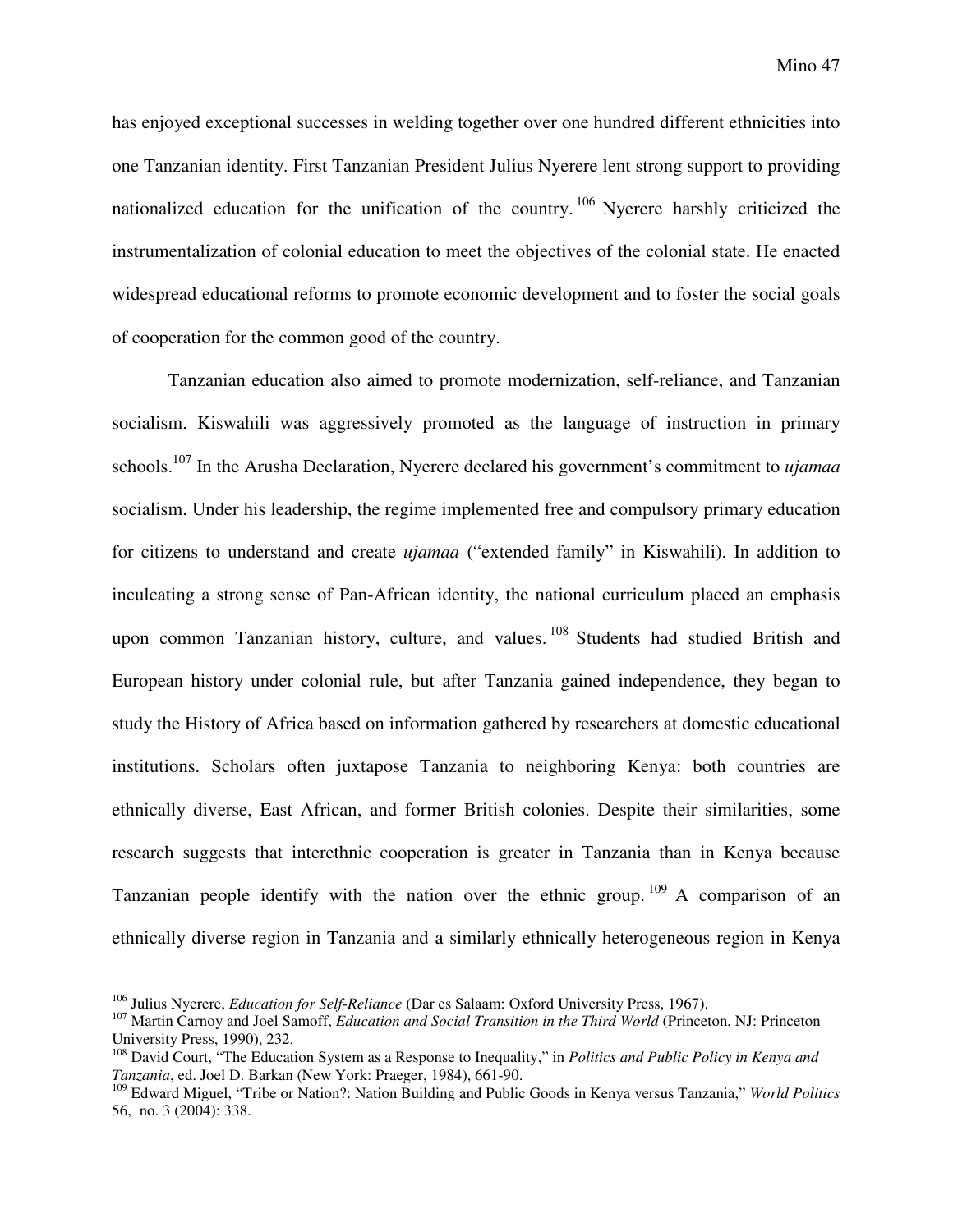found that region in Tanzania experienced fewer inequalities along ethnic lines in the provision of public goods.<sup>110</sup> Education is a key explanatory factor. While students in Tanzania developed a strong sense of Tanzanian and African identity, Kenyan students focused on local geography and History until their fifth year of primary school. $111$ 

# **The Manipulation of Identity through History Education**

As a component of its duty to provide mass education, the state creates and promotes a national narrative. Because of the subjective nature of history, political elite can manipulate History education to enhance certain identities over others. States use History education to antagonize their citizens against other nations. The retelling of the past can contrast dramatically on different sides of the border. After independence, India and Pakistan created their own History curricula that provided conflicting explanations for the partition of India.<sup>112</sup> Pakistan's Islamcentric national History textbooks paint India as a Hindu state that perpetually threatens Pakistan's existence.<sup>113</sup> North Korea and South Korea define themselves against each other in their national History curricula while at the same time promoting an ethnocultural nationalism and Korean unity.<sup>114</sup>

In this process of standardizing the definition of the nation, state-sponsored education also suppresses the voices of marginalized people living within state borders. Nazi Germany employed education as a tool to indoctrinate students in the necessity of securing the future of the Aryan race. History textbooks represented Jews as the "antithesis of everything German"

<sup>110</sup> Ibid., 360.

<sup>111</sup> Ibid., 336.

<sup>112</sup> Dorschner and Sherlock, 284.

<sup>113</sup> Ibid., 287.

<sup>&</sup>lt;sup>114</sup> Chris Wilson, Danton Ford, and Alisa Jones, "The History Text: Framing Ethno-cultural and Civic nationalism in the Divided Koreas," in *History Education and National Identity in East Asia*, eds. Edward Vickers and Alisa Jones (New York: Routledge, 2005), 249.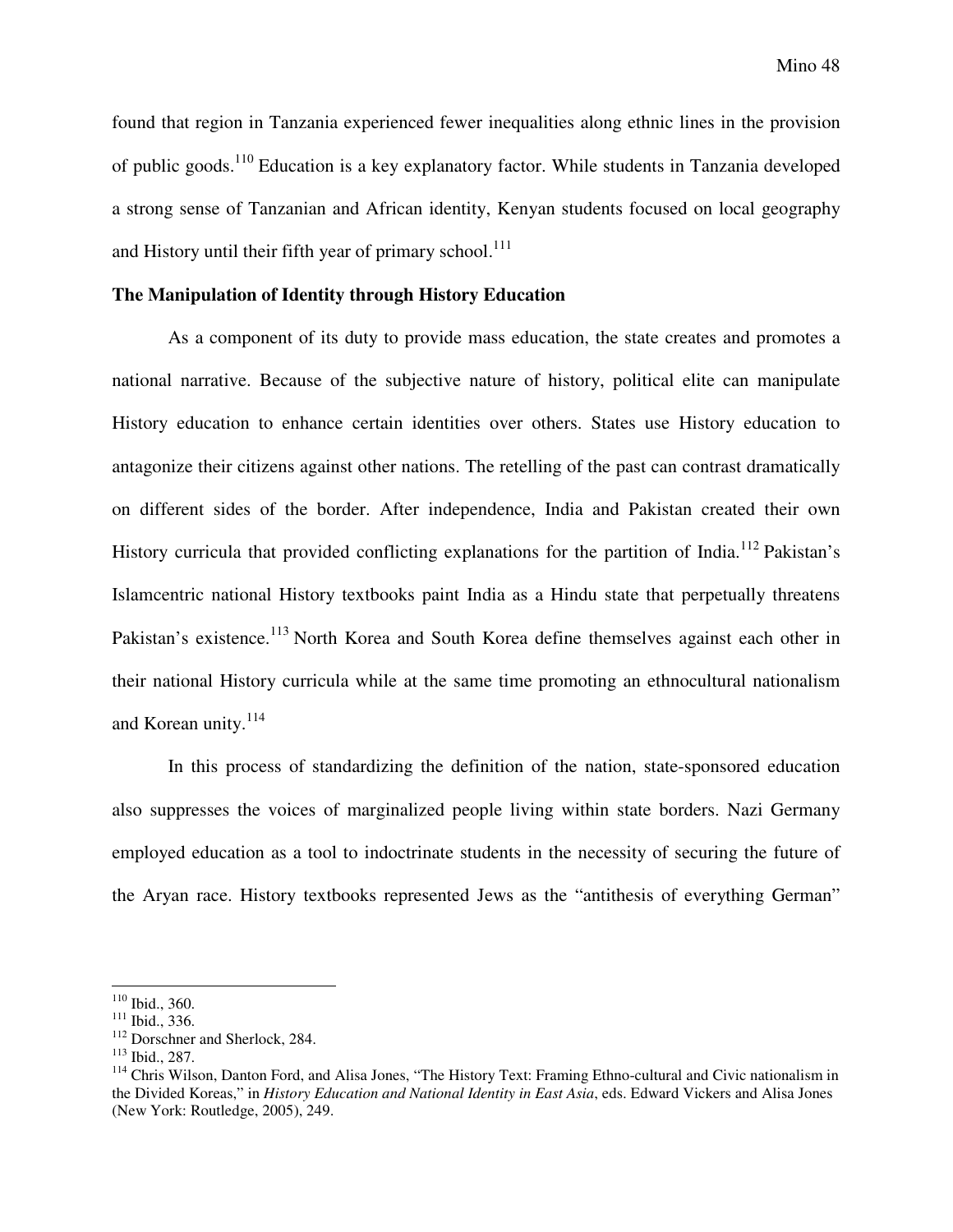even though Jews had lived alongside other Germans for centuries.<sup>115</sup> In nineteenth century America, Indian boarding schools sought to "kill the Indian…and save the man": they had operated to wipe out students' ethnic identities and to replace them with mainstream American identities.<sup>116</sup> One fixed definition of national identity could smother other forms of identity.

On the other hand, History teaching has the power to promote reconciliation, tolerance, and inclusiveness by incorporating new representations of former enemies.  $117$  Nationalized education has helped heal countries suffering from the legacy of ethnic conflict. By changing the national narrative, states created new, more inclusive definitions of nation. Witness the role of History education in Northern Ireland, where teachers teach History with an enquiry-based approach and encourage pupils to learn History from various different perspectives.<sup>118</sup> The government of Northern Ireland has attempted to address the roots of ethnic conflict in Northern Ireland through the incorporation of Irish history within the context of Europe and the United Kingdom. $119$ 

Subnational and supranational perspectives can also dominate History education. History teaching can center on an ethnicity's past and encourage ethnic solidarity. For example, the state of Arizona banned classes designed for students of a certain ethnicity on the grounds that such classes promote divisiveness among its ethnically diverse population.<sup>120</sup> The state has threatened to impose a penalty on Tucson schools if the district does not end its Mexican-American studies

<sup>115</sup> Gilmer W. Blackburn, *Education in the Third Reich: a study of race and history in Nazi textbooks* (New York: SUNY Press, 1985), 183.

<sup>116</sup> Charla Bear, "American Indian Boarding Schools Haunt Many," *National Public Radio*, May 12, 2008, http://www.npr.org/templates/story/story.php?storyId=16516865.

 $117$  Cole, 2.

<sup>118</sup> Alison Kitson, "History Teaching and Reconciliation in Northern Ireland," in *Teaching the Violent Past*, ed. Elizabeth A. Cole (Lanham, MD: Rowman & Littlefield, 2007), 123. <sup>119</sup> Ibid., 124.

<sup>120</sup> Nicole Santa Cruz, "Arizona bill targeting ethnic studies signed into law," *Los Angeles Times*, May 12, 2010, http://articles.latimes.com/2010/may/12/nation/la-na-ethnic-studies-20100512**.**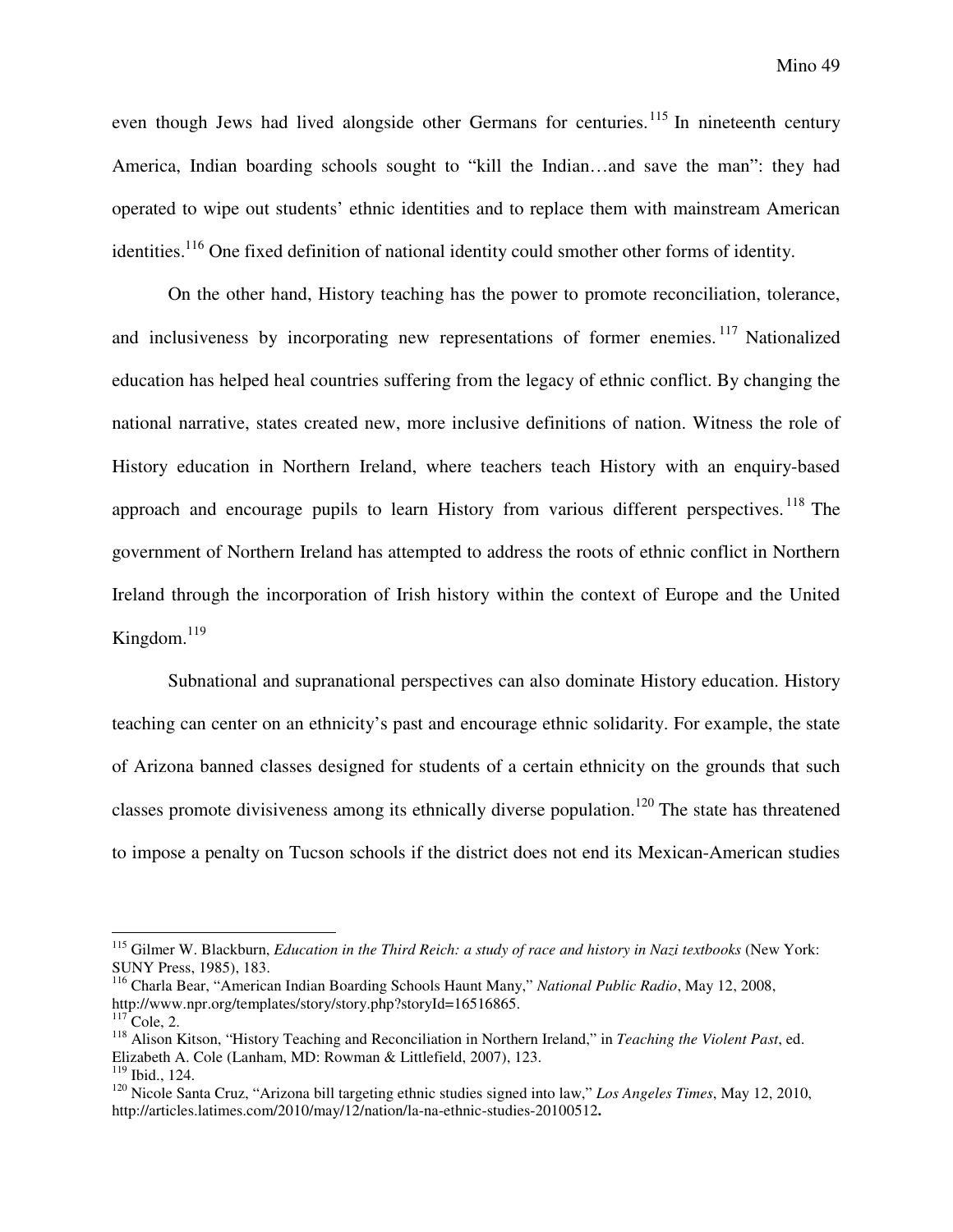classes.<sup>121</sup> Proponents of the new law argue that teaching United States History from a Mexican-American perspective increases Mexican-American resentment toward the dominant Caucasian-Americans. Some countries also include History teaching from supranational regional perspectives. The Council of Europe recognizes the importance of History teaching as a method of bridging people of different countries together with a common regional narrative and has recommended the promotion of European awareness in secondary schools.<sup>122</sup>

As globalization increasingly reveals the interconnectedness of people throughout the world, some support History teaching for global citizenship. According to these advocates of global citizenship, schools should raise students' awareness of world issues and expose them to international perspectives on past and current events. Proponents of John Dewey's progressivist educational philosophy assert that schools should provide education for global citizenship in order for students to gain the knowledge and skills needed for civic participation at the local, national, and global level.<sup>123</sup> A strong advocate for human-centered education, Daisaku Ikeda emphasizes that education must encourage students to recognize how deeply their lives are intertwined with those of people throughout the world.<sup>124</sup>

History teaching is thus a powerful tool for creating and reinforcing ethnic, national, regional, and global identities. Since identity guides political behavior, the privileging of certain identities over others in History education has important behavioral ramifications. A case study of Uganda reveals how education and History teaching have been deliberately manipulated by various actors in pursuit of different objectives.

 $121$  Ibid.

<sup>&</sup>lt;sup>122</sup> Council of Europe, "Education and Languages: History Teaching," January 17, 2011, http://www.coe.int/t/dg4/education/historyteaching/default\_EN.asp?.

<sup>123</sup> Julie Andrzejewski and John Alessio, Education for Global Citizenship and Social Responsibility, *Progressive* 

*Perspectives* 1, no. 2 (1999), http://www.uvm.edu/~dewey/monographs/glomono.html.

<sup>&</sup>lt;sup>124</sup> Daisaku Ikeda, *Thoughts on Education for Global Citizenship*, Teachers College, Columbia University, New York, 13 June 1996, http://mod.daisakuikeda.org/sub/resources/works/lect/lect-08.html.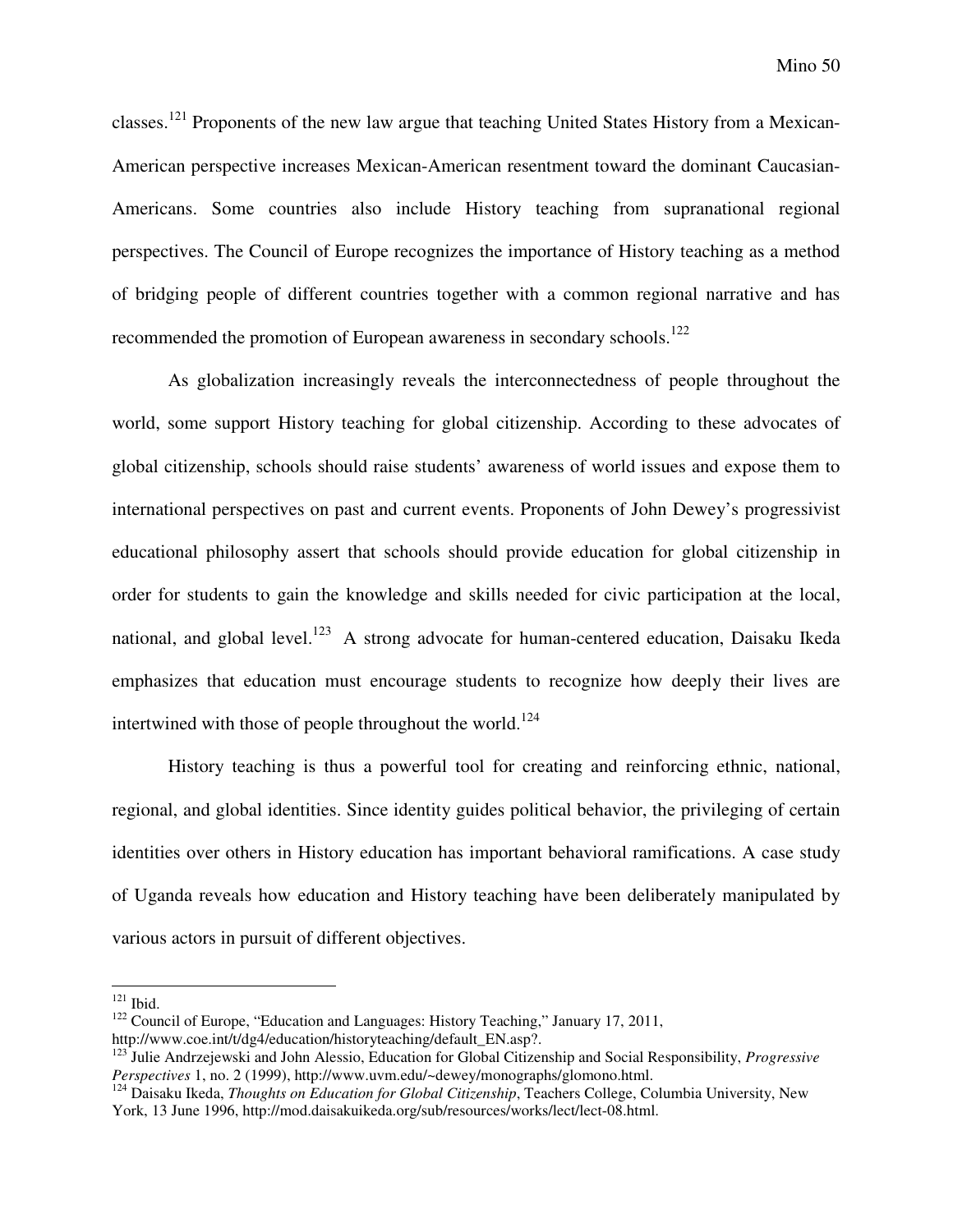# **CHAPTER III: HISTORY OF EDUCATION IN UGANDA**

# *Te okono obur bong' luputu*

"The pumpkin in the old homestead must not be uprooted"

Acholi proverb<sup>125</sup>

l

This well-known saying admonishes the Acholi people to protect their cultural identity from destruction by foreign influences. The pumpkin symbolizes the wealth of traditions that root the Acholi to their past. Through proverbs such as this one, Acholi elders traditionally passed down their knowledge and wisdom to the youth during daily family gatherings around the evening fire. Although some children in present-day Uganda still learn about the history of their clan and ethnic group during the fireside stories of their elders, more and more children attend schools in the nationalized education system and study the History of Uganda as a nation. A century ago, this was not the case. During the pre-colonial (before 1894), colonial (1894-1962), and postcolonial (after 1962) periods of their history, the inhabitants of the region now recognized as Uganda acquired education through different means. Different actors during each time period have wielded three distinct forms of education – traditional, missionary, and statesponsored nationalized education – to contribute to the formation of Ugandans' identities. In contemporary Uganda, all three forms of education continue, but the influence of each one over the general population has fluctuated over time and varies by region. All three types of education have played a significant role in shaping the changing perceptions among the people of Uganda about their own ethnic, national, regional, and global identity.

<sup>125</sup> Okot P'Bitek, *Song of Lawino* (Dar es Salaam: East Africa Publishing, 1972), 41. This famous epic poem describes how a woman laments the Westernization of her husband and includes various Acholi proverbs and wisdom.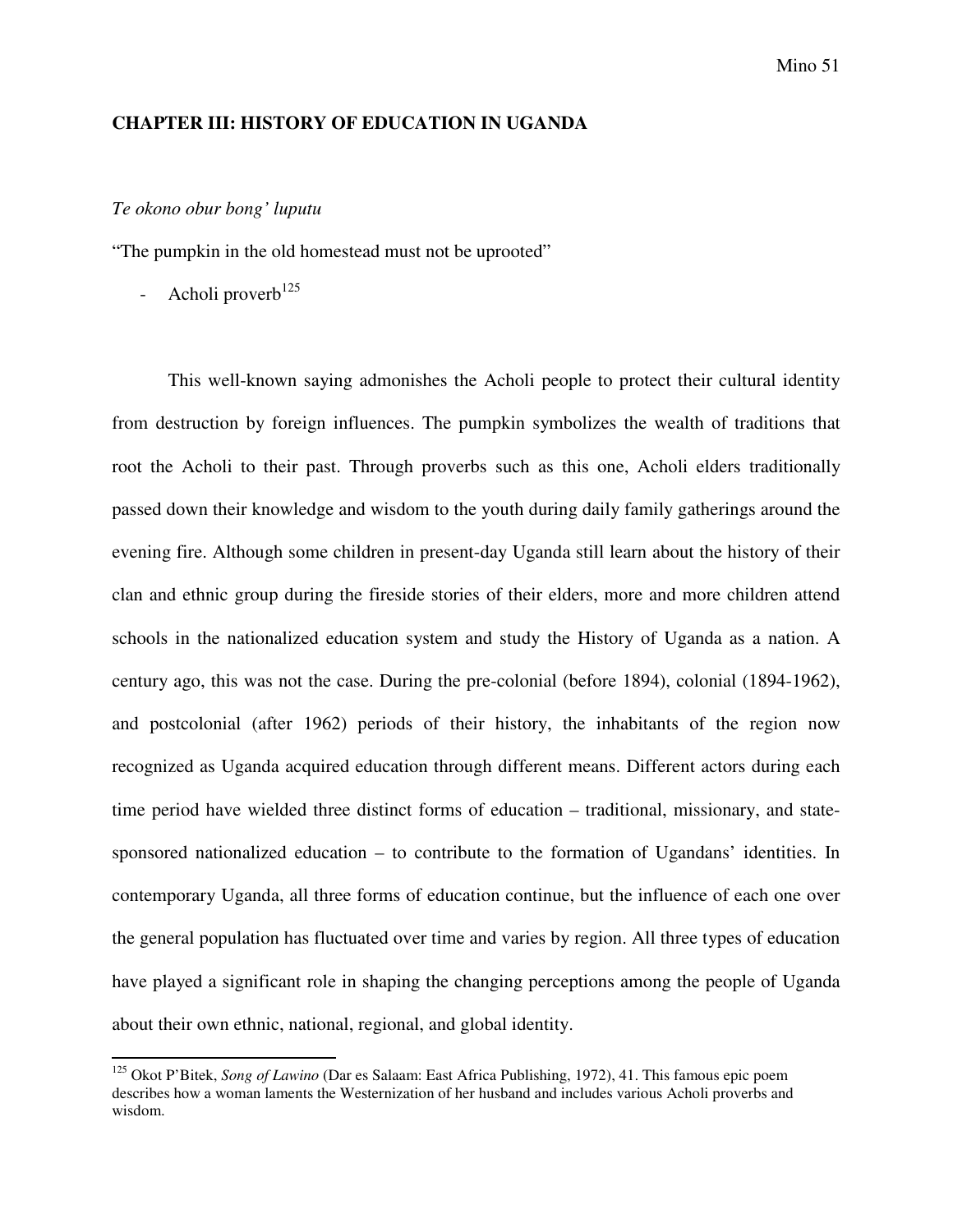# **The Roots of Traditional Education: The Precolonial Period**

l

In precolonial Uganda, traditional education<sup>126</sup> socialized children to develop strong ethnic and clan identities. Prior to the arrival of Christian missionaries and European explorers, indigenous ethnic groups emerged as people formed social and political organizations with varying degrees of centralization. Some Ugandan ethnic groups<sup>127</sup>, such as the Baganda and Banyoro, ruled through hierarchical kingdoms, whereas others, such as the Langi and Karimajong, governed themselves through decentralized clan networks and cycling age-set systems. Composed of families descending from a common ancestor, the clan acted as the main social unit under the umbrella of the ethnic group. In general, under both highly centralized and decentralized organizations, older members of the ethnic groups educated the younger members. The family, as a part of the clan and the overarching ethnic group, played a central role in the traditional education of children.<sup>128</sup> In some respects, traditional education was a very fluid concept. The indigenous people of Uganda traditionally taught their youth using methods that greatly differed from the classroom instructional methods imported by the Europeans. Unlike

<sup>&</sup>lt;sup>126</sup> "Traditional education" and "informal education" are widely used terms in order to describe this form of education. "Traditional education" may not be the most appropriate term here because children continue to receive this form of education throughout contemporary Uganda, but this term is employed here for the sake of differentiating between missionary European-style education and a form of education that existed in Uganda before the arrival of Europeans. Although the descriptions about traditional education explain how people were educated in the past, the same descriptions continue to remain fairly accurate today to describe how many present-day Ugandans are educated.

 $127$  When referring to Ugandan ethnic groups, this thesis conforms to the terms Ugandans use to describe a member of an ethnic group, multiple members of an ethnic group, and the ethnic group. These terms can vary by ethnic group (see Appendix C for a map of major ethnic groups in Uganda and their traditional regions of inhabitance). Bantu language-speaking ethnic groups, who traditionally inhabit southern Uganda, usually have different terms for each of these. The singular term for a person always begins with "Mu-" while the plural form has the prefix "Ba-". For the Buganda ethnic group, Muganda means one person, while Baganda means several members of the ethnic group. Nilotic or Nilotic-Saharan speaking ethnic groups, who traditionally live in the northern region, employ the same term to mean all three (e.g. Acholi can mean one person of the Acholi ethnicity, multiple people of the Acholi ethnicity, or the Acholi ethnic group). The thesis utilizes the appropriate terms in the context of each sentence. <sup>128</sup> The author gathered information about traditional education from interviews with several Ugandans of different ethnic groups. The Acholi, Kakwa, and Baganda (all from different language families) all have a tradition of learning about history from the elders in the family and community. Each ethnic group provides traditional education in surprisingly similar ways. The author also had an opportunity to experience this traditional education and fireside storytelling during a rural homestay with an Acholi family in Gulu district of northern Uganda.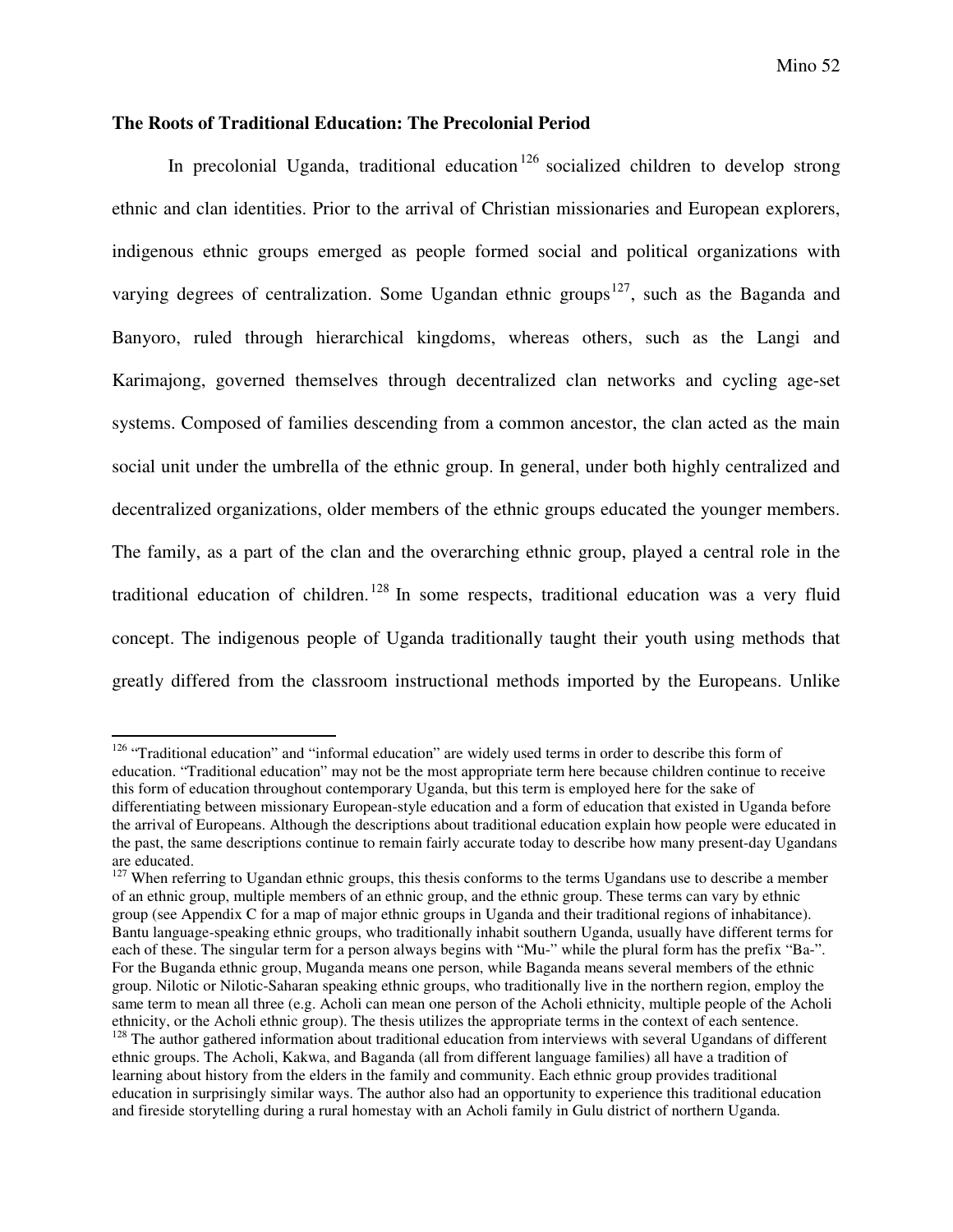missionary and state-sponsored mass education, traditional education was not restricted to the walls of the classroom. Teaching was inherent in the way people lived their lives. Students were educated through everyday experiences as they learned observing the behavior and listening to the words of the more experienced members of the society. All adult members of the society, especially the parents and elders, were responsible for teaching the children about how to live as and appreciate their roles as members of the family, clan, and ethnic group.

Oral poetry and literature played a significant role in preserving the history of the clan and ethnic group. No uniform History curriculum guided the teachers: historical information varied across and within different ethnic groups. Each storyteller did not follow a predetermined script when giving an oral history, and storytelling was a two-way interaction between the teacher and the student. In the evening, the elders sat around a fire with the children and passed on their moral and cultural knowledge through the telling of riddles, proverbs, and songs to inculcate the values and norms of the clan and ethnic group. The elders told stories that explain the history of their ethnic group and encouraged the children to develop confidence in their ethnic identity. For example, the Acholi people take pride in their many different traditional dances, and all Acholi children once learned how to dance for various occasions such as courtship and burial. These cultural traditions, practiced by previous generations, contribute to reinforcing youth's ethnic identity and pride, and some Acholi today blame mass education for preventing children from learning about these traditions.<sup>129</sup> Among the first generations of Acholi to attend a missionary school, Ugandan writer Okot p'Bitek describes how colonial European education erased indigenous identity:

 "Overdressed in his dark suit he walks out of the University gate, out into the world, materially comfortable, but culturally castrated, dead. A lost victim of the school

<sup>129</sup> Harriet Anena, "Acholi Traditional Dance Attire Faces Extinction," *The Monitor***,** June 26, 2009.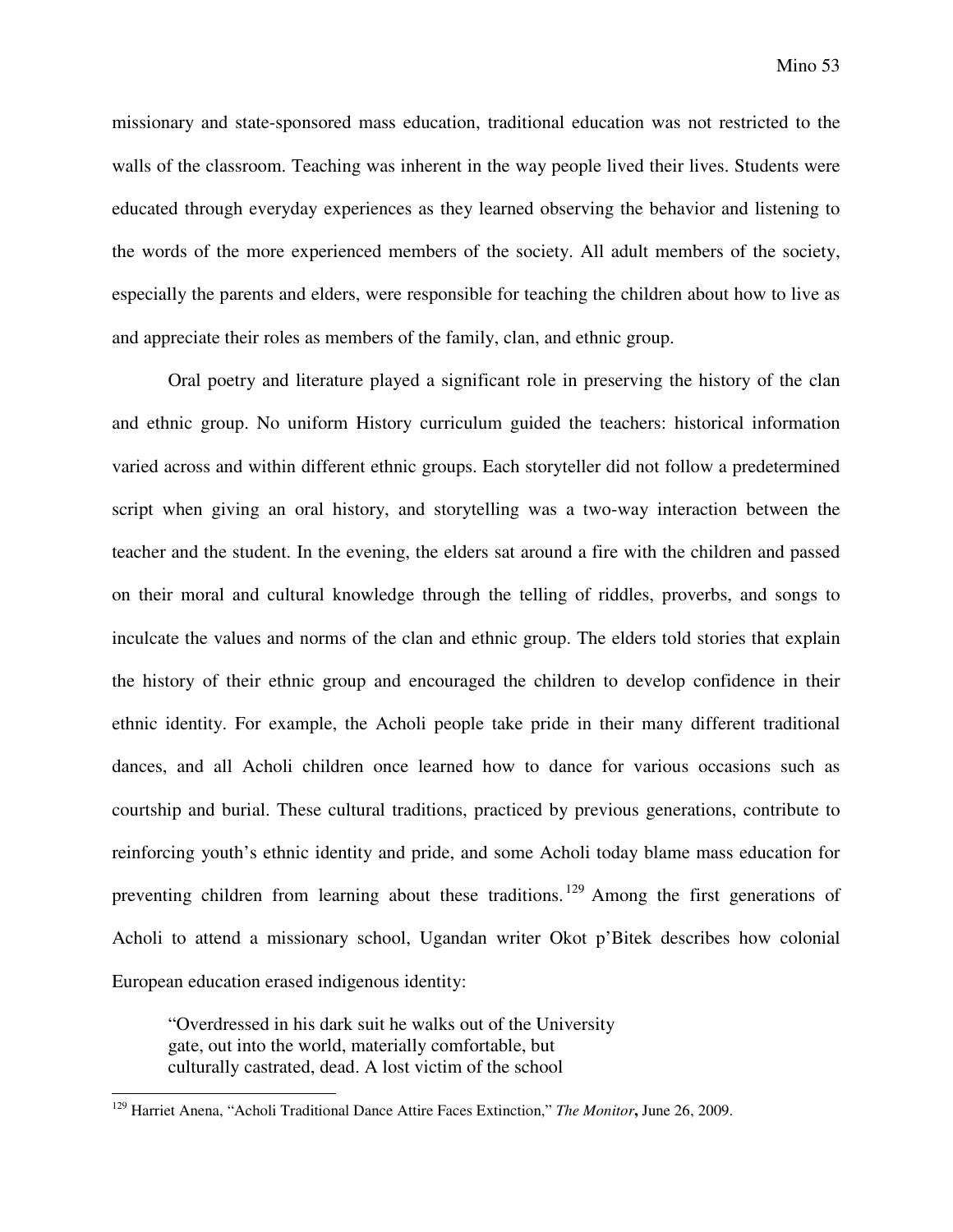system, he cannot dance the dance or play the music of his own people…"<sup>130</sup>

Traditional education also created gender identities. Children learned different skills according to their gender: females learned how to cook and clean, while males learned how to herd cattle and to farm. Mothers and aunts groomed girls for marriage and wifehood. Fathers and uncles taught boys how to grow up to become strong men, who can protect and provide for the needs of the family. Specialists with particular knowledge and skills, such as expertise on performing religious ceremonies or administering law, transferred their knowledge to select members of the younger generation. In the Buganda kingdom, for example, young pages from certain families trained to become chiefs at the Buganda king's palace.<sup>131</sup> The age-set system also created wider social cohesion among local communities sharing a common ethnic identity; boys from different communities participated in a series of challenging rites that cemented their relationship as age-mates to each other.  $132$  Expected to reciprocally exhibit loyalty and hospitality, the age-mates supported the survival and continuation of the greater ethnic group even after they returned to their remote homes.

These ethnic groupings also underwent continual transformations through time as some ethnic groups conquered and assimilated others. Maintaining a coherent group identity was crucial for each ethnic group in its struggle for survival and expansion. The Buganda kingdom was particularly successful in attacking and defeating neighboring ethnic groups and extended the Buganda identity to the newly conquered peoples, replacing their previous identities.<sup>133</sup> Thus,

<sup>130</sup> Okot p'Bitek, *Africa's Cultural Revolution* (Nairobi: East African Literature Bureau, 1973), 13.

<sup>131</sup> John A. Rowe, "Historical setting," in *A Country Study: Uganda*. ed. Rita M. Byrnes (Washington: Government Printing Office for the Library of Congress, 1991).

<sup>&</sup>lt;sup>132</sup> Christopher Ehret, *The Civilizations of Africa: A History to 1900* (Charlottesville, VA: University Press of Virginia, 2002), 133.

 $133$  Rowe.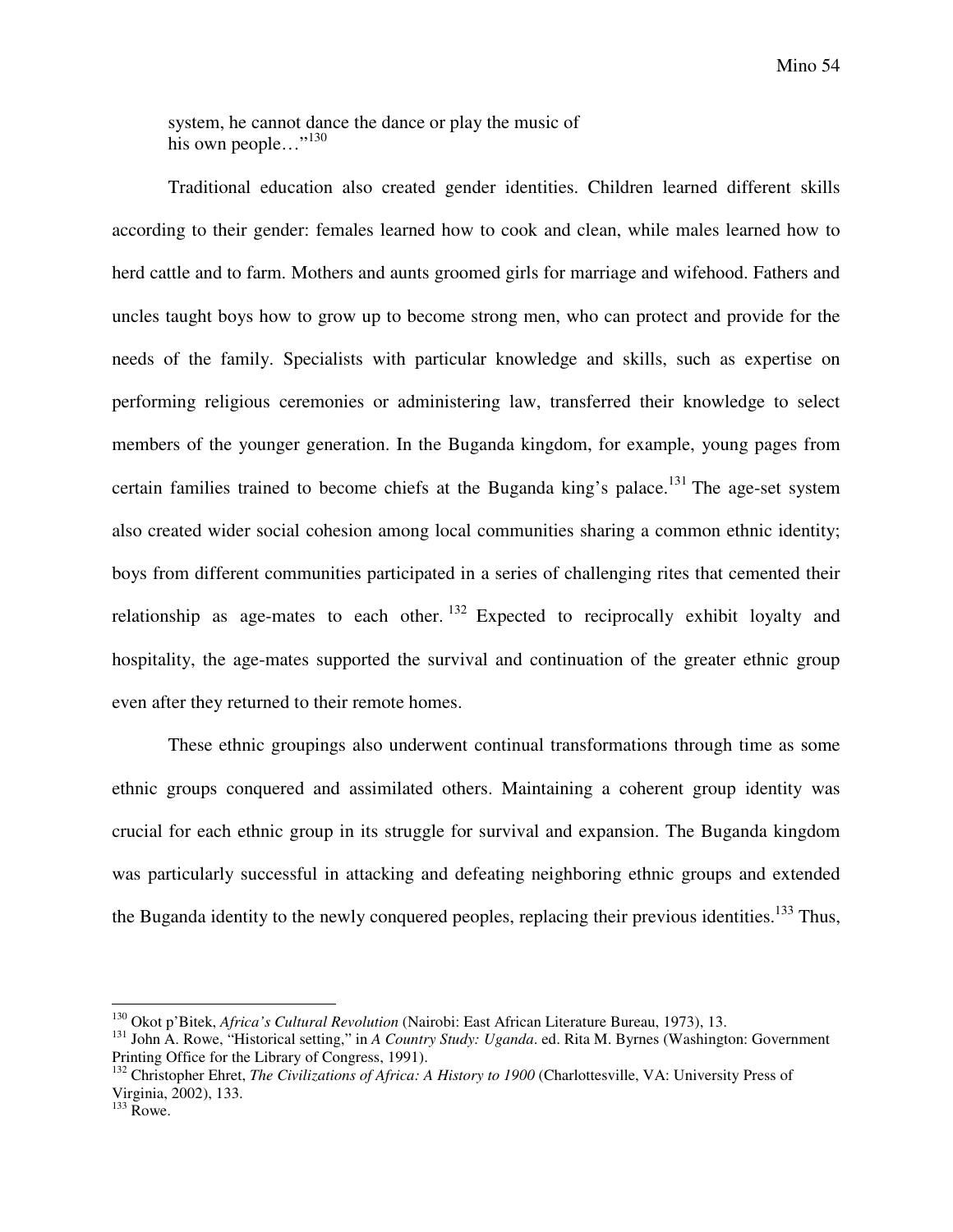during the precolonial period, traditional education, as the dominant form of education, enhanced the ethnic and clan identity of the people.

# **The Advent of Missionary Education in the Precolonial Period**

Christian missionary education began to change these ethnic identities by introducing European and Christian values to the indigenous people. Despite the existence of the wellestablished institutions of traditional education, and over a decade before the imposition of British protectorate status, some indigenous leaders encouraged the introduction of European missionary education into their society in order to pursue their objectives of ensuring the continued existence and even expansion of their ethnic group.

Much of the history of the establishment of missionary education revolves around the history of the Buganda kingdom, which itself was a colonizing empire that conquered and subordinated other ethnic groups to its rule. Before his kingdom gained British protectorate status, the Buganda king, or Kabaka, had welcomed Muslim Arab traders, Protestant missionaries, and Catholic missionaries into the kingdom. By building relationships with the powerful foreign powers associated with each group, the Kabaka protected his kingdom against foreign invasion. These religious groups spread their ideology and influence through the education of the indigenous population, beginning with the Baganda, the people of the Buganda kingdom. The first of the foreigners to initiate a relationship with the Buganda kingdom, Arab and Swahili traders from Zanzibar were encouraged to stay near the palace of Kabaka Muteesa I.<sup>134</sup> In 1868, the Kabaka converted to Islam, and from this privileged position, the Arabs taught the Baganda about their religion and how to read the Qur'an.<sup>135</sup>

<sup>134</sup> J. C. Ssekamwa, *History and Development of Education in Uganda* (Kampala: Fountain Publishers Ltd., 1997), 25.

<sup>&</sup>lt;sup>135</sup> Timothy Kalyegira, "The Uganda Almanac," 1997,

http://www.ugandarecord.co.ug/index.php?ts=ugandan%20history&icon=46.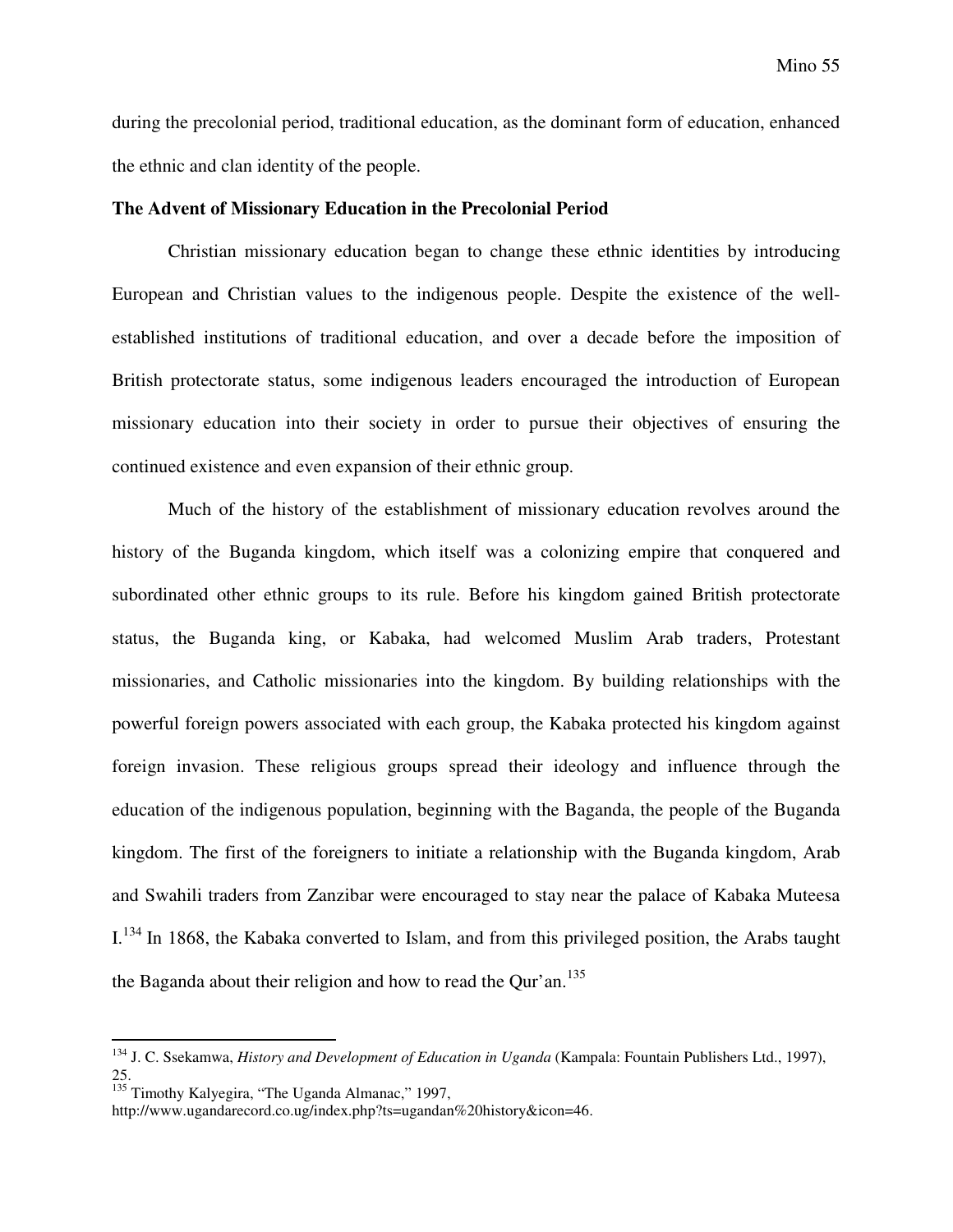Seeking to connect himself to the powerful governments of Britain and France and to overpower neighboring ethnic groups with European knowledge and technology, Muteesa I later invited European missionary teachers to his kingdom.<sup>136</sup> Indeed, even though they were invited to serve the Kabaka's aims, Christian missionaries arrived and introduced European-style schooling with the principal aim of evangelism.  $137$  In 1877, the Protestant teachers of the Christian Missionary Society arrived from Britain, and in 1879, the White Fathers Society composed of French Roman Catholics were also welcomed into the kingdom.<sup>138</sup> The Protestant and Catholic missionaries instructed the Buganda chiefs and servants primarily on Christianity, reading, writing, arithmetic, and agriculture, and they taught history through a religious and European lens. Believing that they were leading a civilizing mission to convert the Baganda to Christianity, the Christian missionaries educated them to change their beliefs and thus the nature of their identities. Tensions rose among the Muslims, Catholics, and Protestants as they competed to gain political influence over the Baganda. <sup>139</sup> The Buganda kings also became increasingly suspicious of the missionaries' activities because the newly-converted Baganda refused to follow some of the kings' orders on religious grounds.<sup>140</sup>

Sensing the identity-changing effects of the foreigners' teachings on the Buganda people, Kabaka Mwanga, who succeeded Muteesa I, had over thirty Baganda converts killed and planned to remove the British, French, and Arab teachers from his kingdom's domain.<sup>141</sup> However, the Christian and Muslim foreign teachers and their followers deposed Mwanga and

<sup>&</sup>lt;sup>136</sup> Donald Anthony Low, The Mind of Buganda: documents of the modern history of an African kingdom (Los Angeles: University of California Press, 1971), 201.

<sup>&</sup>lt;sup>137</sup> Omateseye and Omateseye, 186.

<sup>138</sup> Low, 201.

<sup>139</sup> Ssekamwa, 29.

<sup>&</sup>lt;sup>140</sup> Ssekamwa, 34.

<sup>&</sup>lt;sup>141</sup> Ibid.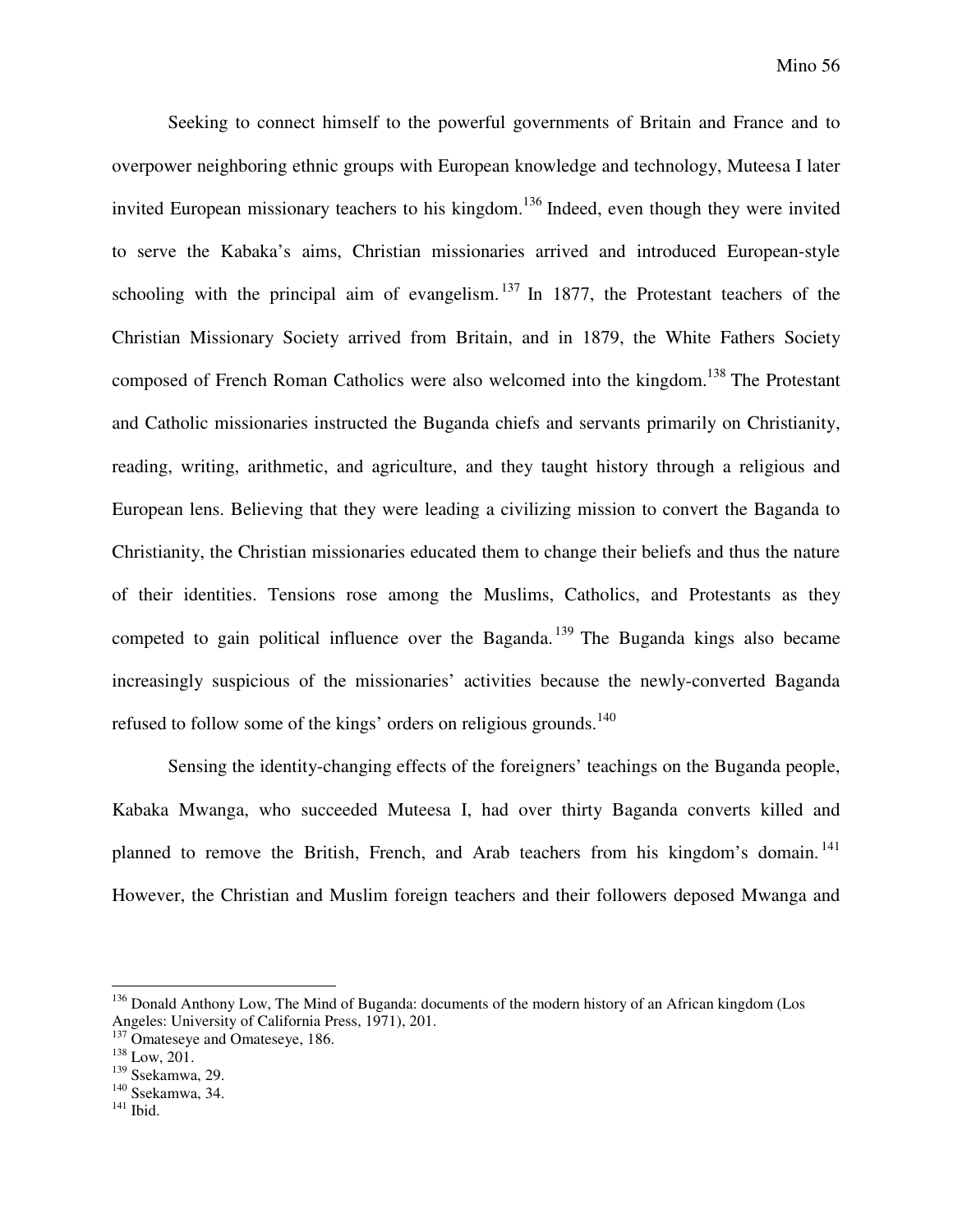placed his brother into kabakaship.<sup>142</sup> Even after this collective effort, Christian and Muslim Baganda began to fight each other for influence, and the Christians triumphed over the Muslims in 1888 and returned Kabaka Mwanga to his throne.<sup>143</sup> Soon afterward, war broke out between the Protestants and the Catholics, and with British military intervention, the Protestants, and thus the British, gained the upper hand in the Buganda kingdom.<sup>144</sup> Just as the Buganda kingdom had acted to gain more power in its own region, the British, pursuing their national interests, intervened to prevent the French and Germans from expanding their influence in Africa. Despite their defeat, the Muslims and Catholics continued to establish their own schools throughout the region. Missionary education introduced schisms into the previously more unified Buganda identity, but with the victory of the British Protestants, a different kind of Buganda identity developed that included aspects of British and Christian identity. Although the missionaries sought to fulfill their own proselytizing objective, the Baganda used them and their education to elevate their status in relation to their neighbors. In so doing, they deliberately changed the nature of their own identity.

# **Missionary Teachers as Colonial Partners: Changing Buganda Identity**

Protestant missionary teachers had laid the groundwork in the Buganda kingdom for British colonialism by Christianizing and westernizing Buganda identity. The establishment of the Uganda Protectorate in 1894 raised the Buganda Kingdom's standing relative to other ethnic groups in the area. The first to sign a treaty with the British to gain protectorate status, the Buganda kingdom assisted the British in conquering the other ethnic groups in the region as the British expanded its control by signing more treaties with the leaders of other ethnic groups.<sup>145</sup>

<sup>142</sup> Ibid.

 $143$  Ibid., 35.

 $^{144}$  Rowe.

<sup>145</sup> Thomas P. Ofcansky, *Uganda: Tarnished Pearl of Africa* (Boulder, CO: Westview Press, 1996), 21-22.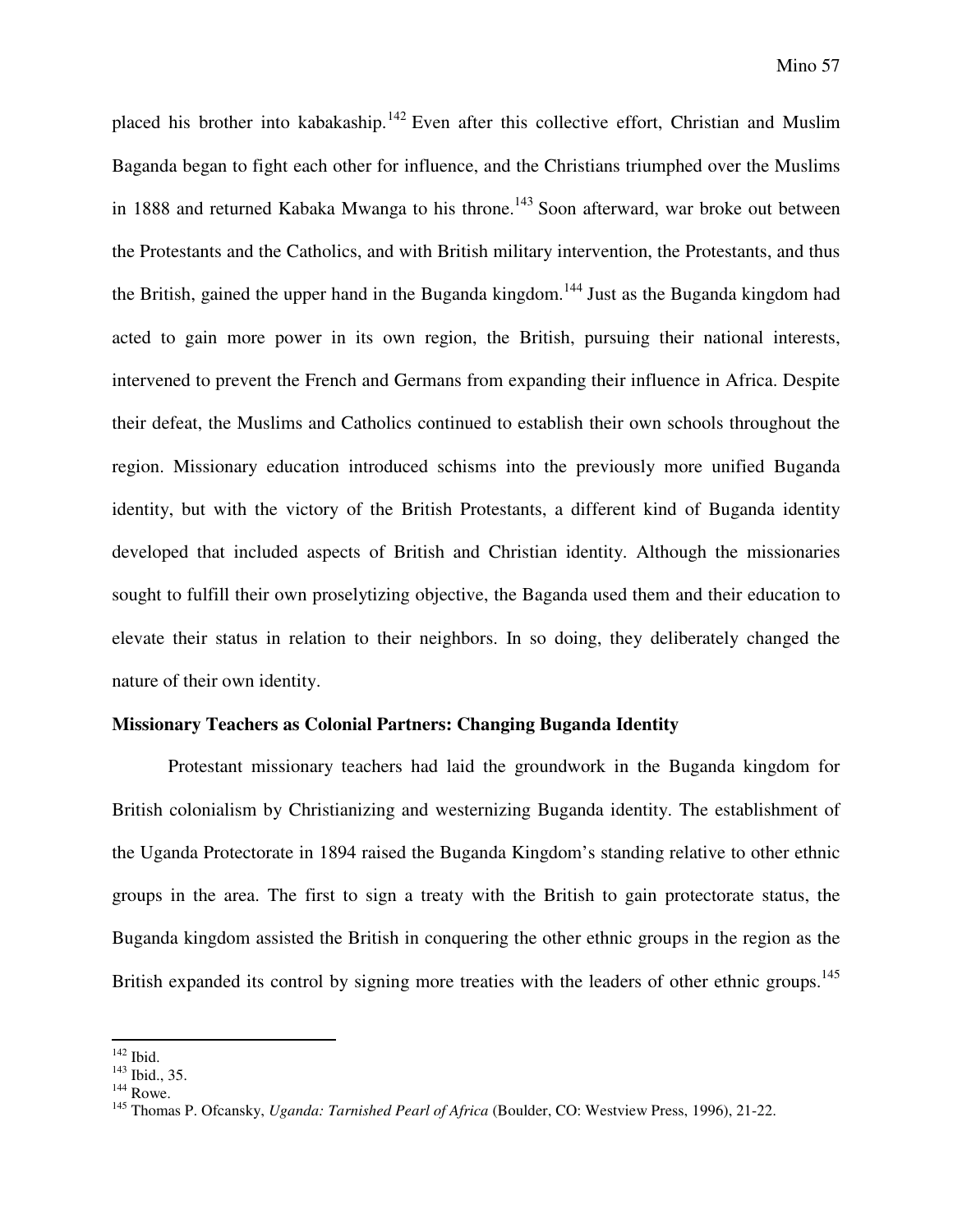The name of the protectorate was derived from the Kiswahili name of Buganda, "Uganda," which the British mistook as the kingdom's name.<sup>146</sup> This choice of name clearly demonstrates the central role of the Buganda kingdom in the eyes of the protectorate government. Through Protestant missionary education, Buganda identity had become more imbued with British and Christian values. The Baganda were thus able to use the power and influence associated with the "white man" to bolster the prestige of their ethnic identity even after the British assumed control of their territory.

The Buganda identity began to be tied to "civilization" as the British praised and favored them for their receptiveness to Christianity and westernization.  $147$  Many British colonizers believed that the presence of Buganda would civilize other ethnic groups.<sup>148</sup> Offering to act as colonial administrators, the Buganda imposed their culture onto other ethnic groups from their positions of British-backed power. Buganda chiefs, who were sent to rule over other ethnic groups, insisted that all of the people speak Luganda, the language of the Baganda, and regarded the traditional clothing of the local people as barbarian.<sup>149</sup> Although some Baganda adopted Christianity and chose to wear western clothing, they managed to maintain a cohesive Buganda identity. <sup>150</sup> After attending the schools of missionaries, some Baganda wrote literature emphasizing their pride in their own culture, including their own accounts of the history of the Baganda people.<sup>151</sup> Furthermore, the Baganda imitated the British by creating their own

 $\overline{a}$ 

<sup>148</sup> Ibid., 314.

<sup>146</sup> Low, 76.

<sup>147</sup> Thomas Fuller, "British Images and Attitudes in Colonial Uganda," *Historian* 38, no. 2 (1976): 313-314.

 $149$  Rowe.

<sup>150</sup> Lloyd A. Fallers, "Ideology and Culture in Uganda Nationalism," *American Anthropologist, New Series* 63, no. 4 (1961): 682.

 $^{151}$  Ibid.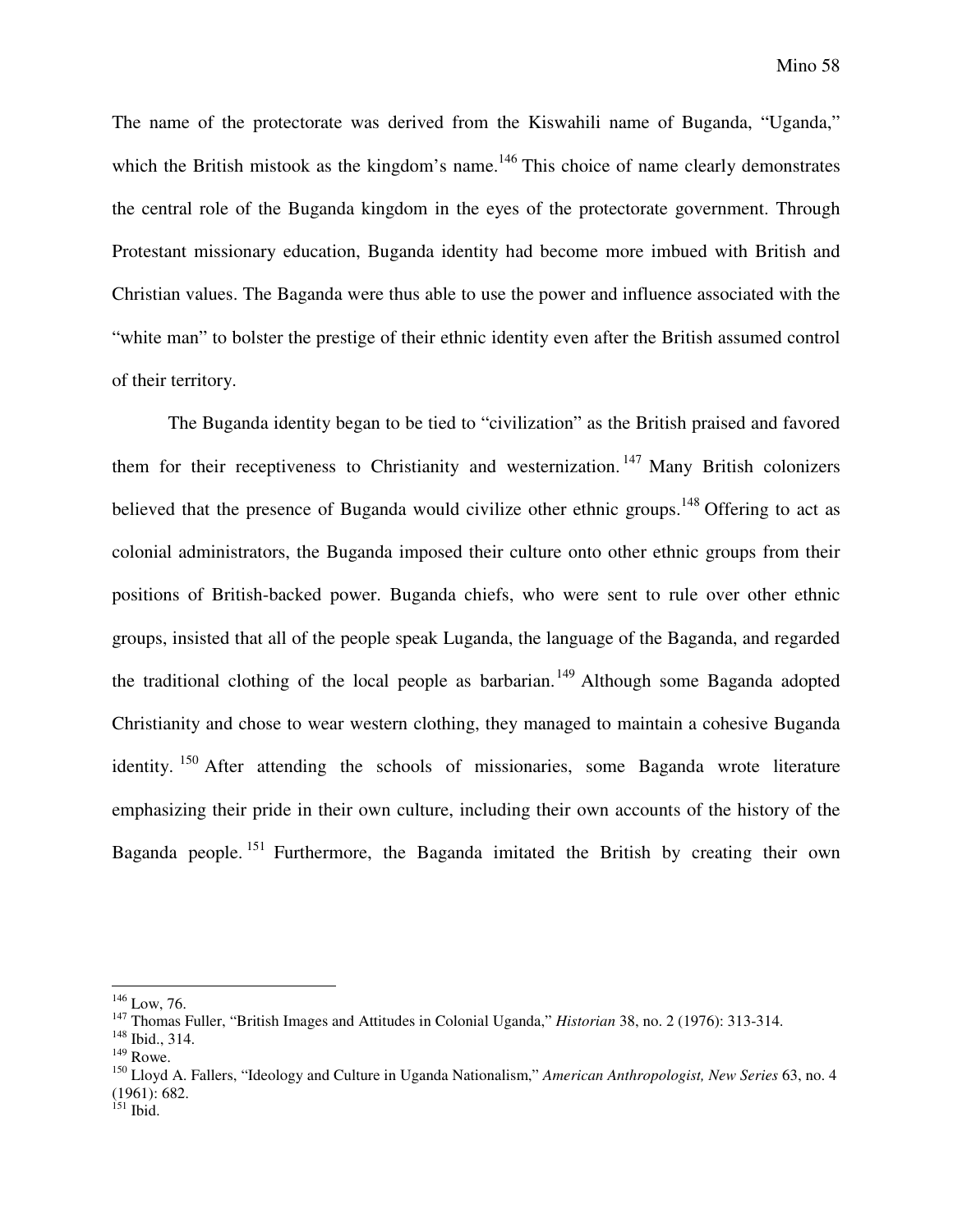Parliament and government with ministries of justice, health, and education, thereby changing the structure of their political institution.<sup>152</sup>

Christian missionary schooling spread quickly as the demand for European education grew among the indigenous people, who perceived the benefits associated with obtaining a European education. These benefits included the enhanced economic and social status that was accorded to westernized, literate Africans. People of other indigenous ethnicities saw how the Baganda had profited from these advantages because educated Baganda gained access to clerical positions in the protectorate government. Kenyan writer Ngugi wa Thiong'o explains the elitism and power associated with literacy in Africa: "the privileging of the written over the oral had roots in the relationship of power in society and history…The dominant social forces had become identified with the civilized and the written." <sup>153</sup> Africans increasingly perceived missionary education as more valuable than traditional education, and the missionaries trained many of the indigenous people to propagate Christianity and missionary schooling throughout various parts of the protectorate.

# **Centralized but Separate: Education in the Later Colonial Period**

The protectorate government initially did not support the missionaries' education of indigenous people because the colonial officials had feared that the Africans would use the knowledge they gain through schooling to stage an uprising against the British. But, as it expanded its administration and economic activities, the colonial regime reconsidered this policy. The government decided to use education as a tool to teach the indigenous population the necessary skills for working in the lower echelons of the colonial bureaucracy and enterprises. Trained Africans could replace the comparatively more expensive Indians, who the British had

 $152$  Fallers, 680.

<sup>153</sup> Ngugi wa Thiong'o, *Penpoints, Gunpoints and Dreams: Towards a Critical Theory of the Arts and the State in Africa* (Oxford: Clarendon Press, 1998), 108.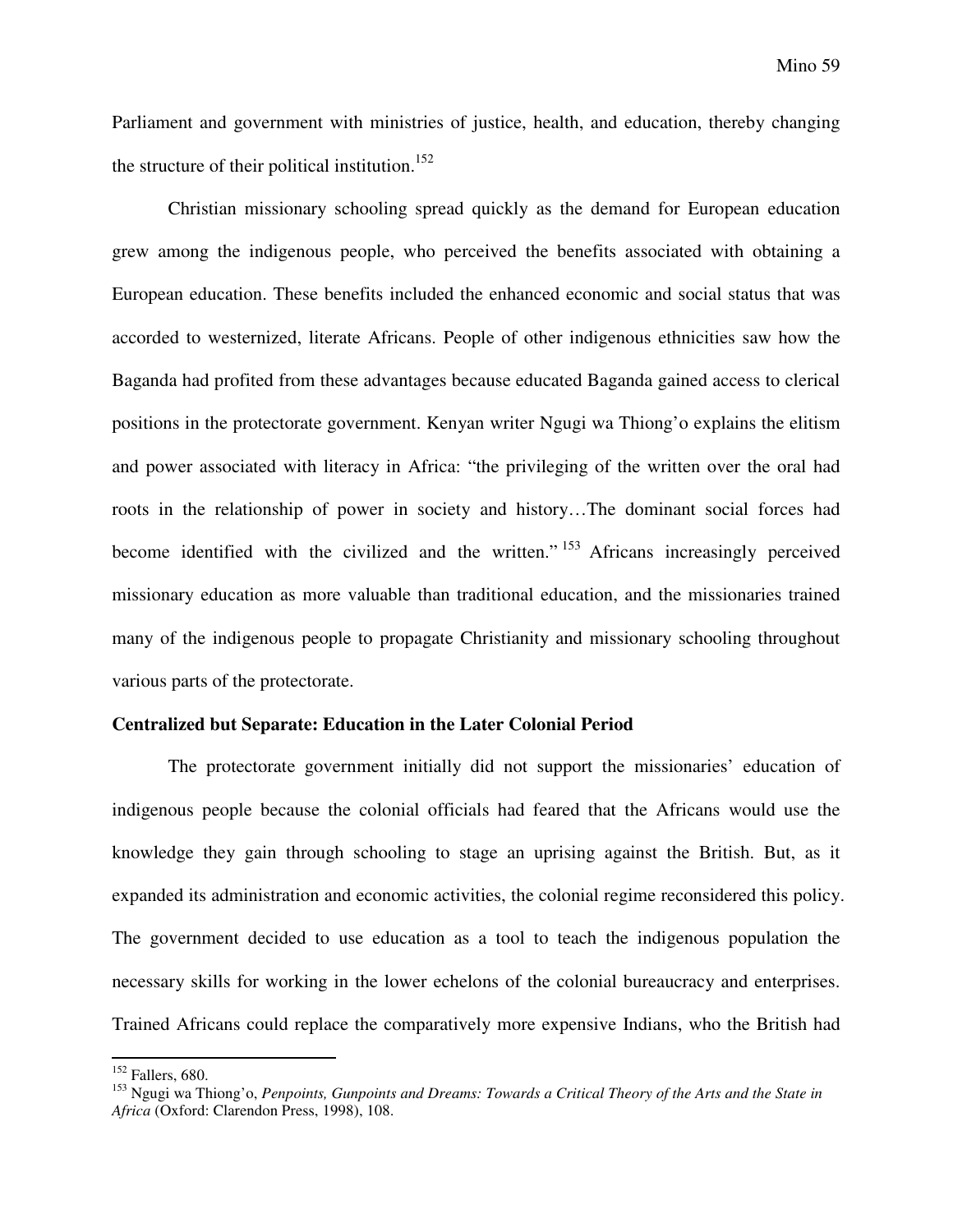brought as railroad laborers from their colony in India. In 1925, the government established the Department of Education in order to coordinate and provide financial support to the churches' educational activities while increasing state control over education.<sup>154</sup> The government supported the missionaries' work while seeking to change the focus of education provision: it encouraged primary schools to emphasize technical training over literacy education and set up its own technical schools in order to serve its economic interests.<sup>155</sup> Even though it identified closely with the British Protestant missionaries and encouraged the promotion of Christian values, the Uganda Protectorate government later endeavored to reduce religious groups' influence on education in order to avoid the resurgence of interreligious conflict. Nevertheless, by 1960, out of Uganda's 28 secondary schools, only 8 were run by the government, while 20 were run by missionaries.<sup>156</sup> The missionaries remained the foremost providers of European education to the indigenous people.

As a part of their divide-and-rule policy, the British implemented policies to increase the influence of local ethnic groups on missionary schooling. Encouraging the indigenous people to remain as fragmented ethnic groups, the colonial regime implemented education policies to prevent the Africans from identifying and collaborating with each other to oust the colonizers. Thus, the regime's educational policy deliberately discouraged the formation of a unified national identity among the indigenous people. The government also supported missionary education to alter aspects of ethnic identities in order to bring them in line with British and Christian values. Schools taught British History but did not teach African History, thus placing a further hindrance to the development of a collective memory among the African ethnic groups.

<sup>154</sup> Roland Hindmarsh, "Uganda," in *Church, State, and Education in Africa*, ed. David G. Scanlon (New York: Teachers College Press, 1966), 145.

<sup>&</sup>lt;sup>155</sup> Ssekamwa, 85.

<sup>156</sup> Ibid., 125.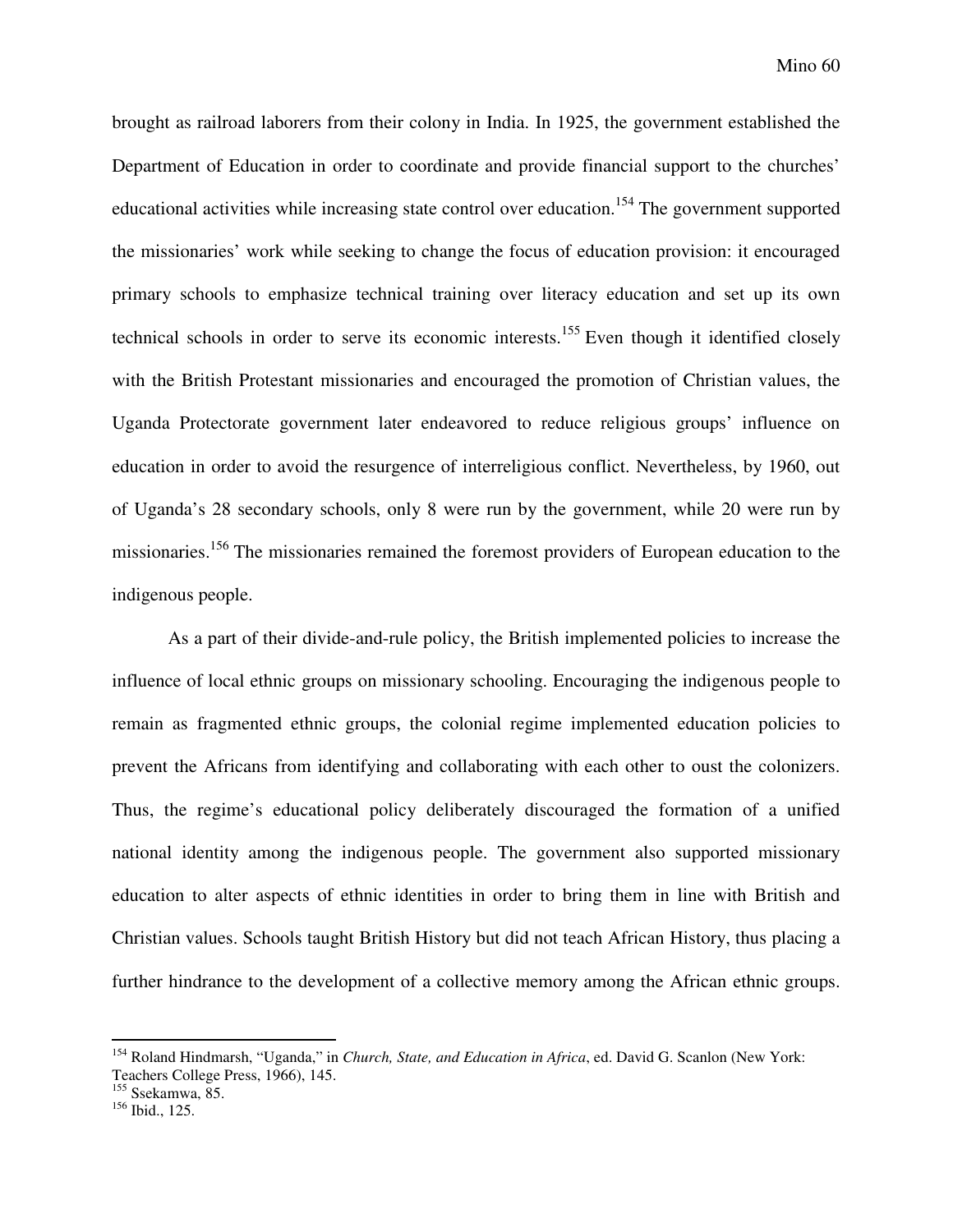An essential part of the British civilizing mission, education helped justify the subordination of the local people to British colonial rule. In 1925, the British colonies developed a blueprint for education in British colonial Africa called *Education policy in British tropical Africa*. <sup>157</sup> The memorandum affirmed the British's policy preference of adapting education to local traditions in order to "strengthen the feeling of responsibility to the tribal community" while at the same time stressing the importance of Christian religious and moral instruction.<sup>158</sup> In addition, the Thomas Education Committee of 1940 reviewed Uganda's education system and made recommendations which eventually led to the adoption of policies that increased local control of education. A system of Board of Governors was established in order to promote local involvement in school administration, and local governments, which were usually controlled by the leaders of indigenous ethnic groups, were given the responsibility of financing primary education.<sup>159</sup>

This support for the enhancement of ethnic identity aligns with the colonial regime's other policies that heightened hostilities among the different ethnic groups of Uganda. The colonial regime divided Uganda up into administrative districts, each representing the dominant ethnic group of the region that would act as the local government and extension of colonial rule. The district encompassing the Buganda kingdom's geographical domain of rule became the instrument of colonial administration, while the other districts were brought under colonial control through the Baganda chiefs.<sup>160</sup> Because of their reputation as skilled warriors, members of ethnic groups in the northern region, such as the Acholi and Langi, were recruited for positions in the police and army. <sup>161</sup> Through this blatant division of labor, the British also

<sup>157</sup> "Advisory committee on native education in the British tropical African dependencies," in *Education Policy in British Tropical Africa* (London: His Majesty's Stationery Office, 1925), 3-8.

<sup>158</sup> Ibid.

<sup>159</sup> Ssekamwa, 143-144.

<sup>160</sup> Ibid., 21.

<sup>161</sup> Nelson Kasfir, *The Shrinking Political Arena: Participation and Ethnicity in African Politics, with a Case Study of Uganda* (Los Angeles, University of California Press, 1976), 109.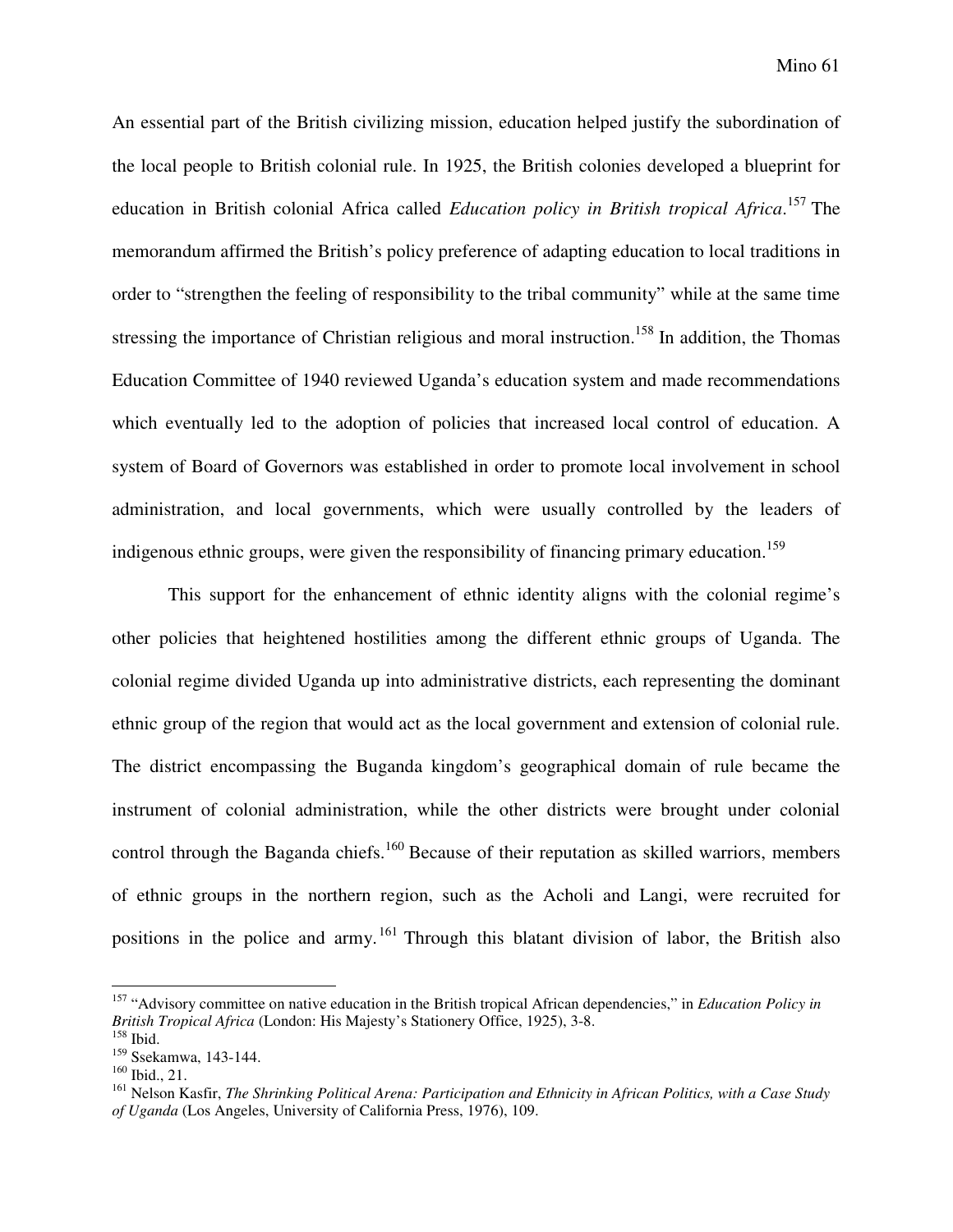increased differentiation between ethnic groups in the North and South and encouraged ethnicities in each region to identify against the other region. In addition to providing the Baganda people with the most access to European education, the colonial policy of indirect rule boosted the status of Baganda chiefs and generated anti-Buganda resentment from other ethnic groups.

Although few colonial records describe indigenous people's perceptions about their identities, some describe the Baganda as extremely prideful of their own identity and resistant to the idea of a Ugandan nation beyond Buganda.<sup>162</sup> Despite the emphasis of educational policy on local identity, Kabaka Daudi Cwa warned against the "foreignization" of the Buganda people and the loss of Buganda culture and traditions through European education.<sup>163</sup> African students at the state-run Makerere University mobilized to demand the independence of Uganda but worked to influence the progression towards decolonization through university associations tied to their ethnic origins.<sup>164</sup> Overall, people retained strong identification with their ethnic group since the vast majority of the people continued to learn history at the family and clan level, and even those who attended the missionary and government schools remained loyal to their ethnic roots because of the British policy of divide-and-rule. This trend was reversed with independence.

### **Education after Independence: National in Fact and Focus**

Although there was opposition to British rule, Uganda did not gain its independence through a nation-wide movement that unified the indigenous people against their common oppressor. After signing the Atlantic Charter, which enshrined all peoples' right to selfdetermination, and facing increasing pressure from the United States to decolonize their imperial

 $162$  Fallers, 685.

<sup>163</sup> Kabaka Daudi Cwa, "Obuyigirize, Obulabufu n'Okwezaya mu Buganda," in *Kabaka Daudi Cwa, Obulamu, Omulembe n'Ebirowoozo Bye,* ed. M. Kaizi (Kampala: Baganda C. S. Press, 1947).

<sup>164</sup> Hugh Dinwiddy and Michael Twaddle, "The crisis at Makerere," in *Uganda Now*, eds. Holger Hansen and Michael Twaddle (Athens, OH: Ohio University Press, 1988): 201.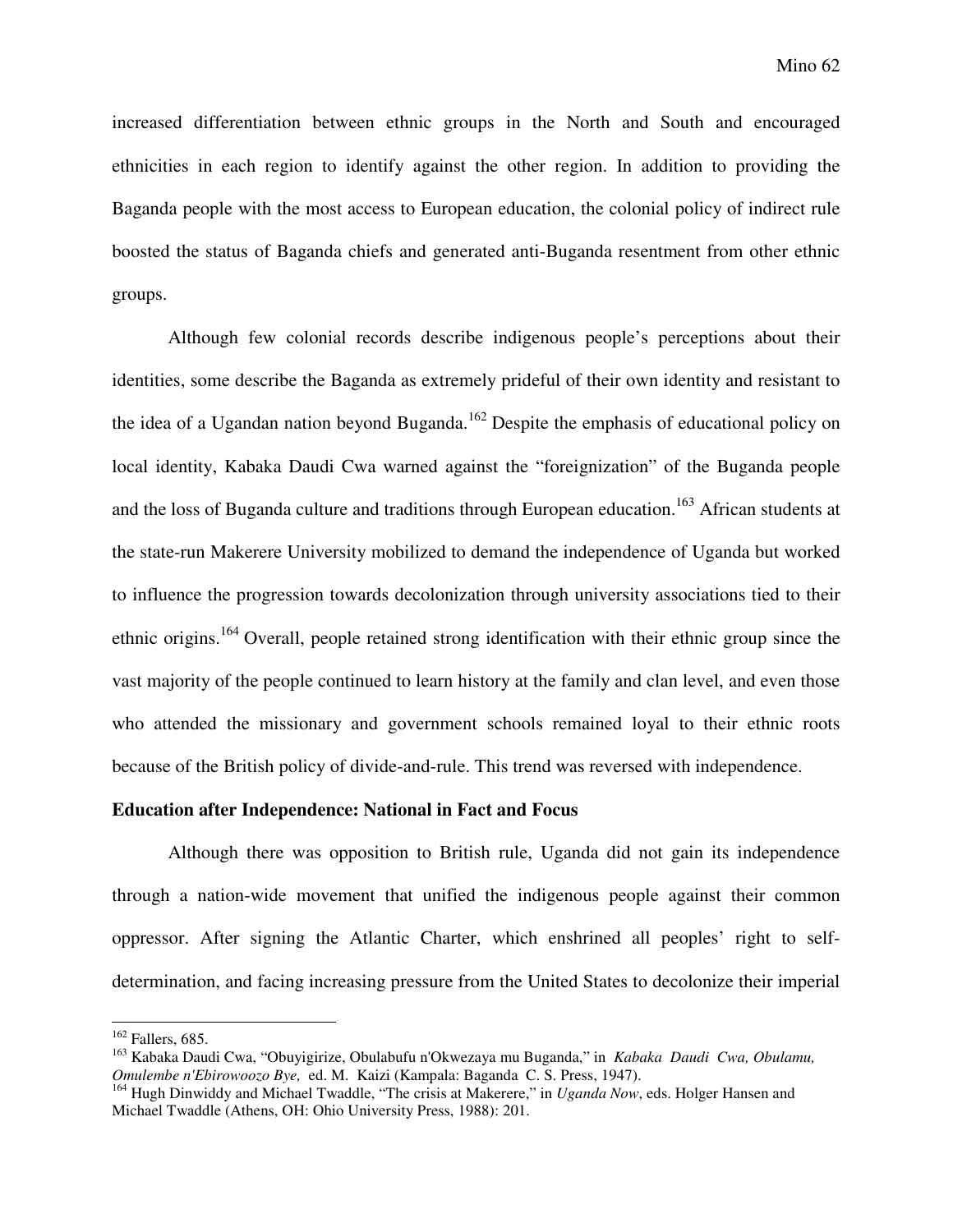possessions, the British prepared its colonies, including Uganda, for independence.<sup>165</sup> During this process of planned decolonization, the protectorate government provided education to Ugandans in order to teach them the skills and knowledge deemed necessary to eventually govern the new nation. Some scholars argue that the British acted to ensure their neocolonial influence by placing European-educated indigenous people, who would remain loyal to the British, into positions of political power in the newly independent regime.<sup>166</sup> Cambridge-educated Kabaka Muteesa II became the first President of Uganda, and Milton Obote I, who attended the government-run Makerere University of Uganda, became the first Prime Minister.<sup>167</sup>

After gaining independence in 1962, the new Ugandan government pursued the Africanization and the nationalization of school curriculum, especially the subject of History, in order to promote Ugandan and African identity. Traditional education continued to reinforce ethnic identity at the family level, and missionary education continued to promote the Christianization and westernization of local identities, but the post-colonial state sought to bring Ugandan and African identity to the fore by revamping the Anglocentric curriculum. Under the colonial regime, students had studied the History of Britain and its empire; the history of the Ugandan and African people were ignored.<sup>168</sup> Moreover, with the destruction of oral traditions to tie them to their own past and the long steeping in History told from the colonizer's perspective, Ugandans' understanding of themselves and their place in the world arguably had been skewed.<sup>169</sup> Schooling was racially divided: Europeans, Asians, and Africans attended separate institutions, and each group was also split into different religions. Among the Indian population,

<sup>165</sup> John Flint, "Planned Decolonization and Its Failure in British Africa," *African Affairs* 82, no. 328 (1983):408.

<sup>166</sup> Flint, 100.

<sup>167</sup> Kenneth Ingham, *Obote: A political biography* (New York: Psychology Press, 1994), 30.

<sup>168</sup> Ssekamwa, 169.

<sup>169</sup> Ngugi wa Thiong'o, *Something torn and new: An African renaissance* (New York: Basic Civitas Books, 2009).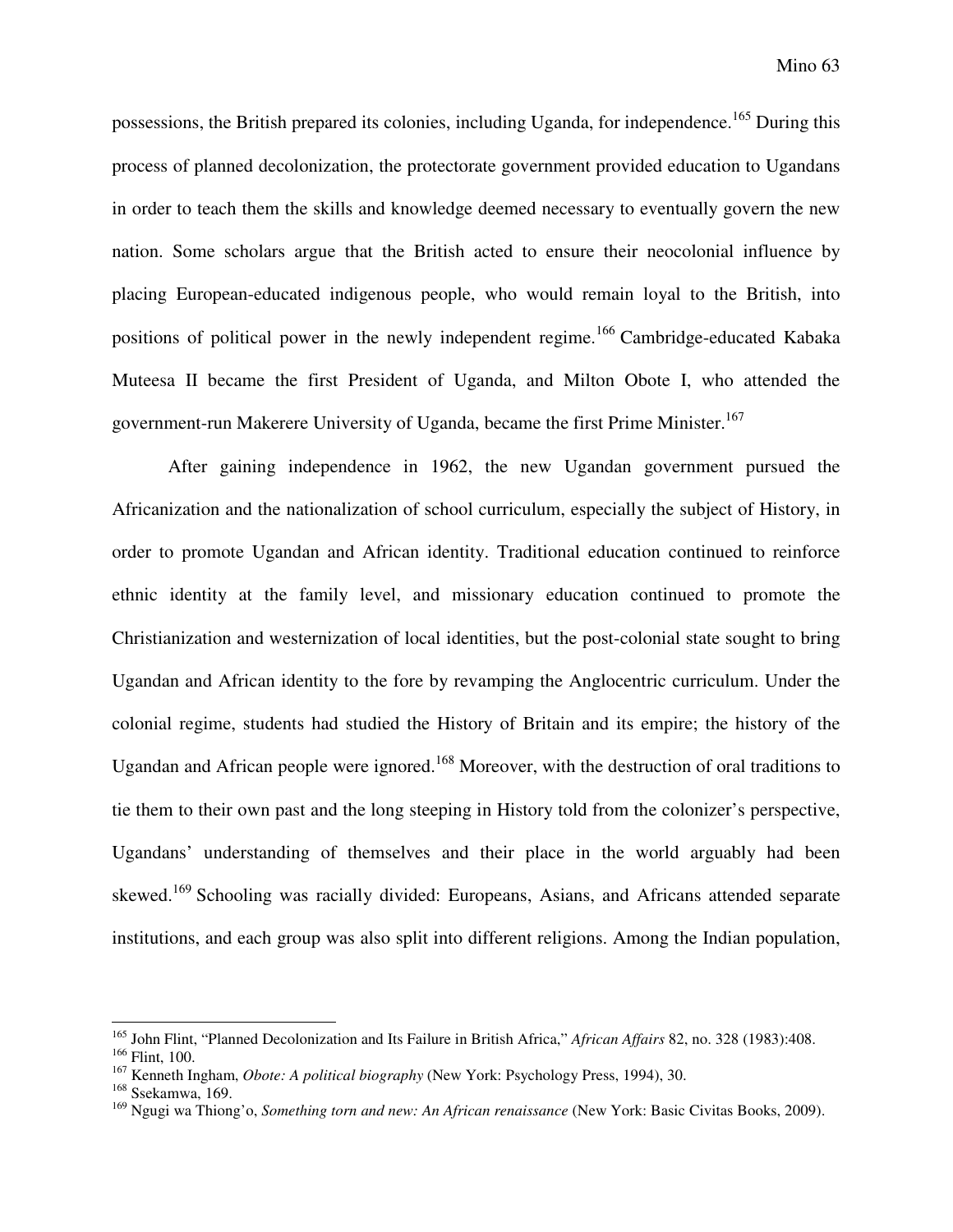the Hindus, Muslim Ismailis, Sikhs, and Roman Catholic Goanese had each created their own schools.<sup>170</sup>

The new Ugandan government took numerous steps in order to promote the integration of its ethnically diverse population and to revive the people's pride in African identity. In 1963, the government appointed the Castle Education Commission to review the education system and to provide policy recommendations to meet the objectives of the new government. <sup>171</sup> The Commission created a new structure of education, which has largely remained the same until today, and it nationalized the school curriculum for the first time.<sup>172</sup> In addition, the 1963 Education Act placed all grant-aided schools under the control of the government to loosen the grip of racial and religious groups on education and to pave the way for greater unity under an African identity.<sup>173</sup> Once under government control, the schools were prohibited from barring children, who were not of the same race or religion, from local areas to attend their school.

The government also devised a new national curriculum in 1964 in order to increase the people's confidence in their Ugandan national identity and African regional identity. <sup>174</sup> In conjunction with new policies to Africanize the staffing of schools and to reduce the influence of expatriate teachers, the syllabi for the curriculum was slowly revised to in order to center it on African identity and history.<sup>175</sup> Under President Milton Obote, Uganda also underwent a period of expansion of access to education from 1962 to 1970.<sup>176</sup> New primary schools were built, and existing schools were enlarged.<sup>177</sup> From 1962 to 1970, the number of secondary schools rose by

<sup>170</sup> Ssekamwa, 198.

<sup>&</sup>lt;sup>171</sup> Ibid., 165.

<sup>&</sup>lt;sup>172</sup> J. C. Ssekamwa, telephone interview by author, March 24 2011.

<sup>&</sup>lt;sup>173</sup> Ssekamwa, 199.

<sup>174</sup> Ibid., 170.

<sup>175</sup> Oliver Furley, "Education in post-independent Uganda: change amidst strife," in *Uganda Now*, eds. Holger Hansen and Michael Twaddle (Athens, OH: Ohio University Press, 1988), 194.

 $176$  Ssekamwa, 166.

<sup>177</sup> Ibid., 166.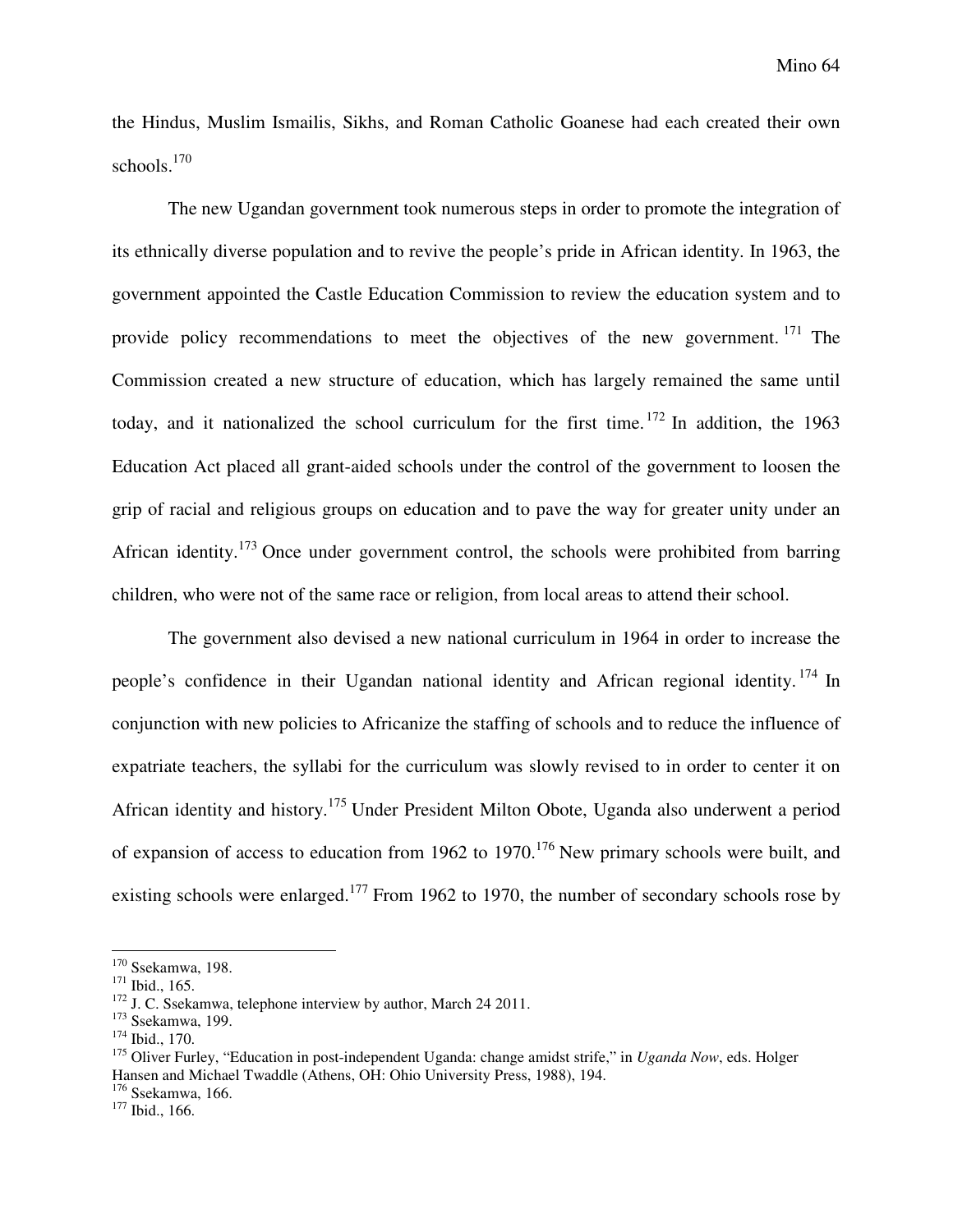$260$  percent.<sup>178</sup> The Ugandan government established the National Curriculum Development Center in 1973 to carry out curriculum reform in order to change the way students were taught in schools throughout the entire nation.  $179$  While these measures were taken to encourage the formation of national identity, the nationalization and Africanization of education did not impact large portions of the population: most Ugandans still did not gain access to nationalized education and faced challenges in attending school in the midst of post-independence instability.

One way to measure the relative strength of national identity relative to ethnic identity is to examine the occurrences of ethnic conflict in different periods of post-colonial Uganda. Although several different Ugandans have thus far served as president, only Obote, Amin, and Museveni were able to remain in the position for at least a year. A comparison of interethnic and international relations in Uganda during the Obote (1966-1971, 1980-1985) and Amin (1971- 1979) years and under current President Museveni's regime (1986-present) illustrates how the Museveni regime's strong commitment to national unity along with the promotion of universal education has enhanced Ugandans' national identity and reduced the occurrence of ethnic conflict in the country.

# **Obote and Amin Regimes: Little Education and Ethnic Conflict**

A continual struggle for control of the government between the non-Bantu speaking north and the Bantu-speaking south – a legacy of divide-and-rule under the colonial regime – underlies much of Uganda's violent political history.<sup>180</sup> Ethnic divisions were greatly pronounced under the rule of Milton Obote and Idi Amin. The instability and conflict of these years hindered the expansion of education throughout Uganda.

<sup>178</sup> Ibid.

<sup>179</sup> Ibid., 59.

<sup>&</sup>lt;sup>180</sup> Note: The Bantu languages are a family of languages originating from Nigeria/Cameroon and are spoken by ethnic groups in southern Uganda.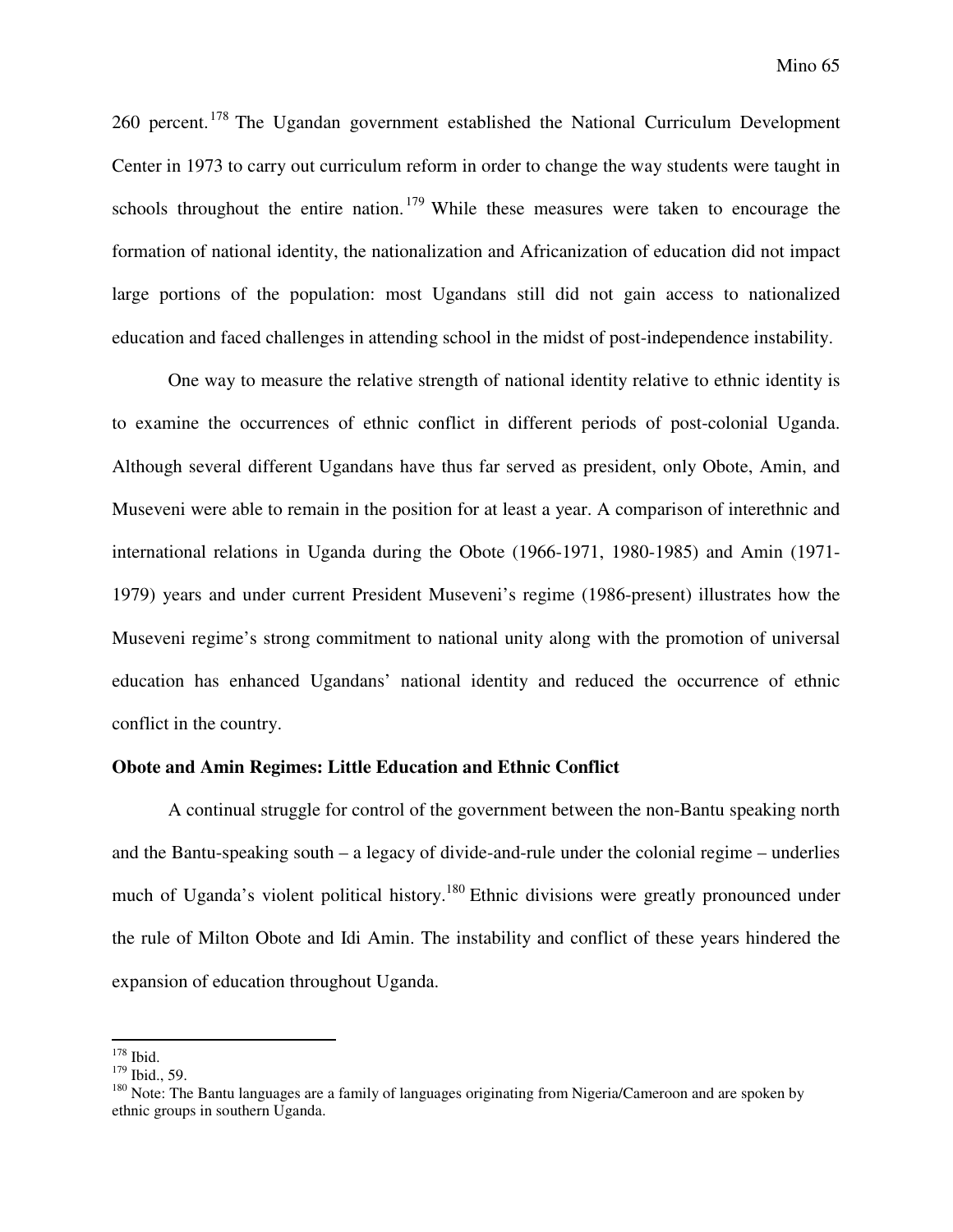Milton Obote sought to gloss over ethnic differences by significantly weakening traditional political institutions. A struggle for power between the Baganda, the former agents of British indirect rule, and all of the other ethnic groups of Uganda characterized postindependence politics. In 1966, then-Prime Minister Obote, a Langi from the North, deposed Kabaka Muteesa II, a Muganda, to become the second President of Uganda. In order to shrink the power of the traditional leaders of ethnic groups, Obote removed the autonomous powers of all kingdoms, reduced the Kabaka's powers to a ceremonial position, and expanded the powers of the central government.<sup>181</sup> While his government Africanized the school curricula and sought to remove ethnicity from politics, Obote's regime forged disunity by favoring the Acholi and Langi, generating resentment from other ethnic groups. The army, led by Idi Amin, a Kakwa from the Northwest, eventually staged a successful coup against Obote.

Amin's rule accentuated ethnic differences with exclusive policies that patently favored some ethnic groups over others. In contrast with highly school-educated Obote, Amin had only attended an Islamic school for four years.<sup>182</sup> Education was not a priority under his rule. Amin's regime elevated the status of certain ethnic groups over others and institutionalized the unequal treatment of Ugandan citizens of different ethnicities. Amin once stated, "In any country there must be people who have to die. They are the sacrifices any nation has to make to achieve law and order."<sup>183</sup> These words encapsulate Amin's infamous method of dealing with hostile ethnic groups: eradication. Under Amin, the state apparatus was employed to crush ethnic groups who posed a threat to his rule. Since he considered the Acholi and Langi, who were favored under

<sup>181</sup> Kasfir, *Shrinking*, 200.

<sup>182</sup> Fred Guweddeko, "Rejected then taken in by dad; a timeline," *The Monitor*, August 18, 2003, http://www.monitor.co.ug/SpecialReports/Amin/-/859112/859962/-/s8xlyjz/-/index.html.

<sup>&</sup>lt;sup>183</sup> "Idi Amin in quotes," *BBC News*, August 16, 2003, http://news.bbc.co.uk/2/hi/africa/3082349.stm.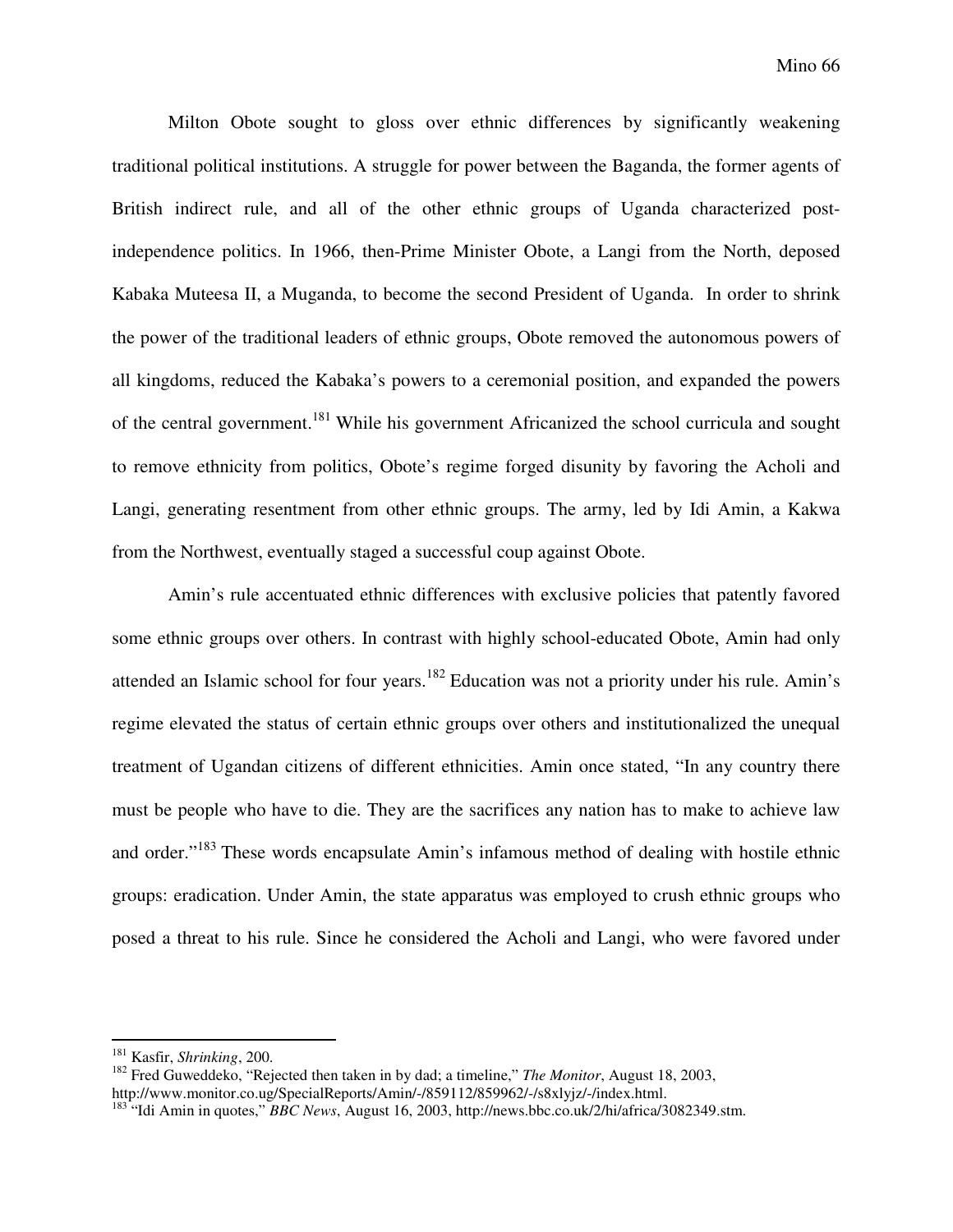Obote's rule, as menaces to his power, he purged the army of Acholi and Langi military personnel and enlisted more Kakwa and Nubians.<sup>184</sup>

Uganda's international relations with neighboring East African countries also soured under Amin. Although he adopted some nationalist and Pan-African rhetoric, his lack of steeping in nationalized and Africanized education was clear. Amin attempted to annex the Kagera region of Tanzania, claiming it as a part of Uganda. After he ordered his battalions to invade Tanzania, then-President of Tanzania Nyerere responded by driving Amin's forces out and eventually ousting him in 1979 with the Uganda National Liberation Army, a rebel group composed of pro-Obote Ugandans. Amin's enhancement of ethnic tensions and instigation of insurgency by marginalized groups eventually led to his demise.

Meanwhile, school attendance rates dipped even lower, and the Ugandan government gradually lost its ability to fund education because Britain and the United States cut off their aid to Amin's regime.<sup>185</sup> After several interim leaders, elections brought former president Obote to power again. However, his rule again provoked armed resistance, and an Acholi from the North called Tito Okello deposed him. In 1986, the National Resistance Army (NRA), composed of southerners, succeeded in waging a guerilla war to oust Okello and declared its leader Yoweri Museveni the new president of Uganda. As warfare raged between government forces and rebel groups in each of these conflicts, many schools in Uganda were destroyed, and insecurity hindered the continuation of education.

# **Under the Umbrella of the NRM: Education for National Unity**

Nationalized education in conjunction with other nation-building policies under current President Museveni has helped build a Ugandan national identity among the population. In

<sup>&</sup>lt;sup>184</sup> Ofcansky, 44.

<sup>&</sup>lt;sup>185</sup> Ssekamwa, telephone interview.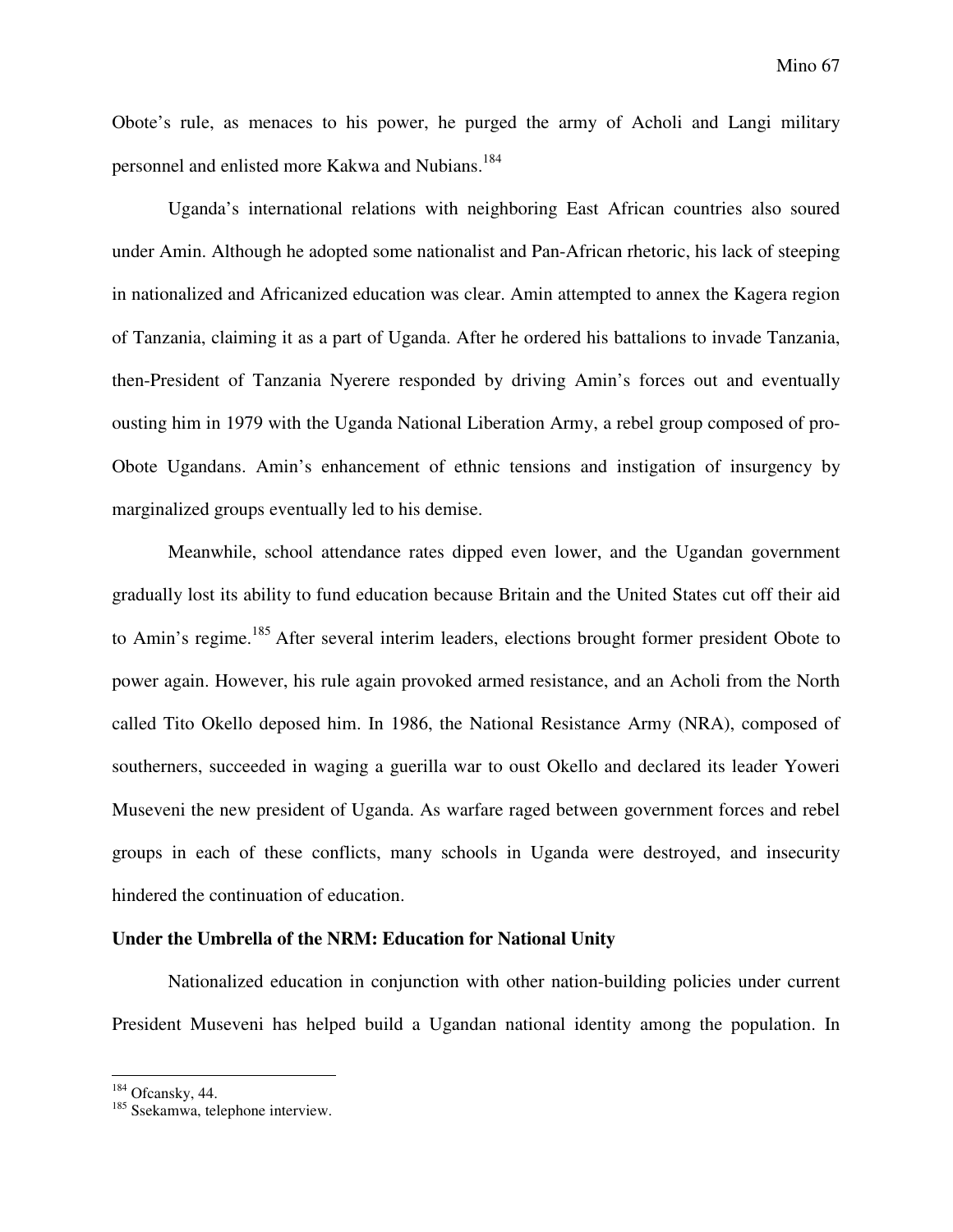contrast to the Obote and Amin regimes, the current government has taken significant steps to increase access to education with the enhancement of national identity as a central objective. After attending primary and secondary school in colonial western Uganda, Museveni obtained his Bachelor of Arts from the University of Dar es Salaam in Tanzania. A Muyankole from the Ankole ethnic group of southwest Uganda, Museveni came to power supported by a narrow social base of mostly Baganda and Banyankole, who made up the bulk of the National Resistance Movement (NRM)<sup>186</sup>. He advocated for a policy of broad-basedness to encourage the inclusion of all Ugandans, regardless of ethnicity, ideology, or previous political affiliation.<sup>187</sup> *The Ten Point Program of the NRM*, the defining document of Museveni's regime, includes the consolidation of national unity through the elimination of all forms of sectarianism.<sup>188</sup> The NRM claimed that it sought to forge unity among Ugandans of different ethnicities.

Even before it took control of the government, the National Resistance Army (NRA) devoted significant efforts to the political education of the local people as a means of spreading its political ideology. <sup>189</sup> While waging guerilla warfare against Obote and later Okello and gaining control of more Ugandan territory, the NRA brought *chaka-mchaka* education to the local people in tandem with organizing them into Resistance Councils. Designed to politically educate local populations to function as a part of the NRA, *chaka-mchaka* education included self-defense training and political education. The NRA thus taught their version of the history of Uganda.<sup>190</sup> Until 1998, the government required *chacka-mchaka* for students graduating from

<sup>&</sup>lt;sup>186</sup> The group called itself the NRA while fighting against Obote, but later changed the name to NRM after coming to power.

<sup>&</sup>lt;sup>1</sup><br>Joshua B. Rubongoya, *Regime Hegemony in Museveni's Uganda* (New York: Palgrave Macmillan, 2007), 71.

<sup>&</sup>lt;sup>188</sup> Yoweri Museveni, *What is Africa's problem?* (Minneapolis: University of Minnesota Press, 2000), 257-261.

<sup>189</sup> Nelson Kasfir, "Guerrillas and civilian participation: the National Resistance Army in Uganda, 1981–86," *The Journal of Modern African Studies* 43, no. 2 (2005): 271–296.

<sup>190</sup> Peter Bouckaert, *Hostile to Democracy: The Movement System and Political Repression in Uganda* (New York: Human Rights Watch, 1999), 66. The words *chaka-mchaka* imitates the sounds of military boots.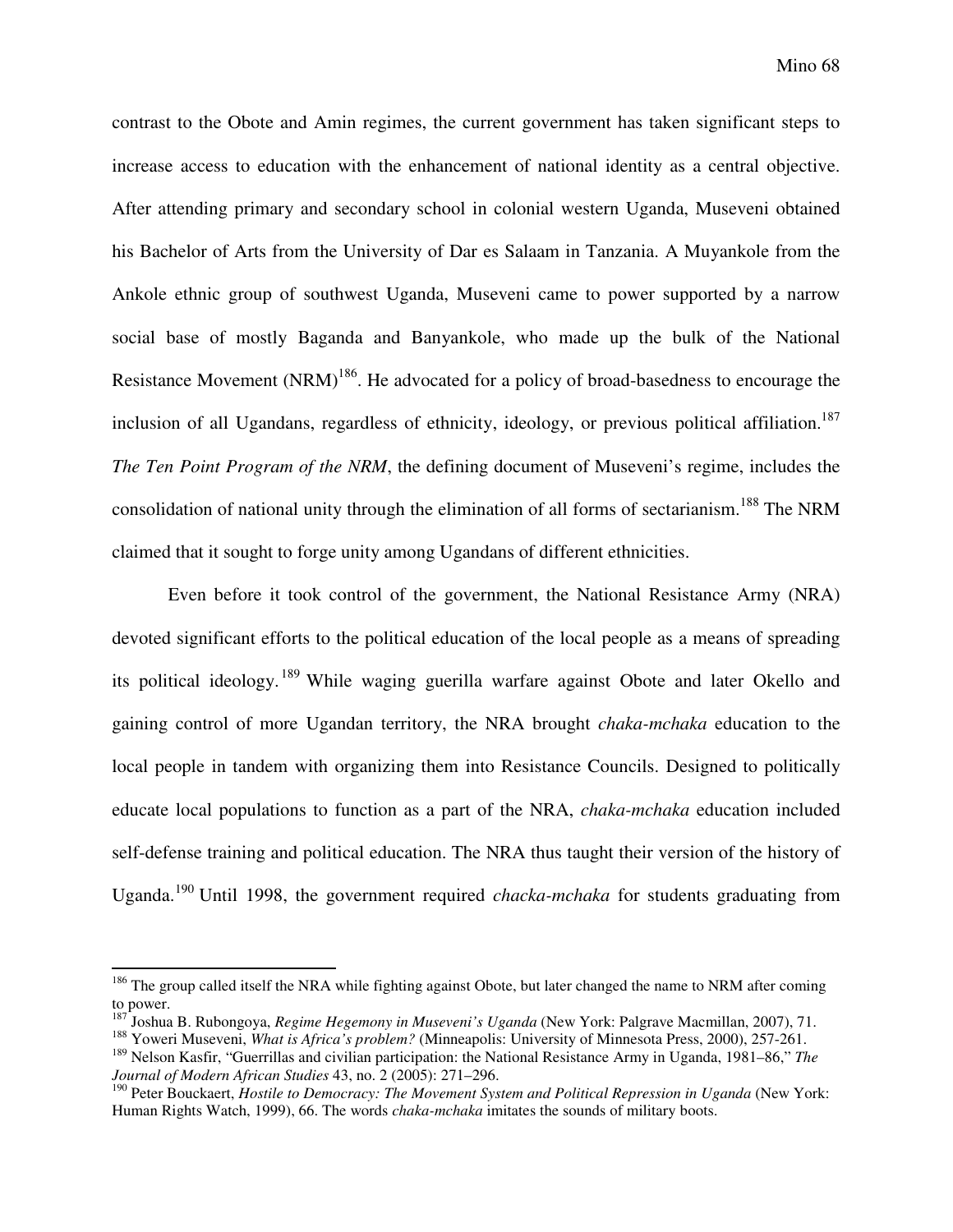Senior 6 of secondary school.<sup>191</sup> Although criticized by opponents of the NRM as a tool of political indoctrination, *chaka-mchaka* education helped raise national consciousness and facilitate the formation of a coalition among various ethnic groups in southern Uganda against northerner rule. Currently, elements of this political education have been incorporated into primary schools' Social Studies curriculum. In the fourth year of primary school, for instance, the students learn about the leadership in the local government, and in the fifth year, they learn about the government of Uganda. Education has remained a cornerstone of the NRM's efforts for national integration.

Museveni's regime focuses on two primary goals in providing mass education: economic growth and national unity. Both are emphasized, the former more than the latter, in the MoES's Education Sector Strategic Plan 2004-2015. The document explains the essential role of education in "Uganda's development as a proud nation, a strong government, and a vibrant economy" and assumes that education will lead to poverty eradication, industrialization, and the reduction of interethnic hostilities.<sup>192</sup> Towards these ends, the Ugandan government, supported by international donors, has made tremendous strides towards achieving universal primary and secondary education. The government has taken responsibility for providing and administering a standardized nationalized education for Ugandans throughout the country.

# **Trends in History of Education in Uganda**

Throughout precolonial, colonial, and postcolonial Uganda, different actors had deliberately used education to promote the construction of different identities. After independence, state-sponsored nationalized education has gained greater influence over the youth while the influence of community-based traditional education has waned. Chapter Four

<sup>191</sup> Ismael Kasooha, "Government to reintroduce Senior six chakamchaka," *New Vision*, August 9, 2009.

<sup>&</sup>lt;sup>192</sup> MoES, 7.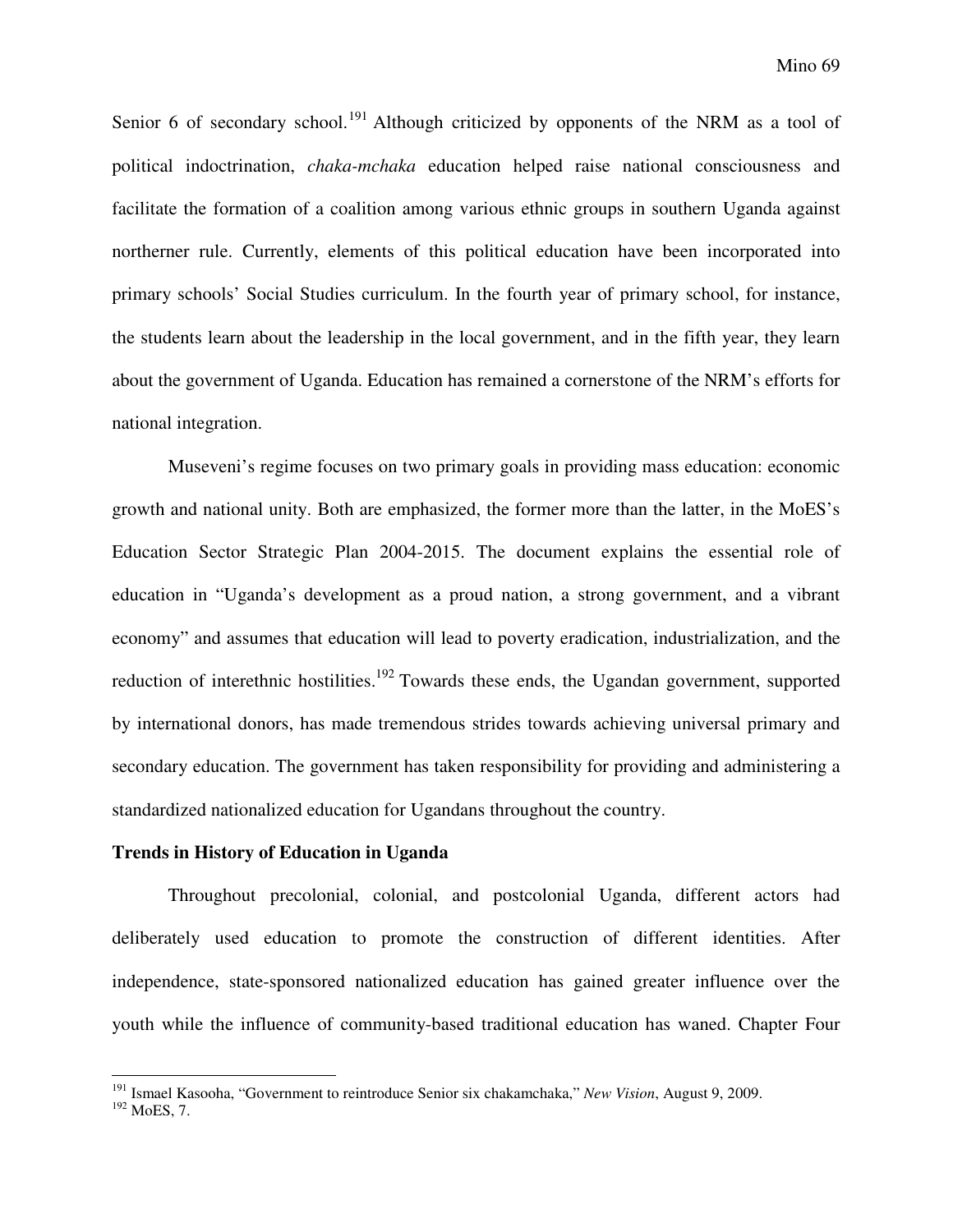explains how History teaching in primary schools has cultivated national and regional identities, which, as discussed in Chapter One, influences people's political behavior. Nationalized education has succeeded to an extent in uprooting the pumpkin of indigenous traditions and planting new identities by gradually changing the way Ugandans perceive themselves in relation to others.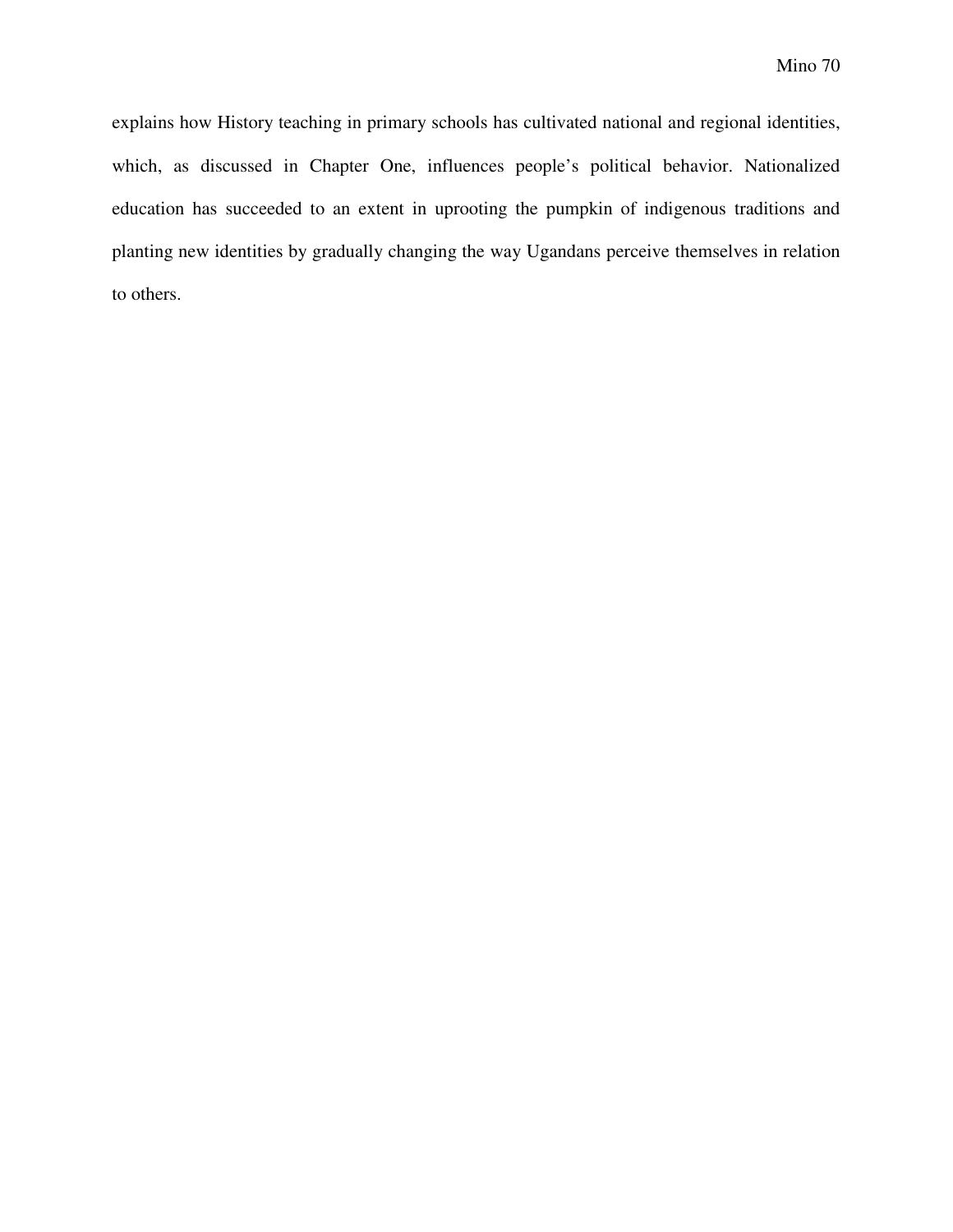# **CHAPTER IV: HISTORY EDUCATION IN CONTEMPORARY UGANDA**

The teaching of a nationalized History in Uganda has contributed to the formation of national identity among the ethnically diverse people of Uganda. Nationalized History education gradually changes people's perspectives towards others within their nation and fostered relatively more peaceful interethnic relations and international relations with East African countries. However, this emphasis on schooling and greater national integration deepened the decline of traditional culture and the marginalization of non-school attending populations.

### **Uganda's History Curriculum: Fostering National and Regional Identity**

 Even though Uganda's Ministry of Education and Sports emphasizes the development of national unity in its objectives for education, History education in Uganda lacks a strong national leaning. Unlike the nation-centered History curricula of countries such as the United States, France, and Japan, the national History curriculum of Ugandan schools does not solely focus on providing a national narrative. Among other objectives, the national curriculum of Uganda aims to help students understand their world and the cultural heritage of the different people within the nation *and* region (see Appendix D for the full list of objectives of History education in Uganda). In alignment with these goals, primary school teachers teach their students the History of the subnational local district and of the supranational region in addition to that of the nation. Since most Ugandan students do not continue on to secondary school, this analysis focuses on the content of the History curriculum in primary education.

In their fourth year of primary education, students in Uganda begin to study History as a component of the Social Studies (SST) curriculum (see Appendix E for a syllabus of topic areas covered in each year of SST). Integrating social, economic, and political issues, SST is an interdisciplinary study of the people and their environment. Students commence, in Primary 4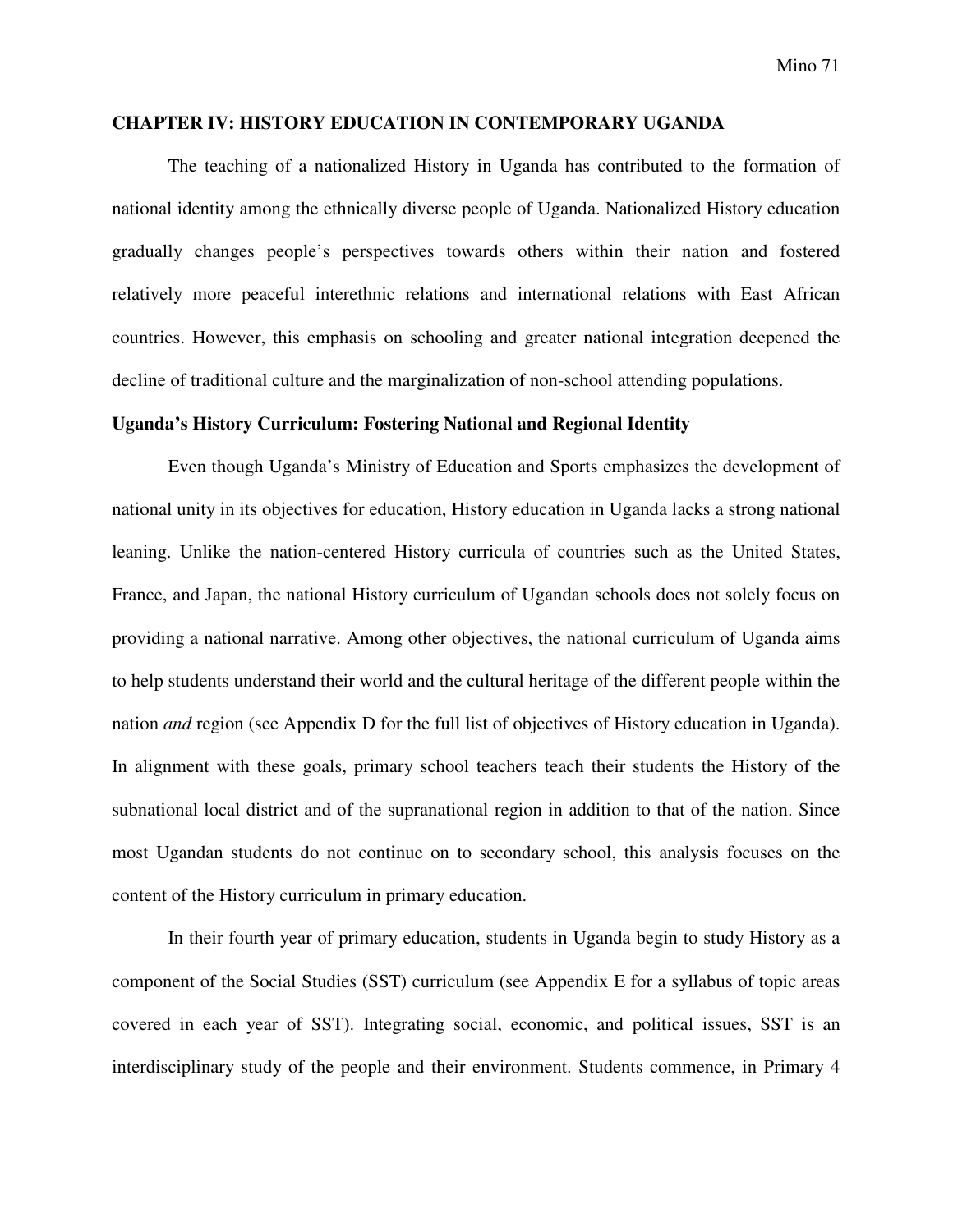(P4), with the History of their district. The district is the highest administrative unit of local governance and is no longer demarcated along ethnic lines as it had been during the colonial period.<sup>193</sup> Thus, teachers lecture on the History of the major ethnic groups living in the local district instead of only teaching the History of a specific ethnic group. Nevertheless, the P4 SST curriculum mostly focuses the current characteristics of the people, environment, and government in the district. In the next three years of primary school, students devote each year to studying the History of Uganda, East Africa, and Africa in that order.

The History of Uganda takes precedence in Primary 5 (P5), when students learn about the nation of Uganda.<sup>194</sup> Almost two-thirds of the P5 SST syllabus is dedicated to History. P5 students study precolonial Uganda, the influence of foreign actors, the formation of the Ugandan nation, the road to Uganda's independence, and postcolonial Uganda. During their study of the precolonial period, students learn about the origins of different ethnic groups in Uganda. The SST curriculum specialist of the National Curriculum Development Center in Uganda explained that SST encourages students of all different ethnicities to feel as if they are all Ugandan.<sup>195</sup> Despite the prominence accorded to national unity in the curricular objectives, Ugandan schools do not provide a glorious national narrative about the unification of the different ethnic groups under one nation in a joint struggle against colonialism. Students are taught that the Ugandan nation was a product of colonial rule. The History of how Uganda became a nation is surprisingly Eurocentric: students examine how the British gradually took control of the territory which constitutes contemporary Uganda by battling against and signing treaties with the leaders

<sup>&</sup>lt;sup>193</sup> There are 111 districts in Uganda, and the number of districts continues to grow. For more information about the number of districts, see: Ministry of Local Government, "Status of Local Govts," 2 August 2010, http://molg.go.ug/2010/08/02/status-of-local-govts/.

<sup>&</sup>lt;sup>194</sup> P5 SST teacher, telephone interview by author, March 24 2011. Curricular information about P5 SST was obtained through interviews with this teacher.

<sup>&</sup>lt;sup>195</sup> SST Curriculum Specialist for National Curriculum Development Center of MoES, telephone interview by author, February 25 2011.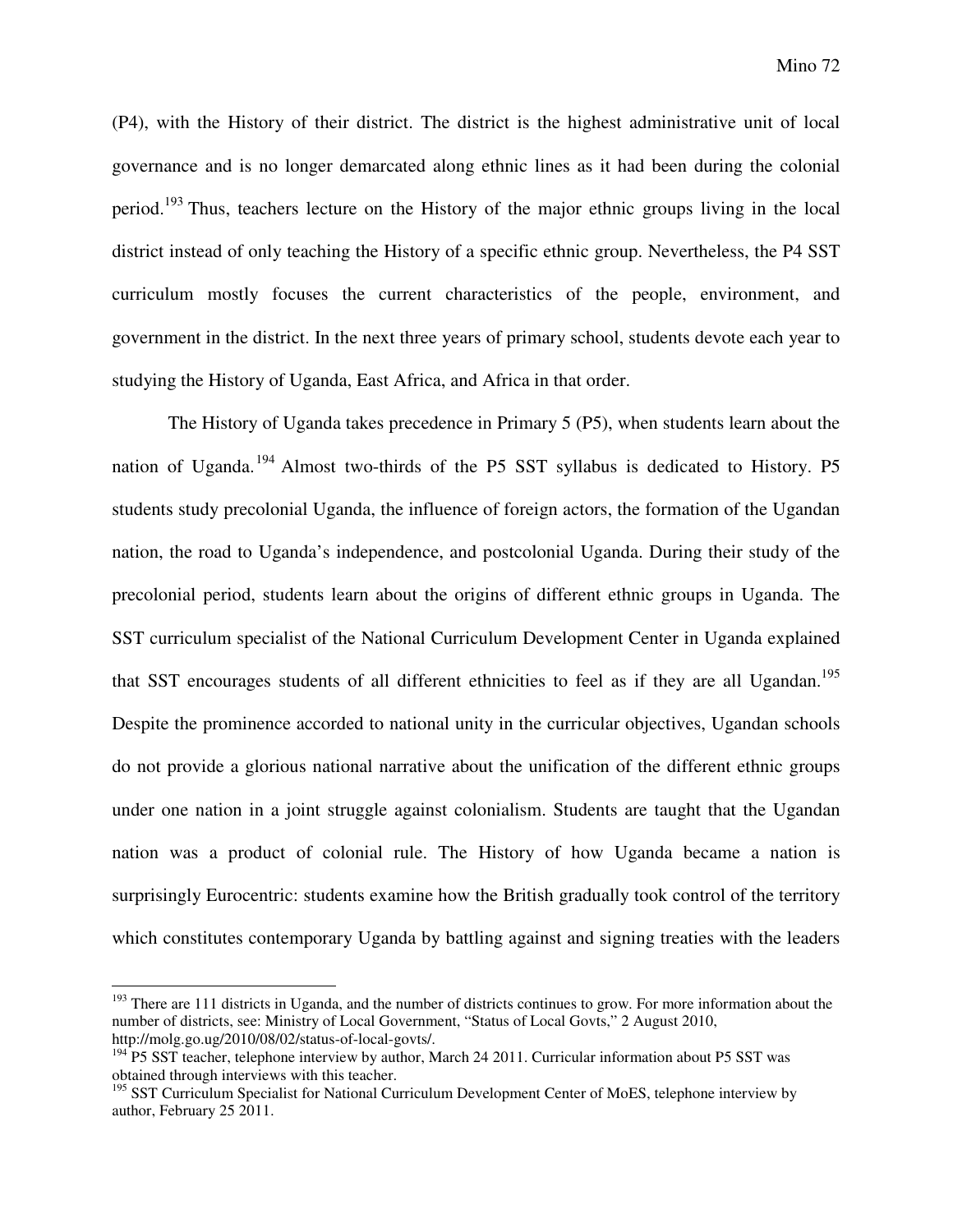of indigenous kingdoms.<sup>196</sup> Essentially, students learn that the British had created Uganda. Thus, pupils' understanding of Ugandan identity is closely linked to a colonial past. Nevertheless, young Ugandans do not necessarily identify against the British. Teachers encourage students to debate the benefits and costs of colonialism to the African people. Surprisingly, the curriculum barely touches on the History of postcolonial Uganda beyond independence. Amin's brutal rule is virtually left untaught. Additionally, teachers do not detail current President Museveni's rise to power through guerilla warfare against Obote and Okello, but they highlight his role in encouraging the revival of the East African Community.

The Primary 6 (P6) and Primary 7 (P7) SST curricula serve to provide the foundations for two kinds of supranational identities: East African and African.<sup>197</sup> In P6, students are taught the history of East Africa, comprised of Uganda, Kenya, and Tanzania. Pupils learn that East Africa is the birthplace of humankind. They gain knowledge about the common past of the major ethnic groups in the region: they study the ethnic groups' origins, their migration to different parts of East Africa, and their ways of life. They also learn about the common colonial experiences of the three nations. People in Uganda, Kenya, and Tanzania have very similar origins, but the colonizers had split them up to create their own spheres of influence. Through agreements made in Europe, Britain and Germany drew imaginary lines to divide East Africa into three colonies. The Europeans created new states along these new lines, ignoring the existence of precolonial organizations. Therefore, the P6 SST curriculum encourages students to identify with other people in East Africa by teaching their shared past. Their final year of primary school expands this conception of regional identity beyond East Africa.

l

<sup>&</sup>lt;sup>196</sup> P5 SST teacher.

 $197$  P7 SST teacher, telephone interview by author, April 4 2011. Information about curricula for P6 and P7 were obtained from interviews with this teacher.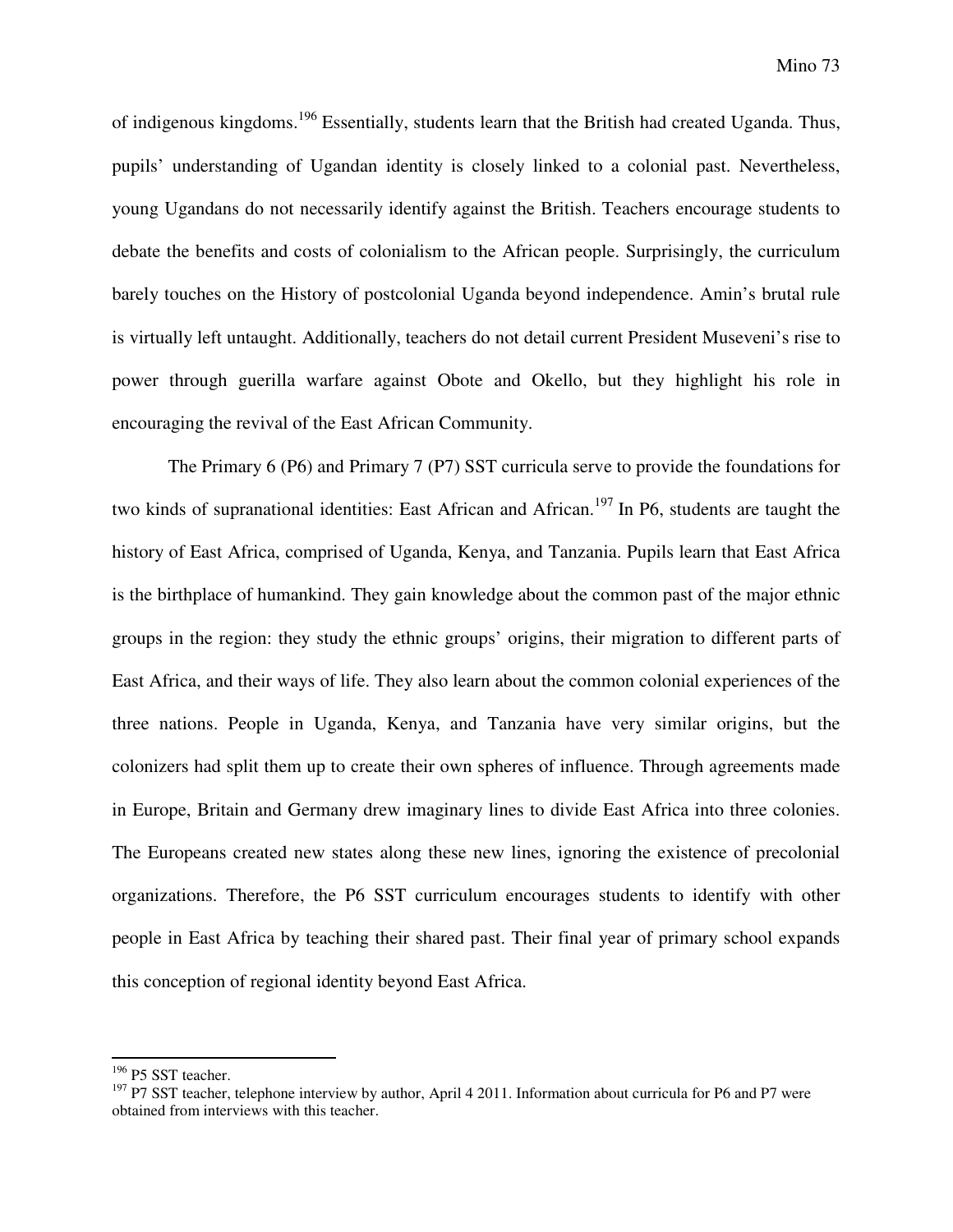SST in P7 teaches the History of Africa. The study of African History mainly centers on Africans' common experiences under European colonialism. Although teachers briefly teach students about the leaders of African nationalist movements, they spend a significant portion of time teaching the History of South Africa. Students learn about the apartheid regime and the struggles of Nelson Mandela against the racially segregated society. History teaching in P7 thus reinforces a sense of Black African identity among Ugandan students.

History is compulsory for all students in Ordinary level during the first four years of secondary school. Ordinary level students study the seventeenth, eighteenth, and nineteenth century History of Uganda and East Africa. In line with the general objectives of education, the objectives of History education for secondary school students include the promotion of understanding and appreciating the value of national unity, patriotism, and the cultural heritage of East Africa and Africa (see Appendix D for the full list of objectives for both Ordinary and Advanced level). The themes of national and supranational collective histories introduced in primary school continue to weave themselves throughout secondary school studies of History.

Primary school students in Uganda learn about History mainly from three different geographical frameworks: Uganda, East Africa, and Africa. Three distinctive qualities of History education in Uganda impact the nature of identity formation fostered by the nationalized education system. First, the three identities reinforced by the curriculum are closely related to each other. Chapter One had discussed how some identities are closely intertwined with other identities. Although national and regional identities are distinct concepts, they can overlap in certain cases. Regardless of their different ethnic identities, indigenous Ugandans all perceive each other as Africans. Moreover, many ethnic groups straddle two or all three of the East African nations. This notion of a shared African identity strengthens the ties among the people of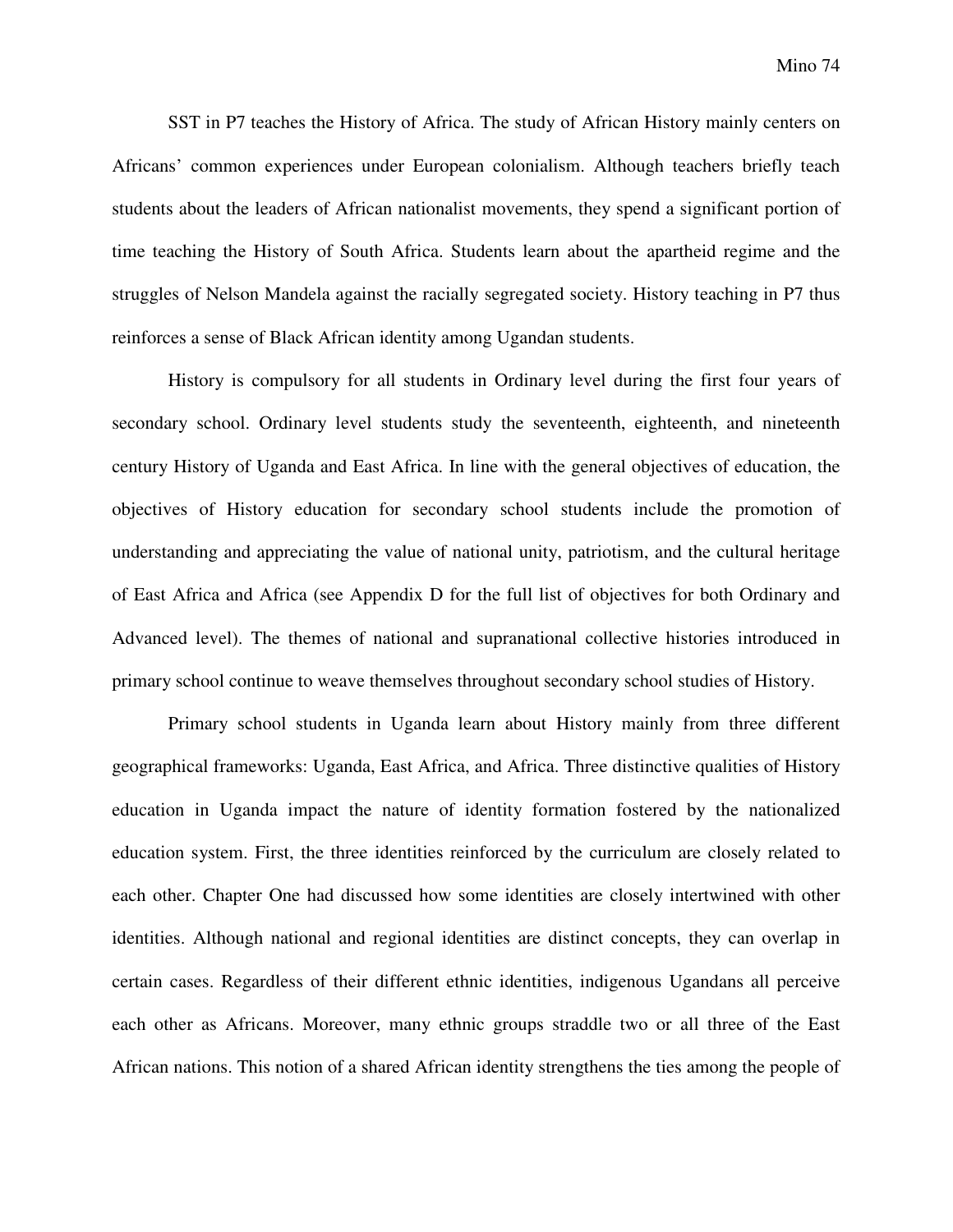Uganda and of the larger East Africa. Along the same lines of thinking, Ugandans identify with other Africans on the continent. One interviewee explained that, to a Ugandan, having an African identity means behaving in a friendly and non-discriminatory way toward other Africans.<sup>198</sup> This conception of a very inclusive national identity is significantly different from the limited national identity of nation-states such as Japan. The History curriculum of Uganda in fact recognizes the artificial nature of the boundaries created by the colonizers.

Second, because of its relatively inclusive nature, Uganda's History curriculum does not promote identification against a clear "Other." Even if the "Other" may potentially be the Western European nations that had colonized most of Africa, the relationship with the "Other" is not hostile but often rooted in admiration. Instead of encouraging distancing from the "Other", nationalized education, by promoting economic development, seems to encourage Ugandans to become more like the "Other." Ugandan leaders have advocated for the modernization of Uganda in order to follow Western countries' trajectory of development. President Museveni has declared that Uganda can industrialize by giving everyone an education.<sup>199</sup> Just as the Europeaneducated Baganda became associated with civilization and prestige during the colonial period, the lack of education and Westernization is now associated with backwardness and the barbarism. Thus, nationalized education, with its strong European roots, encourages students to become more like the European "Other" and to dissociate themselves from the uneducated "Other" in Uganda. By providing a fairly Eurocentric narrative of Ugandan, East African, and African History, the national History curriculum also perpetuates this general trend in education.

Third, the History teaching does not tie each identity to its own distinct set of values. Ugandan, East African, and African identities carry different meanings to every Ugandan. The

l

<sup>&</sup>lt;sup>198</sup> Ssekamwa, telephone interview.

<sup>199</sup> Murray Oliver, "Interview with President Lt. General Yoweri Kaguta Museveni," *CTV News*, August 30, 2002, http://www.ctv.ca/CTVNews/CTVNewsAt11/20020830/oliver\_uganda\_museveni\_020830/.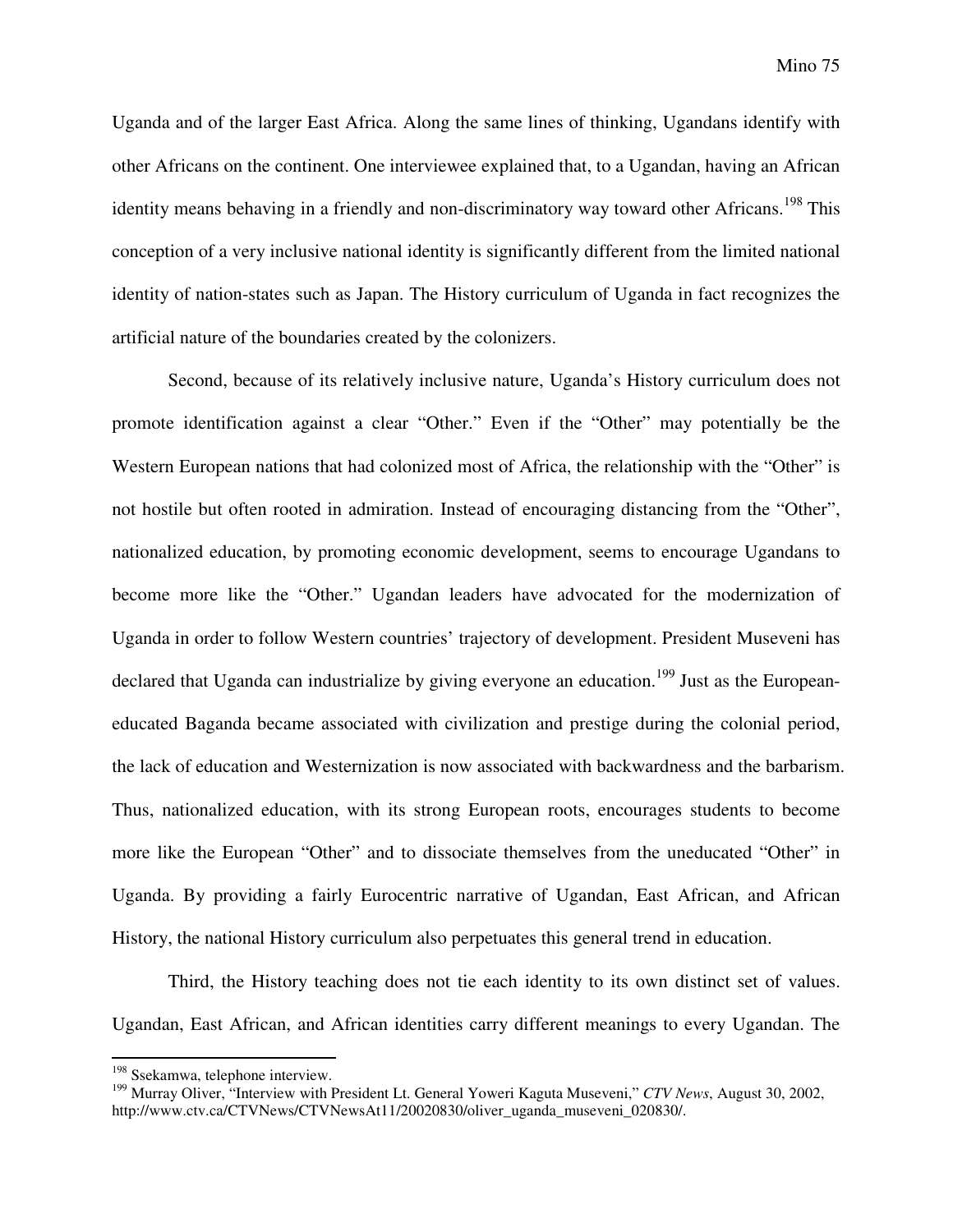American identity taught in United States' schools is linked to notions of individual freedom and democracy. In contrast, aside from the experience of a common colonial past under the British protectorate, the national identity of Ugandans does not exude a core set of fundamental values. Neither does East African identity. The Pan-African identity conveys the importance of unity and was built on a communal African struggle against the oppression of Europeans. The History curriculum alludes to these values through the discussion of the South African revolution against apartheid, but the ideas of Pan-Africanism seem to have hollowed out since all formerly colonized African nations have gained independence. As a further note, out of the different levels of identification explored in Chapter One, global citizenship education by far plays the least significant role in the nationalized History curriculum of Uganda. This is similar to the curricula of the vast majority of nationalized education systems throughout the world. Even though the identities promoted by the Ugandan government are less clearly defined and less exclusive compared to other national and regional identities, these identities are promoted over the notions of a common bond shared by all human beings.

The History curriculum of Uganda will continue to undergo change. Every five to seven years, the Ugandan government revises the curriculum in order to meet the needs of the population. In 2011, the Ministry of Education and Sports, with financial support from the World Bank, began the process of procuring and advising publishers to produce new textbooks for all subjects.<sup>200</sup> Although much of the historical information for the curriculum is based upon British written accounts, Ugandan university scholars have also carried out field research to develop Ugandan narratives of their past.  $201$  The National Curriculum Development Centre of the Ministry of Education and Sports has endeavored to make the curriculum-building process more

l

<sup>&</sup>lt;sup>200</sup> History Curriculum Specialist for National Curriculum Development Center of MoES, telephone interview by author, December 17, 2010.

<sup>&</sup>lt;sup>201</sup> Ssekwamwa, telephone interview.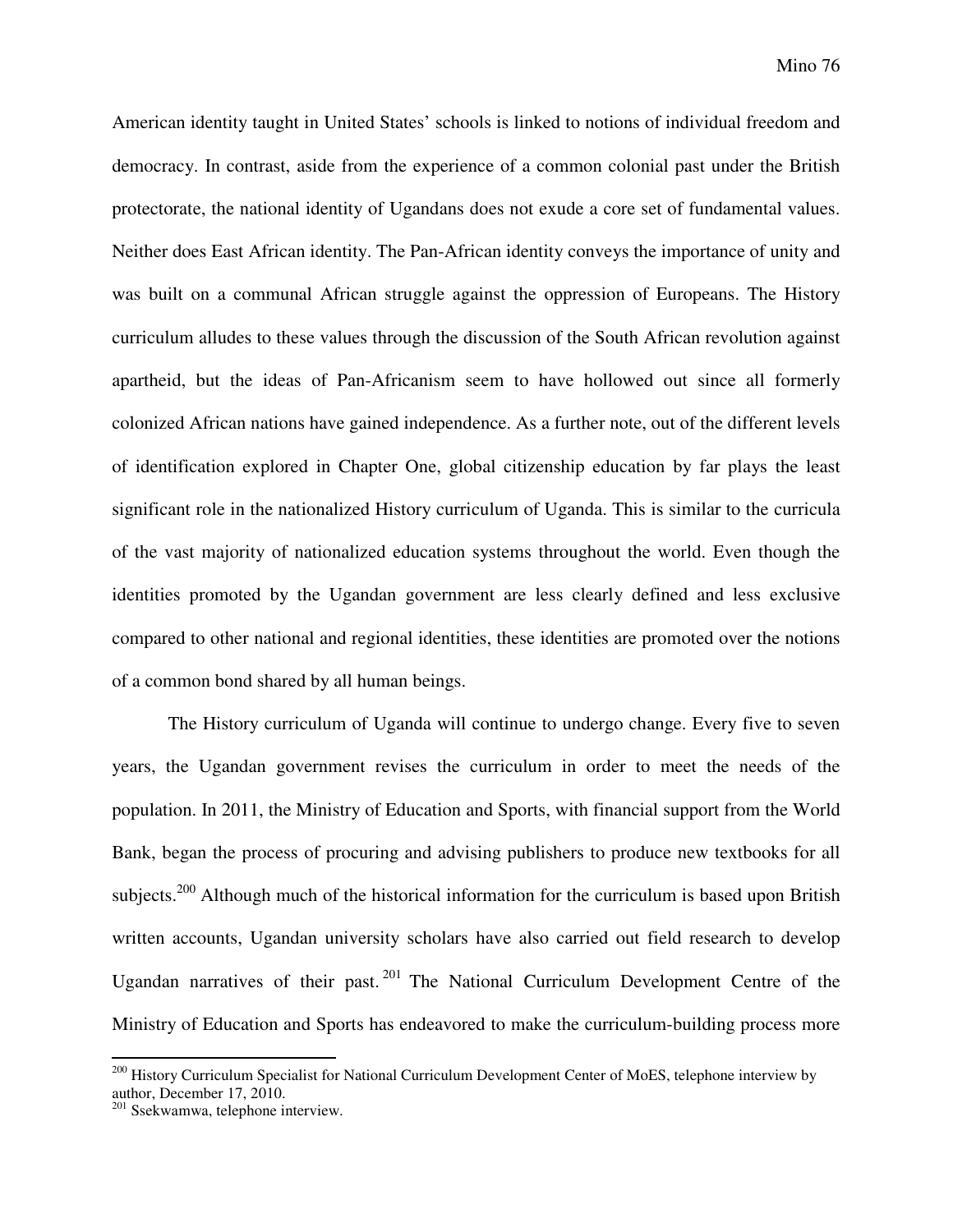inclusive: teachers from different regions of Uganda participate in curriculum building.<sup>202</sup> As progress is made towards a new curriculum, a History curriculum that emphasizes Ugandan, East African, and African identity has become more and more accessible to people throughout Uganda. Even though Uganda's national History curriculum is not solely centered on the nation, it still provides the basis for national identity, albeit one without the exuberant pride and glory associated with many other national identities. Referring back to Chapter One, the construction of a sense of group identity depends upon a belief in the common past, present, and future of the group members. As Chapter Two detailed, historical knowledge serves as the foundation for collective identity, and schools in the nationalized education system fulfill the function of socializing students in order to add and enhance the saliency of their national and supranational identities. Shaping the identities of youth is especially significant in Uganda, where 77 percent of the population is below the age of  $30.^{203}$ 

#### **Trends of the Expansion of Nationalized History Education**

### *Decline of Traditional Education and Oral History*

The traditional education, missionary education, and nationalized education described in Chapter Three all play influential roles in contemporary Uganda. In present day Uganda, traditional education has not been completely displaced by European-style schooling. It continues to thrive in isolated rural areas that have experienced less Western influence. People in rural areas generally have less access to nationalized education than people in urban areas. While 66 percent of the rural population aged 10 years and above are literate, 86 percent of their

<sup>&</sup>lt;sup>202</sup> History Curriculum Specialist.

<sup>&</sup>lt;sup>203</sup> Beatrice Daumerie and Elizabeth Leahy Madsen, "The Effects of a Very Young Age Structure in Uganda," *Population Action International* (2010),

http://www.populationaction.org/Publications/Reports/The\_Shape\_of\_Things\_to\_Come\_Uganda/SOTC\_Uganda.pd f.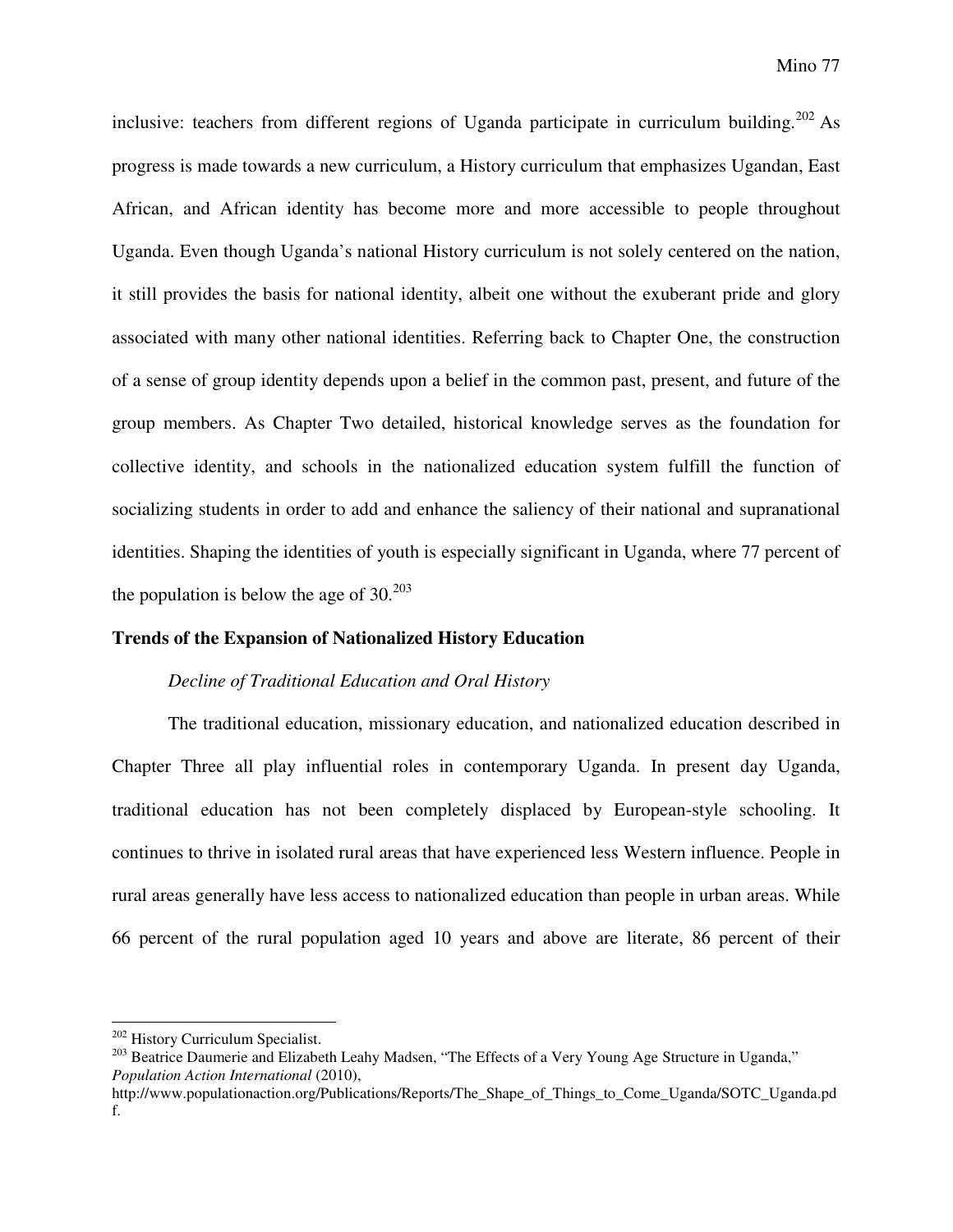counterparts in the urban population are literate.<sup>204</sup> Even though most school-aged children today in Uganda attend some school, they continue to obtain a traditional education from their families when they return home.

Aiming to achieve Education For All and the UN Millennium Development Goals, the Ugandan government has significantly expanded access to schooling in the past decade through its implementation of Universal Primary Education (UPE) and Universal Secondary Education (USE) (see Table 1 for current net enrollment rates). After the introduction of the UPE in 1997, primary school enrollment rose from 2.3 million in  $1996^{205}$  to 8.3 million in 2009.<sup>206</sup> In the same period, the net enrollment rate, or the ratio of the primary school-age population attending school, nearly doubled, jumping from 57 percent<sup>207</sup> to 108 percent.<sup>208</sup> Nevertheless, the pupil retention rates remain low: less than half of the pupils who had enrolled in Primary 3 continue on to Primary 7, so many do not remain for all four years of SST.<sup>209</sup> School enrollment rates decrease as students reach higher levels of education, and only a small portion of the population completes secondary school. Since the implementation of USE in 2007, the net enrollment rate for secondary school education increased from 19 percent in 2006 to 24 percent in 2009.<sup>210</sup> An even smaller portion of the population – around 4 percent – attends tertiary institutions.<sup>211</sup>

Most young Ugandans are at least exposed to the historical information taught in SST at the primary level of education. As a result of this rapid expansion, schools have gained a

<sup>204</sup> Uganda Bureau of Statistics (UBOS), "Statistical Abstract 2010,"

http://www.ubos.org/onlinefiles/uploads/ubos/pdf%20documents/2010StatAbstract.pdf, 12.

<sup>&</sup>lt;sup>205</sup> UNESCO, "The EFA 2000 Assessment: Country Reports: Uganda," 2000,

http://www.unesco.org/education/wef/countryreports/uganda/rapport\_1.html.

<sup>&</sup>lt;sup>206</sup>UBOS, "2010," 8. All of these statistics need to be evaluated with some skepticism because of the lack of reliability of collected data.

<sup>&</sup>lt;sup>207</sup> UNESCO, "EFA 2000."

<sup>208</sup> UBOS, "2010," 8.

<sup>&</sup>lt;sup>209</sup> UBOS, "Primary school enrollment by class and sex (2005-2009),"

http://www.ubos.org/onlinefiles/uploads/ubos/pdf%20documents/TED82010.pdf.

 $210$  UBOS, "2010," 10.

<sup>&</sup>lt;sup>211</sup> UNESCO, "Table 5: Enrollment rates by International Standard Classification of Education level," 2010, http://stats.uis.unesco.org/unesco/TableViewer/tableView.aspx?ReportId=182.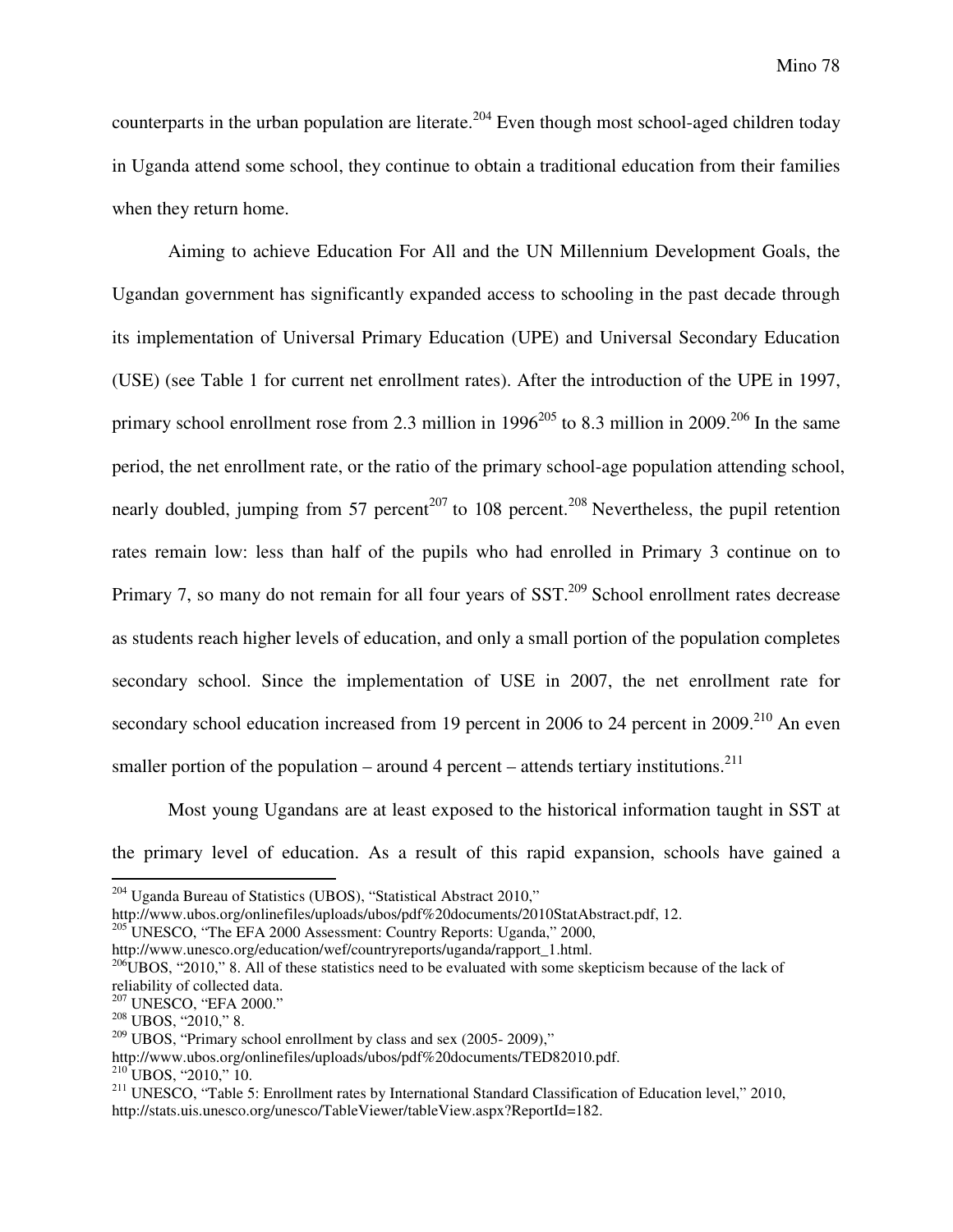relatively stronger influence over the youth of Uganda. As more children go to school and obtain more years of schooling, youth spend a larger amount of their time in school than at home. This is especially true for boarding school students, who only return home for the holidays. More time at school means less time acquiring the knowledge of one's clan and ethnic group through traditional education.

| <b>Stage of schooling</b> | <b>Years at stage</b> | o<br>$\text{Classes}^{\text{212}}$ | Net enrollment rate of         |
|---------------------------|-----------------------|------------------------------------|--------------------------------|
|                           |                       |                                    | school-age population $^{213}$ |
| Pre-Primary School        | 3 years               | nursery/kindergarten               | $10\%$ $(2008)^{214}$          |
| Primary School            | 7 years               | Primary 1 (P1) until               | $107.9\% (2009)^{215}$         |
|                           |                       | Primary $6(P7)$                    |                                |
| Secondary School          | 4 years               | Senior 1 (S1) to Senior 4          | $33\% (2009)^{216}$            |
| <b>Ordinary Level</b>     |                       | (S4)                               |                                |
| Secondary School          | 2 years               | Senior 5 (S5) to Senior 6          | $14\%$ (2008) <sup>217</sup>   |
| <b>Advanced Level</b>     |                       | (S6)                               |                                |
| University and other      | Varies                | N/A                                | $4\%$ (2009) <sup>218</sup>    |
| tertiary institutions     |                       |                                    |                                |

**Table 1: Nationalized Education in Uganda** 

Missionary education retains considerable influence over the Ugandan population. The government controls the majority of primary and secondary schools – 76 percent and 50 percent respectively – but most had been established by religious institutions, which continue to exercise influence over school policies and support the proselytization of the students.<sup>219</sup> Furthermore, the government schools continue the educational practices introduced by the European-style

 $^{212}$  In Uganda, the term "class" describes the level of schooling, or what is referred to as a "grade" in the United States; e.g. the 1<sup>st</sup> year of primary school is the "class" of Primary 1, or, in its abbreviated form, P1.

<sup>&</sup>lt;sup>213</sup> The ratio of school-aged pupils in school to the country's total school-aged population

<sup>214</sup> UNESCO, "Enrollment."

<sup>&</sup>lt;sup>215</sup> Ministry of Education and Sports, cited by Uganda Bureau of Statistics, "2010," 8. Since there is an over 100 percent net enrollment rate, some of the students who are attending primary school are below or above primary school age population. The statistics do not indicate what percentage these students constitute of enrolled primary students. At the primary level, enrollment rates decrease as students reach higher classes. According to study by the Uganda Government, on average at primary school level, half the pupils who enroll in Primary 1 do not complete Primary 7 in the set time-frame. See: "Uganda has the highest school dropout rate," *New Vision*, April 9, 2010, http://www.newvision.co.ug/D/9/183/715724.

<sup>&</sup>lt;sup>216</sup> UNESCO, "Enrollment."

<sup>217</sup> Ibid.

<sup>218</sup> Ibid.

<sup>219</sup> UBOS, "Uganda National Household Survey 2009/2010," http://www.ubos.org/UNHS0910/unhs200910.pdf, 28.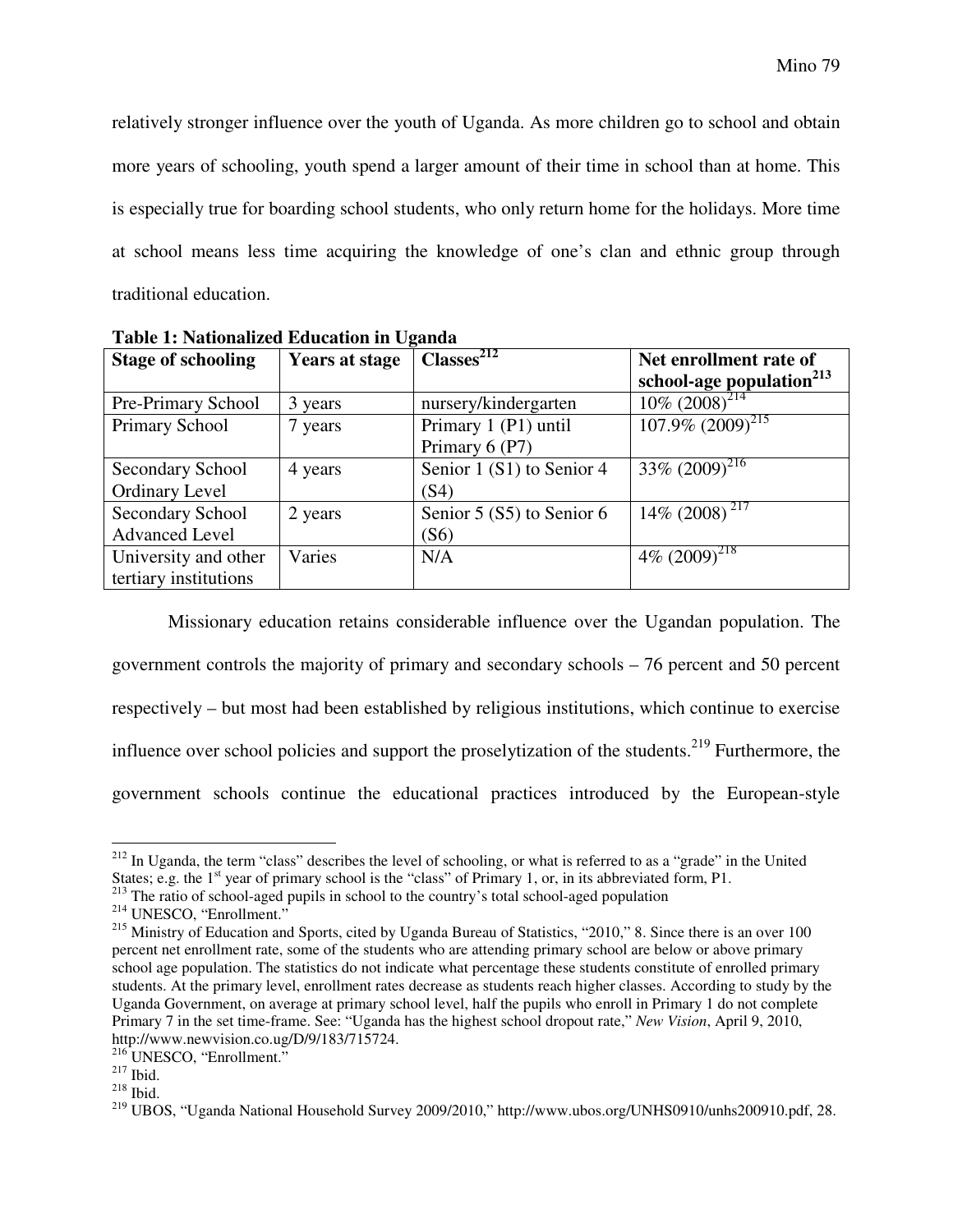schooling brought by the missionaries. Thus, even though teachers teach the History of Uganda, East Africa, and Africa, instead of the History of Britain, they employ largely the same instructional methods used by European missionary teachers in the colonial period.

The expansion of nationalized and Africanized education has also meant the expansion of European-style schooling. As discussed in Chapter Three, while European education is placed in a separate sphere from other aspects of one's life, traditional education in Uganda is deeply integrated into people's lives. Consequently, the rising prevalence of European-style schooling has fundamentally changed the nature of Ugandans' ethnic and national identity. The increase in prestige associated with obtaining a nationalized education has reduced the status of indigenous means of education. For instance, the most school-educated ethnic group, the Baganda have progressively lost touch with their traditional culture in the process of attending missionary and government-controlled schools. In the precolonial and colonial period, leaders could dismiss individuals who did not satisfactorily answer questions about the traditions and history of the ethnic group.<sup>220</sup> Traditional knowledge was a prerequisite for claiming Buganda identity. In contemporary Uganda, a Muganda gains the respect of other Baganda by attending school instead of staying at home and learning from his/her elders. In order to revitalize Buganda culture in the lives of the people and to reconnect them to the way their ancestors had lived, the Buganda queen launched a camp for Baganda children to learn about the culture, traditions, and morals of their ethnic group. Camp participants learn how to engage in the traditional activities of the Buganda, such as preparing groundnut sauce and *matooke* (steamed plantain).<sup>221</sup>

Despite the increasing influence of state-sponsored mass education, traditional education remains an important contributor to the identity formation of those who continue to return home

<sup>220</sup> Ssekamwa, 9.

<sup>221</sup> The Nnabagereka, "Ekisaakaate (Royal Enclosure)," 2011, http://www.nabagereka.org/?jc=Ekisaakaate.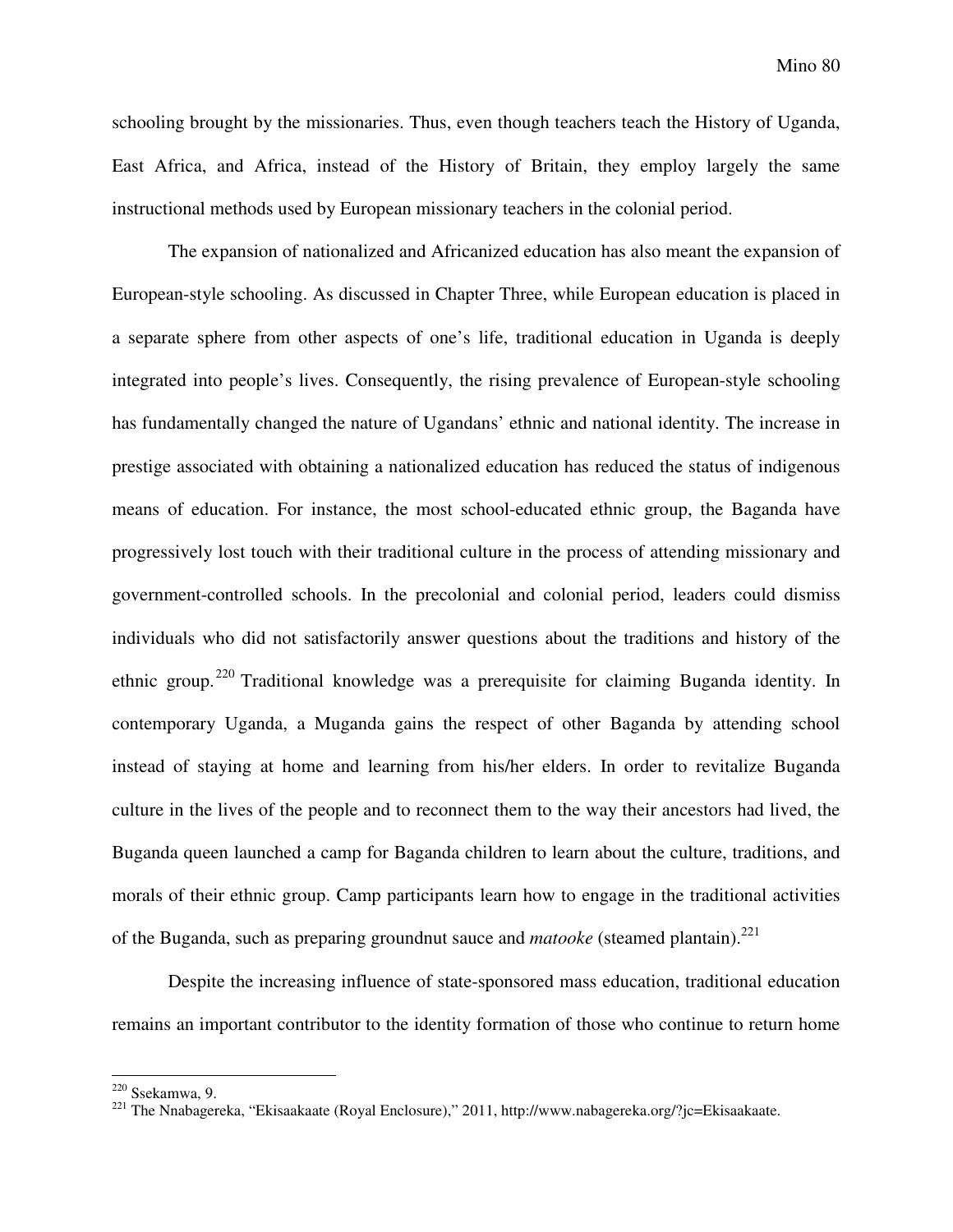and learn from their elders. One degree-holding Ugandan interviewee explained that traditional education has had a larger impact on her life than her primary and secondary school education. In the former, she learned about things that were useful and relevant to her life. In the latter, she often learned impractical information and memorized large amounts of information taught in class before examinations, only to forget what she learned soon after the exams.<sup>222</sup> She claims that she hardly remembers what she learned in primary and secondary school, but she has internalized what her parents and elders taught her during the evening fireside stories in the village. As her experiences demonstrate, the instructional methods employed by the teacher also determine how well the students are socialized to adopt a certain identity. The Ugandan national curriculum includes national and regional History, but, without effective reinforcement, the information remains generally irrelevant and unimportant to the individual.

The quality of education in Uganda has not improved as rapidly as the increase in the access to schooling. Young people face a number of impediments to internalizing the knowledge they learn in school. The government distributes textbooks to schools to meet set student-totextbook ratios, but because of various obstacles preventing the efficient and fair distribution of resources, the ratio is at times one book for every fifteen or more students.<sup>223</sup> Even if students do have access to textbooks, they are often out of date. The national curriculum is revised every five to seven years, but most teachers do not immediately receive training or textbooks to assist them in teaching the new syllabus.<sup>224</sup> Furthermore, most secondary school students are overwhelmed by the amount of content they must memorize. Ordinary level students take History along with as many as 18 other subjects, depending upon the school. Only a few of the many challenges in education in Uganda are discussed here, but each illuminates the obstacles standing between the

l

<sup>222</sup> Acholi woman.

<sup>&</sup>lt;sup>223</sup> SST Curriculum Specialist.

 $224$  Ibid.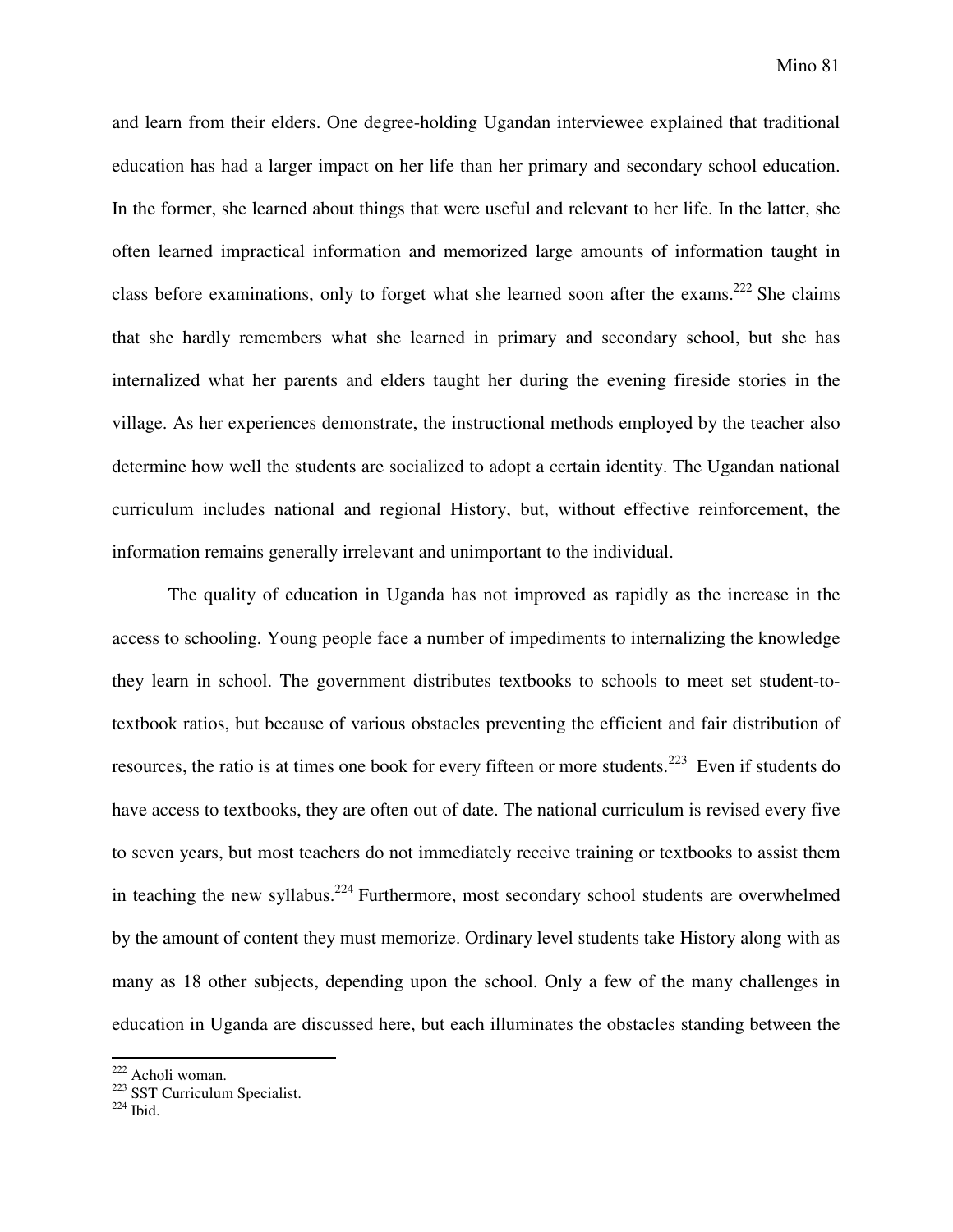student and teacher in the transmission of information. Even though all schools are expected to teach the same national curriculum, students often do not learn the content of the History curriculum well. Nevertheless, school-goers still experience a form of education radically different from traditional education.

### *Regional Disparities: North versus South*

Nationalized education has not spread equally throughout Uganda. Specifically, the North has lower enrollment rates than the South. Some ethnic groups in particular have had extremely low exposure to schooling, which has marginalized them from the rest of the nation. In the Karamoja region of northeast Uganda, where the Karimojong people live, traditional education remains the most influential form of education.<sup>225</sup> Tenaciously rejecting Christian missionary activity and nationalized education, the people of the Karimojong ethnic group remain among some of the least school-educated people in Uganda. While 89 percent of the Baganda and 70 percent of the Ugandan population is literate, only 13 percent of the Karimojong are literate.<sup>226</sup> In addition, the net enrollment rate of the primary school-age population of Moroto district in the Karamoja region is 35 percent, in contrast to the national enrollment rate of 108 percent.<sup>227</sup> While 24 percent of the nation's secondary school age-population is enrolled in secondary school, a scant 5 percent in Moroto are enrolled.<sup>228</sup> These enormous gaps in educational attainment also reflect the social distance between the Karimojong and other ethnic groups in Uganda. One Karimojong interviewee expresses the extent of the marginalization of the Karimojong by other Ugandans: "People in Uganda feel that Karamoja is not in Uganda." This widespread belief is

l

<sup>&</sup>lt;sup>225</sup> Forum for African Women Educationalists Program Coordinator for Karamoja, telephone interview by author, March 6, 2011. Information not cited about education in Karamoja is derived from this interview.

<sup>&</sup>lt;sup>226</sup> UBOS, "2002 Uganda Population and Housing Census Analytical Report: Education and Literacy,"

http://www.ubos.org/onlinefiles/uploads/ubos/pdf%20documents/2002%20CensusEducAnalyticalReport.pdf , 80-81. <sup>227</sup> UBOS, "Primary education accessibility indicators by district,  $2008 - 2009$ ,"

http://www.ubos.org/onlinefiles/uploads/ubos/pdf%20documents/TED102010.pdf.

 $228^{\circ}$  UBOS, "Secondary education accessibility indicators by district (2008–2009),"

http://www.ubos.org/onlinefiles/uploads/ubos/pdf%20documents/TED112010.pdf . The cited statistic is the NER.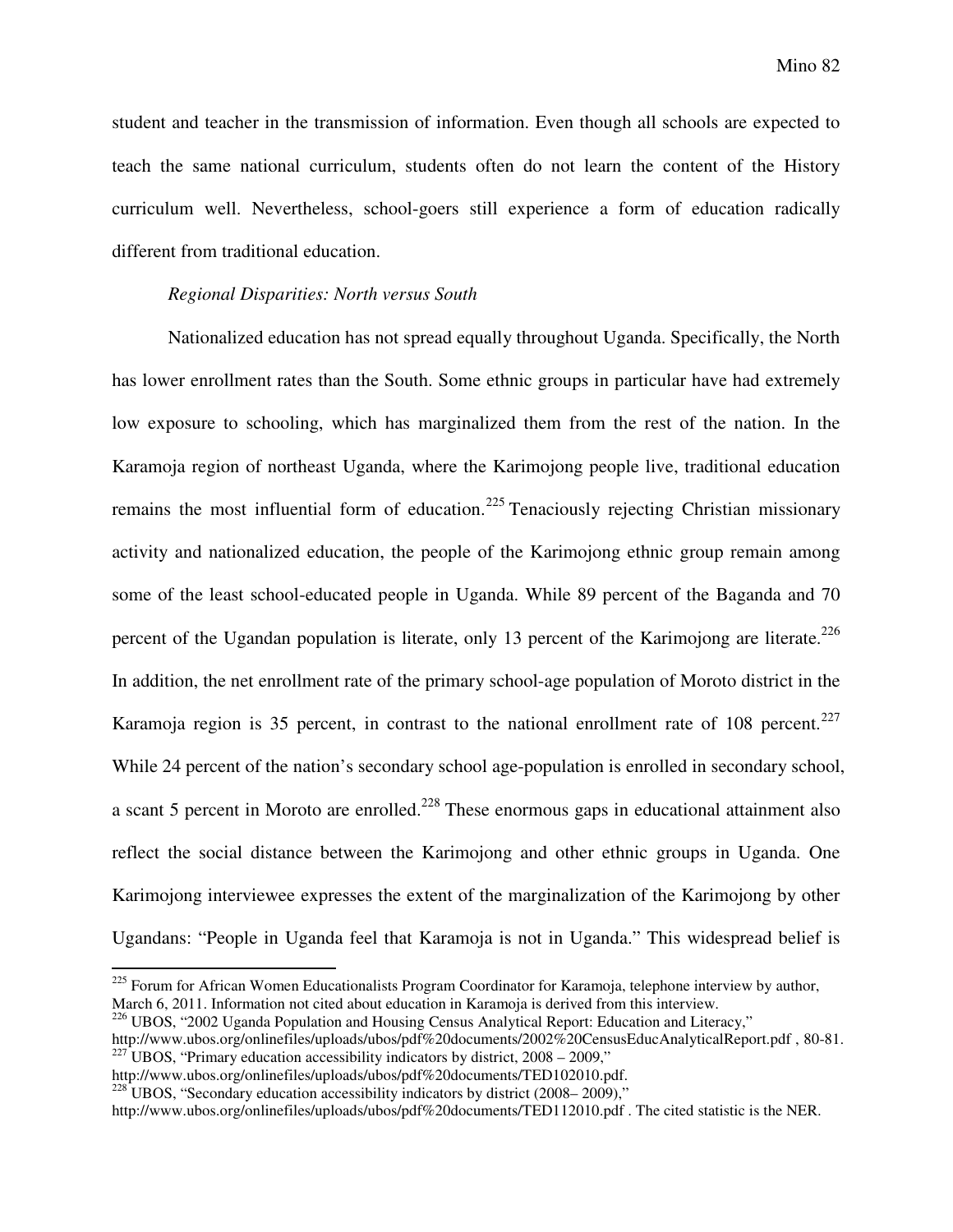further confirmed by the Uganda Bureau of Statistics categorization of the Karimojong as "non-Ugandan."<sup>229</sup> Many Ugandans view the Karimojong as unwilling to embrace "development," especially because the Karimojong carry out cattle-raiding in order to sustain their pastoralist livelihoods. Other Ugandans' disassociation from the Karimojong also stems from perceiving the Karimojong's hostility to non-traditional education and lack of assimilation into the rest of Ugandan society.

In the 1930s, the Karimojong elders had buried a pen to symbolize their defiance against foreign education.<sup>230</sup> Taking "the pen is mightier than the sword"<sup>231</sup> to a literal level, the burial of the pen demonstrated Karimojongs' perception of European education as a threat to the survival of their culture and identity. During a UNICEF-supported government campaign for education in the Karamoja region, the pen was recently unearthed as a gesture emblematic of their acceptance of nationalized education. Gradually, the school enrollment rates of Karimojong children have risen as the provision of education has also been adjusted to fit the lifestyle of the Karimojong people. The Alternative Basic Education for Karamoja program enables children to continue to assist their families in pastoralist activities while attending classes taught by local teachers for a few days a week under trees. The Karimojong who attend school have gained greater awareness of their position as a member of the nation of Uganda. At school, they study the History of the country and the region, whereas those who remain at home learn the history of their clan and ethnic group from their parents and elders.

The distribution of education in Uganda has also been influenced by rebel activities in certain regions of the country. Because of the destruction and instability in northern Uganda

<sup>229</sup> UBOS, "2002," 81.

<sup>230</sup> Conan Businge, "Karimojong exhume pen to foster development," *New Vision*, January 15, 2008, http://www.newvision.co.ug/D/9/35/606778.

<sup>231</sup> Edward Bulwer-Lytton, "Act II. Scene II," in *Richelieu; Or the Conspiracy: A Play in Five Acts* (London: Saunders and Otley, 1839).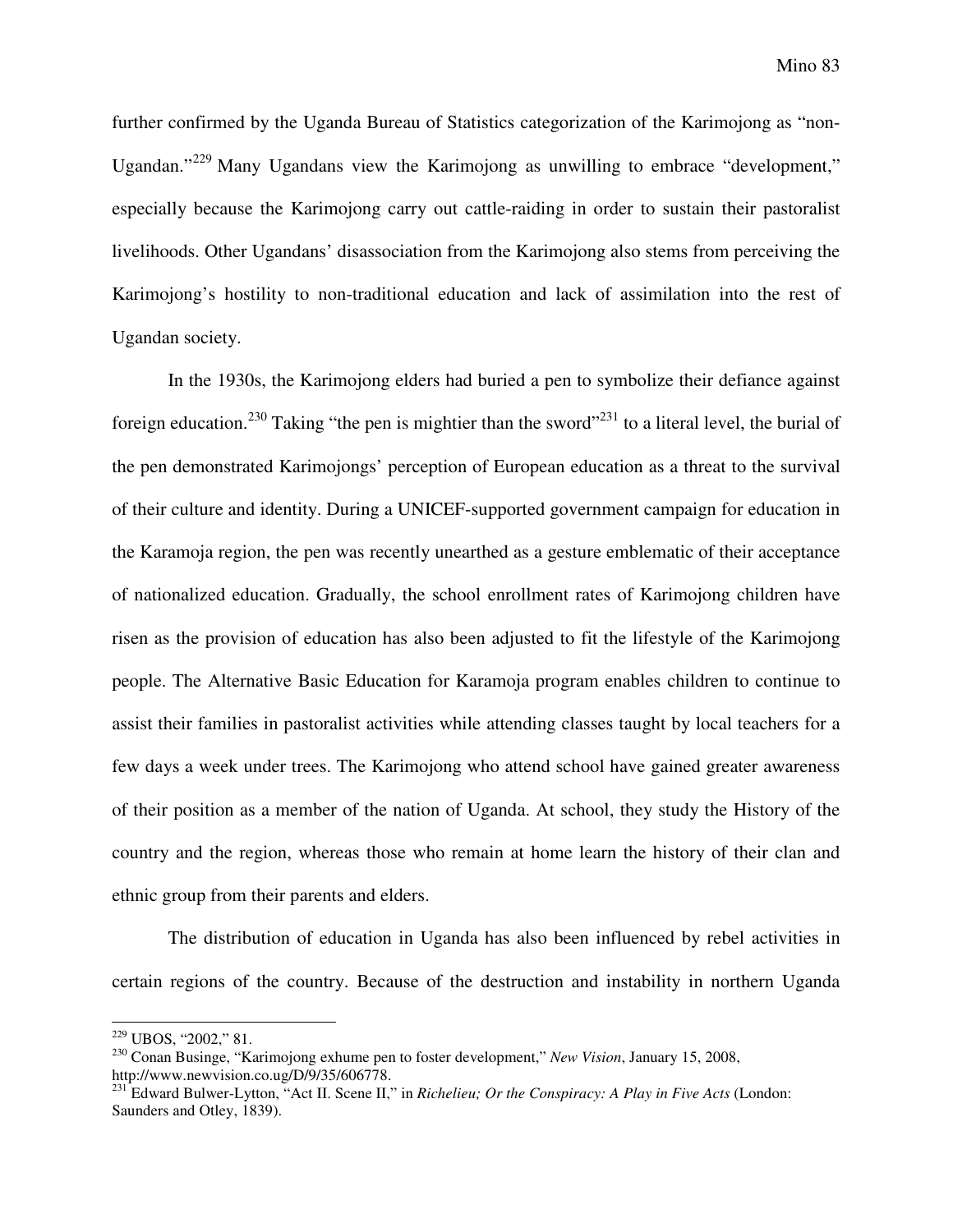caused by the devastating conflict between the Lord's Resistance Army (LRA) rebel group and the government, the North has generally had less access to education than the South. Since the LRA abandoned northern Uganda in 2007, these regional differences have gradually narrowed, and the government has carried out its commitment to the equal access to nationalized education through UPE and USE. Nevertheless, clear regional inequalities in the levels of education persist: 59 percent of northern Uganda is literate, while 80 percent of central Uganda, as part of the South, is literate.<sup>232</sup> The lack of education also has an impact upon poverty rates because schools teach skills and knowledge necessary for employment in various fields. Because of war and the reduced access to education, the North also ranks the lowest of all regions in most social indicators. In 2005/2006, the North had the highest poverty rate at 61 percent when the national poverty rate was 31 percent.<sup>233</sup> The regional disparities in access to education along with gaps in various social indicators deepen the North-South divide. Many northerners harbor resentment toward the southerners because they have not reaped equal benefits as southerners from the country's economic prosperity and the improvement in the delivery of public services. Because the economic and political elite are predominantly from western Uganda, Ugandans of other ethnic groups also feel that there is a bias toward members of President Museveni's ethnic group, the Banyankole of western Uganda.

Despite the spread of education and the teaching of History centered on the nation and the greater region, the North-South split remains fairly clear during elections.<sup>234</sup> Although this seems to indicate ethnic polarization, it actually demonstrates how Ugandans expect politicians to serve the entire nation, rather than only a certain ethnic group. Despite its emphasis on

<sup>&</sup>lt;sup>232</sup> UBOS, "2010,"12.

<sup>233</sup> UBOS, "2008 Statistical Abstract," 2008, 13.

<sup>234</sup> Nelson Kasfir, "'Movement' Democracy, Legitimacy and Power in Uganda," in *No Party Democracy in Uganda: Myths and Realities*, ed. Justus Mugaju and J. Oloka-Onyango, 60-78 (Kampala, Uganda: Fountain Publishers, 2000), 67.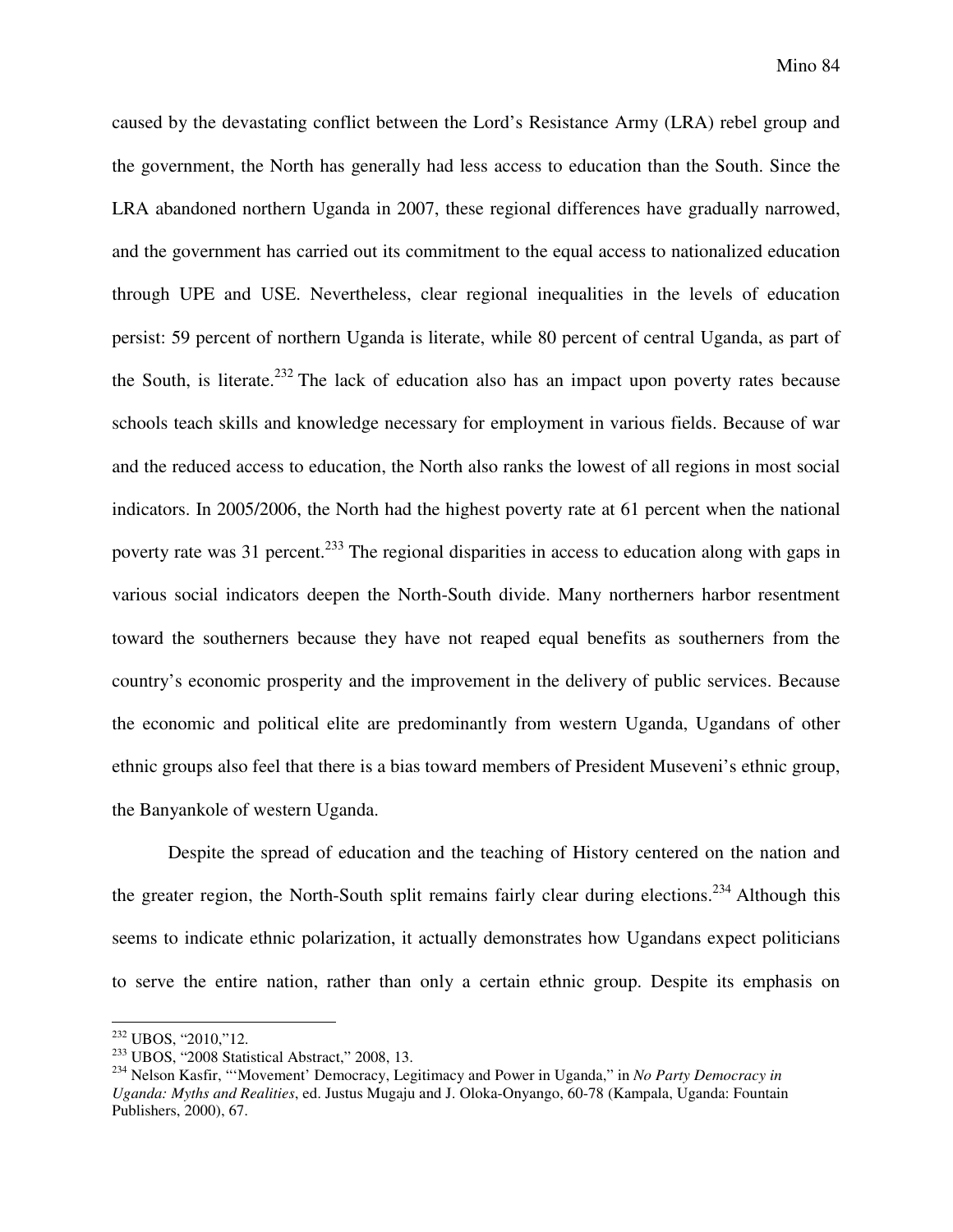national unity, Museveni's political party, the National Resistance Movement (NRM), has not adequately bridged the regional divide between the North and the South. The NRM fared badly in the northern districts during the 1994 Constituent Assembly election. During the first national presidential elections in 1996, Museveni won overall with 74 percent of the vote, but his opponent Ssemwogerere won most of the districts in the North.<sup>235</sup> In the 2001 general elections, Museveni's rival, Besigye, won in all of the northern districts but lost the national election.<sup>236</sup> The NRM thus faces a large legitimacy deficit in the North because it had built its coalition among the southerners during its rebellion against the northerner President Okello. These voting patterns show that people in the North tend to vote against Museveni, but they do not necessarily demonstrate that ethnic interests are driving the votes in northern Uganda. Rather, northerners had voted against Museveni's regime because they feel that it has failed to cater for the improvement of the lives of people throughout the whole nation. The expansion of nationalized education has not erased the memory of ethnic groups and ethnic identity. Instead, it has added national identity to the complicated mix of an individual's self-conception.

### *Ugandan Parliament: Highly Educated Leaders for a Poorly Educated Populace*

The inconsistent spread of nationalized education throughout Uganda is reflected in regional disparities in political representation at the national level. The requirements for political participation are strongly linked to educational attainment in two major ways. First, the official language of Uganda is English, so English fluency is required for working in the central government, reading and writing government policy, and communicating with other Ugandans. Without attending school, Ugandans encounter difficulties acquiring oral and written English fluency. Second, Ugandans must complete a high level of education in order to serve in the

 $235$  Rubongoya, 84.

<sup>236</sup> Ibid.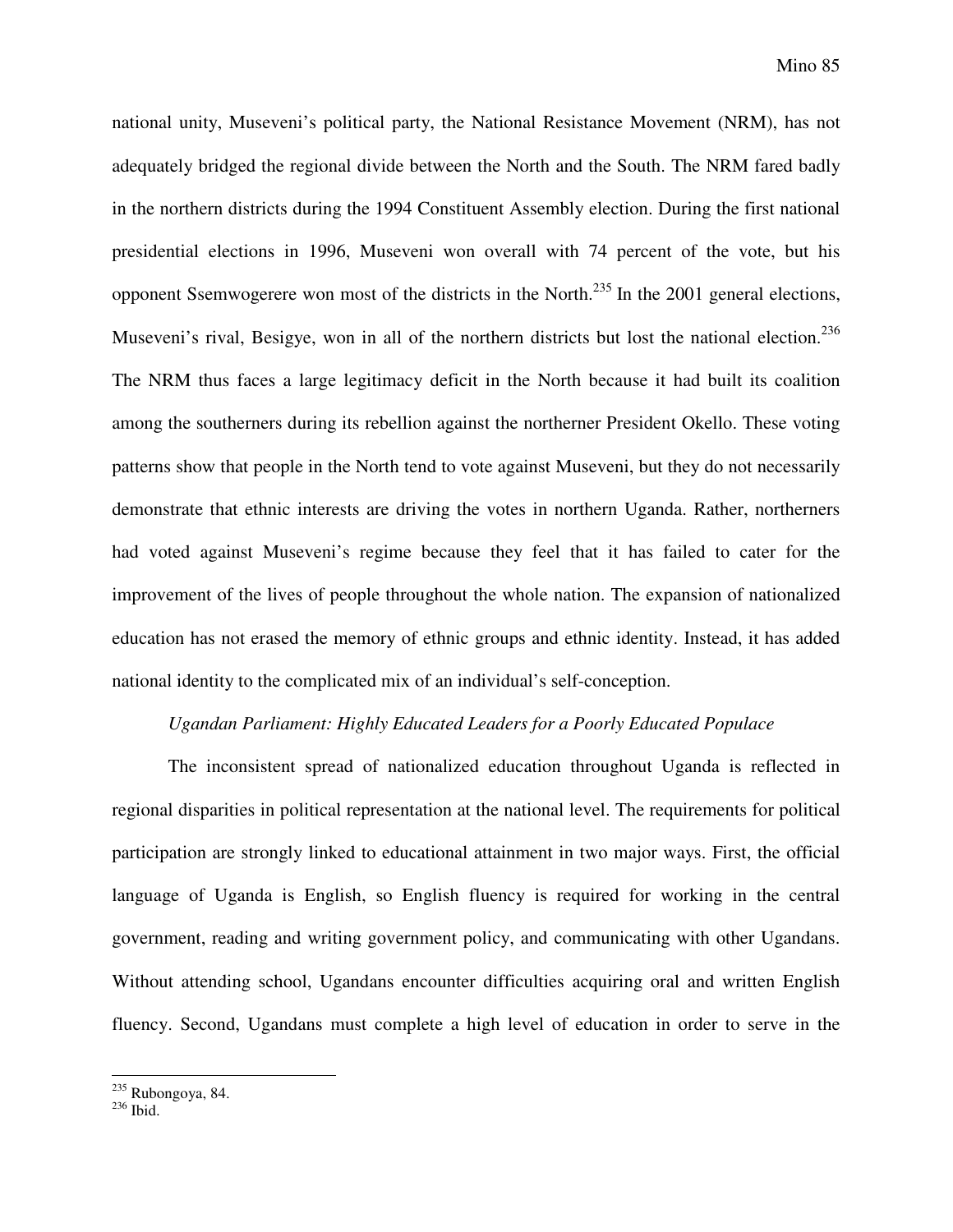central government. In order to become a Member of Parliament (MP), a Ugandan citizen must have at least completed Advanced level, or upper secondary education (see section 80.1.c. of Constitution). <sup>237</sup> But these qualifications are usually insufficient in reality: the majority of current MPs are degree-holders.<sup>238</sup> Hence, highly educated individuals represent and make critical decisions on governing a nation that has a 70 percent literacy rate – and not necessarily English literacy. These two requirements reflect the greater value accorded to nationalized education above other forms of education in Ugandan society.

Because of the educational requirements for central government positions, lower educational attainment has hindered the political involvement of northerners at the national level. Although each constituency<sup>239</sup> is represented by an MP in Parliament, northerners do not have as many positions in the central government as southern ethnic groups. Andrew Mwenda of *The Independent* news magazine in Uganda reports that ethnic groups from the South hold a disproportionate number of appointed positions in the government.<sup>240</sup> Westerners, who make up 26 percent of the national population, and the Baganda, who make up 17 percent, hold 44 percent and 30 percent of all top public appointments respectively.<sup>241</sup> Northerners are almost completely absent from top public offices.<sup>242</sup> Less political participation at the national level means less of a voice in important decision-making processes that impact the entire nation. Thus, the lack of

<sup>237</sup> *Constitution of Uganda, 1995*, http://www.ugandaembassy.com/Constitution\_of\_Uganda.pdf.

<sup>&</sup>lt;sup>238</sup>John-Mary Kauzya (expert on Ugandan Parliament), telephone interview by author, March 25, 2011.

<sup>&</sup>lt;sup>239</sup> A constituency is an administrative unit of local governance under the district. Most constituencies are counties or municipalities.

 $240$  The distinction between the North and South is primarily a linguistic difference. The South is generally composed of Bantu ethnic groups: Baganda, Basoga, Banyankole, Bagisu, Bahima, Bakiga, Batooro (note how they all begin with Ba-). The North is composed of Nilotic and Nilotic-Saharan groups: Acholi, Langi, Iteso, Karimojong, Alur, Lugbara, Kakwa, Jie, Madi. For the traditional geographical location of ethnic groups in Uganda, see Appendix C.

<sup>241</sup> Andrew Mwenda, "National cake: who eats the chunk, who picks the crumbs?" *The Independent*, 8 February 2008, quoted in International Crisis Group, "Northern Uganda: The Road to Peace, with or without Kony," Africa Report N°146, December 10, 2008, http://www.crisisgroup.org/~/media/Files/africa/horn-of-

africa/uganda/Northern%20Uganda%20The%20Road%20to%20Peace%20with%20or%20without%20Kony.ashx. <sup>242</sup> Andrew Mwenda, "The beast of tribalism," *The Independent*, January 25, 2008, quoted in International Crisis Group.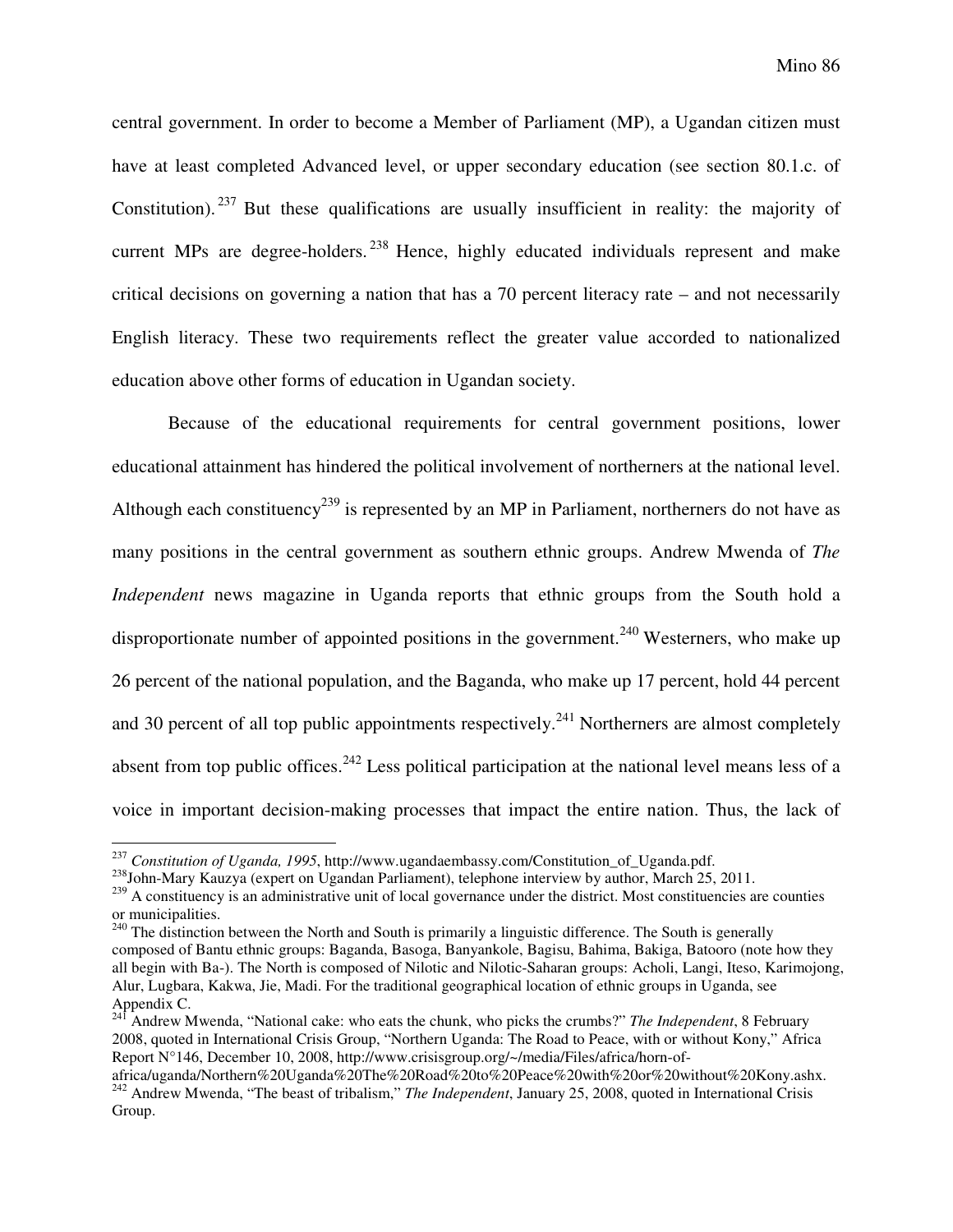education has helped perpetuate the marginalization of ethnic groups like the Karimojong in government policy.

All the MPs have developed their identifications as Ugandan nationals and can appreciate the collective interests of Uganda as a whole. History education played an important role in their identity formation: they have gained the foundation for their own national identities while studying national and regional History in primary and secondary school. The saliency of national Ugandan identity relative to their ethnic identity is reflected in their voting behavior. According to Kauzya, a Ugandan expert on managing ethnic diversity in Parliament, MPs do not vote along ethnic lines but along party lines.<sup>243</sup> The parties are also not formed along ethnic lines. Although some political parties may be more popular with some ethnic groups over others, none of them are formed on a platform advocating for the interests of a specific ethnic group. Kauzya reasons that although there are around 48 ethnic groups in Uganda, there are 112 districts, each of which is represented by an MP, so the districts are not drawn clearly along ethnic lines. This political structure obstructs MPs from voting to benefit their ethnic group. Even MPs of the same ethnicity who belong to different parties often vote against each other.

Moreover, along with favoring school-educated over traditionally-educated individuals, the 1995 Ugandan Constitution minimizes the role of the ethnic socio-political organizations, such as the Buganda kingdom, in national politics. Traditional leaders within these organizations cannot become members of Parliament (see section 80.2.c.). <sup>244</sup> Thus, they are effectively removed from the political system, except as ordinary citizens and voters, even if their sociopolitical organizations are allowed to continue to exist.

<sup>243</sup> Kauzya.

<sup>244</sup> *Constitution of Uganda, 1995*.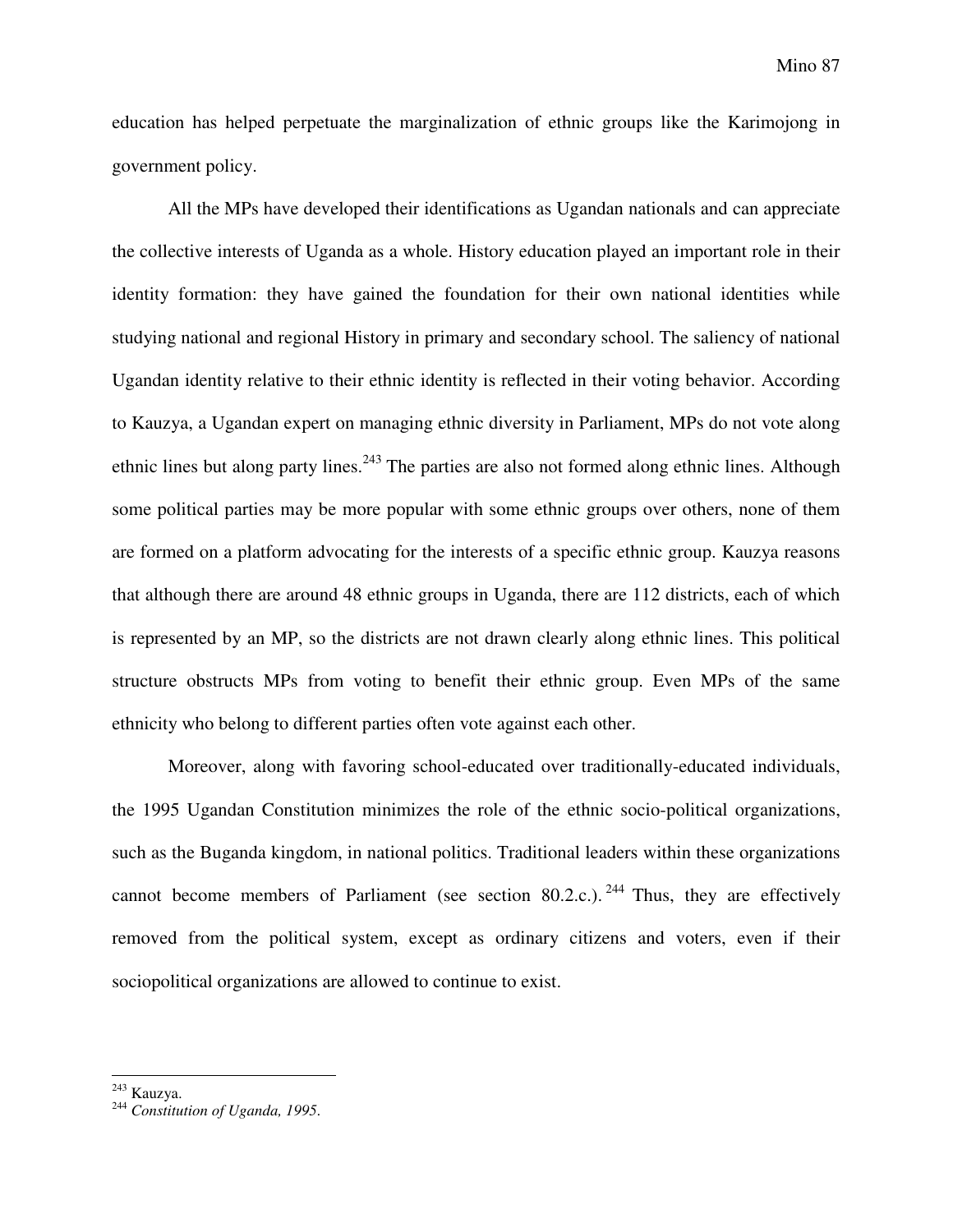# *Changing Perceptions about Ethnicity*

The rise of national consciousness has not only affected the highly educated politicians at the national level but also ordinary citizens throughout Uganda who have gained exposure to the idea of the Ugandan nation through schooling. Although ethnicity remains highly salient among the general population, people now additionally engage in political behavior that is guided by national identity.<sup>245</sup> Even if they act on behalf of their ethnic group and supposedly pursue the interests of their ethnic group, people recognize that they must operate within a national framework. National and regional identity has been added in addition to ethnic identity to people's self-conception. As the importance of national identity is enhanced through various circumstances, citizens adopt nationalist rhetoric and operate within national rules. The discourse of dissident groups such as the Lord's Resistance Army has centered on gaining control of the national apparatus as opposed to seceding to create a new nation. Even though people of Acholi ethnicity make up most of its leadership, the LRA fought to take control of the Ugandan government and have actually wreaked the most pain and destruction on the Acholi people.

Cultivating East African identity through the teaching of East African History in schools has nurtured peaceful international relations and increased regional cooperation with members of the East African Community (EAC). As discussed in Chapter One, the saliency of national identity also influences the way that people decide to behave toward nonnationals. The strong ties between Ugandan and East African identity facilitate the adoption of East African identity by the people of Uganda. Although Rwandan and Burundian History is not yet taught in schools, the National Curriculum Development Centre endeavors to include them into the SST curriculum. Many of the Ugandan interviewees expressed their identification with the rest of East Africa

<sup>&</sup>lt;sup>245</sup> Based upon the author's interviews with several different Ugandans of different ethnicities, almost all of them replied that their ethnic identity was more important to them than national identity while they were in Uganda.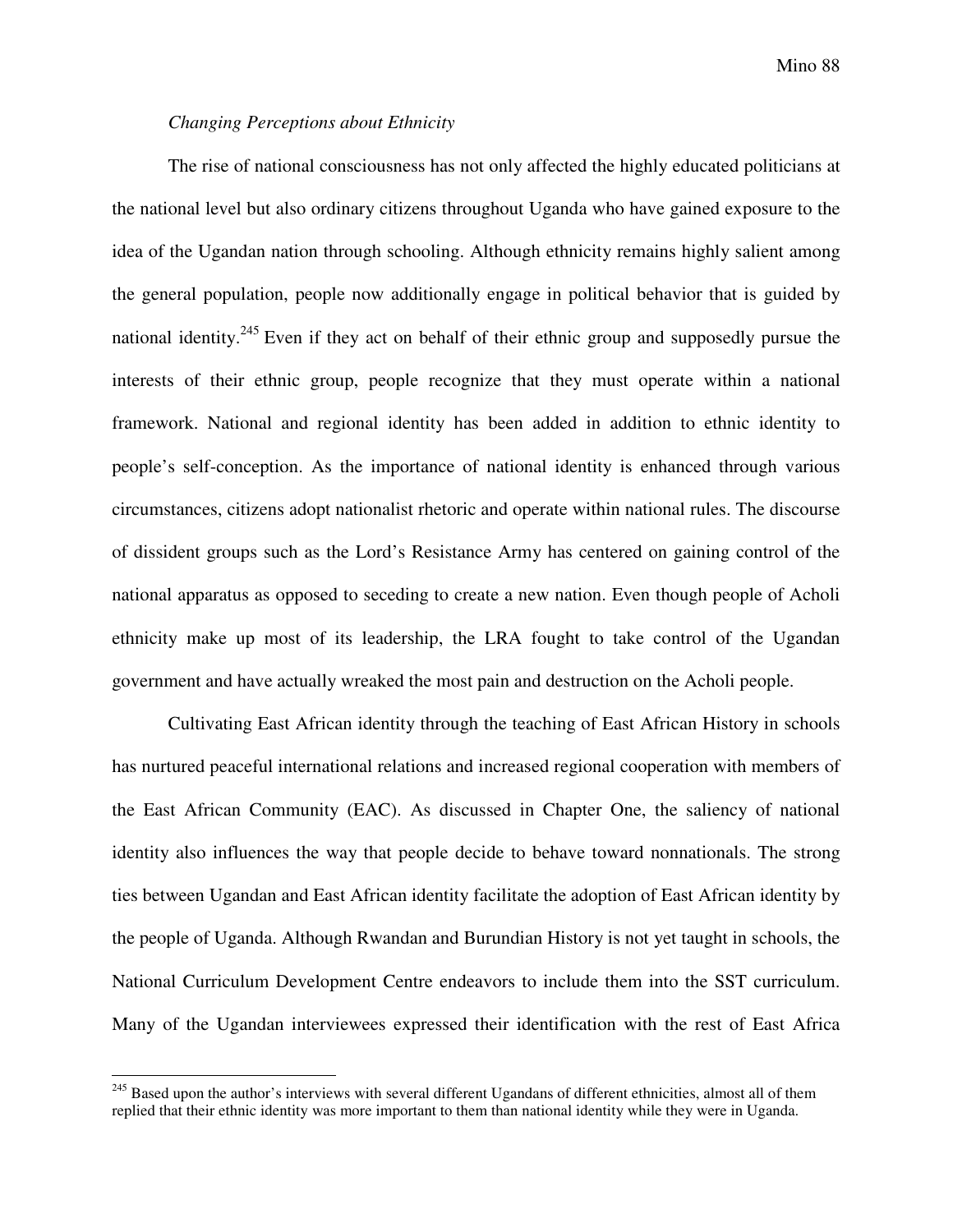despite Uganda's geographical location in the heart of Africa. But these developments mask Uganda's hostile relations with neighboring countries excluded from the EAC (see Appendix B for a map of the EAC and its neighboring states). Uganda's predominantly rural population is generally not well aware of their government's foreign policy decisions and place a greater priority on domestic issues in their voting decisions. For example, in a survey taken in 2010, none of the respondents stated that international war was one of the most important problems facing the country in the  $2011$  elections.<sup>246</sup> However, like any other country, Uganda struggles with many foreign affairs issues. Uganda has 5000 troops deployed in Somalia, and in 2010, its capital was bombed allegedly by the Al Shabab terrorist group based in Somalia.<sup>247</sup> Uganda and Sudan had also fought proxy wars against each other by supporting rebellions within the other's territory and in the Democratic Republic of Congo.<sup>248</sup> Largely ignoring neighboring Sudan and the Democratic Republic of Congo, Uganda's SST curriculum teaches students to see Uganda as a part of East Africa, not Central Africa. What is left out of the curriculum is also left out of the formation of collective identity. A History teaching only going as far as the end of colonization leaves students in the dark about the importance of international relations to Uganda's history as an independent state.

With rising national consciousness and school enrollment rates, catering to ethnic interests is becoming less acceptable to the general Ugandan population. This shift in perspective is reflected in their responses to recent Afrobarometer surveys about elections.<sup>249</sup> 68 percent of Ugandans polled in 2011 said that the ethnicity of the leader of a political party mattered "a little

<sup>&</sup>lt;sup>246</sup> Afrobarometer, "Summary of Results: Round 4.5 (2) Afrobarometer Pre-election survey in Uganda 2011," http://www.afrobarometer.org/index.php?option=com\_docman&task=doc\_download&gid=774, 33.

<sup>&</sup>lt;sup>247</sup> Matthew Stein, "Somali war claims more Ugandan lives," *The Independent*, March 14, 2011.

<sup>248</sup> Gérard Prunier, "Rebel movements and proxy warfare: Uganda, Sudan and the Congo (1986–99)," *African Affairs* 103, no. 402 (2004): 359-383.

<sup>&</sup>lt;sup>249</sup> For more details about these surveys, please visit afrobarometer.org. The Afrobarometer is an independent, nonpartisan research instrument that measures the social, political and economic atmosphere in Africa.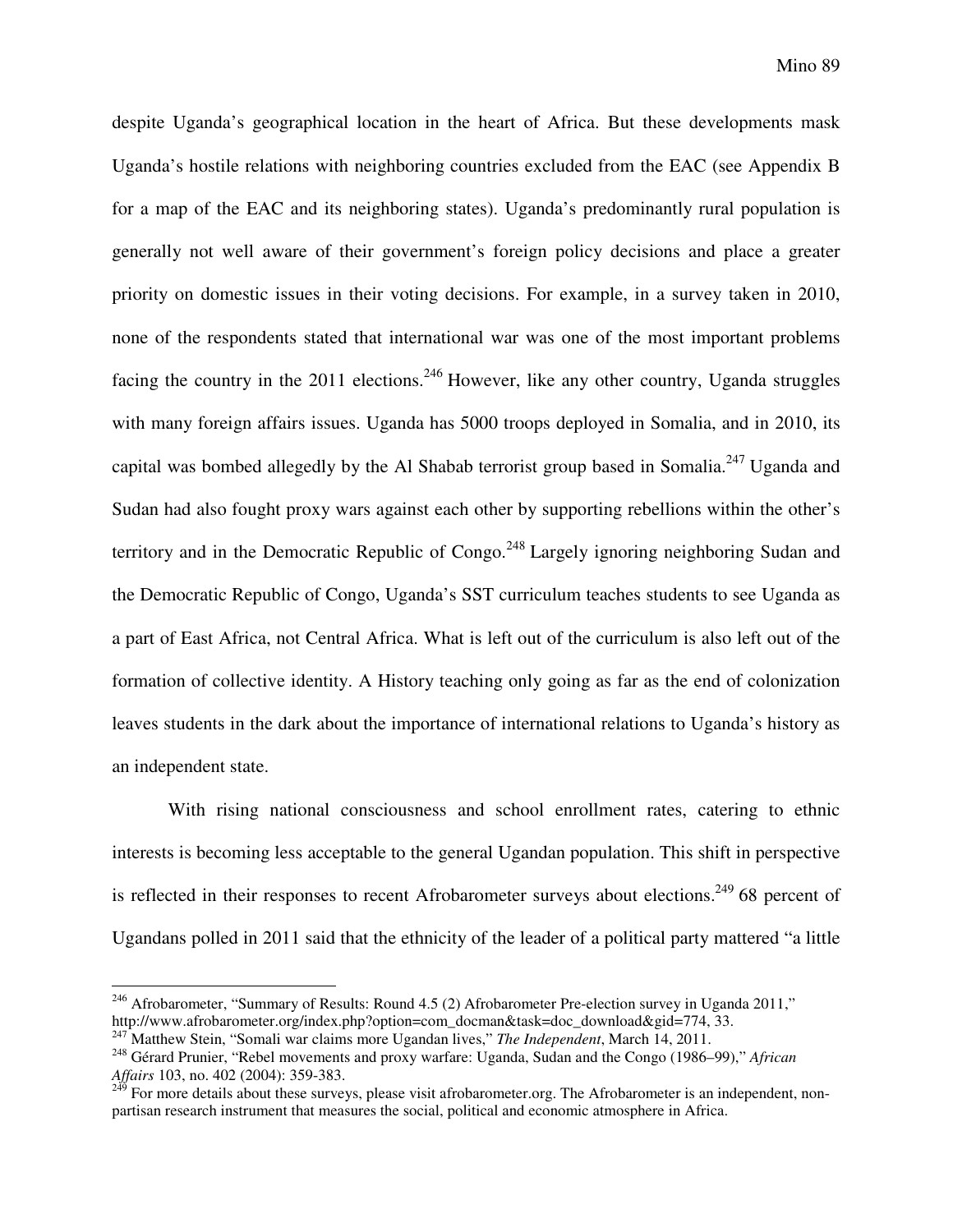or not at all" in their support for a party.<sup>250</sup> 46 percent claimed that the leadership skills of a presidential candidate were the most important factor in their vote while only 2 percent responded that the candidate's ethnic origin was the most important quality.<sup>251</sup> They responded in similar proportions in regards to their decisions about candidates for Members of Parliament.<sup>252</sup> Furthermore, when asked to choose between identifying as Ugandan or by ethnicity, 57 percent responded that they feel equally Ugandan and their ethnicity.<sup>253</sup> National identity has not submerged ethnic identity but rather, added itself to each individual's realm of possible identities. These trends indicate the relative lack of political saliency of ethnicity among the general population when it comes to votes. J. C. Ssekamwa, an expert on the history of education in Uganda, claims that nationalized education has helped raise national consciousness, which has led to better relations among ethnic groups in Uganda.<sup>254</sup> In comparison to the brutal conflict and terror of the Obote and Amin years, Uganda has experienced a relatively peaceful coexistence of different ethnic groups, especially after the departure of the LRA from northern Uganda. Framing their past in terms of the nation and region in the History curriculum has contributed to the development of a sense of national unity.

It is important to emphasize that nationalized education is but one factor, albeit a very powerful one, in the nation-building process of Uganda. While the government expanded nationalized education, technological innovations have increased contact and communications among people of different ethnicities. People of different ethnic groups are more aware of each other than they have ever been. The construction of infrastructure links distant regions together, and the introduction of new, inexpensive technology such as cell phones facilitate

<sup>&</sup>lt;sup>250</sup> Afrobarometer, "Round 4.5  $(2)$ ," 71.

<sup>251</sup> Ibid., 80.

 $^{252}$  Ibid.

<sup>253</sup> Ibid., 84.

<sup>&</sup>lt;sup>254</sup> Ssekamwa, telephone interview.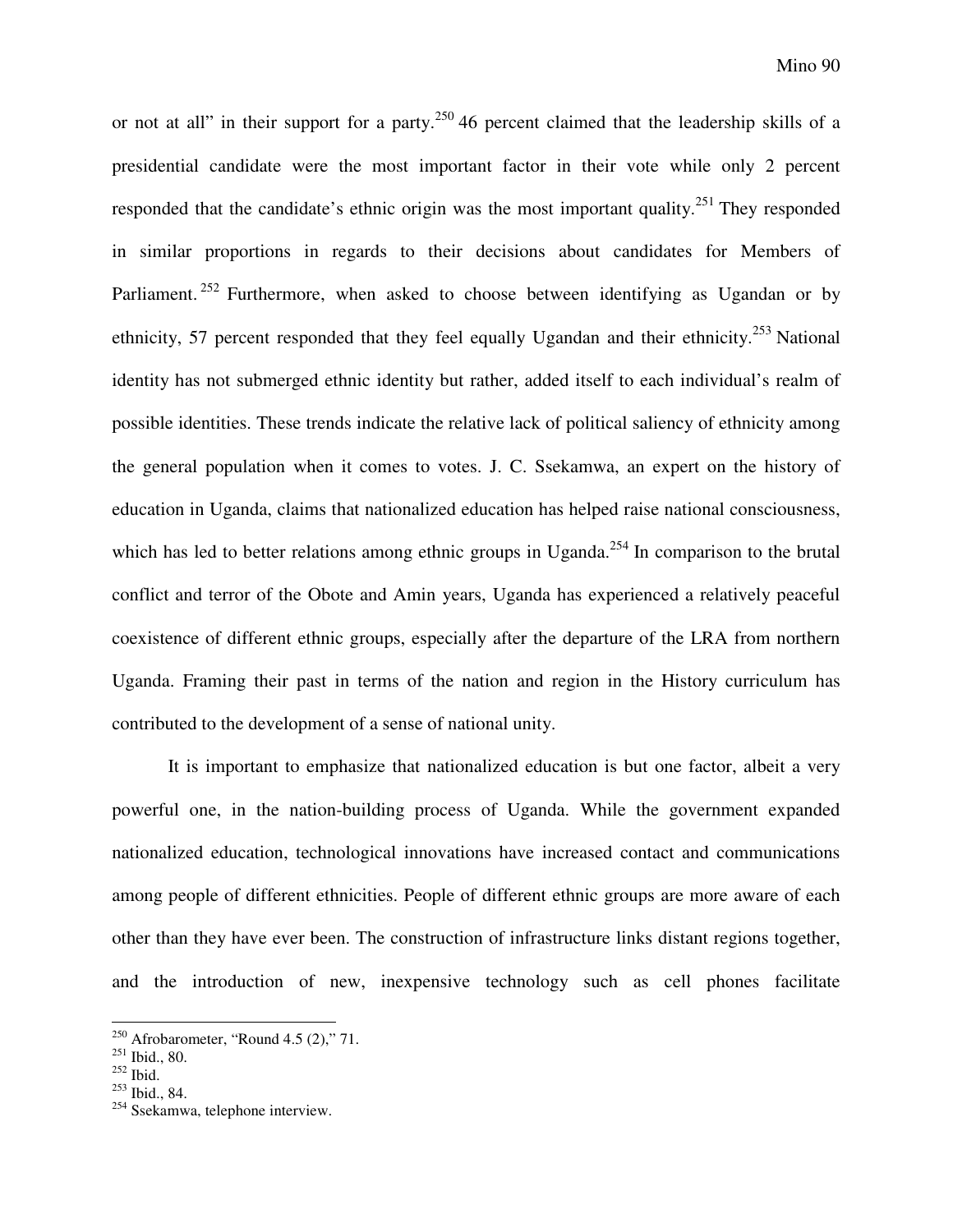communication among people of different ethnic groups throughout the country. These trends have raised awareness about occurrences in other parts of the country and enabled more exposure to nationally framed issues. Greater rural-to-urban migration has increased the ethnic diversity of urban areas, and migrants from other regions learn to communicate to each other through commonly spoken languages. Newspapers and radio programs communicate news about national-level politics and disseminate government rhetoric for national economic development. Religious institutions also support the idea of national identity. For example, the Anglicans in Uganda are organized under the Church of Uganda, not the Church of Buganda or any other specific ethnic group. Although 65 percent of Ugandans have regular access to information from the radio, education remains an especially influential agent in transmitting the idea of the nation.<sup>255</sup> Virtually all of the current primary school-aged population attend some school, while many do not have access to information from television<sup>256</sup> or newspapers<sup>257</sup> and have never traveled to the capital city.

Improving and expanding nationalized education remains among the most important priorities for Ugandans. The largest portion of the respondents to the 2010 Afrobarometer survey answered that education was the most important issue in the  $2011$  elections.<sup>258</sup> Ugandans also recognize that education greatly impacts their access to political and economic power. This case study of Uganda has shed light on the theoretical concepts developed in the first two chapters about the relationship between History education, identity, and behavior. Even though political scientists tend to characterize sub-Saharan African politics as "tribal," the Ugandan case study demonstrates that this is not necessarily the case. A quiet revolution in identity is occurring as

<sup>&</sup>lt;sup>255</sup> Afrobarometer, "Round 4.5 (2)," 8. 13 percent of Ugandans have never gotten news from radio.

<sup>&</sup>lt;sup>256</sup> Ibid. 71 percent of Ugandans have never gotten news from television.

<sup>&</sup>lt;sup>257</sup> Ibid. 60 percent of Ugandans have never gotten news from newspapers.

<sup>258</sup> Ibid., 33.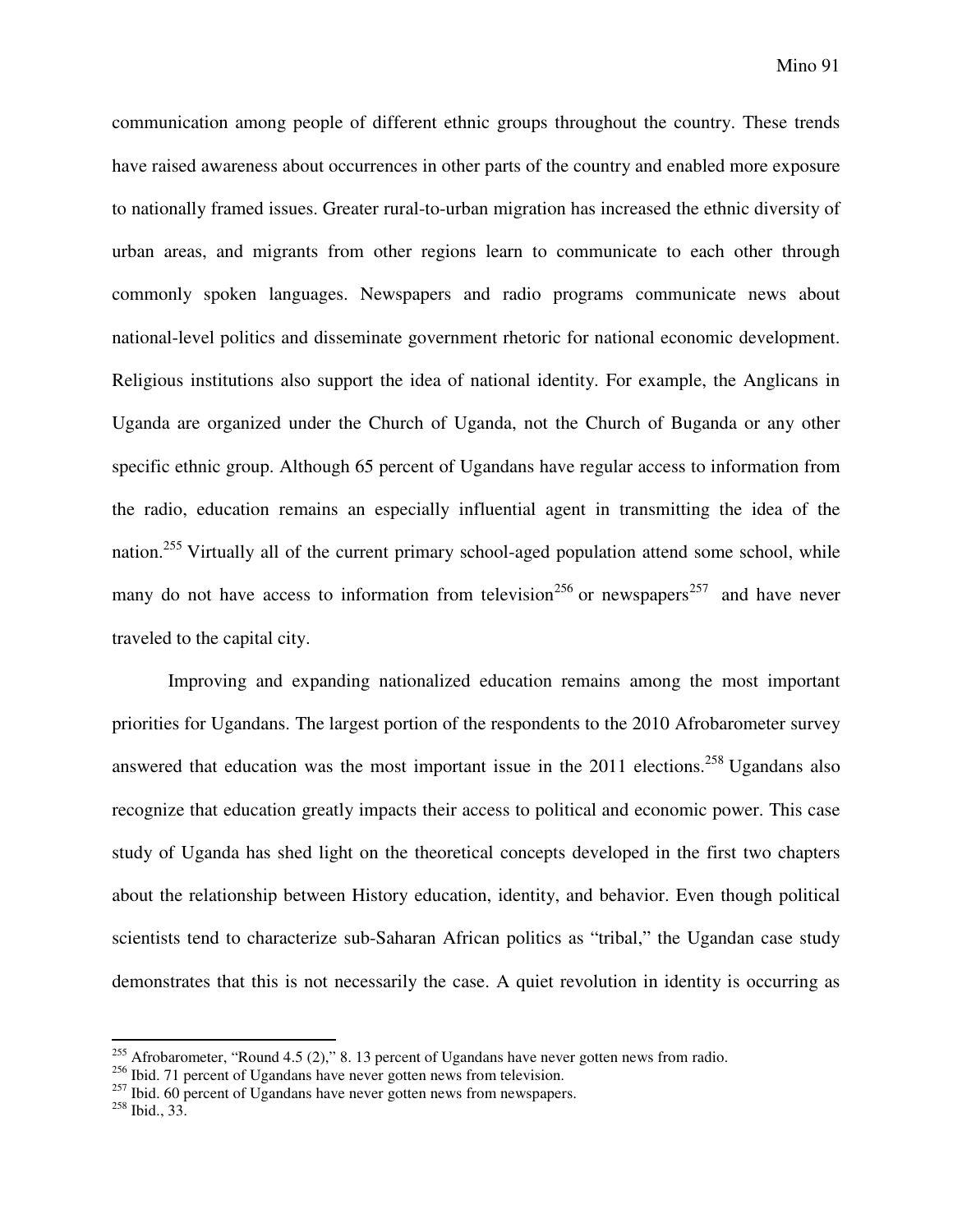nationalized education systems provide the foundations for raising consciousness about a national and regional identity through History teaching. Nationalized education, promoting national and regional identity defined by the state, has significantly shifted the way that people perceive themselves and the way that people behave towards each other in Uganda.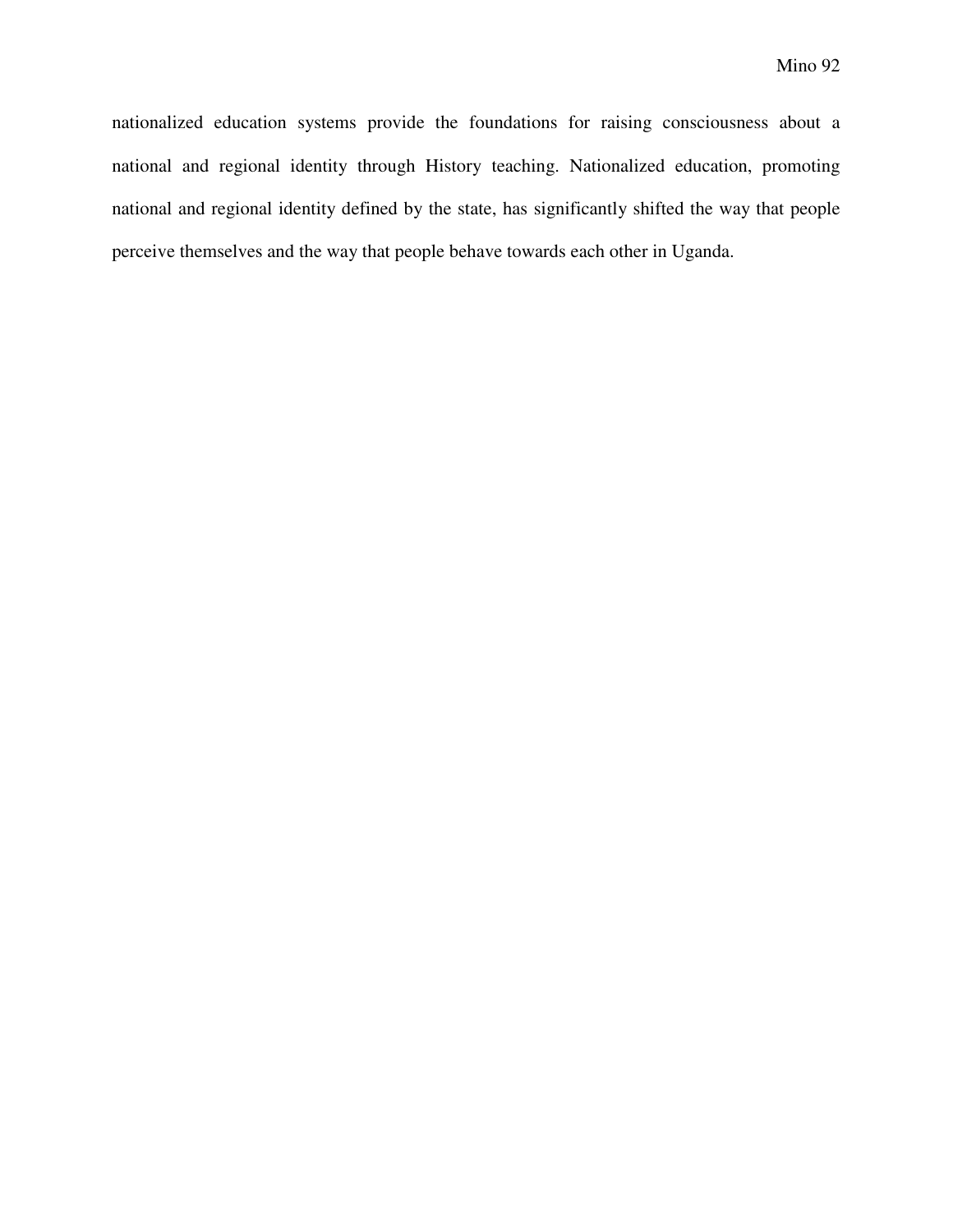# **CONCLUSION: EDUCATING FOR THE FUTURE**

States promote national integration through the provision and support of nationalized education. Teaching a national History provides a foundation for the development of national identity and reduces the saliency of ethnic identity fostered by local forms of education. Changes in identity lead to shifts in behavior. As schools homogenize people's identities to join under the banner of the nation, unity deepens within the nation while division widens between nations.

The history of History education in Uganda demonstrates how ethnic communities, foreign missionaries, the colonial regime, and the independent Ugandan government deliberately manipulated education and the History curricula in order to promote and shape identity tied to different social groups. With the rise of nationalized education, traditional education has lost its influence. As a result, indigenous culture and oral history have slowly eroded. Ethnic identity has also experienced a similar decline. Scholars often focus on the "tribal" nature of African politics, but the Uganda case study shows that this is a mischaracterization: with the expansion of nationalized History education, more Ugandans have developed national identities and gradually perceive each other as members of the same national community with strong ties to the greater regional East African and African community.

#### **Filling holes: Where this belongs in existing literature**

l

This analysis of education in Uganda is one of a few case studies of History education in sub-Saharan Africa. However, it is one of many on History education throughout the world. Within this topic area, many scholars have examined the politics of History curriculum building in specific countries.  $259$  Although those who study these phenomena implicitly assume that

<sup>259</sup> Edward Vickers and Alisa Jones, eds., *History Education and National Identity in East Asia* (New York: Routledge, 2005).; Elizabeth A. Cole, ed., *Teaching the Violent Past* (Lanham, MD: Rowman & Littlefield, 2007).; Linda Symcox, *Whose History?: The Struggle for National Standards in American Classrooms* (New York: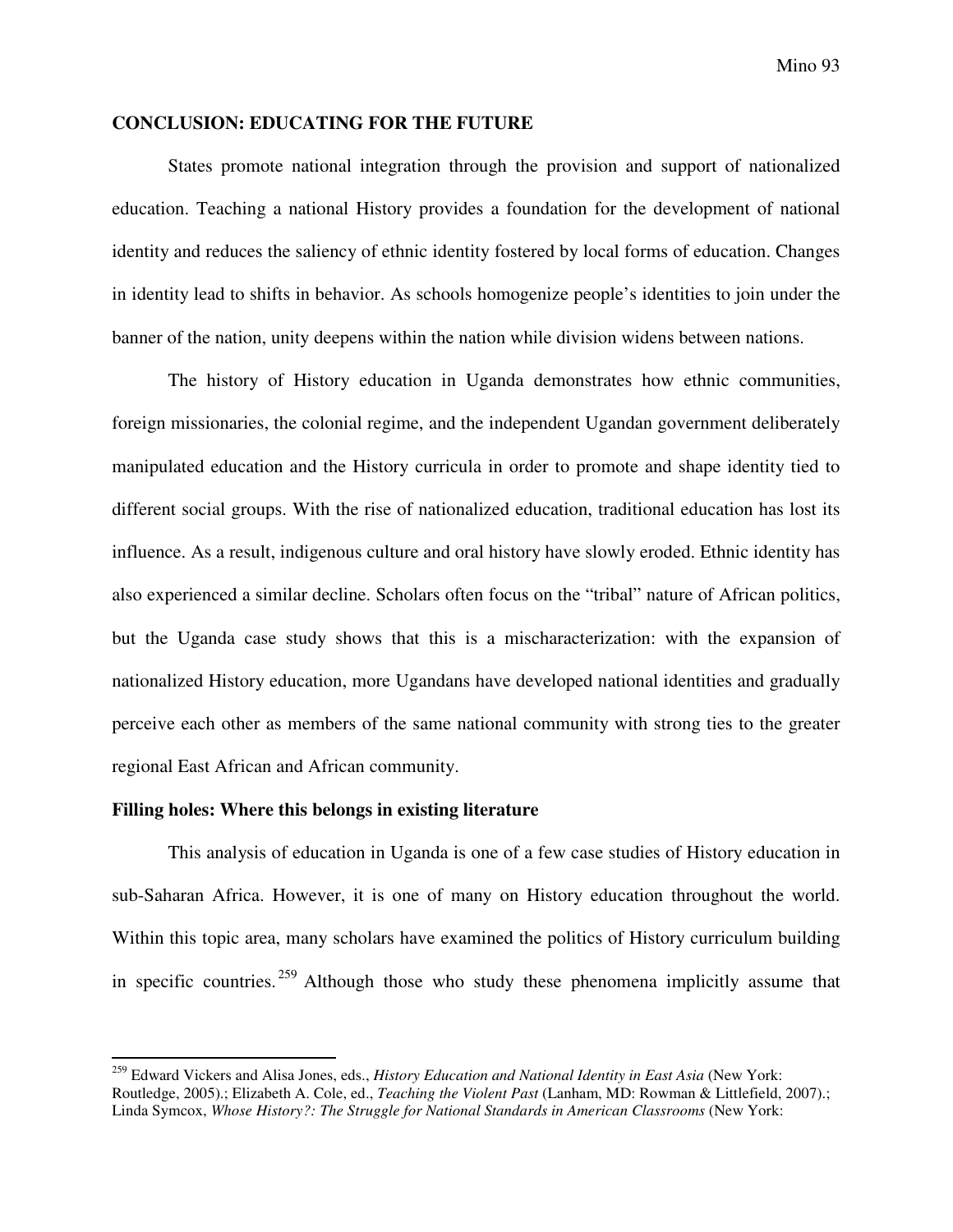teaching any version of History has important societal ramifications, few have evaluated the effect of teaching History upon the identity and political behavior of individuals. Furthermore, a clear theory has not been developed to explain why History education makes an impact upon identity and behavior. This thesis attempts to fill this theoretical and empirical gap: it has developed a theory to explain the process of how History education impacts identity and how identity guides political behavior, and it has presented a case study of a country in sub-Saharan Africa – a region that has received significant amounts of aid for education but comparatively less scrutiny on the content of their school History curricula.

Some research has been done on the role of nationalized education on national identity formation in Africa, but this literature focuses on language policies and scarcely expands on the impact of the History curriculum on identity. This case study also fits into the literature on nation-building. Like other postcolonial societies, Ugandan national identity was fabricated by the British instead of forged from within. This distinction makes nation-building in places like Uganda very different from the experiences of other countries such as France. Nevertheless, this study has found that education plays an important role in these very different contexts. Even though conditional factors vary across countries, Uganda's example can inform analyses of other postcolonial experiences in education. Like Uganda, other sub-Saharan African states also face challenges of significant regional disparities in access to education.<sup>260</sup> Scholars should undertake more case studies of History education in sub-Saharan Africa to deepen their understanding of these powerful trends in identity.

Teacher's College Press, 2002).; Yoshiko Nozaki, Roger Openshaw, and Allan Luke, eds., *Struggles over Difference: Curriculum, Texts, and Pedagogy in the Asia-Pacific* (Albany, NY: State University of NY Press, 2005). <sup>260</sup> Joel D. Sherman, "Regional disparities in primary school participation in developing countries," UNESCO IBE, 12 March 2009, http://www.springerlink.com/content/l33015w385581345/fulltext.pdf.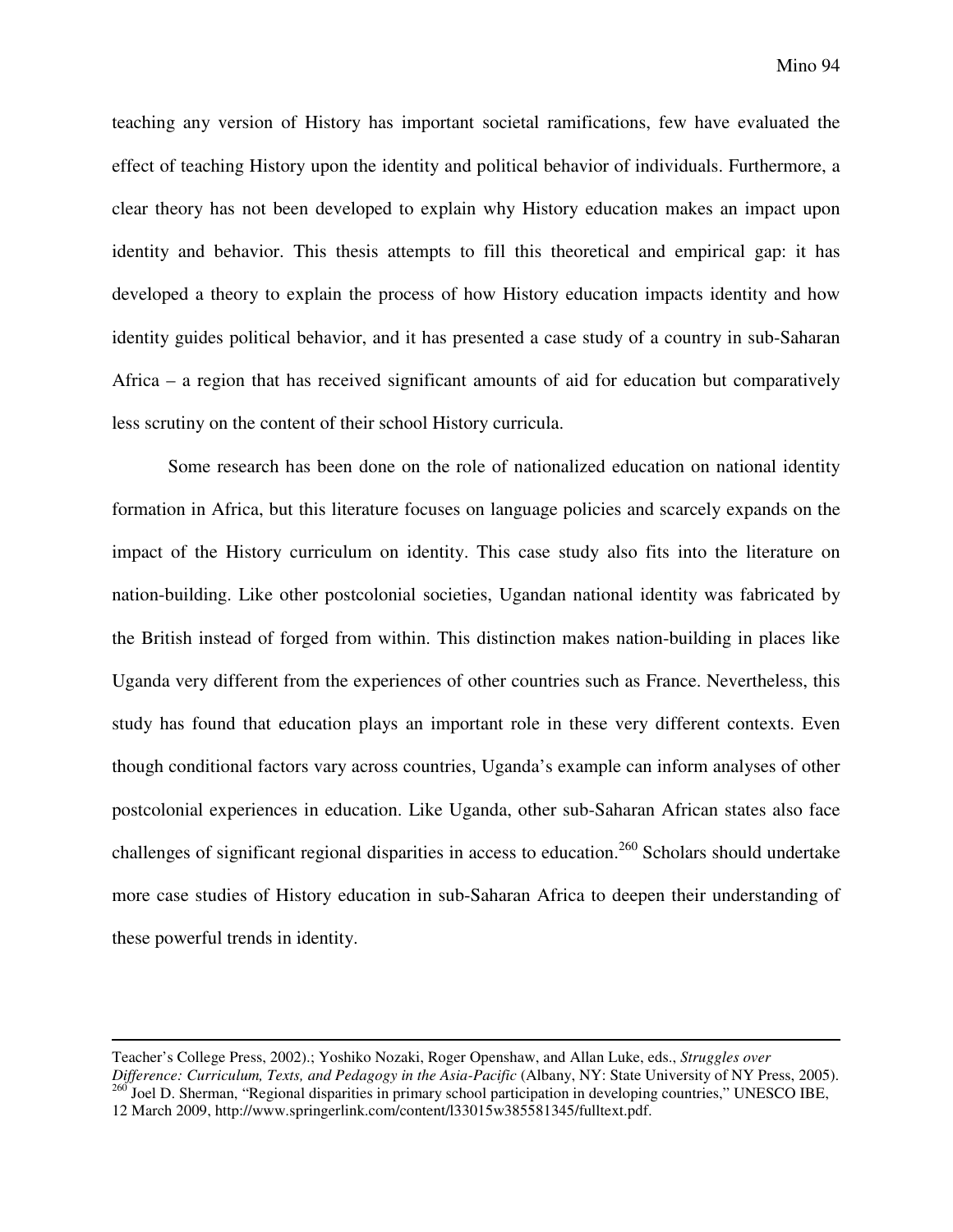# **Leaving some gaps: Limitations of study**

Although it makes unique contributions, this paper has several limitations and gaps. On the whole, it is wanting of more empirical evidence. Specifically, there needs to be more statistical information collected on shifts in identity before and after students begin schooling. The logistics of conducting research on Uganda from the United States created obstacles to gathering survey information from primary school students in Uganda. An analysis of the content presented in the History textbooks promoted by the Ministry of Education and Sports would have also helped to bolster this paper's empirical evidence. Furthermore, because of the complexity of determining causal relationships in general, the thesis did not measure the importance of History education in relation to other socializing agents that affect identity. The shift in the political behavior of Ugandans as a result of the addition of national identity was also loosely described. Once again, behavior cannot be explained by a single factor, and since identity is conditional, it is difficult to make definitive claims about changes in political behavior. More field research in Uganda can address many of these limitations.

### **Questions for future research**

This study raises questions for future research that are applicable to all countries. First, how do the instructional methods used in teaching History affect identity? This thesis briefly mentioned that the vast majority of schools in Uganda employ teaching methods used by Christian missionaries in the colonial period, but it is not clear how a change in teaching methods affects the identities and the understanding of historical information by students. One of the interviewees had explained that she did not internalize school knowledge as well as the traditional knowledge passed down from her elders during the fireside stories. Furthermore, research can determine whether the way History is presented to the students influences the nature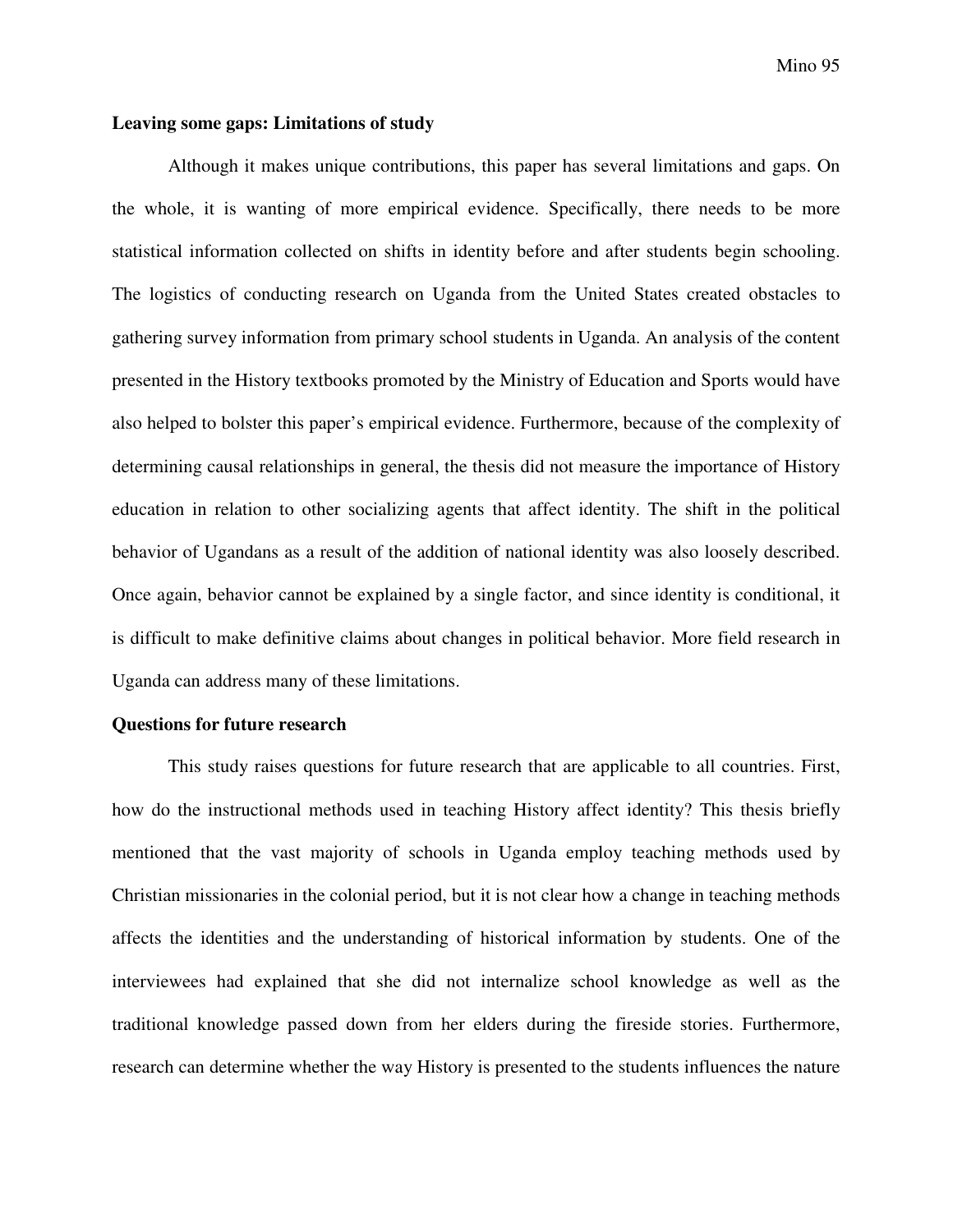of their identity. For instance, does History presented as hard facts versus History presented as interpretations of the past affect the nature of an identity? Does an enquiry-based approach to History education encourage students to develop less rigid conceptions of national identity?

Second, what is the impact of History education on other salient subnational identities other than ethnic identity? For instance, how does teaching the national narrative influence religious and gender identities? Research focused on these other identities will shed light upon how changes in behavior between religious groups and different genders occur when people are taught History from a religious slant or gender-biased perspective.

Third, this case study raises many questions about the influence of people's perceptions of reality. Despite the constructed and temporary nature of ethnic, national, and regional identity, why do these identities remain highly salient to most people across the globe? The study of History education clearly shows how things that may have been imagined become real because of the power of people's beliefs.

Education, broadly speaking, is inherent through any human communication. Although contemporary literature tends to concentrate on its role in economic growth, education inevitably produces different impacts by reaching deep into populations and transforming the way that people think, something that the most powerful weapons in the world cannot do. Because of its profoundly significant effects upon the minds and identities of people, there should be more critical analysis of education in general.

# **Implications of study: Educating the future**

The findings of this thesis have some important policy implications. First, the nationbuilding or nation-dividing effects of the expansion of nationalized education have implications for international aid for education. Education For All and the UN Millennium Development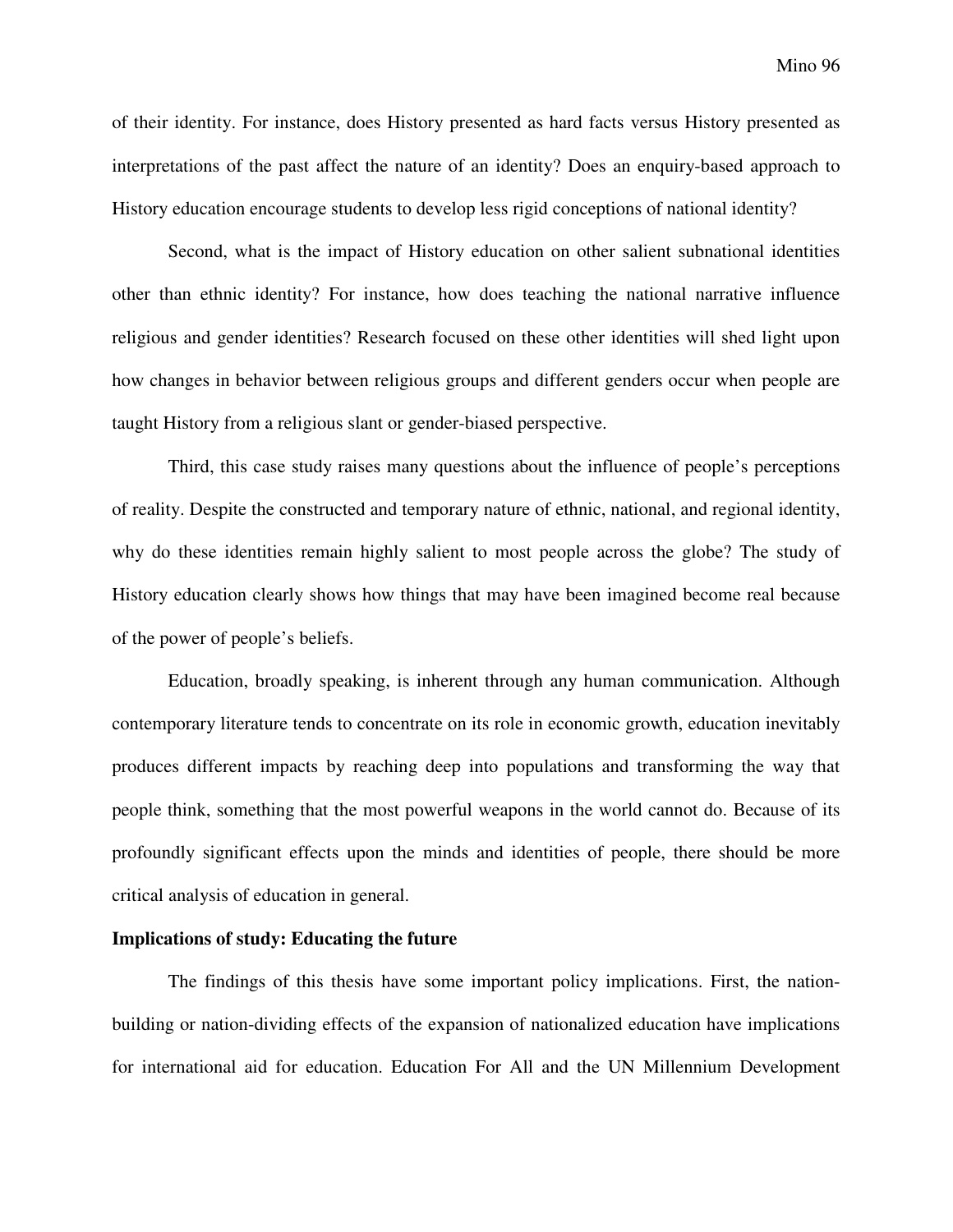Goals affirm the international commitment to expanding access to education. History curricula have not passed under much scrutiny. If, as this thesis suggests, education has a considerable impact upon national identity formation, how does this fit in with international donors' objectives? If the rise of national consciousness within countries is not part of their aims, the international community must reevaluate their reasons for supporting state-sponsored education in low-income countries.

Second, the Ugandan government must seriously take into consideration the relationship between History teaching and identity while revising their History curriculum. It can investigate how other states have developed inclusive national narratives. Education has been used in many countries to heal the wounds of violent conflict. For post-conflict nations such as Uganda, it is important to understand how previously antagonistic groups can create a national narrative together in order to promote unity. Since past injustices are used as fuel for conflict, the History curriculum is an especially important component of the reconciliation process. In 2006, Rwanda lifted a post-genocide ban on teaching History and has engaged in the process of developing a new collective memory including the voices of both genocide victims and perpetrators.<sup>261</sup>

Uganda's History curricula do not cover its conflict-ridden post-independence history in depth. Although studying the recent past can evoke painful memories, it is important for Ugandan students to understand the experiences of people throughout the nation in order to learn how to move beyond their horrific collective past. The National Curriculum Development Centre should collect the oral histories of ethnic groups throughout the country in order to develop a multi-faceted national History. Indigenous voices and the perspectives of marginalized groups such as the Karimojong must be added to the official historical knowledge taught in schools in

<sup>&</sup>lt;sup>261</sup> Sarah W. Freedman, Harvey M. Weinstein, Karen Murphy, and Timothy Longman, "Teaching History after Identity-Based Conflicts: The Rwandan Experience," *Comparative Education Review* 52, no. 4 (2008): 663-690.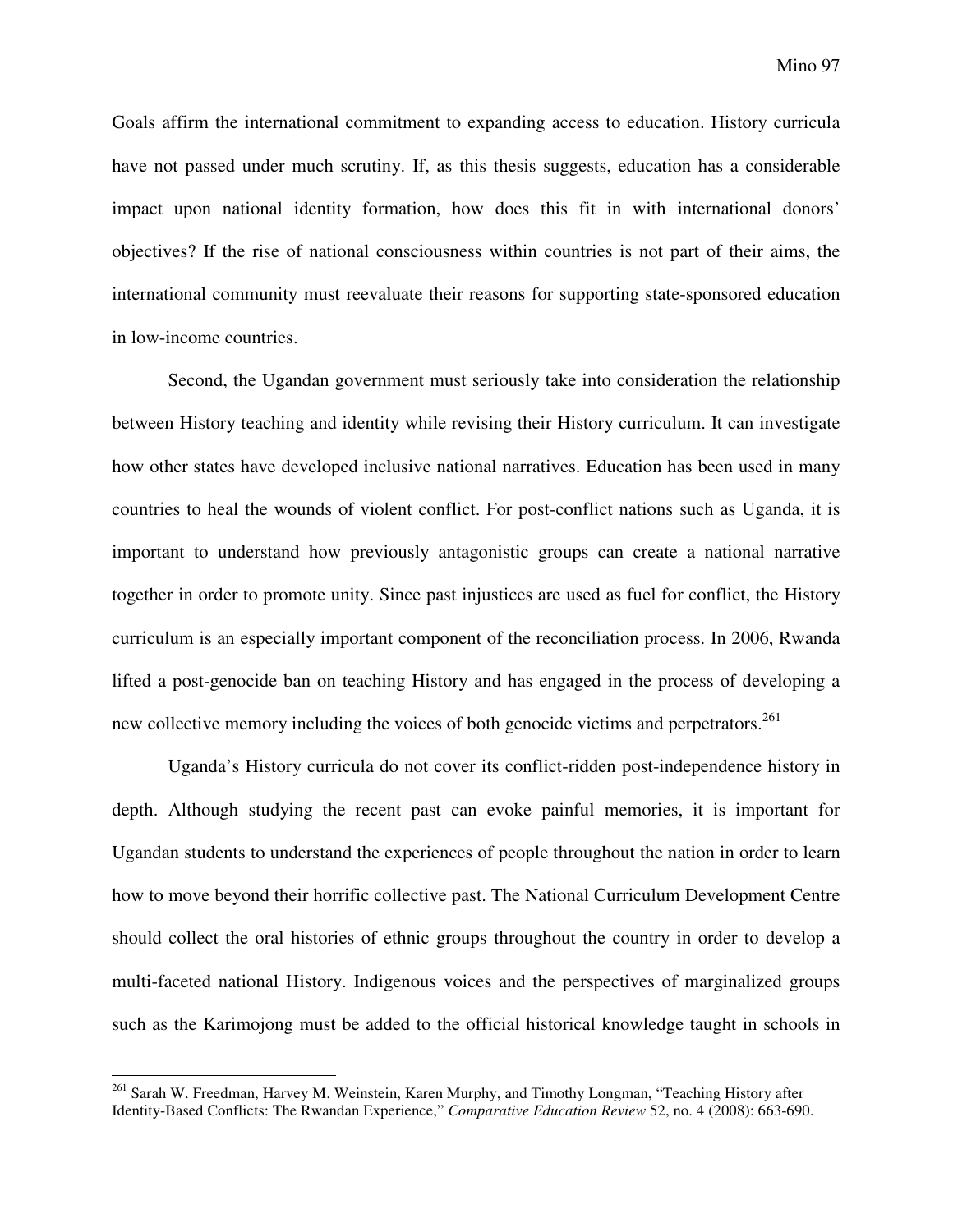order to foster greater mutual understanding among students of different ethnicities. The Ugandan government should also consider incorporating elements of traditional education into teacher's teaching methods. The instructional methods of traditional education can offer more democratic means of teaching History because of its lack of centralization and uniformity.

Third, all countries can learn from the Ugandan case because virtually all – with the exception of the United States, which has a decentralized education system – have nationallydirected education systems. The theoretical explorations of this thesis highlight the constructed nature of ethnic, national, and regional identity and the processes that created each of these identities. Ultimately, all human beings are citizens of the world, so designating the state as the generator of the national narrative and privileging the national narrative over other interpretations of the past are not fitting for building a future of global peaceful international relations. The development of national identity has helped forge unity among nationals, but it also has pitted people against each other at the global level. Education for global citizenship is increasingly being discussed in the field of education and should be considered as a preferable alternative for the future of the human family. A shift to human-centered education from nationcentered education, however, does not mean ignoring local identity and local frames of understanding. Japanese educator and philosopher Tsunesaburo Makiguchi describes the community as the site of learning to understand global citizenship: "The community, in short, is the world in miniature. If we encourage children to observe directly the complex relations between people and the land, between nature and society, they will grasp the realities of their homes, their school, the town, village or city, and will be able to understand the wider world."<sup>262</sup>

<sup>262</sup> Takehisa Tsuji, ed., *An Anthology of Tsunesaburo Makiguchi's Works* (in Japanese) (Tokyo: Daisan Bunmeisha, 1994), 40.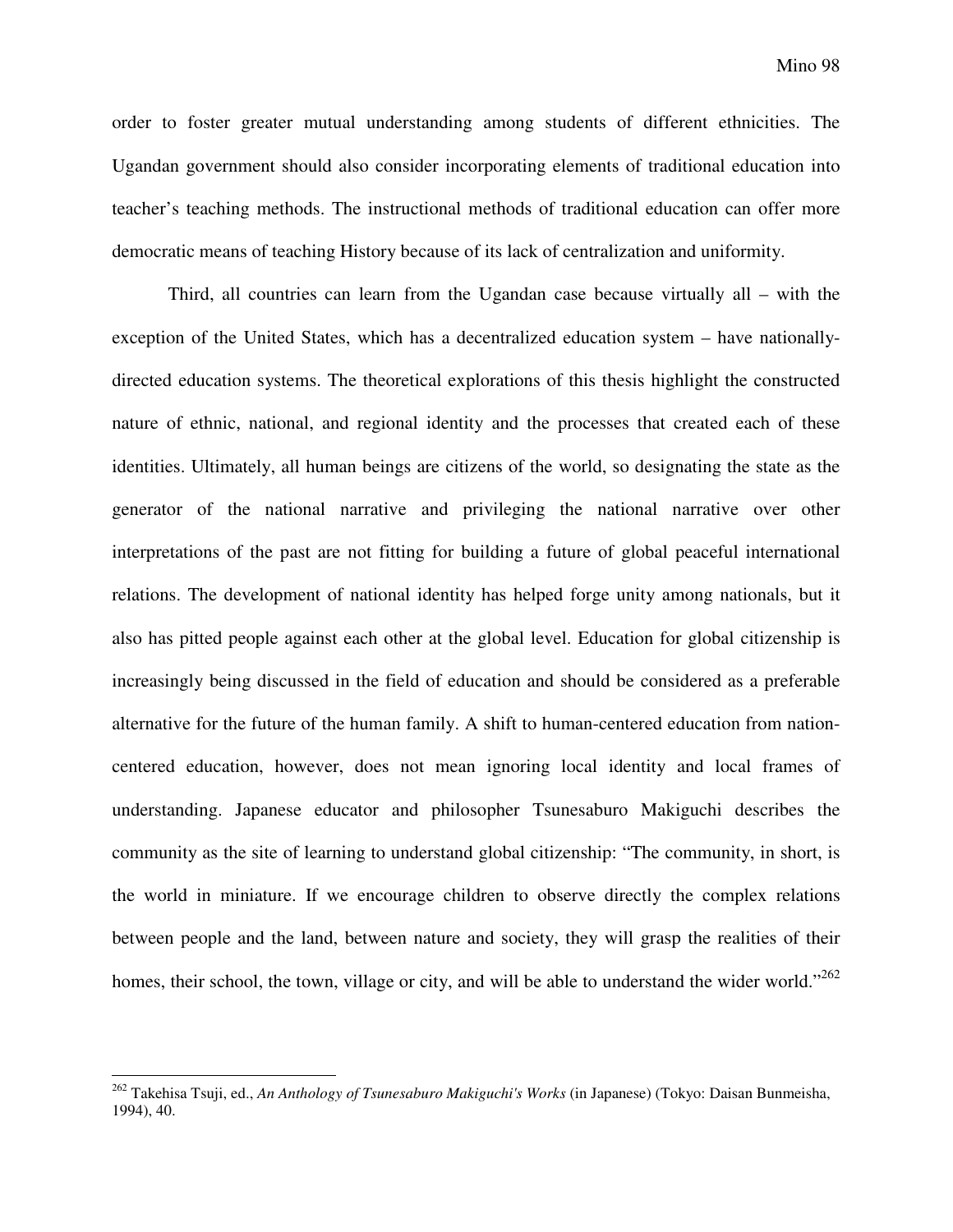Students can study local, national, regional, and international History to develop their understanding of the global community at different levels.

People can thus maintain their ties to local communities while appreciating their membership in a global community and understanding the perspectives of others. Global citizenship education also entails a global narrative of the human past. As more young people in sub-Saharan Africa attend higher levels of schooling, the lions, or those who had been previously silenced at the international level, are learning how to speak and to tell their stories to the global community. These trends will also have important implications in changing the way that people in wealthy countries view formerly colonized countries such as Uganda. The hunter can no longer bask in his glory when the lion learns to speak like the hunter. But the lion can also teach the hunter to understand the language of the lions and to interpret the past from their viewpoint. The youth of sub-Saharan Africa will rewrite the History curricula of their countries and help reclaim African voice at the world stage to assist the human community in developing an inclusive narrative of human history.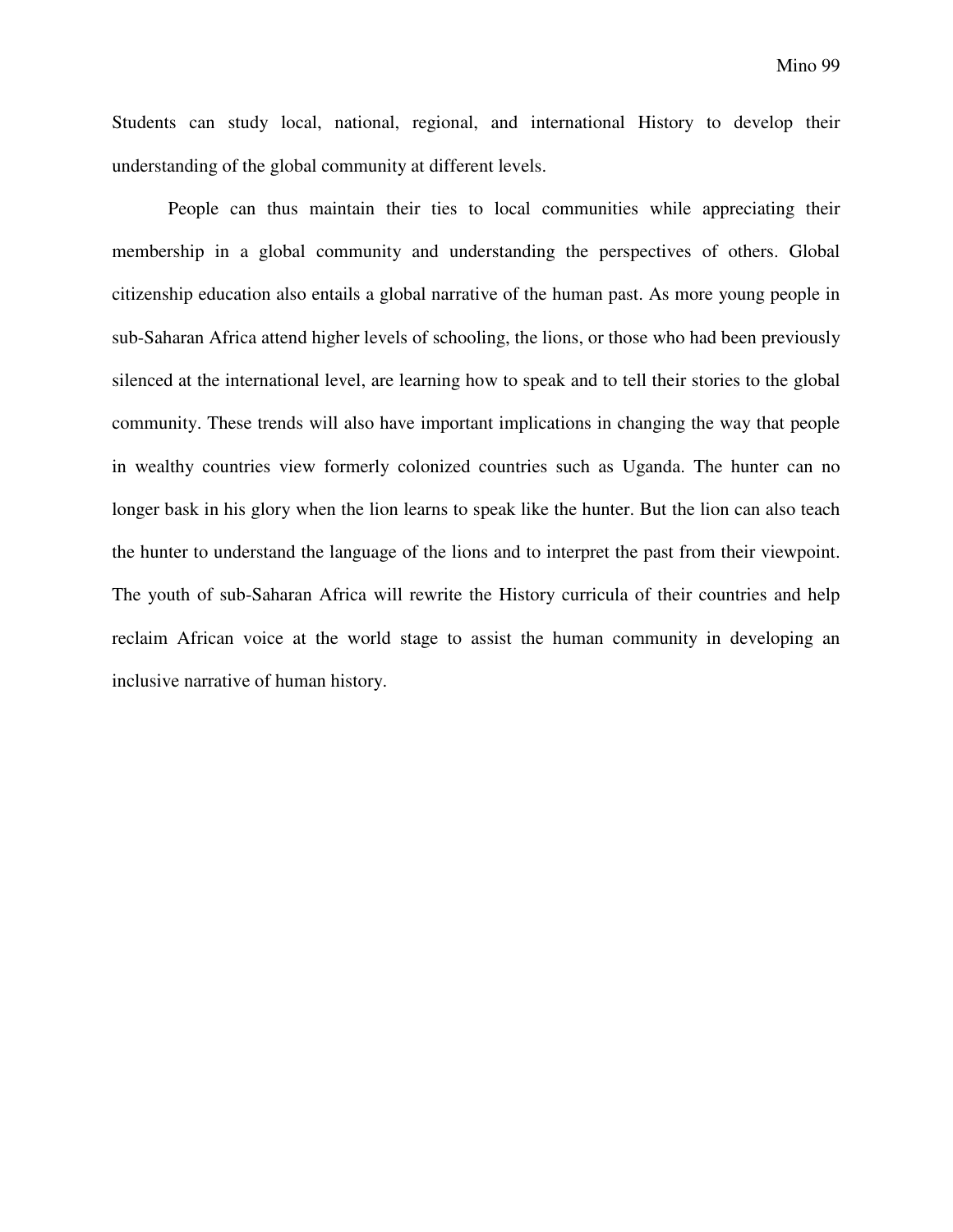## **Appendix A: Education For All Goals**

Source: UNESCO, "Education for all,"

http://www.unesco.org/new/en/education/themes/leading-the-international-agenda/education-forall/efa-goals/.

**Goal 1**: Expanding and improving comprehensive early childhood care and education, especially for the most vulnerable and disadvantaged children.

**Goal 2**: Ensuring that by 2015 all children, particularly girls, children in difficult circumstances and those belonging to ethnic minorities, have access to, and complete, free and compulsory primary education of good quality.

**Goal 3**: Ensuring that the learning needs of all young people and adults are met through equitable access to appropriate learning and life-skills programmes.

**Goal 4**: Achieving a 50 per cent improvement in levels of adult literacy by 2015, especially for women, and equitable access to basic and continuing education for all adults.

**Goal 5**: Eliminating gender disparities in primary and secondary education by 2005, and achieving gender equality in education by 2015, with a focus on ensuring girls' full and equal access to and achievement in basic education of good quality.

**Goal 6**: Improving all aspects of the quality of education and ensuring excellence of all so that recognized and measurable learning outcomes are achieved by all, especially in literacy, numeracy and essential life skills.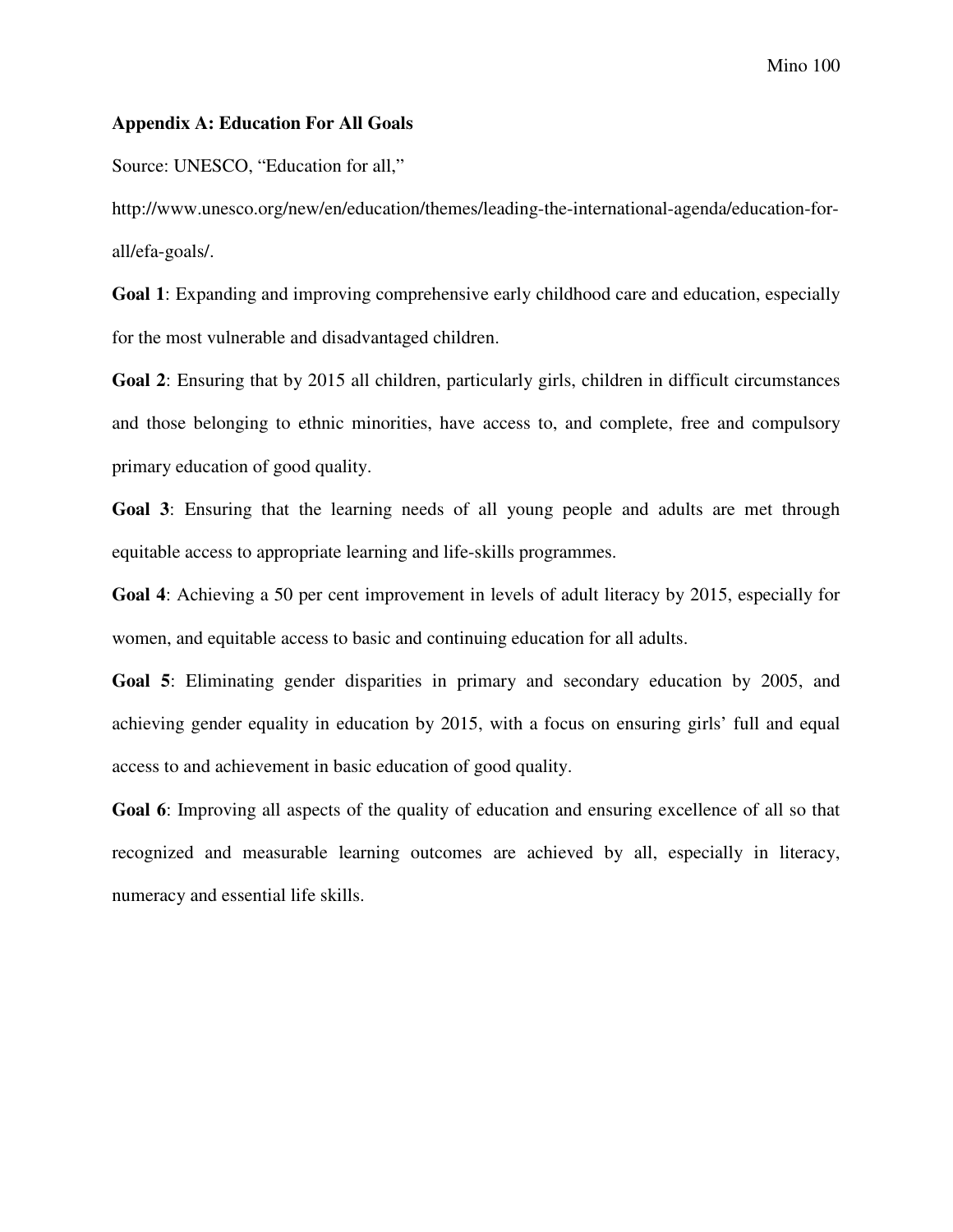# **Appendix B: Map of East African Community**

Source: "An East African Federation: Big ambitions, big question-marks," *The Economist*, September 3, 2009, http://www.economist.com/node/14376512?story\_id=E1\_TQPSGVTN.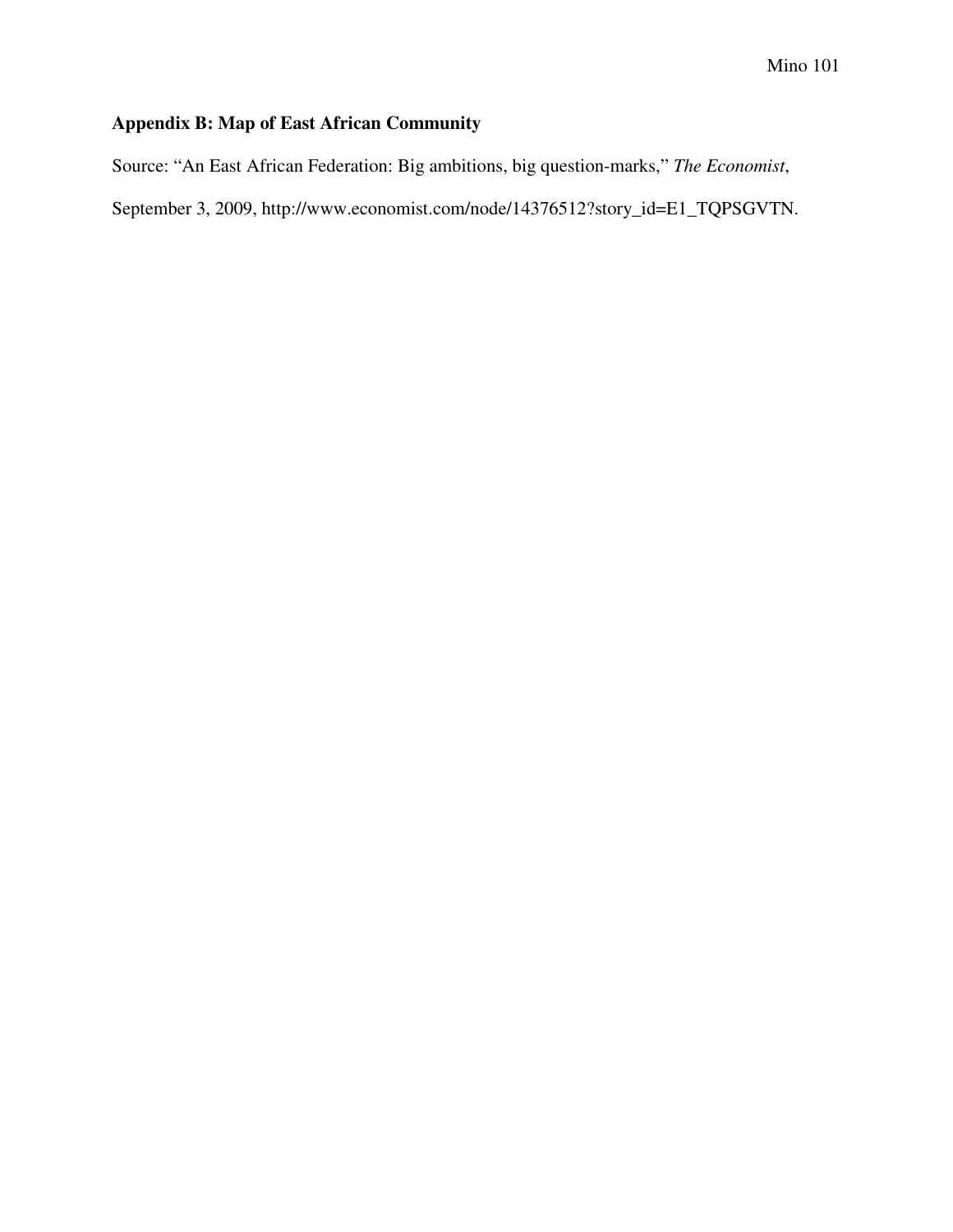# **Appendix C: Map of Uganda with Major Ethnic Groups**

Source: Reliefweb, "Ethnographic Uganda," http://reliefweb.int/node/19286.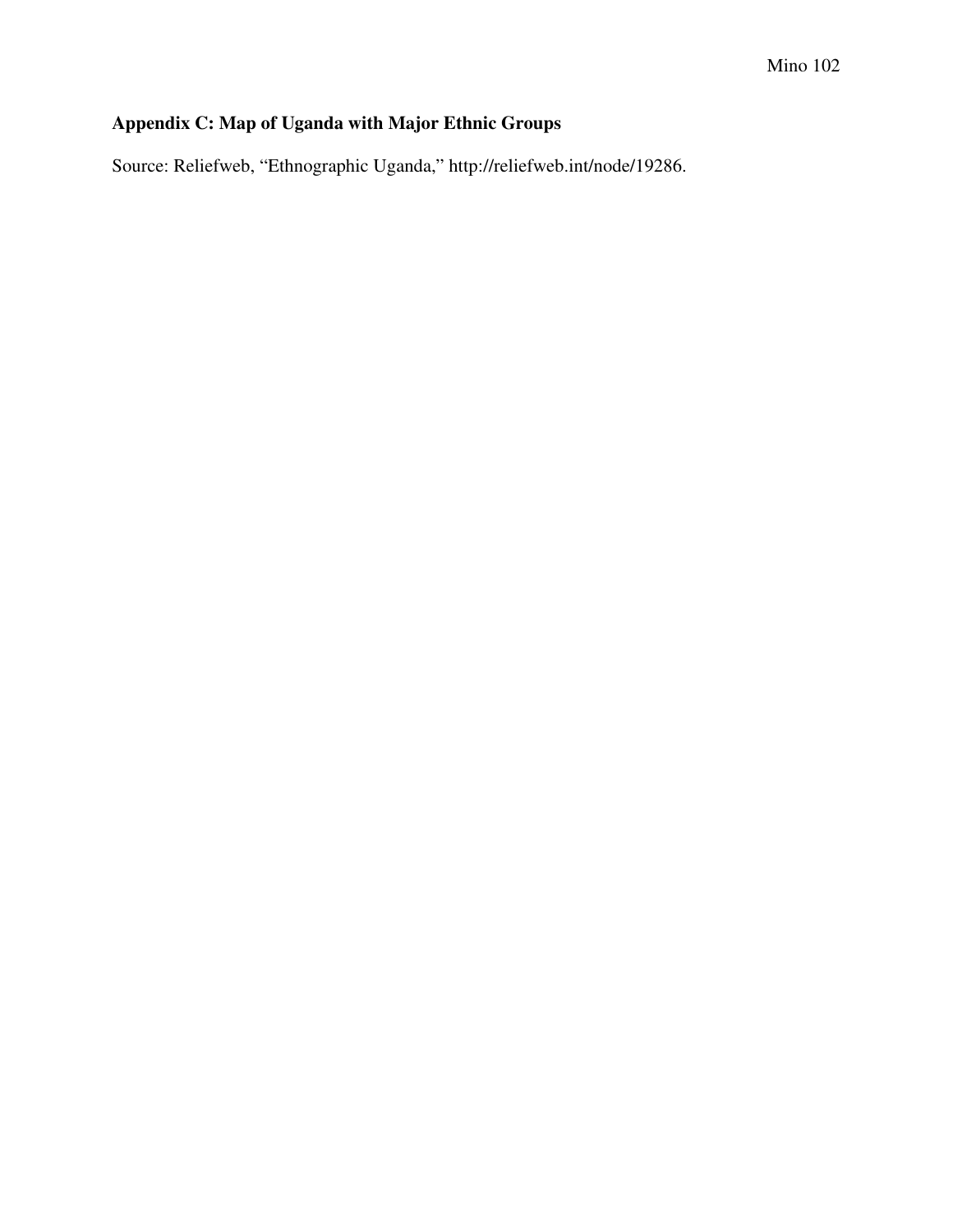Mino 103

# **Appendix D: Curricular Objectives for Social Studies and History Education in Uganda**

I. Objectives for Social Studies - Primary 4 to 7 (Source: SST Curriculum Specialist)

1. To help learners to understand forces that have shaped their society.

2. To understand the social and physical environment factors that shape the world in which pupils live.

3. To foster an awareness of the cultural and physical rich heritage of their country and region.

4. To develop an appreciation of the different cultural identities of the people of Uganda.

5. To develop an understanding of the relationships among institutions in their complex society.

6. To develop an understanding of the relationship among the people, natural resources and the quality of life of people lead.

7. To develop awareness of injustices and hypocrisies in society and the necessary safeguards to resist them.

8. To understand and appreciate the rule of law.

9. To develop ability to read and interpret sources of information: from textbooks, charts, tables, and graphic materials.

10. To develop skills of forming generations and hypothesis from collected data.

II. Objectives of History - Senior 1 to 4 (Source: History Curriculum Specialist)

1. To promote understanding and appreciation of the value of national Unity, patriotism and cultural heritage in East Africa and Africa in general.

2. To help learners develop the ability to weigh information and make judgments on historical events.

3. To help learners develop and practice skills of gathering information and express historical ideas in a coherent and logical manner.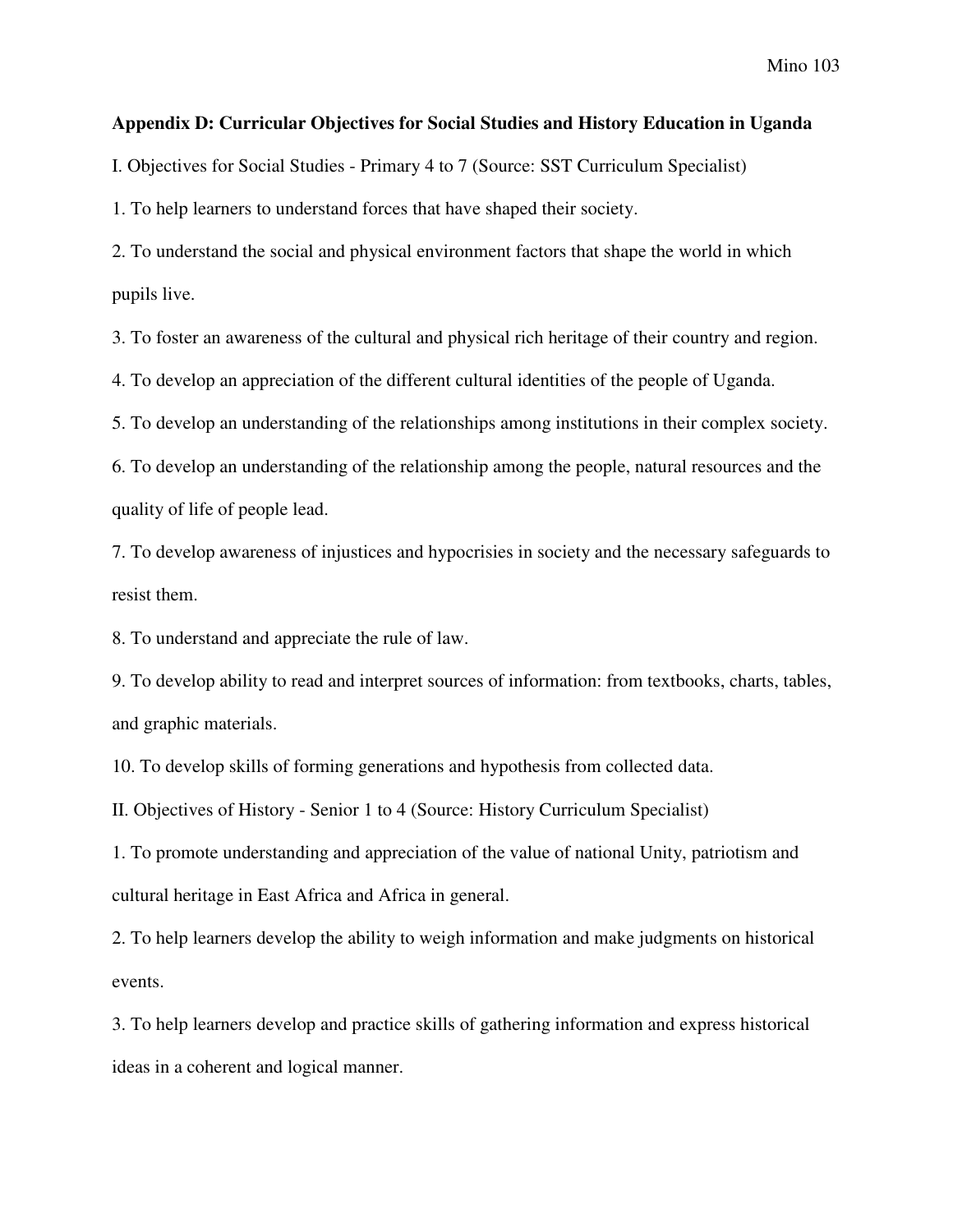4. To broaden the learners understanding of the social, political and economic developments in different regions of Africa.

5. To promote scientific, technical, cultural knowledge, skills and attitudes needed to promote development in Uganda.

6. To inculcate a sense of service, duty and leadership for participation in civic, social and national affairs through group activities in Educational institutions and the community.

7. To instill moral, ethical and spiritual values in the individual to develop self discipline, integrity, tolerance and sense of leadership.

8. To eradicate illiteracy and to equip the individual with basic skills and knowledge of history to exploit the environment for development.

9. To contribute to the building of an integrated, self-sustaining and independent national economy.

10. To lay a foundation for further studies.

III. Objectives of History education - Senior 5 to 6 (Source: History Curriculum Specialist)

1. To broaden the learners understanding of the political, social and economic development of African history from the earliest times to present.

2. To stimulate thought and discussion by use of historical case studies.

3. To help students develop ability to relate historical events to the present situation.

4. To prepare learners for career professional growth as lawyers, teachers, community development officers etc.

5. To prepare learners for further studies as undergraduate students, diploma courses among others.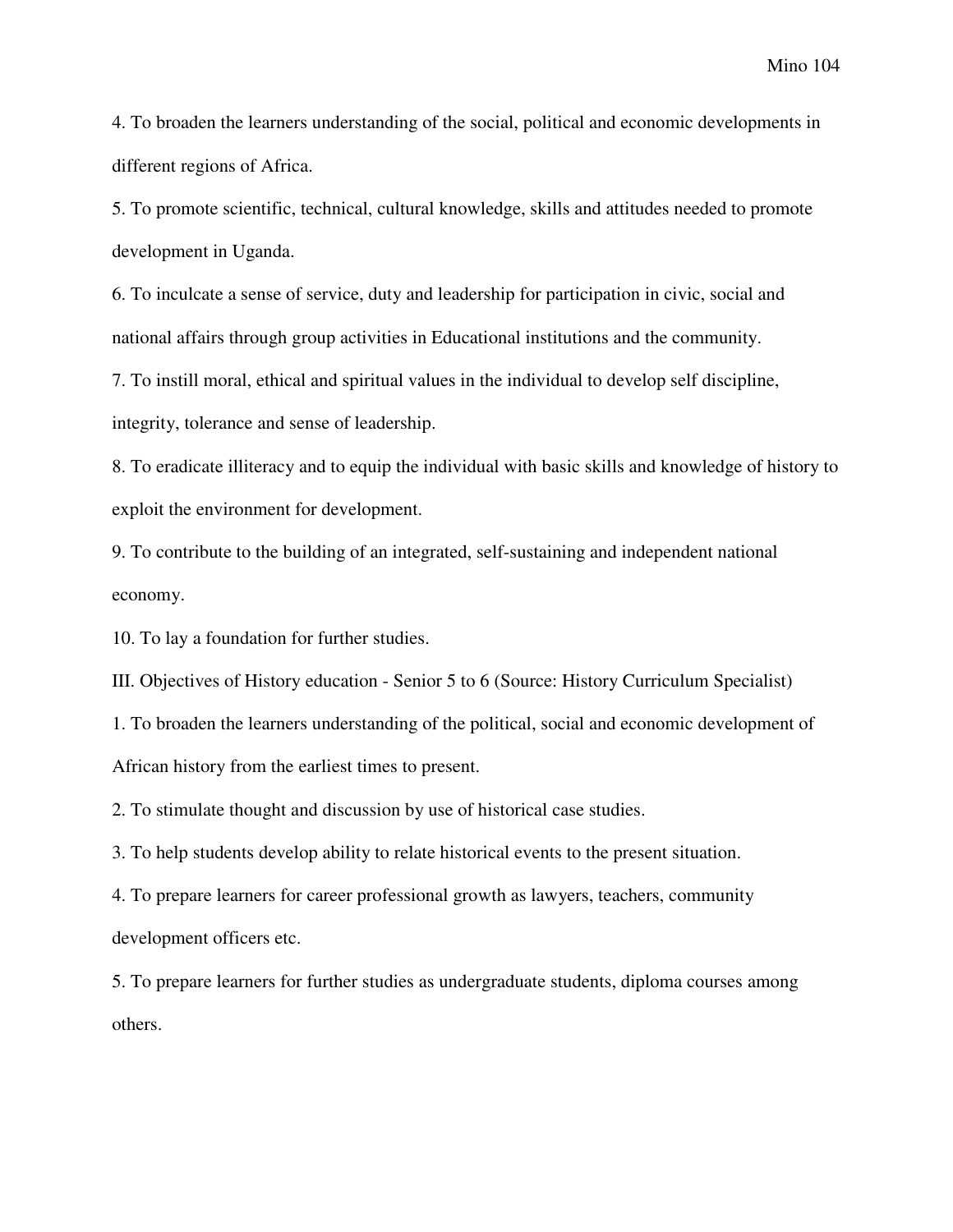6. To impart and promote a sense of self-discipline, ethical and spiritual values, personal responsibility and initiatives.

7. To encourage historical research and use of a wide variety of source of historical materials.

8. To enable the individual to acquire and develop knowledge and understanding of emerging needs of social and the economy of the world.

9. To instill and promote the national unity and an understanding of social and civic responsibilities.

10. To understand and appreciate the cultural heritage of Uganda and rest of the world.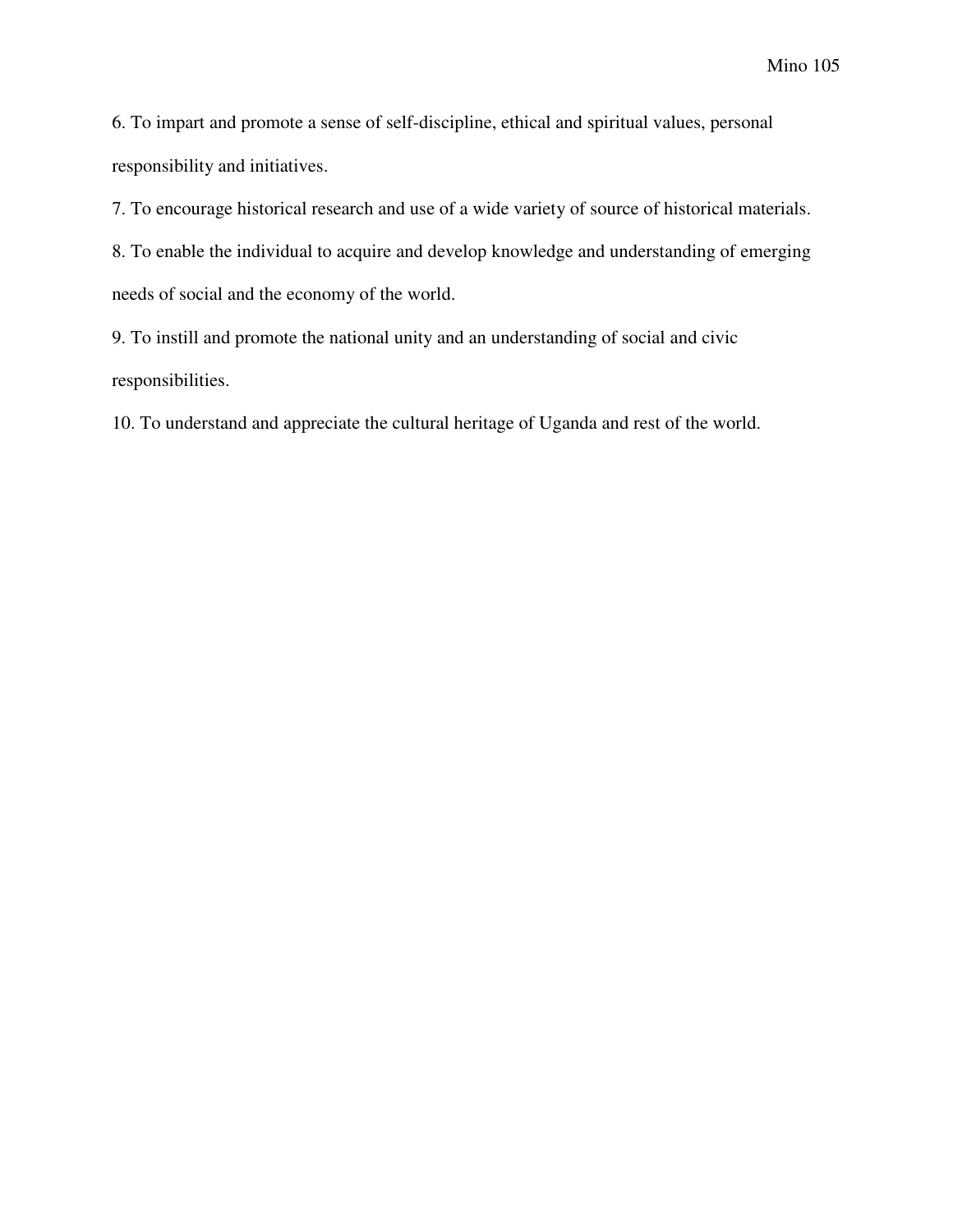# **Appendix E: Syllabi for Social Studies (Primary 4 to Primary 7)**

Source: P4 SST Teacher, telephone interview with author, March 18, 2011.

I. Primary 4 - District

1<sup>st</sup> term: 1) geography of district 2) physical features in district

 $2<sup>nd</sup>$  term: 1) vegetation of district 2) people of district

 $3<sup>rd</sup>$  term: 1) leadership in district (different positions in local government) 2) how to meet people's needs in the district

II. Primary 5 - Uganda

1<sup>st</sup> term: 1) location of Uganda 2) physical features of Uganda 3) climate of Uganda 4) vegetation of Uganda

 $2<sup>nd</sup>$  term: 1) people of precolonial Uganda 2) foreign influence in Uganda 3) how Uganda became a nation (before independence)

 $3<sup>rd</sup>$  term: 1) the road to independence 2) Uganda as an independent country 3) government of Uganda 4) people, tribes, and distribution, and their relationship to economy, planning, and development

III. Primary 6 – East Africa

1<sup>st</sup> term: 1) location and physical features of East Africa (Uganda, Kenya, and Tanzania) 2) vegetation 3) climate of East Africa

 $2<sup>nd</sup>$  term: 1) people of East Africa 2) population change and distribution in E. Africa 3) foreign influence in East Africa

 $3<sup>rd</sup>$  term: 1) establishment of colonial rule in East Africa 2) development of social services in East Africa

IV. Primary 7 - Africa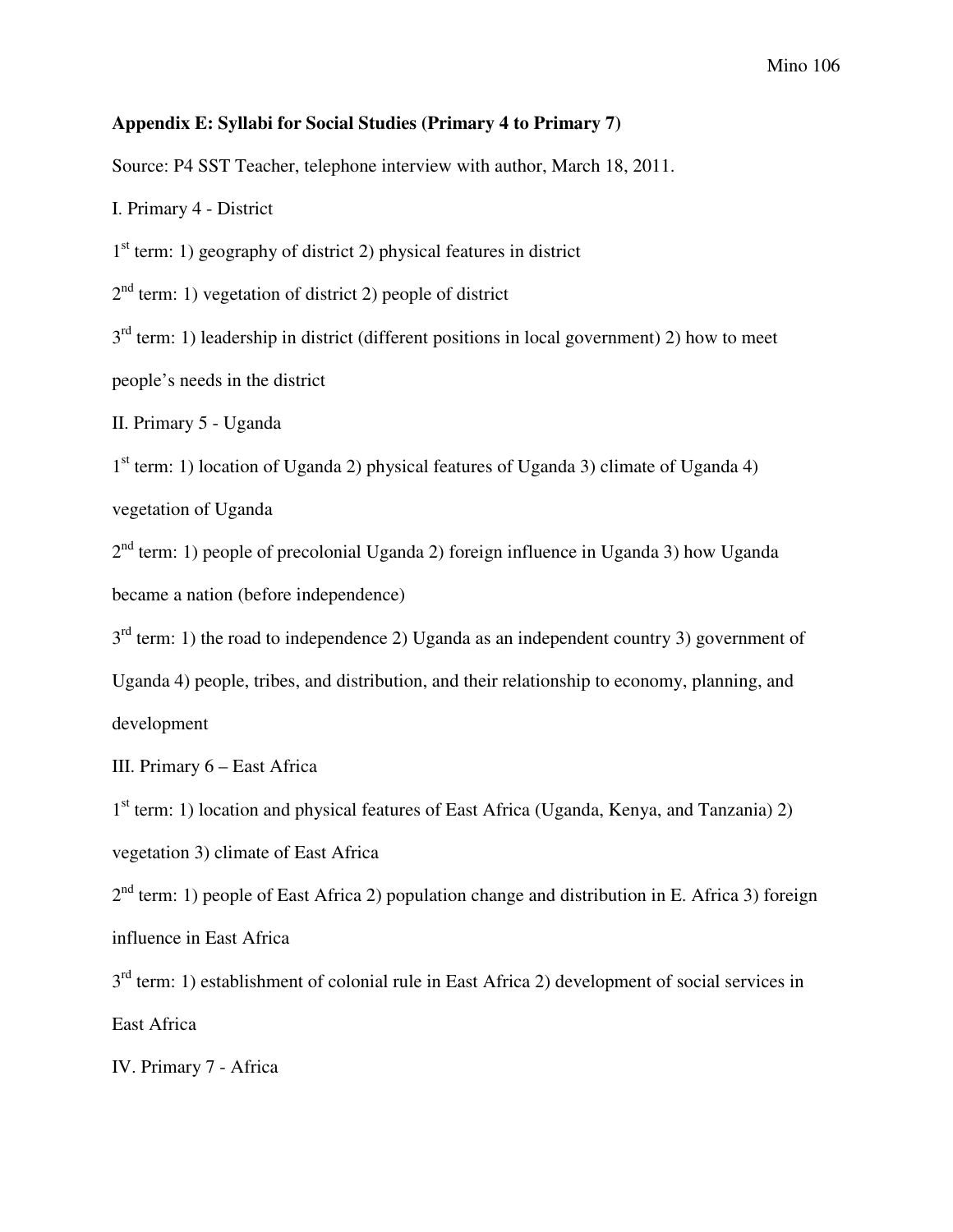1<sup>st</sup> term: 1) location and physical features of Africa 2) natural vegetation of Africa 3) climate of Africa

 $2<sup>nd</sup>$  term: 1) people of Africa 2) foreign influence on African continent 3) post-independence

Africa

 $3<sup>rd</sup>$  term: 1) neocolonialism 2) African economic development (mining, agriculture)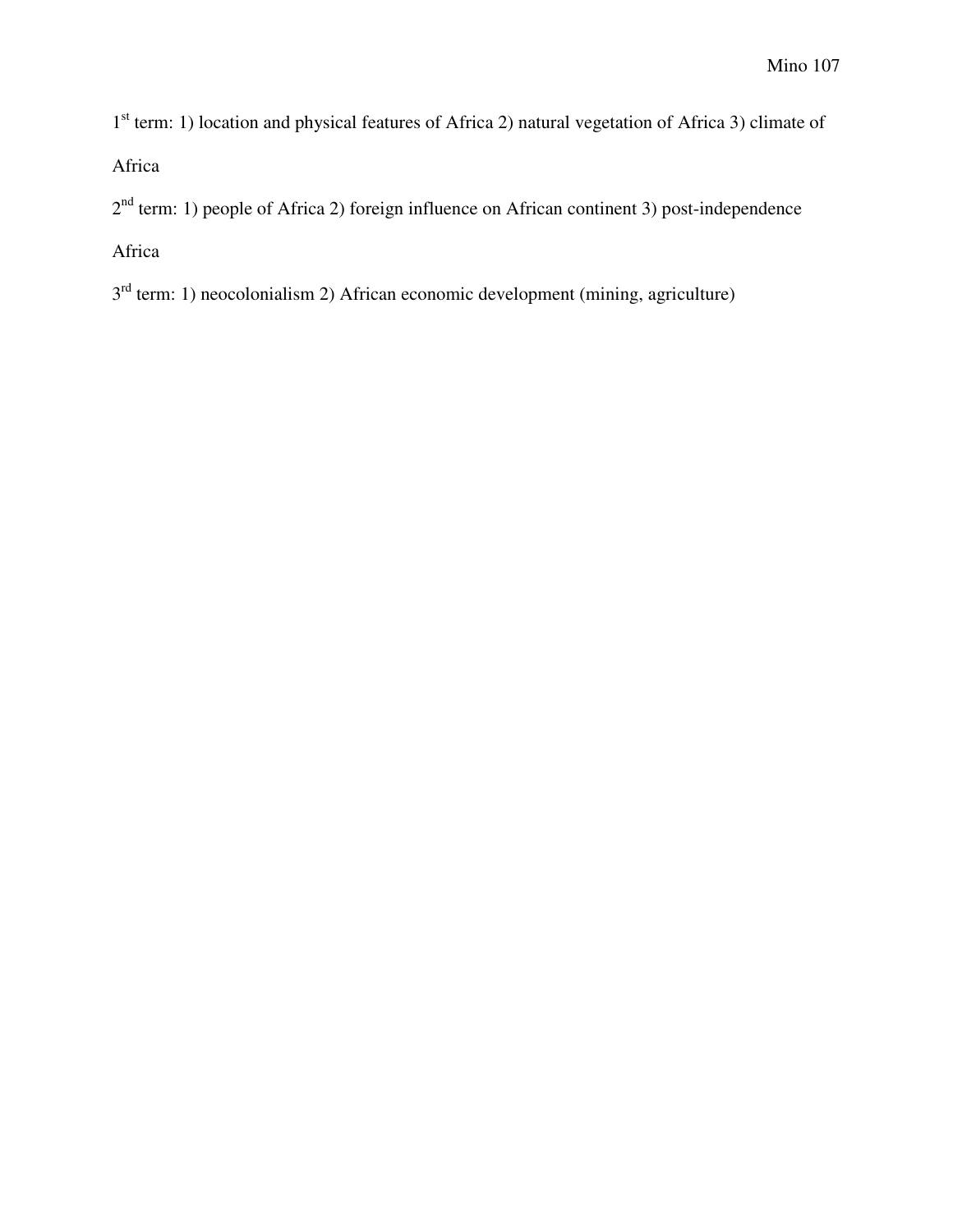## Bibliography

Acholi man. Telephone interview with author. January 10, 2011.

Acholi woman. Telephone interview by author. January 8, 2011.

- "Advisory committee on native education in the British tropical African dependencies." In *Education Policy in British Tropical Africa*, 3-8. London: His Majesty's Stationery Office, 1925.
- African Union. *Constitutive Act of the African Union*. 11 July 2000.
- Afrobarometer. "Summary of Results: Round 4.5 (2) Afrobarometer Pre-election survey in Uganda 2011."

http://www.afrobarometer.org/index.php?option=com\_docman&task=doc\_download&gid=77 4.

Akugizibwe, Solomon. "Religious Studies Education Becomes Political Hotbed," *UGPulse*, June 21, 2008,

 http://www.ugpulse.com/articles/daily/Government.asp?about=Religious+Studies+Education + Becomes+Political+Hotbed&ID=932.

- Anderson, Benedict. *Imagined Communities*. New York: Verso, 1983.
- Andrzejewski, Julie, and John Alessio. "Education for Global Citizenship and Social Responsibility." *Progressive Perspectives* 1, no. 2 (1999). http://www.uvm.edu/~dewey/monographs/glomono.html.
- "An East African Federation: Big ambitions, big question-marks," *The Economist*, September 3, 2009.

Anena, Harriet. "Acholi Traditional Dance Attire Faces Extinction," *The Monitor***,** June 26, 2009.

Bear, Charla. "American Indian Boarding Schools Haunt Many," *National Public Radio*, May 12, 2008, http://www.npr.org/templates/story/story.php?storyId=16516865.

http://www.coe.int/t/dg4/education/historyteaching/default\_EN.asp?.

- Berman, Bruce J. "Ethnicity, Patronage and the African State: The Politics of Uncivil Nationalism." *African Affairs* 97, no.388 (1998): 305-341.
- Bernard, H. *Education and the French Revolution*. Cambridge: Cambridge University Press, 1969.
- Blackburn, Gilmer W. *Education in the Third Reich: a study of race and history in Nazi textbooks*. New York: SUNY Press, 1985.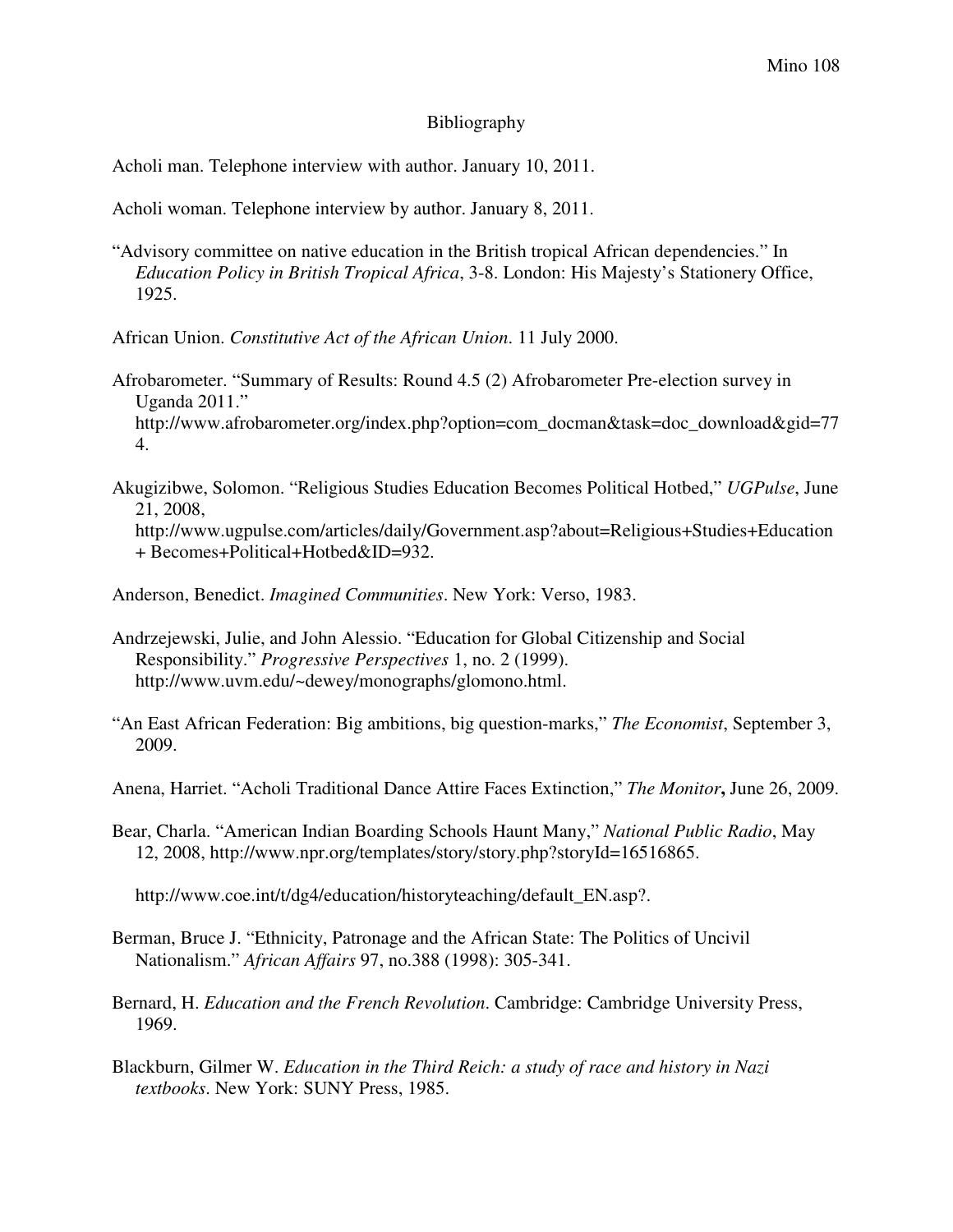- Blommaert, Jan. "Language and Nationalism: Comparing Flanders and Tanzania." *Nations and Nationalism* 2, no.2 (1996): 235–256.
- Blommaert, Jan. "The debate is closed." In *Language Ideological Debates*, edited by Jan Blommaert, 425-438. New York: Mouton de Gruyter, 1999.
- Boli, John, and George M. Thomas, eds. *Constructing world culture: international nongovernmental organizations since 1875*. Stanford, CA: Stanford University Press, 1999.
- Boli-Bennett, John, and John Meyer. "The Ideology of Childhood and the State: Rules Distinguishing Children in National Constitutions, 1870-1970." *American Sociological Review* 43, no. 6 (1978): 797-812.
- Bouckaert, Peter. *Hostile to Democracy: The Movement System and Political Repression in Uganda*. New York: Human Rights Watch, 1999.
- Bratton, Michael, and Nicolas Van de Walle. "Neopatrimonial Regimes and Political Transitions in Africa." *World Politics* 46, no. 4 (1994): 453-489.
- Bulwer-Lytton, Edward. "Act II. Scene II." In *Richelieu; Or the Conspiracy: A Play in Five Acts*. London: Saunders and Otley, 1839.
- Businge, Conan. "Karimojong exhume pen to foster development," *New Vision*, January 15, 2008, http://www.newvision.co.ug/D/9/35/606778.
- Callero, Peter L. "Role-Identity Salience." *Social Psychology Quarterly* 48 (1985): 203-14.
- Carnoy, Martin, and Joel Samoff. *Education and Social Transition in the Third World*. Princeton, NJ: Princeton University Press, 1990.
- Chomsky, Noam. *Chomsky on Miseducation*. Lanham, MD: Rowman and Littlefield, 2000.
- Clapham, Christopher. *Third World Politics: An Introduction*. Madison, WI: University of Wisconsin Press, 1985.
- Cogan, John J. "Civic Education in the United States: A Brief History." *International Journal of Social Education* 14, no. 1 (1999): 52-64.
- Cohen, Abner. *Custom and Politics in Urban Africa: A Study of Hausa Migrants in a Yoruba Town*. London: Routledge & Kegan Paul, 1969.
- Cole, Elizabeth A. "Introduction: Reconciliation and History Education." In *Teaching the Violent Past*, edited by Elizabeth A. Cole, 1-28. Lanham, MD: Rowman & Littlefield, 2007.
- Cole, Elizabeth A. ed. *Teaching the Violent Past*. Lanham, MD: Rowman & Littlefield, 2007.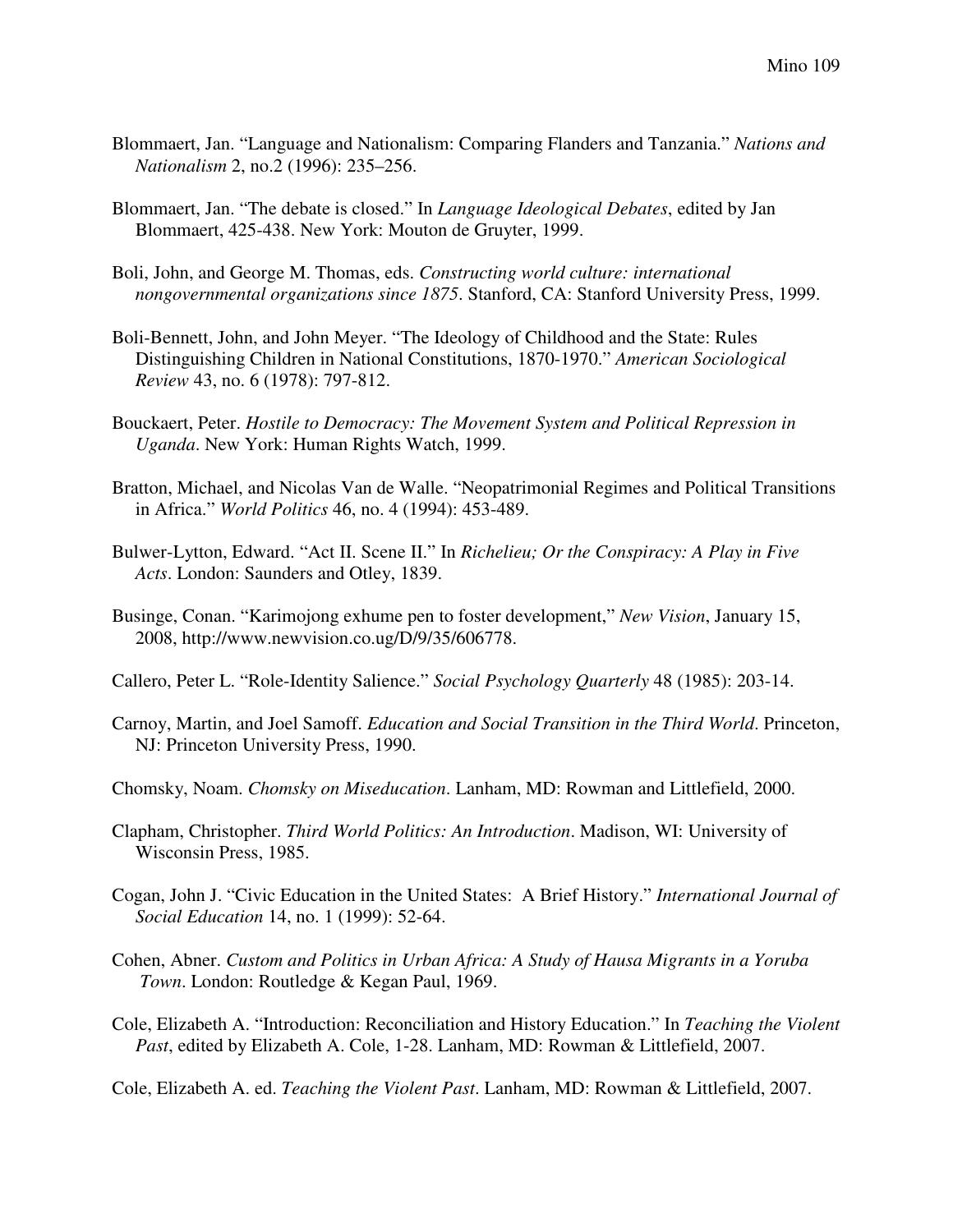*Constitution of Uganda, 1995*. http://www.ugandaembassy.com/Constitution\_of\_Uganda.pdf.

Council of Europe. "Education and Languages: History Teaching." January 17, 2011.

- Court, David. "The Education System as a Response to Inequality." In *Politics and Public Policy in Kenya and Tanzania*, edited by Joel D. Barkan, 661-90. New York: Praeger, 1984.
- Cruz, Nicole Santa. "Arizona bill targeting ethnic studies signed into law," *Los Angeles Times*, May 12, 2010, http://articles.latimes.com/2010/may/12/nation/la-na-ethnic-studies-20100512**.**
- Cummings, William. *Education and Equality in Japan*. Princeton, NJ: Princeton University Press, 1980).
- Cwa, Kabaka Daudi. "Obuyigirize, Obulabufu n'Okwezaya mu Buganda." In *Kabaka Daudi Cwa, Obulamu, Omulembe n'Ebirowoozo Bye,* edited by M. Kaizi. Kampala: Baganda C. S. Press, 1947.
- Daul, Robert. *Polyarchy.* New Haven, CT: Yale University, 1971.
- Daumerie, Beatrice, and Elizabeth Leahy Madsen. "The Effects of a Very Young Age Structure in Uganda." *Population Action International* (2010). http://www.populationaction.org/Publications/Reports/The Shape of Things to Come Uga nda/SOTC\_Uganda.pdf.
- Dinwiddy, Hugh, and Michael Twaddle. "The crisis at Makerere." In *Uganda Now*, edited by Holger Hansen and Michael Twaddle: 195-204. Athens, OH: Ohio University Press, 1988.
- Dorschner, Jon, and Thomas Sherlock. "The Role of History Textbooks in Shaping Collective Identities in India and Pakistan." In *Teaching the Violent Past*, edited by Elizabeth A. Cole, 275-316. Lanham, MD: Rowman & Littlefield, 2007.
- East African Community Portal. "History of the EAC." May 2010. http://www.eac.int/about eac/eac-history.html.
- Ehret, Christoper. *The Civilizations of Africa: A History to 1900*. Charlottesville, VA: University Press of Virginia, 2002.
- Erikson, Erik. *Identity: Youth and Crisis*. New York: W. W. Norton & Company, 1968.
- Fallers, Lloyd A. "Ideology and Culture in Uganda Nationalism." *American Anthropologist, New Series* 63, no. 4 (1961): 677-686.
- Fiala, Robert, and Audri Gordon Lanford. "Educational Ideology and the World Educational Revolution, 1950-1970." *Comparative Education Review* 31, no. 3 (1987): 315-332.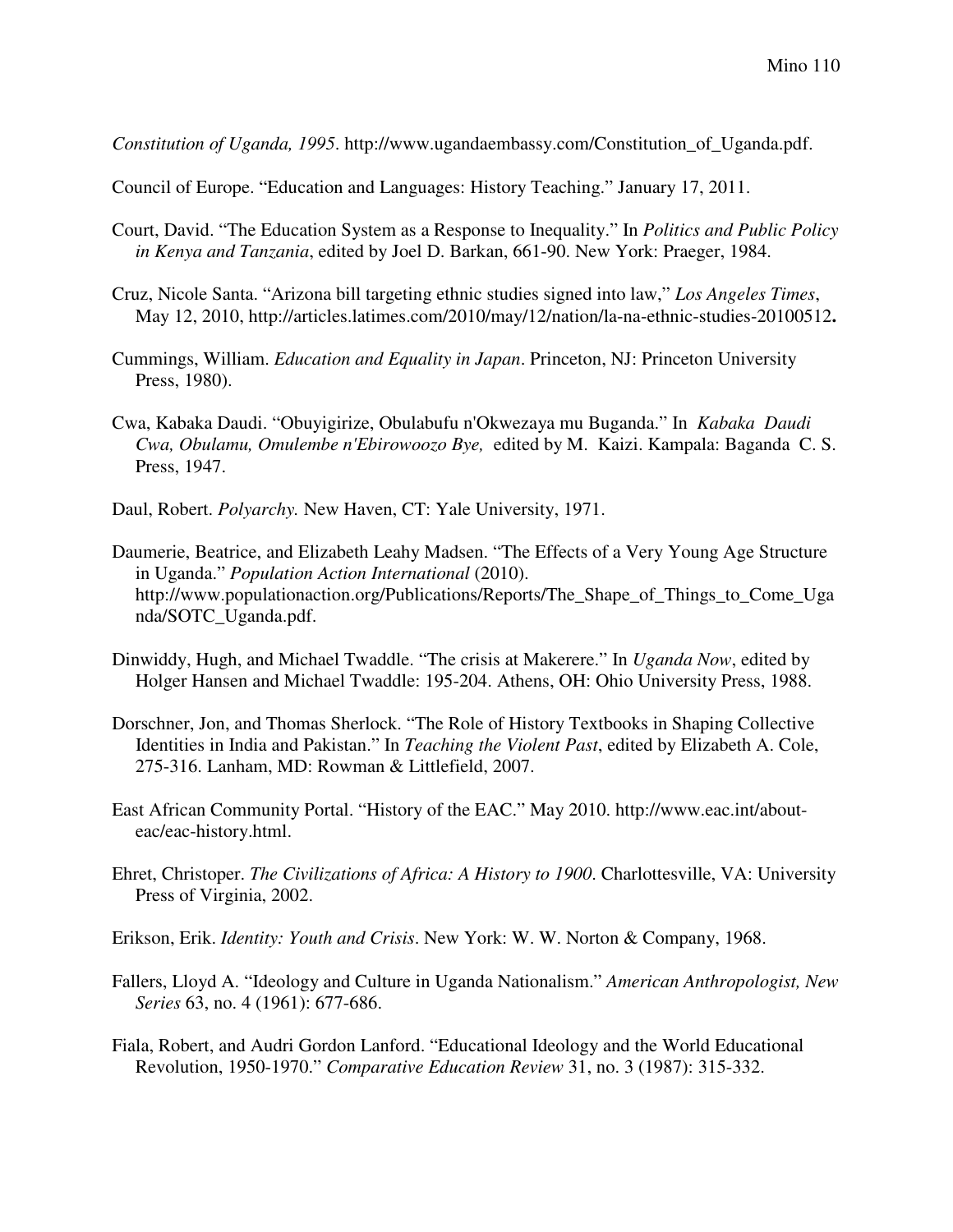- Fiess, Norbert, and Daniel Lederman. "Mexican Corn: The Effects of NAFTA." The World Bank Group. http://siteresources.worldbank.org/INTRANETTRADE/Resources/Pubs/TradeNote18.pdf.
- Fischer, Lynn F. "Student Orientations Toward Nation-Building in Ghana." In *Values, Identities, and National Integration*, edited by John Paden, 271-84. Evanston, IL: Northwestern University Press, 1980.
- Flint, John. "Planned Decolonization and Its Failure in British Africa." *African Affairs* 82, no. 328 (1983): 389-411.
- Forum for African Women Educationalists Program Coordinator for Karamoja. Telephone interview by author. March 6, 2011.
- Foucault, Michel. *Power/Knowledge: selected interviews and other writings, 1972-1977*, edited by Colin Gordon. New York: Pantheon Books, 1980.
- Freedman, Sarah W., Harvey M. Weinstein, Karen Murphy, and Timothy Longman. "Teaching History after Identity-Based Conflicts: The Rwandan Experience." *Comparative Education Review* 52, no. 4 (2008): 663-690.
- Fuller, Thomas. "British Images and Attitudes in Colonial Uganda." *Historian* 38, no. 2 (1976): 305-318.
- Furley, Oliver. "Education in post-independent Uganda: change amidst strife." In *Uganda Now*, edited by Holger Hansen and Michael Twaddle, 175-194. Athens, OH: Ohio University Press, 1988.
- Geertz, Clifford, ed. *Old Societies and New States: The Quest for Modernity in Africa and Asia* New York: The Free Press, 1967.
- Gellner, Earnest. *Nations and Nationalism*. Ithaca, NY: Cornell University Press, 1983.
- Gibson, James L. "Do Strong Group Identities Fuel Intolerance? Evidence from the South African Case." *Political Psychology* 27, no. 5 (2006): 665-705.
- Green, Andy. *Education, Globalization and the Nation State*. London: MacMillan, 1997.
- Guweddeko, Fred. "Rejected then taken in by dad; a timeline," *The Monitor*, August 18, 2003, http://www.monitor.co.ug/SpecialReports/Amin/-/859112/859962/-/s8xlyjz/-/index.html.
- Hindmarsh, Roland. "Uganda." In *Church, State, and Education in Africa*, edited by David G. Scanlon, 135-164. New York: Teachers College Press, 1966.

Hintjens, Helen. "Post-genocide identity politics in Rwanda," *Ethnicities* 8, no. 1 (2005): 5-41.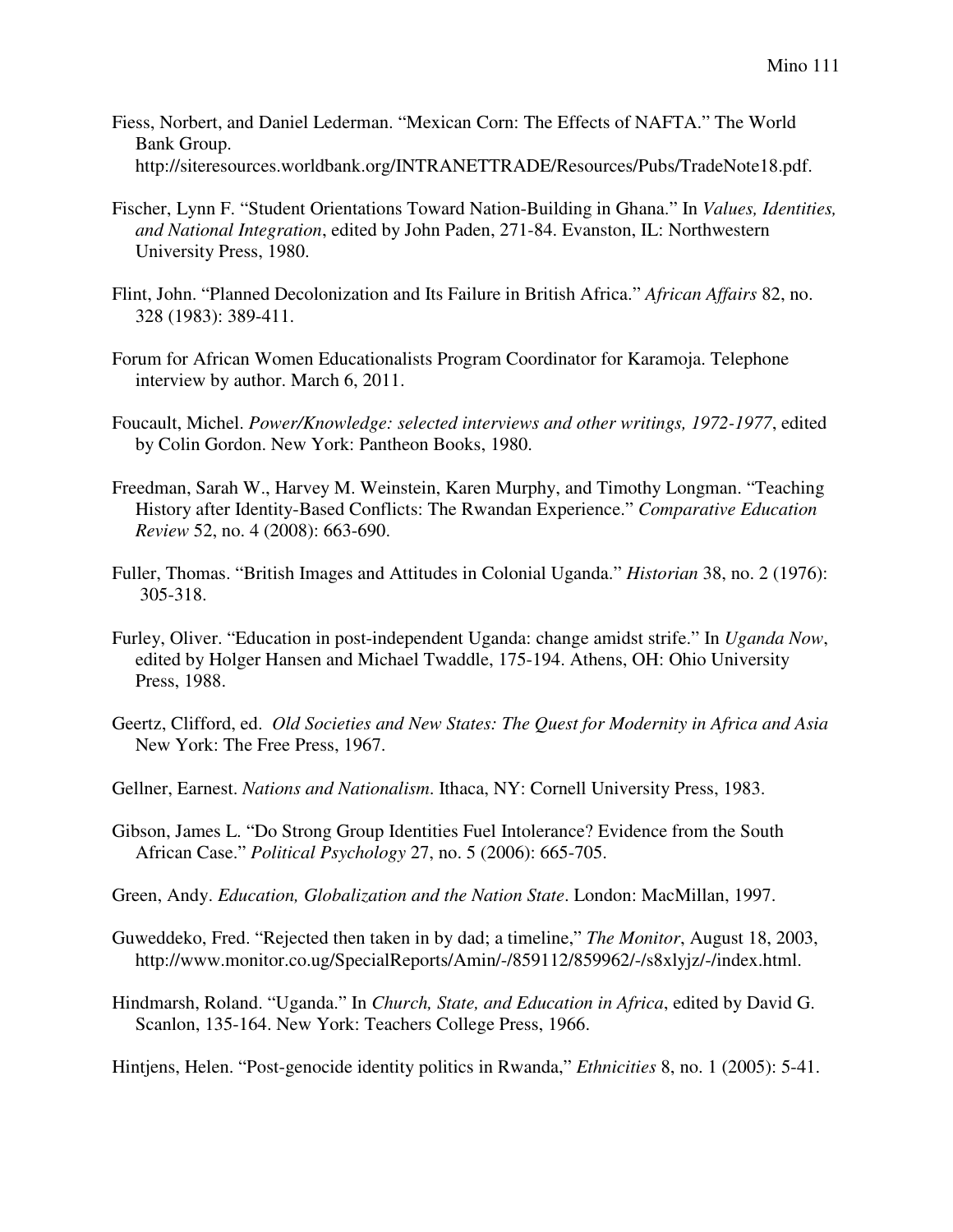- History Curriculum Specialist for National Curriculum Development Center of Ministry of Education and Sports. Telephone interview by author. December 17, 2010.
- Hobsbawm, Eric. *Age of Capital 1845-1875*. London: Abacus, 1977.
- Horowitz, Donald L. "Democracy in Divided Societies." *Journal of Democracy* 4, no. 4 (1993): 18-38.
- Horowitz, Donald L. *Ethnic Groups in Conflict*. Los Angeles, University of California Press, 1985.
- "Idi Amin in quotes," *BBC News*, August 16, 2003, http://news.bbc.co.uk/2/hi/africa/3082349.stm.
- Ikeda, Daisaku. *Thoughts on Education for Global Citizenship*. Teachers College, Columbia University, New York. 13 June 1996. http://mod.daisakuikeda.org/sub/resources/works/lect/lect-08.html.
- Ingham, Kenneth. *Obote: A political biography*. New York: Psychology Press, 1994.
- Jackson, Robert H., and Carl G. Rosberg. "Why Africa's Weak States Persist: The Empirical and the Juridical in Statehood." *World Politics* 35, no. 1 (1982): 1-24.
- Kakwa man. Telephone interview with author. January 8, 2011.
- Kalyegira, Timothy. "The Uganda Almanac." 1997. http://www.ugandarecord.co.ug/index.php?ts=ugandan%20history&icon=46.
- Kasfir, Nelson. "Guerrillas and civilian participation: the National Resistance Army in Uganda, 1981–86." *The Journal of Modern African Studies* 43, no. 2 (2005): 271–296.
- Kasfir, Nelson. "'Movement' Democracy, Legitimacy and Power in Uganda." In *No Party Democracy in Uganda: Myths and Realities*, edited by Justus Mugaju and J. Oloka-Onyango, 60-78. Kampala, Uganda: Fountain Publishers, 2000.
- Kasfir, Nelson. *The Shrinking Political Arena: Participation and Ethnicity in African Politics, with a Case Study of Uganda*. Los Angeles, University of California Press, 1976.
- Kasooha, Ismael. "Government to reintroduce Senior six chakamchaka," *New Vision*, August 9, 2009.

Kauzya, John-Mary. Telephone interview by author. March 25, 2011.

Kitson, Alison. "History Teaching and Reconciliation in Northern Ireland." In *Teaching the Violent Past*, edited by Elizabeth A. Cole, 123-154. Lanham, MD: Rowman & Littlefield, 2007.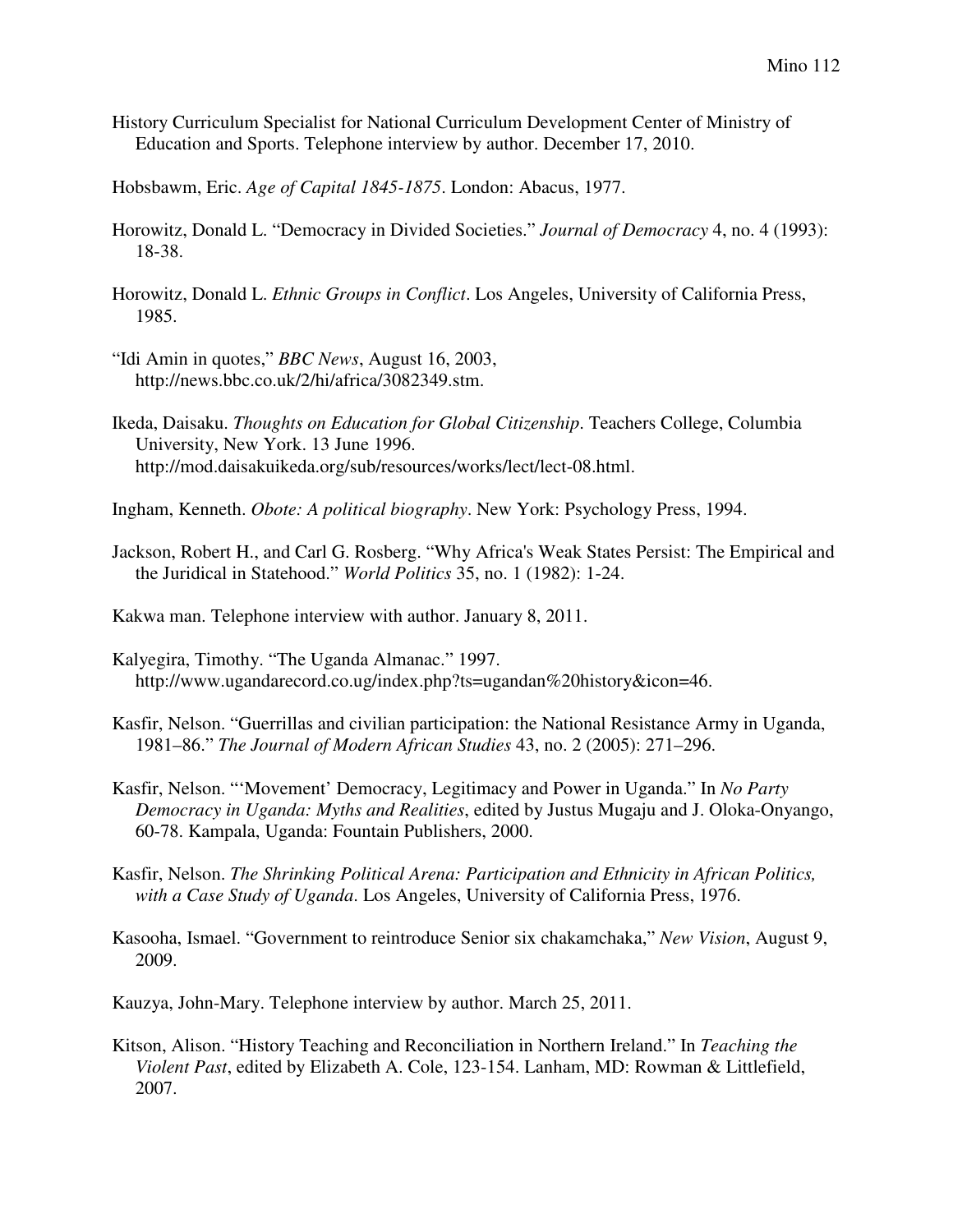- Lea Robinson, Amanda. "National versus Ethnic Identity in Africa: State, Group, and Individual Level Correlates of National Identification," *Afrobarometer Working Paper* 112 (2009).
- Lemarchand, René. "Political Clientelism and Ethnicity in Tropical Africa: Competing Solidarities in Nation-Building." *The American Political Science Review* 66, no. 1 (1972): 68- 90.
- Levinas, Emmanuel. *Totality and Infinity: An Essay on Exteriority*. Translated by A. Lingis. Pittsburgh, PA: Duquesne University Press, 1998.

Loewen, James W. *Lies My Teacher Told Me*. New York: The New Press, 2008.

- Low, Donald Anthony. *The Mind of Buganda: documents of the modern history of an African kingdom*. Los Angeles: University of California Press, 1971.
- Markus, Hazel. "Self-Schemata and Processing of Information About the Self." *Journal of Personality and Social Psychology* 35, no. 2 (1977): 63-78.
- Memmi, Albert. *The Colonizer and the Colonized*. Boston, Beacon Press, 1965.
- Meyer, John W. "The Effects of Education as an Institution." *The American Journal of Sociology* 83, no. 1 (1977): 55-77.
- Meyer, John W., Francisco O. Ramirez, and Yasemin Nuhoglu Soysal. "World Expansion of Mass Education, 1870-1980." *Sociology of Education* 65, no. 2 (1992): 128-149.
- Miguel, Edward. "Tribe or Nation?: Nation Building and Public Goods in Kenya versus Tanzania." *World Politics* 56, no. 3 (2004): 327-362.
- Moroff, Anika. "Party bans in Africa an empirical overview." *Democratization* 17, no. 4 (2010): 618-641.
- Muganda woman. Telephone interview with author. January 20, 2011.
- Mugomba, Agrippah T. "Regional Organisations and African Underdevelopment: The Collapse of the East African Community." *The Journal of Modern African Studies* 16. 2 (1978): 261- 272.
- Museveni, Yoweri. *What is Africa's problem?* Minneapolis: University of Minnesota Press, 2000.
- Mwenda, Andrew. "National cake: who eats the chunk, who picks the crumbs?" *The Independent*, February 8, 2008. Quoted in International Crisis Group. "Northern Uganda: The Road to Peace, with or without Kony." Africa Report N°146. December 10, 2008. http://www.crisisgroup.org/~/media/Files/africa/horn-of africa/uganda/Northern%20Uganda%20The%20Road%20to%20Peace%20with%20or%20wi thout%20Kony.ashx.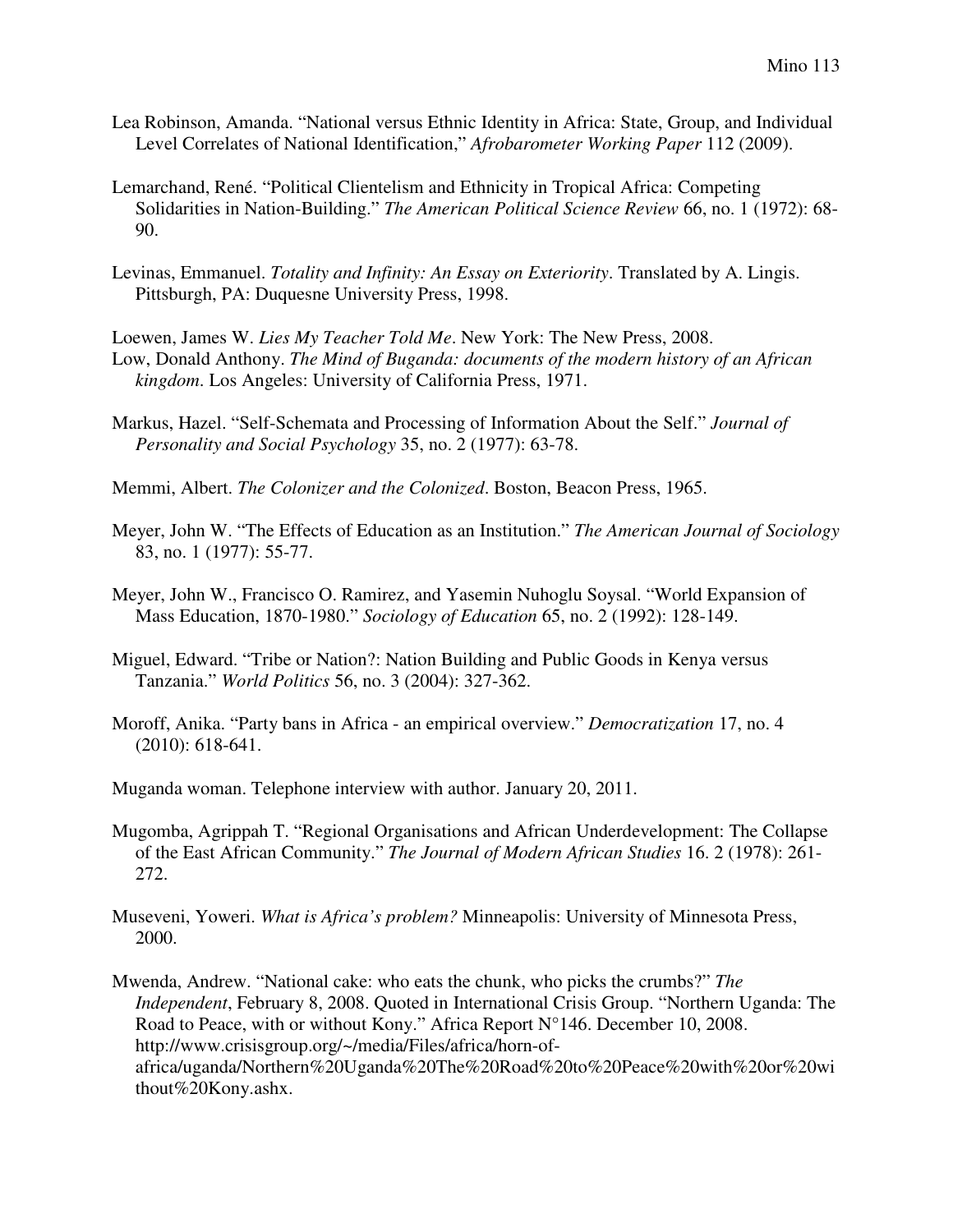- Mwenda, Andrew "The beast of tribalism," *The Independent*, January 25, 2008. Quoted in International Crisis Group.
- Newbury, Catharine. "Ethnicity and the Politics of History in Rwanda." *Africa Today* 45, no. 1 (1998): 7-24.
- Nkrumah, Kwame. *Class struggle in Africa* London: Panaf Books Ltd., 1970.
- Nozaki, Yoshiko, Roger Openshaw, and Allan Luke, eds. *Struggles over Difference: Curriculum, Texts, and Pedagogy in the Asia-Pacific*. Albany, NY: State University of NY Press, 2005.
- Nyerere, Julius. *Education for Self-Reliance*. Dar es Salaam: Oxford University Press, 1967.
- Ofcansky, Thomas P. *Uganda: Tarnished Pearl of Africa*. Boulder, CO: Westview Press, 1996.
- Oliver, Murray. "Interview with President Lt. General Yoweri Kaguta Museveni," *CTV News*, August 30, 2002, http://www.ctv.ca/CTVNews/CTVNewsAt11/20020830/oliver\_uganda\_museveni\_020830/.
- Omatseye, Jim N., and Bridget O. Omatseye. *Going to School in Sub-Saharan Africa*. Westport, CT: Greenwood Press, 2008.
- Opotaw, S. "Special issue on Moral Exclusion and Injustice." *Journal of Social Issues* 46, no.1 (1990): 47-65.
- Organization of African Unity. *Organization of African Unity Charter*. 25 May 1963.
- P'Bitek, Okot. *Africa's Cultural Revolution*. Nairobi: East African Literature Bureau, 1973.
- P'Bitek, Okot. *Song of Lawino*. Dar es Salaam: East Africa Publishing, 1972.
- Piaget, Jean, and Anne-Marie Weil. "Development of Idea of Homeland." *International Social Science Bulletin* 3 (1951): 561-78.
- "President Museveni is the strongest EAC champion," *New Vision*, July 12, 2010.
- Primary 4 Social Studies teacher. Telephone interview with author. March 18, 2011.
- Primary 5 Social Studies teacher. Telephone interview by author. March 24, 2011.
- Primary 7 Social Studies teacher. Telephone interview by author. April 4, 2011.
- Prunier, Gérard. "Rebel movements and proxy warfare: Uganda, Sudan and the Congo (1986– 99)." *African Affairs* 103, no. 402 (2004): 359-383.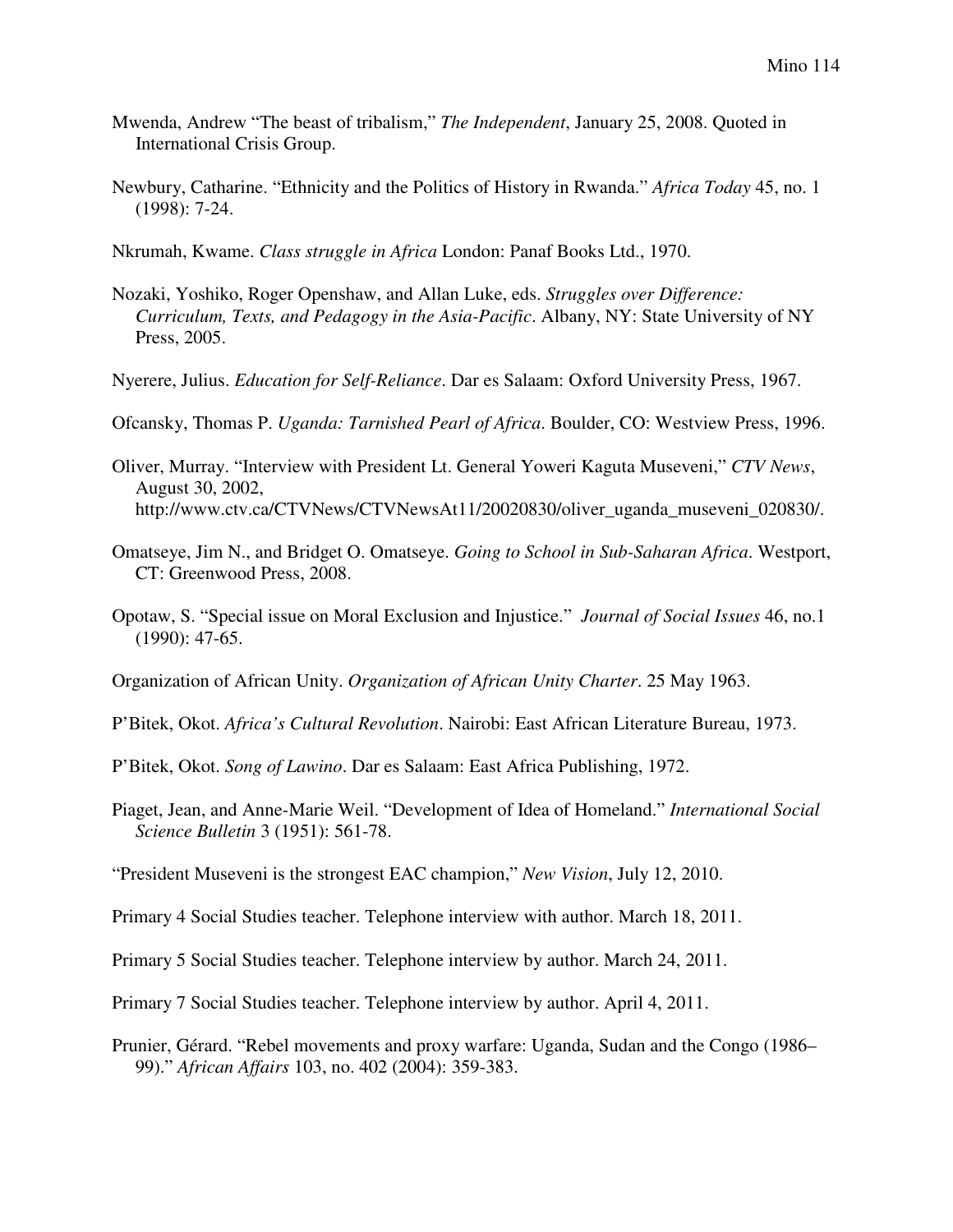- Ramirez, Francisco O., and John Boli. "The Political Construction of Mass Schooling: European Origins and Worldwide Institutionalization." *Sociology of Education* 60, no. 1 (1987): 2-17.
- Reliefweb, "Ethnographic Uganda," http://reliefweb.int/node/19286.
- Reynolds, Paul. "African Union replaces dictators' club," *BBC News*, July 8, 2002.
- Rosenberg, Hans. *Bureaucracy, Aristocracy, and Autocracy: The Prussian Experience, 1660- 1815*. Boston: Beacon, 1958.
- Rowe, John A. "Historical setting." In *A Country Study: Uganda*, edited by Rita M. Byrnes. Washington: Government Printing Office for the Library of Congress, 1991.
- Rubongoya, Joshua B. *Regime Hegemony in Museveni's Uganda*. New York: Palgrave Macmillan, 2007.
- Said, Edward W. *Orientalism*. New York: Pantheon Books, 1978.
- Sherman,Joel D. "Regional disparities in primary school participation in developing countries." UNESCO IBE, March 12, 2009. http://www.springerlink.com/content/l33015w385581345/fulltext.pdf.
- Smith, Anthony D. *National Identity*. Reno, NV: University of Nevada Press, 1991.
- Smith, Anthony D. "National Identity and the Idea of European Unity." *International Affairs* 68, no. 1(1992): 55-76.
- Social Studies Curriculum Specialist for National Curriculum Development Center of Ministry of Education and Sports. Telephone interview by author. February 25, 2011.
- "South Africa: Foreigners injured in xenophobia clashes," *BBC News*, July 20, 2010, http://www.bbc.co.uk/news/world-africa-10696292.
- Ssekamwa, J. C. *History and Development of Education in Uganda*. Kampala: Fountain Publishers Ltd., 1997.
- Ssekamwa, J. C. Telephone interview by author. March 24, 2011.
- Staub, Ervin. "Genocide and Mass Killing: Origins, Prevention, Healing and Reconciliation." *Political Psychology* 21, no. 2 (2000): 367-382.
- Stearns, Scott. "Ivory Coast Confronts Issues of Immigrant Identity," *Voice of America*, April 18, 2011, http://www.voanews.com/english/news/africa/Ivory-Coast-Confronts-Issues-of- Immigrant-Identity-120070514.html.

Stein, Matthew. "Somali war claims more Ugandan lives," *The Independent*, March 14, 2011.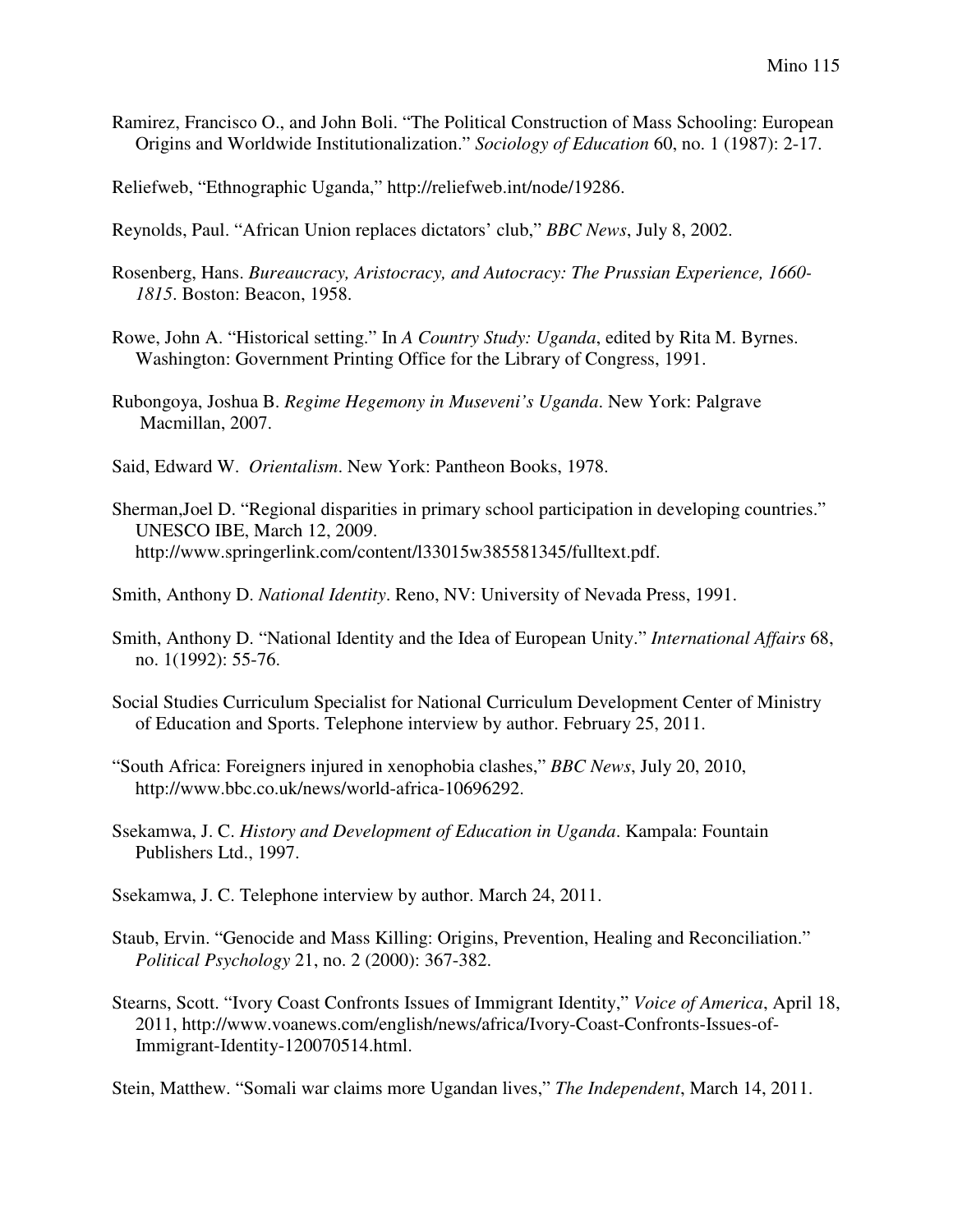- Stryker, Sheldon. *Symbolic interactionism: A social structural version*. Menlo Park, CA: Benjamin Cumming, 1980.
- Stryker, Sheldon, and Richard T. Serpe, "Commitment, Identity Salience, and Role Behavior: A Theory and Research Example." In *Personality, Roles, and Social Behavior*, edited by W. Ickes and E. Knowles, 199-218. New York: Springer-Verlag, 1982.

"Sudan Deal to End Abyei Clashes," *BBC News*, January 14, 2011.

Sumner, W. G. *Folkways*. New York: Ginn, 1906.

- Symcox, Linda. *Whose History?: The Struggle for National Standards in American Classrooms*. New York: Teacher's College Press, 2002.
- Tajfel, H., and J. C.Turner. "The social identity theory of intergroup behavior." In *Psychology of Intergroup Relations*, edited S. Worchel and W. G. Austin. 2nd ed. 7-24. Chicago: Nelson- Hall, 1985.
- The Nnabagereka. "Ekisaakaate (Royal Enclosure)." 2011. http://www.nabagereka.org/?jc=Ekisaakaate.
- Thiong'o, Ngugi wa. *Decolonizing the Mind*. Nairobi: East African Publishers, 1994.
- Thiong'o, Ngugi wa. *Penpoints, Gunpoints and Dreams: Towards a Critical Theory of the Arts and the State in Africa*. Oxford: Clarendon Press, 1998.
- Thiong'o, Ngugi wa. *Something torn and new: An African renaissance*. New York: Basic Civitas Books, 2009.
- Tilly, Charles. *Coercion, Capital, and European States, AD 990-1992*. Malden, MA: Blackwell Publishing, 1990.
- Tilly, Charles. *Durable inequality*, Los Angeles: University of California Press, 1998.
- Turner, J. C., et al. *Rediscovering the social group: A self-categorization theory*. Oxford: Blackwell, 1987.
- Tsuji, Takehisa, ed. *An Anthology of Tsunesaburo Makiguchi's Works* (in Japanese). Tokyo: Daisan Bunmeisha, 1994.
- Tutu, Desmond. *No Future Without Forgiveness*. New York: Doubleday, 1999.
- Uganda Bureau of Statistics (UBOS). "Statistical Abstract 2010." http://www.ubos.org/onlinefiles/uploads/ubos/pdf%20documents/2010StatAbstract.pdf.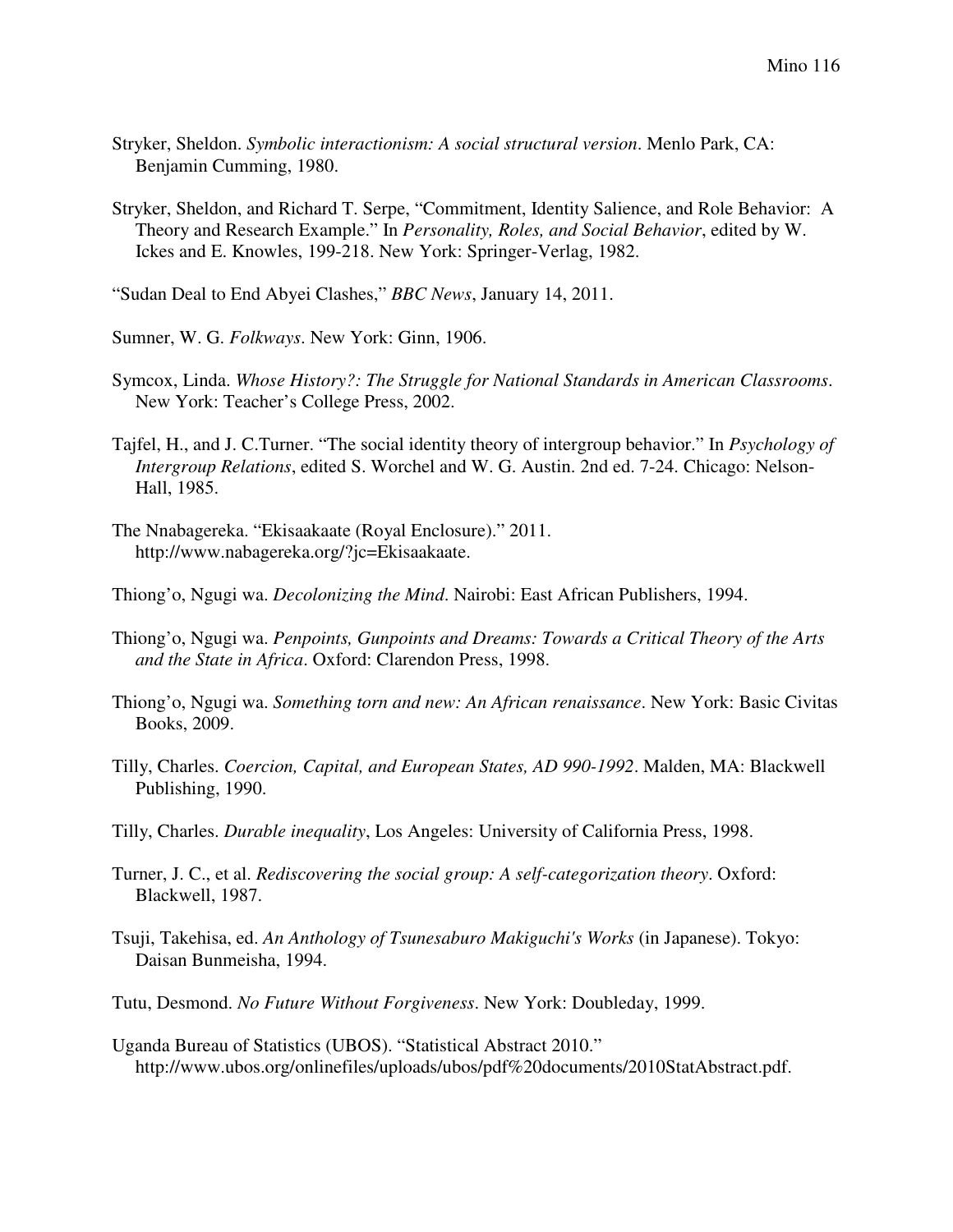- UBOS. "2002 Uganda Population and Housing Census Analytical Report: Education and Literacy." http://www.ubos.org/onlinefiles/uploads/ubos/pdf%20documents/2002%20CensusEducAnal yticalReport.pdf.
- UBOS. "2008 Statistical Abstract." 2008.
- UBOS. "Primary education accessibility indicators by district, 2008 2009." http://www.ubos.org/onlinefiles/uploads/ubos/pdf%20documents/TED102010.pdf.
- UBOS. "Primary school enrollment by class and sex (2005- 2009)." http://www.ubos.org/onlinefiles/uploads/ubos/pdf%20documents/TED82010.pdf.
- UBOS. "Secondary education accessibility indicators by district (2008– 2009)." http://www.ubos.org/onlinefiles/uploads/ubos/pdf%20documents/TED112010.pdf.
- UBOS. "Uganda National Household Survey 2009/2010." http://www.ubos.org/UNHS0910/unhs200910.pdf.
- "Uganda has the highest school dropout rate," *New Vision*, April 9, 2010, http://www.newvision.co.ug/D/9/183/715724.
- Uganda Ministry of Education and Sports. "Education Sector Strategic Plan: 2004-2015." http://chet.org.za/manual/media/files/chet\_hernana\_docs/Uganda/National/Education%20S ector%20Strategic%20Plan%202004-2015.pdf.
- Uganda Ministry of Local Government. "Status of Local Govts." 2 August 2010. http://molg.go.ug/2010/08/02/status-of-local-govts/.
- UNESCO. "Education and the Millennium Development Goals." http://www.unesco.org/en/education-for-all-international-coordination/themes/education-and the-mdgs/.
- UNESCO. "Education for all." http://www.unesco.org/new/en/education/themes/leading-the international-agenda/education-for-all/efa-goals/.
- UNESCO. *Education For All Global Monitoring Report 2010*. Oxford, UK: Oxford University Press, 2010.
- UNESCO. "Education for All International Coordination." http://www.unesco.org/new/en/education/themes/leading-the-international-agenda/education for-all/.
- UNESCO. "Regional Overview: Sub-Saharan Africa." In *Education For All Global Monitoring Report 2009*. http://unesdoc.unesco.org/images/0017/001784/178418e.pdf.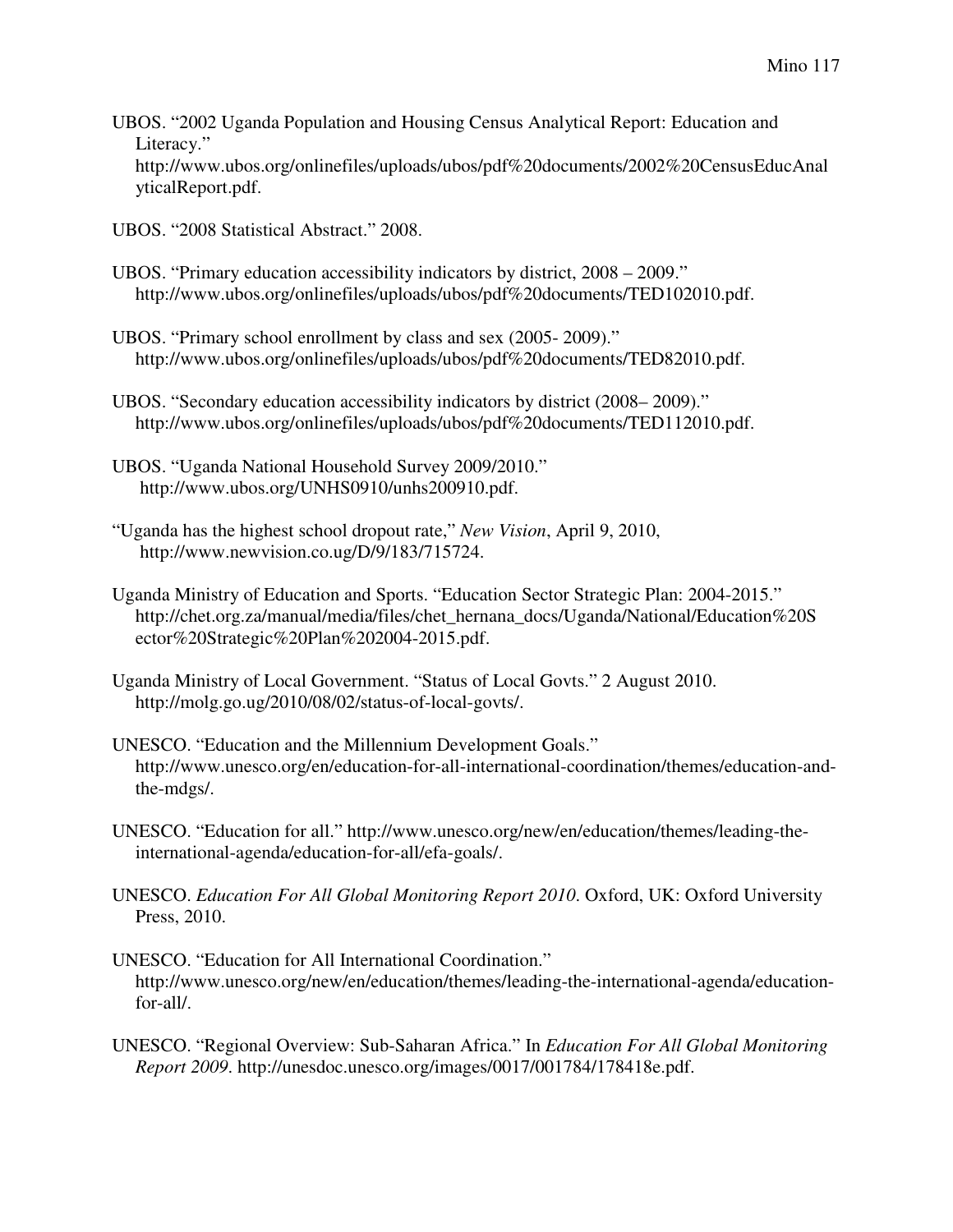- UNESCO. "Table 5: Enrollment rates by International Standard Classification of Education level." 2010. http://stats.uis.unesco.org/unesco/TableViewer/tableView.aspx?ReportId=182.
- UNESCO. "The EFA 2000 Assessment: Country Reports: Uganda." 2000. http://www.unesco.org/education/wef/countryreports/uganda/rapport\_1.html.
- UNICEF. "Children out of School." http://www.childinfo.org/education\_outofschool.php.
- UNICEF. *The State of the World's Children Special Edition*. New York: UNICEF, 2009.
- United Nations. *Charter of the United Nations*. 24 October 1945. 1 United Nations Treaty Series XVI.
- United Nations Development Program. "Fast Facts: The Millennium Development Goals." http://content.undp.org/go/cms-service/download/asset?asset\_id=2883030.
- United Nations Development Program. "Goal 2: Achieve universal primary education." http://www.undp.org/mdg/goals.shtml.
- United Nations General Assembly. *Universal Declaration of Human Rights*. 10 December 1948. 217 A (III).
- Varshney, Ashutosh. "Ethnic Conflict and Civil Society: India and Beyond." *World Politics* 53 (2001): 362-398.
- Vickers, Edward and Alisa Jones, eds. *History Education and National Identity in East Asia*. New York: Routledge, 2005.
- Weber, Max. "Politics as Vocation." In *The Vocation Lectures*, edited by D. Owen and T. Strong. Philadelphia: Fortress Press, 1972.
- Whitman, Walt. *Leaves of Grass*. New York: Modern Library, 1892.
- Wilson, Chris, Danton Ford, and Alisa Jones. "The History Text: Framing Ethno-cultural and Civic nationalism in the Divided Koreas." In *History Education and National Identity in East Asia*, edited by Edward Vickers and Alisa Jones, 227-254. New York: Routledge, 2005.
- "Words Matter: Terms of Global Conflict Debated," *National Public Radio*, February 7, 2008, http://www.npr.org/templates/story/story.php?storyId=18767319.
- World Bank. "What is IDA?" http://web.worldbank.org/WBSITE/EXTERNAL/EXTABOUTUS/IDA/0,,contentMDK:2 1206704~menuPK:83991~pagePK:51236175~piPK:437394~theSitePK:73154,00.html. <sup>1</sup>
- Yoshiko, Sakurai. *Japan, schools, and children from journalist Yoshiko Sakurai's view*, Yokohama City Education Board. Yokohama, Japan. 1996.